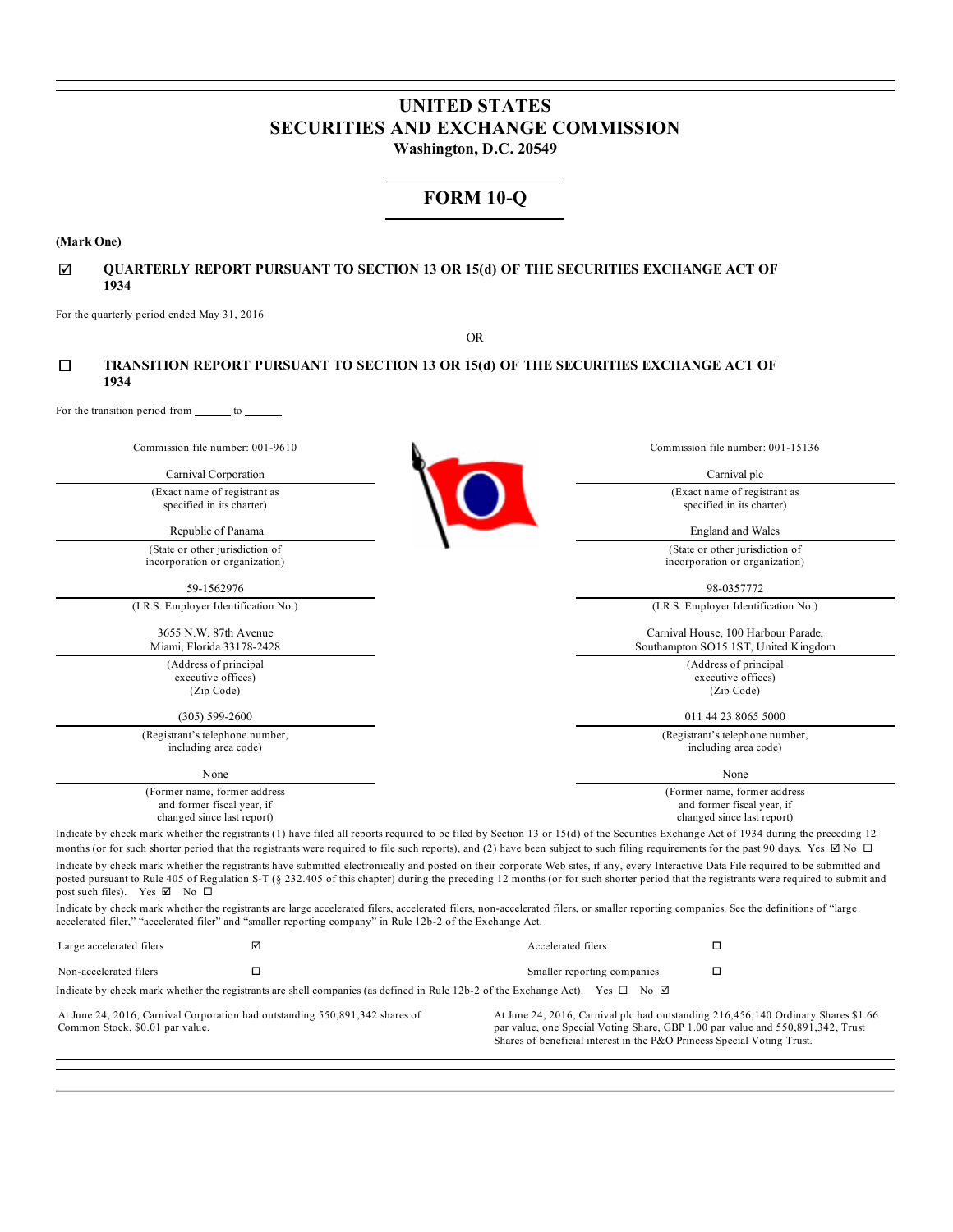# **CARNIVAL CORPORATION & PLC**

# **TABLE OF CONTENTS**

<span id="page-1-0"></span>

|                   |                                                                                               | Page           |
|-------------------|-----------------------------------------------------------------------------------------------|----------------|
|                   | <b>PART I - FINANCIAL INFORMATION</b>                                                         |                |
| Item 1.           | <b>Financial Statements</b> .                                                                 | $\overline{3}$ |
| Item 2.           | <u>Management's Discussion and Analysis of Financial Condition and Results of Operations.</u> | 20             |
| Item 3.           | <b>Quantitative and Qualitative Disclosures About Market Risk.</b>                            | <u>38</u>      |
| Item 4.           | <b>Controls and Procedures.</b>                                                               | 38             |
|                   | <b>PART II - OTHER INFORMATION</b>                                                            |                |
| Item 1A.          | <b>Risk Factors</b>                                                                           | 39             |
| Item 2.           | Unregistered Sales of Equity Securities and Use of Proceeds.                                  | 39             |
| Item 6.           | Exhibits.                                                                                     | 41             |
| <b>SIGNATURES</b> |                                                                                               | 43             |
|                   | $\overline{2}$                                                                                |                |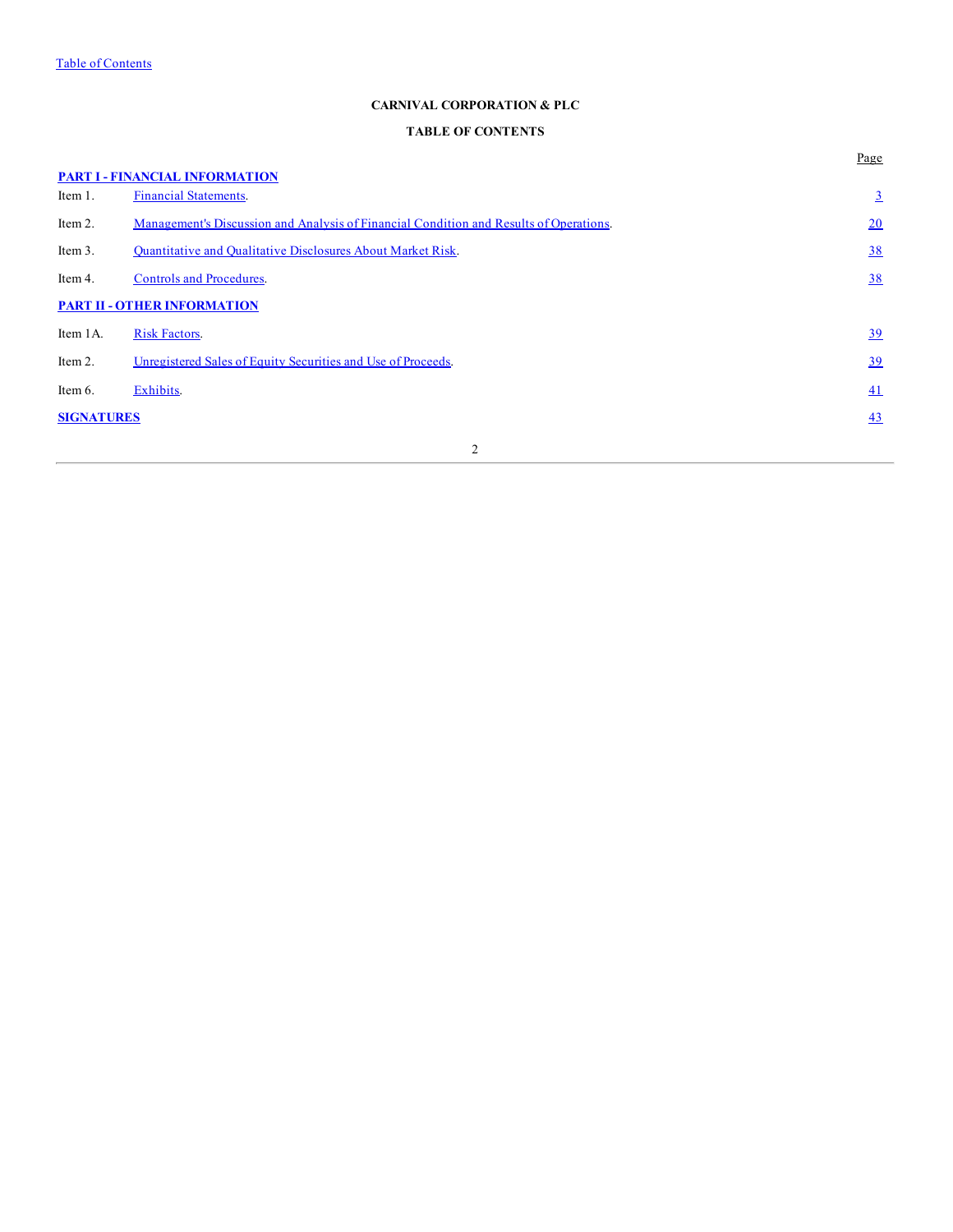# **PART I - FINANCIAL INFORMATION**

# **Item 1. Financial Statements.**

# **CARNIVAL CORPORATION & PLC CONSOLIDATED STATEMENTS OF INCOME (UNAUDITED)**

(in millions, except per share data)

|                                               |              | <b>Three Months Ended</b><br>May 31, |              |                |              | <b>Six Months Ended</b><br>May 31, |               |                |  |
|-----------------------------------------------|--------------|--------------------------------------|--------------|----------------|--------------|------------------------------------|---------------|----------------|--|
|                                               |              | 2016                                 |              | 2015           |              | 2016                               |               | 2015           |  |
| <b>Revenues</b>                               |              |                                      |              |                |              |                                    |               |                |  |
| Cruise                                        |              |                                      |              |                |              |                                    |               |                |  |
| Passenger tickets                             | $\mathbb S$  | 2,696                                | $\mathbb{S}$ | 2,628          | $\mathbb{S}$ | 5,414                              | \$            | 5,260          |  |
| Onboard and other                             |              | 978                                  |              | 927            |              | 1,901                              |               | 1,816          |  |
| Tour and other                                |              | 31                                   |              | 35             |              | 42                                 |               | 44             |  |
|                                               |              | 3,705                                |              | 3,590          |              | 7,357                              |               | 7,120          |  |
| <b>Operating Costs and Expenses</b>           |              |                                      |              |                |              |                                    |               |                |  |
| Cruise                                        |              |                                      |              |                |              |                                    |               |                |  |
| Commissions, transportation and other         |              | 495                                  |              | 481            |              | 1,077                              |               | 1,067          |  |
| Onboard and other                             |              | 123                                  |              | 114            |              | 240                                |               | 225            |  |
| Payroll and related                           |              | 502                                  |              | 469            |              | 994                                |               | 936            |  |
| Fuel                                          |              | 196                                  |              | 333            |              | 383                                |               | 650            |  |
| Food                                          |              | 248                                  |              | 242            |              | 495                                |               | 482            |  |
| Other ship operating                          |              | 667                                  |              | 734            |              | 1,271                              |               | 1,332          |  |
| Tour and other                                |              | 27                                   |              | 31             |              | 41                                 |               | 47             |  |
|                                               |              | 2,258                                |              | 2,404          |              | 4,501                              |               | 4,739          |  |
| Selling and administrative                    |              | 532                                  |              | 491            |              | 1,083                              |               | 1,020          |  |
| Depreciation and amortization                 |              | 437                                  |              | 406            |              | 861                                |               | 807            |  |
|                                               |              | 3,227                                |              | 3,301          |              | 6,445                              |               | 6,566          |  |
| <b>Operating Income</b>                       |              | 478                                  |              | 289            |              | 912                                |               | 554            |  |
| <b>Nonoperating (Expense) Income</b>          |              |                                      |              |                |              |                                    |               |                |  |
| Interest income                               |              | $\overline{2}$                       |              | $\overline{2}$ |              | 3                                  |               | $\overline{4}$ |  |
| Interest expense, net of capitalized interest |              | (57)                                 |              | (57)           |              | (108)                              |               | (114)          |  |
| Gains (losses) on fuel derivatives, net       |              | 171                                  |              | (13)           |              | (65)                               |               | (181)          |  |
| Other income, net                             |              | 13                                   |              | 5              |              | $\,$ 8 $\,$                        |               | 15             |  |
|                                               |              | 129                                  |              | (63)           |              | (162)                              |               | (276)          |  |
| <b>Income Before Income Taxes</b>             |              | 607                                  |              | 226            |              | 750                                |               | 278            |  |
| <b>Income Tax Expense, Net</b>                |              | (2)                                  |              | (4)            |              | (3)                                |               | (7)            |  |
| <b>Net Income</b>                             | $\mathbb{S}$ | 605                                  | $\mathbb{S}$ | 222            | $\mathbb{S}$ | 747                                | $\mathcal{S}$ | 271            |  |
| <b>Earnings Per Share</b>                     |              |                                      |              |                |              |                                    |               |                |  |
| <b>Basic</b>                                  | $\mathbb S$  | 0.81                                 | $\mathbb{S}$ | 0.29           | $\mathbb{S}$ | 0.99                               | $\mathcal{S}$ | 0.35           |  |
| Diluted                                       | \$           | 0.80                                 | \$           | 0.29           | \$           | 0.98                               | $\mathbb{S}$  | 0.35           |  |
| <b>Dividends Declared Per Share</b>           | $\mathbb{S}$ | 0.35                                 | $\mathbb{S}$ | 0.25           | $\mathbb{S}$ | 0.65                               | $\mathbb{S}$  | 0.50           |  |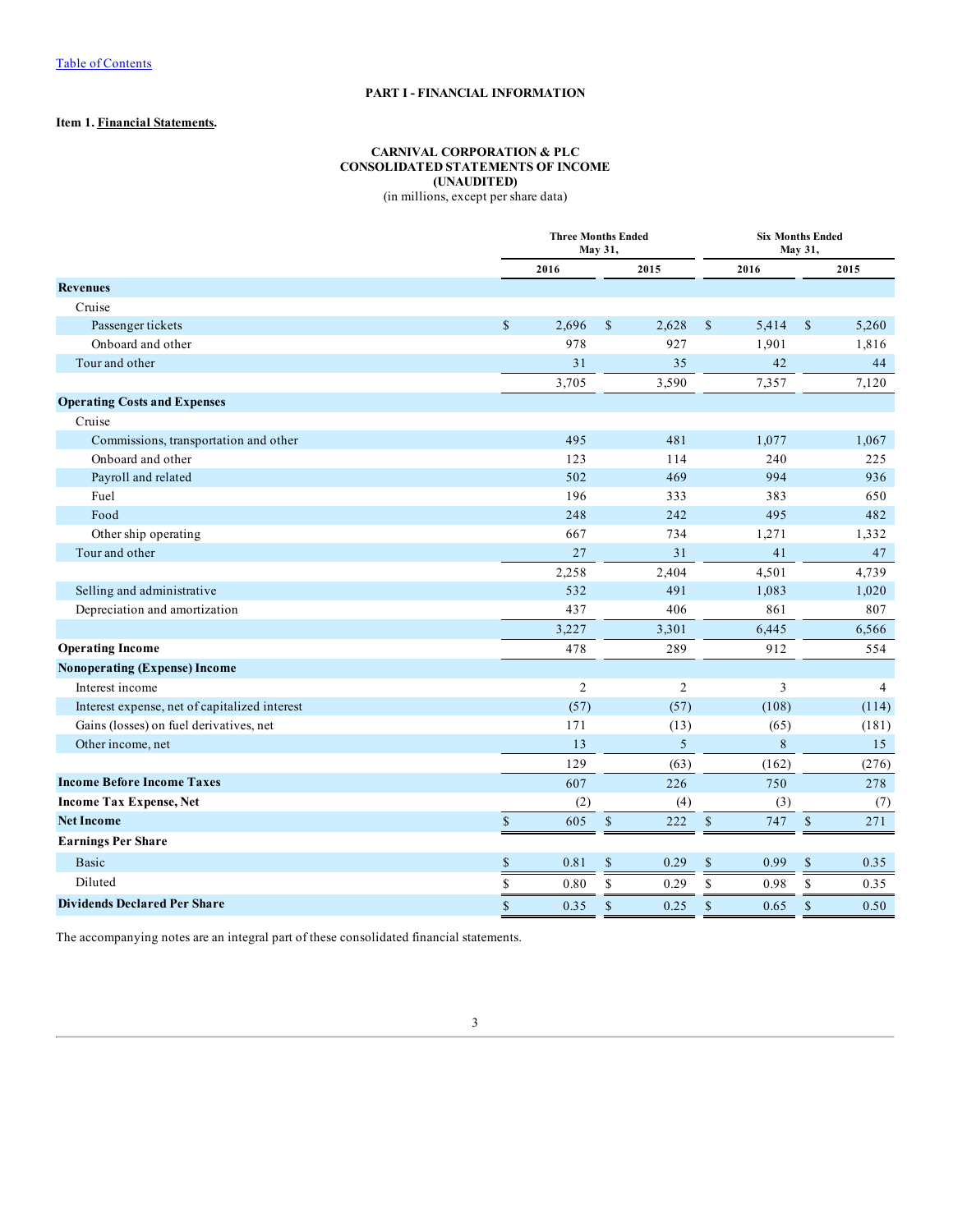# **CARNIVAL CORPORATION & PLC CONSOLIDATED STATEMENTS OF COMPREHENSIVE INCOME (LOSS) (UNAUDITED)** (in millions)

|                                                     | <b>Three Months Ended</b><br>May 31, |     |  | <b>Six Months Ended</b><br>May 31, |  |      |  |       |
|-----------------------------------------------------|--------------------------------------|-----|--|------------------------------------|--|------|--|-------|
|                                                     | 2016<br>2015                         |     |  |                                    |  | 2016 |  | 2015  |
| <b>Net Income</b>                                   |                                      | 605 |  | 222                                |  | 747  |  | 271   |
| Items Included in Other Comprehensive Income (Loss) |                                      |     |  |                                    |  |      |  |       |
| Change in foreign currency translation adjustment   |                                      | 280 |  | (135)                              |  | 72   |  | (818) |
| Other                                               |                                      | 15  |  | (5)                                |  | 21   |  | (45)  |
| <b>Other Comprehensive Income (Loss)</b>            |                                      | 295 |  | (140)                              |  | 93   |  | (863) |
| <b>Total Comprehensive Income (Loss)</b>            |                                      | 900 |  | 82                                 |  | 840  |  | (592) |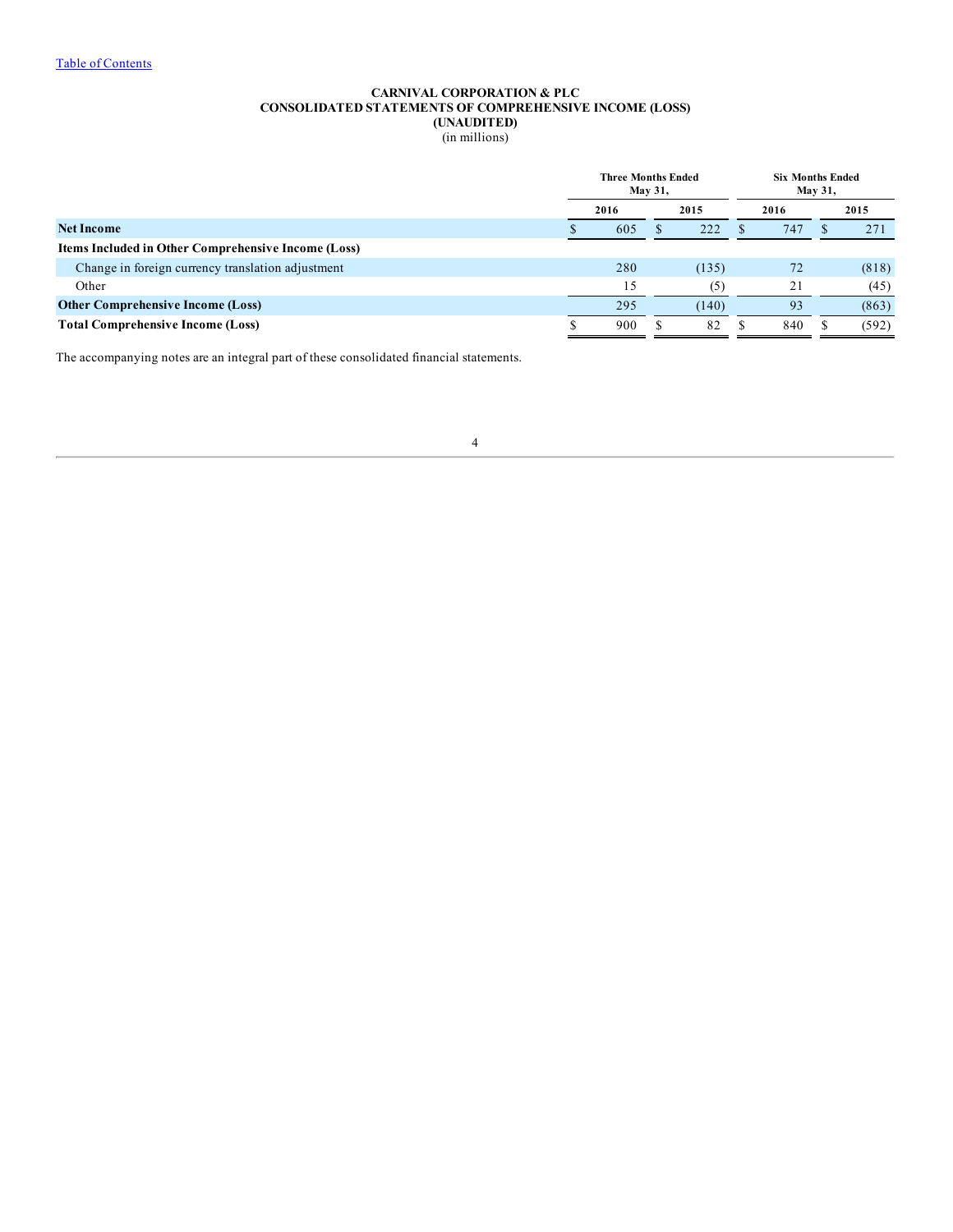# **CARNIVAL CORPORATION & PLC CONSOLIDATED BALANCE SHEETS (UNAUDITED)** (in millions, except par values)

| <b>ASSETS</b><br><b>Current Assets</b><br>$\mathbb{S}$<br>$\mathbb{S}$<br>Cash and cash equivalents<br>519<br>1,395<br>Trade and other receivables, net<br>303<br>334<br>109<br>Insurance recoverables<br>108<br>Inventories<br>330<br>315<br>Prepaid expenses and other<br>324<br>314<br>Total current assets<br>1,600<br>2,451<br><b>Property and Equipment, Net</b><br>33,244<br>31,818<br>Goodwill<br>3,019<br>3,010<br><b>Other Intangibles</b><br>1,305<br>1,308<br>683<br>650<br><b>Other Assets</b><br>$\mathbb{S}$<br>$\mathbb{S}$<br>39,851<br>39,237<br><b>LIABILITIES AND SHAREHOLDERS' EQUITY</b><br><b>Current Liabilities</b><br>$\mathbb{S}$<br>410<br>\$<br>Short-term borrowings<br>30<br>Current portion of long-term debt<br>836<br>1,344 |
|---------------------------------------------------------------------------------------------------------------------------------------------------------------------------------------------------------------------------------------------------------------------------------------------------------------------------------------------------------------------------------------------------------------------------------------------------------------------------------------------------------------------------------------------------------------------------------------------------------------------------------------------------------------------------------------------------------------------------------------------------------------|
|                                                                                                                                                                                                                                                                                                                                                                                                                                                                                                                                                                                                                                                                                                                                                               |
|                                                                                                                                                                                                                                                                                                                                                                                                                                                                                                                                                                                                                                                                                                                                                               |
|                                                                                                                                                                                                                                                                                                                                                                                                                                                                                                                                                                                                                                                                                                                                                               |
|                                                                                                                                                                                                                                                                                                                                                                                                                                                                                                                                                                                                                                                                                                                                                               |
|                                                                                                                                                                                                                                                                                                                                                                                                                                                                                                                                                                                                                                                                                                                                                               |
|                                                                                                                                                                                                                                                                                                                                                                                                                                                                                                                                                                                                                                                                                                                                                               |
|                                                                                                                                                                                                                                                                                                                                                                                                                                                                                                                                                                                                                                                                                                                                                               |
|                                                                                                                                                                                                                                                                                                                                                                                                                                                                                                                                                                                                                                                                                                                                                               |
|                                                                                                                                                                                                                                                                                                                                                                                                                                                                                                                                                                                                                                                                                                                                                               |
|                                                                                                                                                                                                                                                                                                                                                                                                                                                                                                                                                                                                                                                                                                                                                               |
|                                                                                                                                                                                                                                                                                                                                                                                                                                                                                                                                                                                                                                                                                                                                                               |
|                                                                                                                                                                                                                                                                                                                                                                                                                                                                                                                                                                                                                                                                                                                                                               |
|                                                                                                                                                                                                                                                                                                                                                                                                                                                                                                                                                                                                                                                                                                                                                               |
|                                                                                                                                                                                                                                                                                                                                                                                                                                                                                                                                                                                                                                                                                                                                                               |
|                                                                                                                                                                                                                                                                                                                                                                                                                                                                                                                                                                                                                                                                                                                                                               |
|                                                                                                                                                                                                                                                                                                                                                                                                                                                                                                                                                                                                                                                                                                                                                               |
|                                                                                                                                                                                                                                                                                                                                                                                                                                                                                                                                                                                                                                                                                                                                                               |
| Accounts payable<br>627<br>667                                                                                                                                                                                                                                                                                                                                                                                                                                                                                                                                                                                                                                                                                                                                |
| Accrued liabilities and other<br>1,683<br>1,653                                                                                                                                                                                                                                                                                                                                                                                                                                                                                                                                                                                                                                                                                                               |
| Customer deposits<br>4,275<br>3,272                                                                                                                                                                                                                                                                                                                                                                                                                                                                                                                                                                                                                                                                                                                           |
| Total current liabilities<br>7,841<br>6,956                                                                                                                                                                                                                                                                                                                                                                                                                                                                                                                                                                                                                                                                                                                   |
| <b>Long-Term Debt</b><br>8,183<br>7,413                                                                                                                                                                                                                                                                                                                                                                                                                                                                                                                                                                                                                                                                                                                       |
| <b>Other Long-Term Liabilities</b><br>1.036<br>1,097                                                                                                                                                                                                                                                                                                                                                                                                                                                                                                                                                                                                                                                                                                          |
| Contingencies                                                                                                                                                                                                                                                                                                                                                                                                                                                                                                                                                                                                                                                                                                                                                 |
| <b>Shareholders' Equity</b>                                                                                                                                                                                                                                                                                                                                                                                                                                                                                                                                                                                                                                                                                                                                   |
| Common stock of Carnival Corporation, \$0.01 par value; 1,960 shares authorized; 654<br>shares at 2016 and 653 shares at 2015 issued<br>$\overline{7}$<br>7                                                                                                                                                                                                                                                                                                                                                                                                                                                                                                                                                                                                   |
| Ordinary shares of Carnival plc, \$1.66 par value; 216 shares at 2016 and 2015 issued<br>358<br>358                                                                                                                                                                                                                                                                                                                                                                                                                                                                                                                                                                                                                                                           |
| 8,562<br>Additional paid-in capital<br>8,605                                                                                                                                                                                                                                                                                                                                                                                                                                                                                                                                                                                                                                                                                                                  |
| Retained earnings<br>20,320<br>20,060                                                                                                                                                                                                                                                                                                                                                                                                                                                                                                                                                                                                                                                                                                                         |
| Accumulated other comprehensive loss<br>(1,648)<br>(1,741)                                                                                                                                                                                                                                                                                                                                                                                                                                                                                                                                                                                                                                                                                                    |
| Treasury stock, 99 shares at 2016 and 70 shares at 2015 of Carnival Corporation and<br>26 shares at 2016 and 27 shares at 2015 of Carnival plc, at cost<br>(4, 851)<br>(3, 475)                                                                                                                                                                                                                                                                                                                                                                                                                                                                                                                                                                               |
| Total shareholders' equity<br>22,791<br>23,771                                                                                                                                                                                                                                                                                                                                                                                                                                                                                                                                                                                                                                                                                                                |
| $\mathbb{S}$<br>\$<br>39,851<br>39,237                                                                                                                                                                                                                                                                                                                                                                                                                                                                                                                                                                                                                                                                                                                        |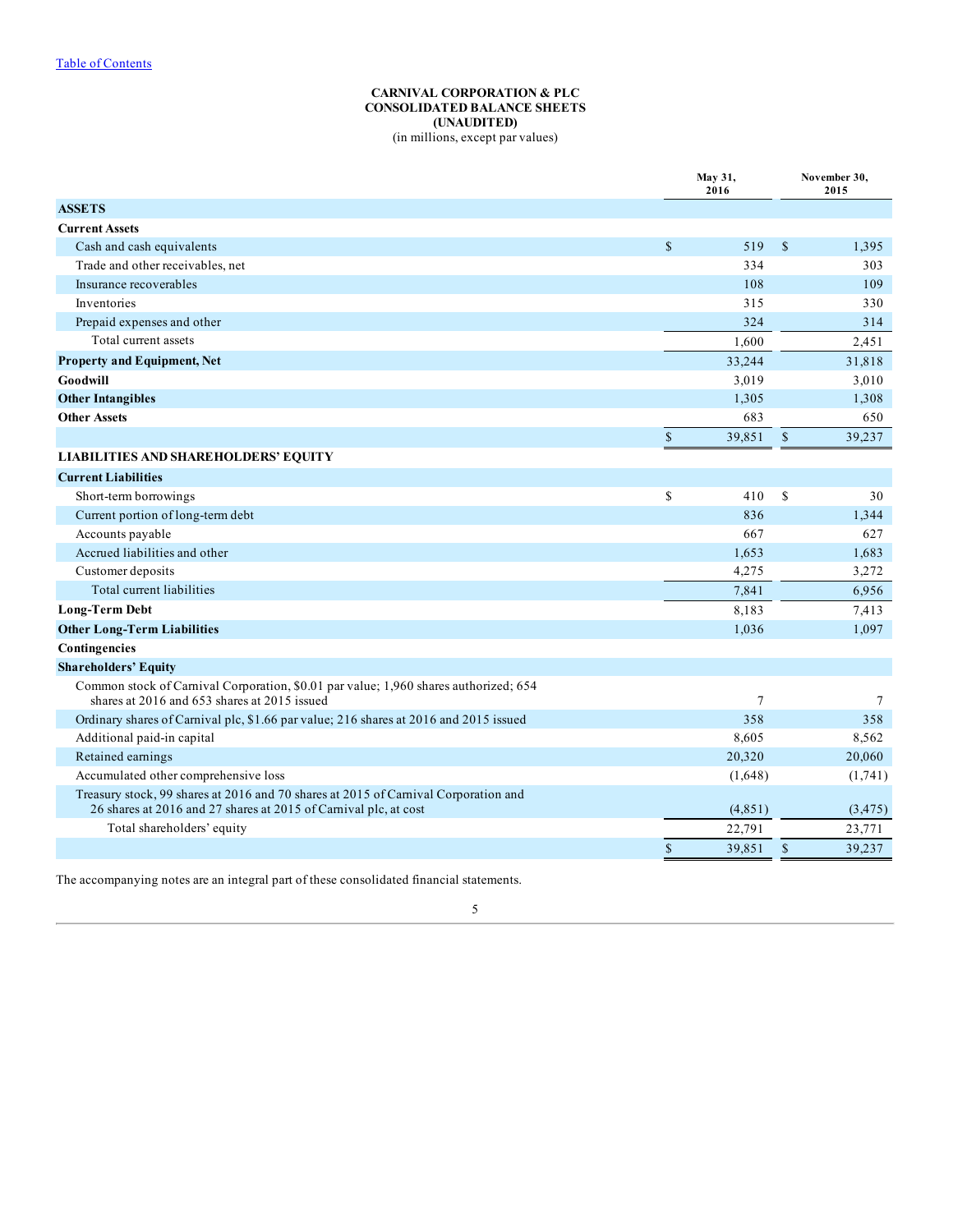#### **CARNIVAL CORPORATION & PLC CONSOLIDATED STATEMENTS OF CASH FLOWS (UNAUDITED)** (in millions)

|                                                                                  |                | <b>Six Months Ended</b><br>May 31, |          |  |  |
|----------------------------------------------------------------------------------|----------------|------------------------------------|----------|--|--|
|                                                                                  | 2016           |                                    | 2015     |  |  |
| <b>OPERATING ACTIVITIES</b>                                                      |                |                                    |          |  |  |
| Net income                                                                       | \$<br>747      | \$                                 | 271      |  |  |
| Adjustments to reconcile net income to net cash provided by operating activities |                |                                    |          |  |  |
| Depreciation and amortization                                                    | 861            |                                    | 807      |  |  |
| Losses on fuel derivatives                                                       | 65             |                                    | 181      |  |  |
| Share-based compensation                                                         | 28             |                                    | 25       |  |  |
| Other, net                                                                       | 22             |                                    | 12       |  |  |
|                                                                                  | 1,723          |                                    | 1,296    |  |  |
| Changes in operating assets and liabilities                                      |                |                                    |          |  |  |
| Receivables                                                                      | (40)           |                                    | (85)     |  |  |
| Inventories                                                                      | 16             |                                    | 11       |  |  |
| Insurance recoverables, prepaid expenses and other                               | $\overline{4}$ |                                    | 61       |  |  |
| Accounts payable                                                                 | 36             |                                    | 39       |  |  |
| Accrued and other liabilities                                                    | (84)           |                                    | (5)      |  |  |
| Customer deposits                                                                | 1,026          |                                    | 969      |  |  |
| Net cash provided by operating activities                                        | 2,681          |                                    | 2,286    |  |  |
| <b>INVESTING ACTIVITIES</b>                                                      |                |                                    |          |  |  |
| Additions to property and equipment                                              | (1,966)        |                                    | (1,381)  |  |  |
| Proceeds from sales of ships                                                     | 19             |                                    | 25       |  |  |
| Payments of fuel derivative settlements                                          | (170)          |                                    | (95)     |  |  |
| Collateral payments for fuel derivatives                                         | (25)           |                                    | (11)     |  |  |
| Other, net                                                                       | (31)           |                                    | 35       |  |  |
| Net cash used in investing activities                                            | (2,173)        |                                    | (1, 427) |  |  |
| <b>FINANCING ACTIVITIES</b>                                                      |                |                                    |          |  |  |
| Proceeds from (repayments of) short-term borrowings, net                         | 379            |                                    | (357)    |  |  |
| Principal repayments of long-term debt                                           | (869)          |                                    | (584)    |  |  |
| Proceeds from issuance of long-term debt                                         | 934            |                                    | 472      |  |  |
| Dividends paid                                                                   | (459)          |                                    | (388)    |  |  |
| Purchases of treasury stock                                                      | (1,401)        |                                    |          |  |  |
| Sales of treasury stock                                                          | 40             |                                    |          |  |  |
| Other, net                                                                       | (5)            |                                    | (4)      |  |  |
| Net cash used in financing activities                                            | (1,381)        |                                    | (861)    |  |  |
| Effect of exchange rate changes on cash and cash equivalents                     | (3)            |                                    | (31)     |  |  |
| Net decrease in cash and cash equivalents                                        | (876)          |                                    | (33)     |  |  |
| Cash and cash equivalents at beginning of period                                 | 1,395          |                                    | 331      |  |  |
| Cash and cash equivalents at end of period                                       | \$<br>519      | \$                                 | 298      |  |  |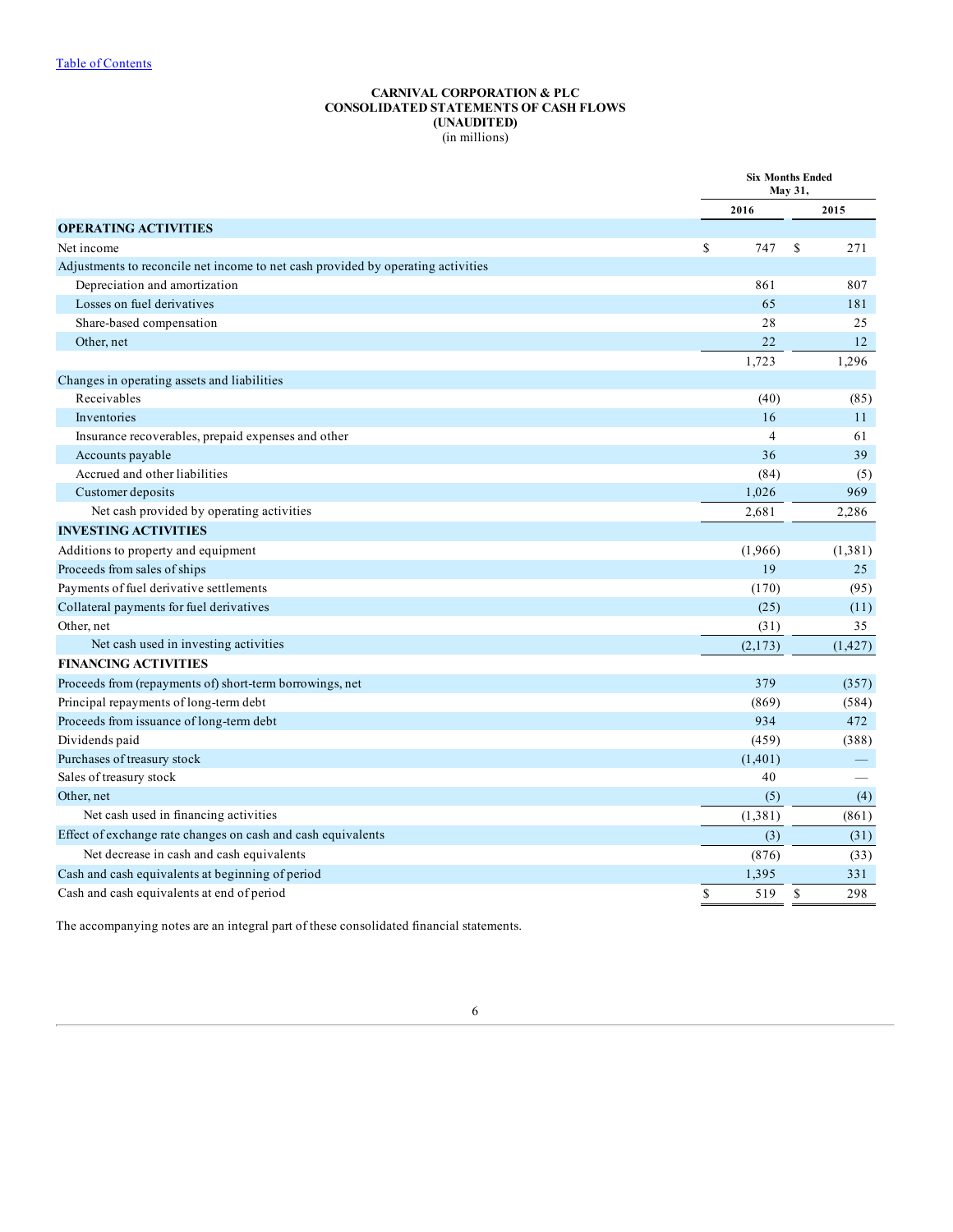# **CARNIVAL CORPORATION & PLC NOTES TO CONSOLIDATED FINANCIAL STATEMENTS (UNAUDITED)**

## **NOTE 1 – General**

The consolidated financial statements include the accounts of Carnival Corporation and Carnival plc and their respective subsidiaries. Together with their consolidated subsidiaries, they are referred to collectively in these consolidated financial statements and elsewhere in this joint Quarterly Report on Form 10- Q as "Carnival Corporation & plc," "our," "us" and "we."

# *Basis of Presentation*

The Consolidated Balance Sheet at May 31, 2016, the Consolidated Statements of Income and the Consolidated Statements of Comprehensive Income (Loss) for the three and six months ended May 31, 2016 and 2015 and the Consolidated Statements of Cash Flows for the six months ended May 31, 2016 and 2015 are unaudited and, in the opinion of our management, contain all adjustments necessary for a fair presentation. Our interim consolidated financial statements should be read in conjunction with the audited consolidated financial statements and the related notes included in the Carnival Corporation & plc 2015 joint Annual Report on Form 10-K ("Form 10-K") filed with the U.S. Securities and Exchange Commission on January 29, 2016. Our operations are seasonal and results for interim periods are not necessarily indicative of the results for the entire year.

# *Other*

Cruise passenger ticket revenues include fees, taxes and charges collected by us from our guests. The portion of these fees, taxes and charges included in passenger ticket revenues and commissions, transportation and other costs were \$123 million for the three months ended May 31, 2016 and 2015 and \$259 million and \$257 million for the six months ended May 31, 2016 and 2015, respectively.

# *Accounting Pronouncements*

Amended guidance was issued by the Financial Accounting Standards Board ("FASB") regarding the accounting for *Service Concession Arrangements*. The new guidance defines a service concession as an arrangement between a public-sector grantor, such as a port authority, and a company that will operate and maintain the grantor's infrastructure for a specified period of time. In exchange, the company may be given a right to charge the public, such as our cruise guests, for the use of the infrastructure. This guidance required us to record certain of the infrastructure we had constructed to be used by us pursuant to a service concession arrangement outside of property and equipment. On December 1, 2015, we adopted this guidance and, accordingly, reclassified \$70 million from *Property and Equipment, Net* to *Other Intangibles* on our November 30, 2015 Consolidated Balance Sheet (see "Note 4 - Nonfinancial Instruments that are Measured at Fair Value on a Nonrecurring Basis").

The FASB issued amended guidance regarding accounting for *Interest - Imputation of Interest*, which simplifies the presentation of debt issuance costs. The guidance requires that debt issuance costs related to a recognized debt liability be presented on the balance sheet as a direct deduction from the carrying amount of that debt liability. This guidance is required to be adopted by us in the first quarter of fiscal 2017, and will be applied on a retrospective basis. The adoption of this guidance is not expected to have a significant impact on our Consolidated Balance Sheets.

The FASB issued amended guidance regarding accounting for *Intangibles - Goodwill and Other - Internal-Use Software*, which clarifies the accounting for fees paid in a cloud computing arrangement. The amendments provide guidance to customers about whether a cloud computing arrangement includes a software license or if the arrangement should be accounted for as a service contract. The amendments will impact the accounting for software licenses but will not change a customer's accounting for service contracts. This guidance is required to be adopted by us in the first quarter of fiscal 2017 on either a prospective or retrospective basis. The adoption of this guidance is not expected to have a material impact to our consolidated financial statements.

The FASB issued amended guidance regarding accounting for *Revenue from Contracts with Customers*, which requires an entity to recognize the amount of revenue to which it expects to be entitled for the transfer of promised goods or services to customers. When effective, this standard will replace most existing revenue recognition guidance in U.S. generally accepted accounting principles ("U.S. GAAP"). The standard also requires more detailed disclosures and provides additional guidance for transactions that were not comprehensively addressed in U.S. GAAP. This guidance is required to be adopted by us in the first quarter of fiscal 2019 by either recasting all years presented in our financial statements or by recording the impact of adoption as an adjustment to retained earnings at the beginning of the year of adoption. We are currently evaluating the impact this guidance will have on our consolidated financial statements.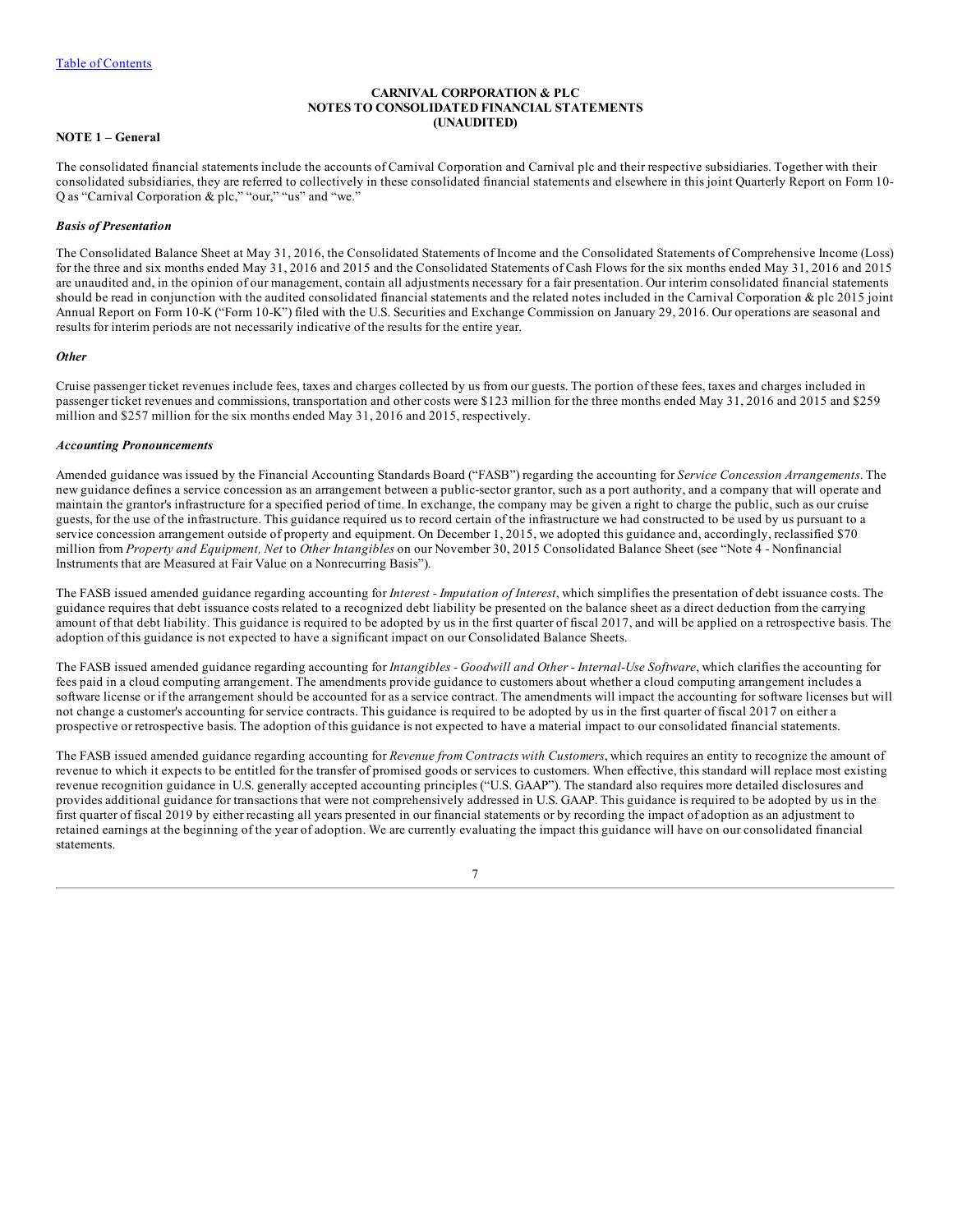The FASB issued guidance regarding accounting for *Leases*, which requires an entity to recognize both assets and liabilities arising from financing and operating leases, along with additional qualitative and quantitative disclosures. This guidance is required to be adopted by us in the first quarter of fiscal 2020. We are currently evaluating the impact this guidance will have on our consolidated financial statements.

# **NOTE 2 – Unsecured Debt**

At May 31, 2016, our short-term borrowings consisted of commercial paper of \$406 million and euro-denominated bank loans of \$4 million with an aggregate weighted-average floating interest rate of 0.8%.

In February 2016, we issued \$555 million of euro-denominated, publicly-traded notes, which bear interest at 1.625% and are due in February 2021. We are using the net proceeds for general corporate purposes.

In April 2016, we borrowed \$379 million under an export credit facility, the proceeds of which were used to pay for a portion of AIDA Cruises' ("AIDA") *AIDAprima* purchase price. Of this facility, a portion bears fixed and a portion bears floating interest rates. The facility is due in semi-annual installments through August 2027.

In May 2016, we entered into four export credit facilities that will provide us with the ability to borrow up to an aggregate of \$2.3 billion. Proceeds from these facilities will be used to pay for a portion of the purchase price of four cruise ships, which are expected to be delivered between February 2019 and September 2020. These borrowings will be due in semi-annual installments through September 2032.

In May 2016, Carnival Corporation, Carnival plc and certain of Carnival Corporation and Carnival plc's subsidiaries exercised their option to extend the termination date of their multi-currency revolving credit facility from June 2020 to June 2021. In addition, the total capacity of the revolving credit facility increased to \$2.7 billion (comprised of \$1.9 billion,  $\epsilon$ 500 million and £169 million).

#### **NOTE 3 – Contingencies**

# **Litigation**

The UK Maritime & Coastguard Agency and the U.S. Department of Justice are investigating allegations that *Caribbean Princess* breached international pollution laws. We are cooperating with the investigations, including conducting our own internal investigation into the matter. The ultimate outcome of this matter cannot be determined at this time; however, we do not expect it to have a material impact on our results of operations.

In the normal course of our business, various claims and lawsuits have been filed or are pending against us. Most of these claims and lawsuits are covered by insurance and the maximum amount of our liability, net of any insurance recoverables, is typically limited to our self-insurance retention levels. We believe the ultimate outcome of these claims and lawsuits will not have a material impact on our consolidated financial statements.

# **Contingent Obligations – Lease Out and Lease Back Type ("LILO") Transactions**

At May 31, 2016, we had estimated contingent obligations totaling \$362 million, excluding termination payments as discussed below, to participants in LILO transactions for two of our ships. At the inception of these leases, we paid the aggregate of the net present value of these obligations to a group of major financial institutions, who agreed to act as payment undertakers and directly pay these obligations. As a result, these contingent obligations are considered extinguished and neither the funds nor the contingent obligations have been included in our Consolidated Balance Sheets.

In the event that we were to default on our contingent obligations and assuming performance by all other participants, we estimate that we would, as of May 31, 2016, be responsible for a termination payment of \$13 million. In January 2016, we elected to exercise our options to terminate, at no cost, the LILO transactions as of January 1, 2017 for one ship and as of January 1, 2018 for the second ship.

In advance of the termination dates, if the credit rating of one of the financial institutions who is directly paying the contingent obligations falls below AA-, or below A- for the other financial institution, then we will be required to replace the applicable financial institution with another financial institution whose credit rating is at least AA or meets other specified credit requirements. In such circumstances, we would incur additional costs, although we estimate that they would not be significant to our consolidated financial statements. The financial institution payment undertaker subject to the AA- credit rating threshold has a credit rating of AA, and the financial institution subject to the A- credit rating threshold has a credit rating of A+. If our

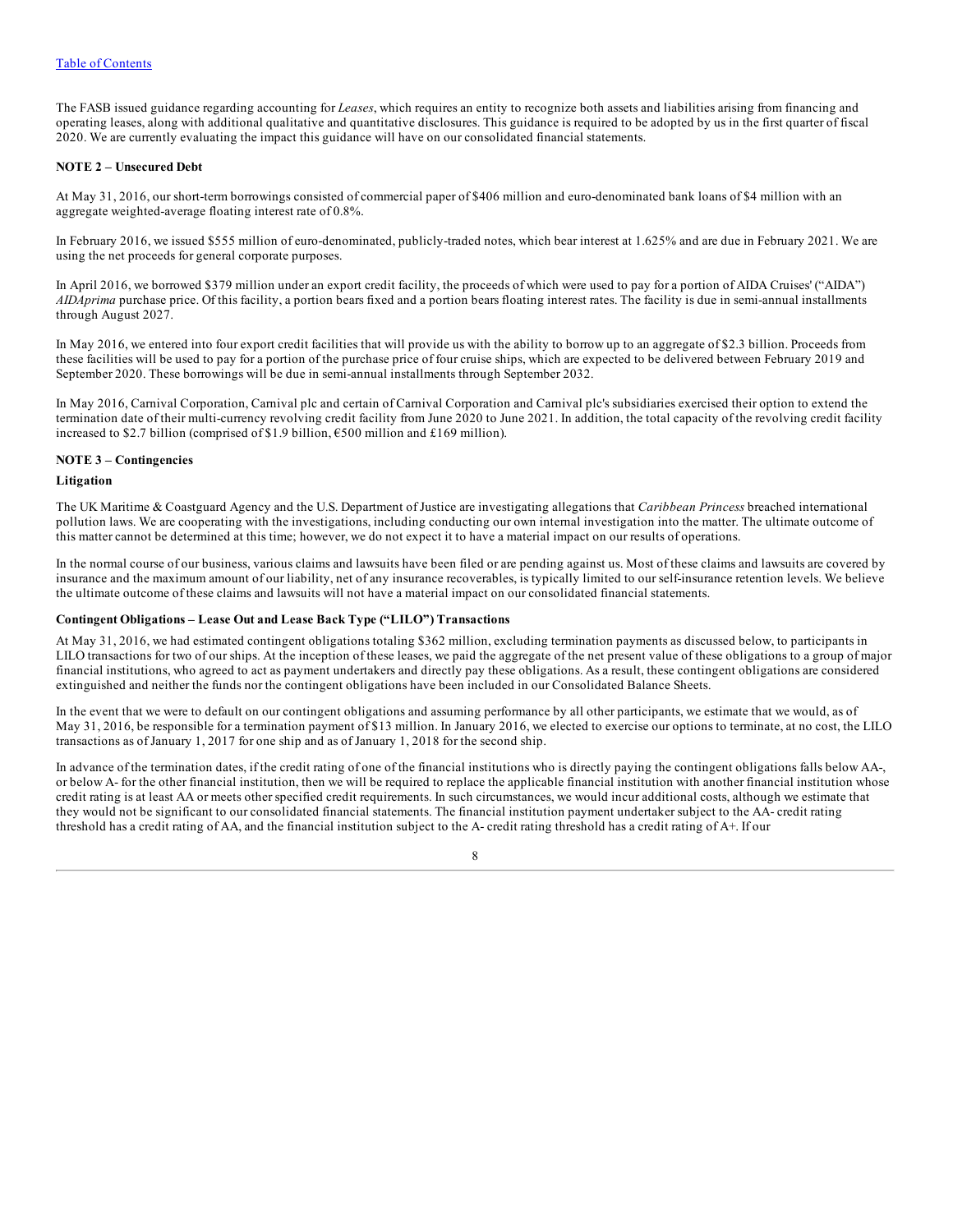credit rating, which is BBB+, falls below BBB, we will be required to provide a standby letter of credit for \$27 million, or, alternatively, provide mortgages for this aggregate amount on these two ships.

# **Contingent Obligations – Indemnifications**

Some of the debt contracts we enter into include indemnification provisions obligating us to make payments to the counterparty if certain events occur. These contingencies generally relate to changes in taxes or other changes in laws which increase our lender's costs. The indemnification clauses are often standard contractual terms and were entered into in the normal course of business. There are no stated or notional amounts included in the indemnification clauses, and we are not able to estimate the maximum potential amount of future payments, if any, under these indemnification clauses. We have not been required to make any material payments under similar indemnification clauses in the past and we do not believe a request for material future indemnification payments is probable.

# **NOTE 4 – Fair Value Measurements, Derivative Instruments and Hedging Activities**

#### **Fair Value Measurements**

U.S. accounting standards establish a fair value hierarchy prioritizing the inputs used to measure fair value. The hierarchy gives the highest priority to unadjusted quoted prices in active markets for identical assets or liabilities (Level 1 measurement) and the lowest priority to unobservable inputs (Level 3 measurement). This hierarchy requires entities to maximize the use of observable inputs and minimize the use of unobservable inputs. The three levels of inputs used to measure fair value are as follows:

- Level 1 measurements are based on unadjusted quoted prices in active markets for identical assets or liabilities that we have the ability to access. Valuation of these items does not entail a significant amount of judgment.
- Level 2 measurements are based on quoted prices for similar assets or liabilities in active markets, quoted prices for identical or similar assets or liabilities in markets that are not active or market data other than quoted prices that are observable for the assets or liabilities.
- Level 3 measurements are based on unobservable data that are supported by little or no market activity and are significant to the fair value of the assets or liabilities.

Fair value is the price that would be received to sell an asset or paid to transfer a liability in an orderly transaction between independent and knowledgeable market participants. When quoted prices are not readily available, our own assumptions are set to reflect those that we believe market participants would use in pricing the asset or liability.

The fair value measurement of a financial asset or financial liability reflects the nonperformance risk of both parties to the contract. Therefore, the fair value measurement of our financial instruments reflects the impact of our counterparty's creditworthiness for asset positions and our creditworthiness for liability positions. Creditworthiness did not have a significant impact on the fair values of our financial instruments at May 31, 2016 and November 30, 2015. Considerable judgment may be required in interpreting market data used to develop the estimates of fair value. Accordingly, certain estimates of fair value presented herein are not necessarily indicative of the amounts that could be realized in a current or future market exchange.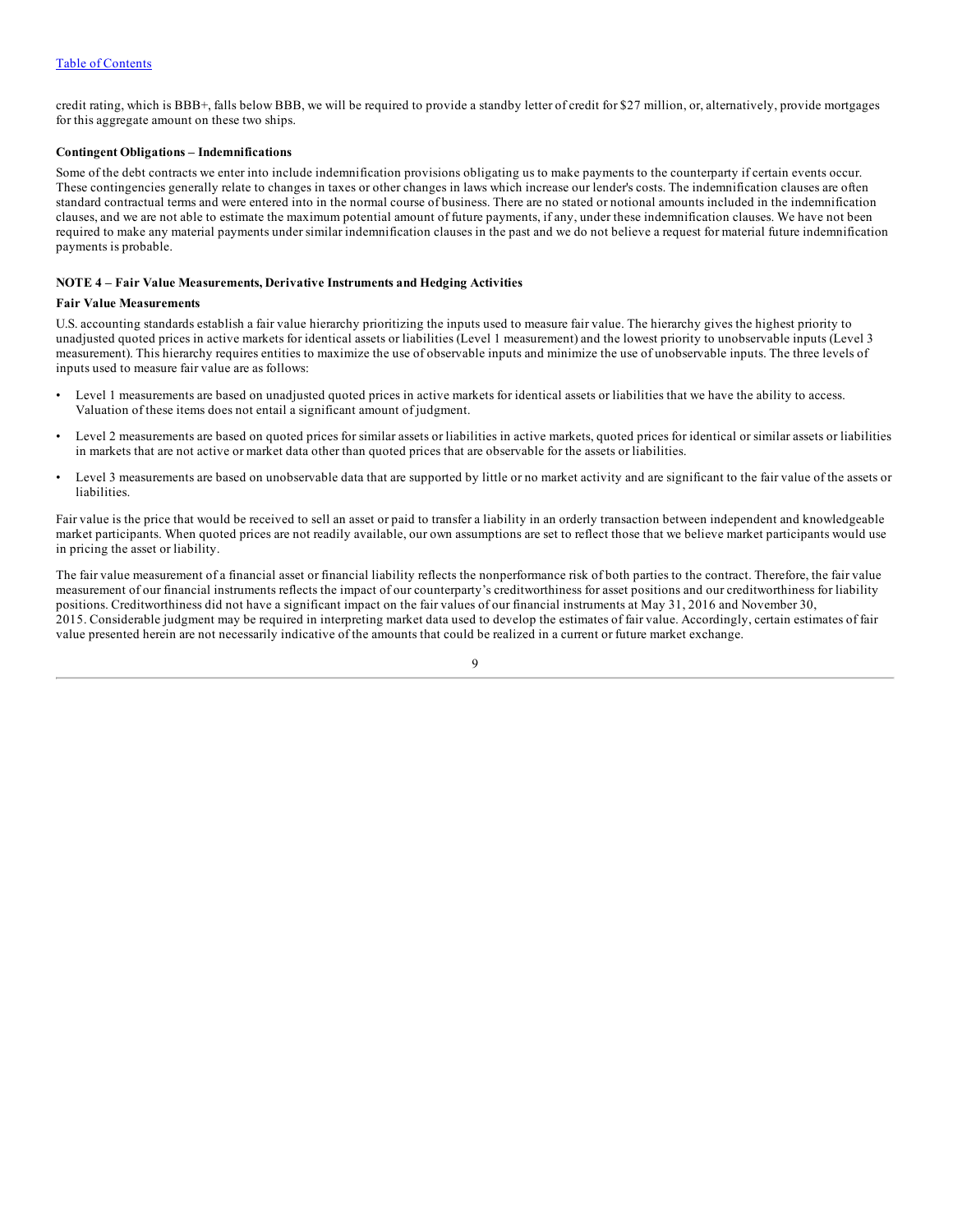# *Financial Instruments that are not Measured at Fair Value on a Recurring Basis*

The carrying values and estimated fair values and basis of valuation of our financial instrument assets and liabilities not measured at fair value on a recurring basis were as follows (in millions):

|                               | May 31, 2016   |       |                   |                   |              |         |               | November 30, 2015 |                   |         |               |                   |              |         |               |         |
|-------------------------------|----------------|-------|-------------------|-------------------|--------------|---------|---------------|-------------------|-------------------|---------|---------------|-------------------|--------------|---------|---------------|---------|
|                               | Carrying       |       | <b>Fair Value</b> |                   |              |         |               | Carrying          | <b>Fair Value</b> |         |               |                   |              |         |               |         |
|                               |                | Value |                   | Level 1           |              | Level 2 |               | Level 3           |                   | Value   |               | Level 1           |              | Level 2 |               | Level 3 |
| Assets                        |                |       |                   |                   |              |         |               |                   |                   |         |               |                   |              |         |               |         |
| Cash and cash equivalents (a) | \$             | 285   | S                 | 285               | S            |         |               |                   | S                 | 647     | \$            | 647               | S            |         | <sup>\$</sup> |         |
| Restricted cash (b)           |                | 53    |                   | 53                |              |         |               |                   |                   |         |               | $\overline{7}$    |              |         |               |         |
| Long-term other assets $(c)$  |                | 114   |                   |                   |              | 77      |               | 38                |                   | 119     |               |                   |              | 87      |               | 31      |
| Total                         |                | 452   | \$.               | 339               | \$.          | 77      | \$.           | 38                | <b>S</b>          | 773     | \$.           | 655               | <b>S</b>     | 87      |               | 31      |
| Liabilities                   |                |       |                   |                   |              |         |               |                   |                   |         |               |                   |              |         |               |         |
| Fixed rate debt (d)           | $\mathbb{S}$   | 5,311 | \$                |                   | $\mathbb{S}$ | 5,627   | <sup>\$</sup> | $\qquad \qquad -$ |                   | \$5,193 | <sup>\$</sup> | $\hspace{0.05cm}$ |              | \$5,450 | - \$          |         |
| Floating rate debt (d)        |                | 4,118 |                   | $-$               |              | 4,063   |               |                   |                   | 3,594   |               | $\sim$            |              | 3,589   |               |         |
| Total                         | $\mathbb{S}^-$ | 9,429 |                   | $\qquad \qquad -$ | $\mathbb{S}$ | 9,690   |               | $\qquad \qquad -$ | \$                | 8,787   |               |                   | $\mathbb{S}$ | 9,039   |               |         |
|                               |                |       |                   |                   |              |         |               |                   |                   |         |               |                   |              |         |               |         |

(a) Cash and cash equivalents are comprised of cash on hand and at May 31, 2016 also included a money market deposit account and time deposits. Due to their short maturities, the carrying values approximate their fair values.

(b) Restricted cash is comprised of funds held in escrow and a money market deposit account.

(c) At May 31, 2016 and November 30, 2015, long-term other assets were substantially all comprised of notes and other receivables. The fair values of our Level 1 and Level 2 notes and other receivables were based on estimated future cash flows discounted at appropriate market interest rates. The fair values of our Level 3 notes receivable were estimated using risk-adjusted discount rates.

(d) Debt does not include the impact of interest rate swaps. The net difference between the fair value of our fixed rate debt and its carrying value was due to the market interest rates in existence at May 31, 2016 and November 30, 2015 being lower than the fixed interest rates on these debt obligations, including the impact of any changes in our credit ratings. At May 31, 2016 and November 30, 2015, the net difference between the fair value of our floating rate debt and its carrying value was due to the market interest rates in existence at May 31, 2016 and November 30, 2015 being slightly higher than the floating interest rates on these debt obligations, including the impact of any changes in our credit ratings. The fair values of our publicly-traded notes were based on their unadjusted quoted market prices in markets that are not sufficiently active to be Level 1 and, accordingly, are considered Level 2. The fair values of our other debt were estimated based on appropriate market interest rates being applied to this debt.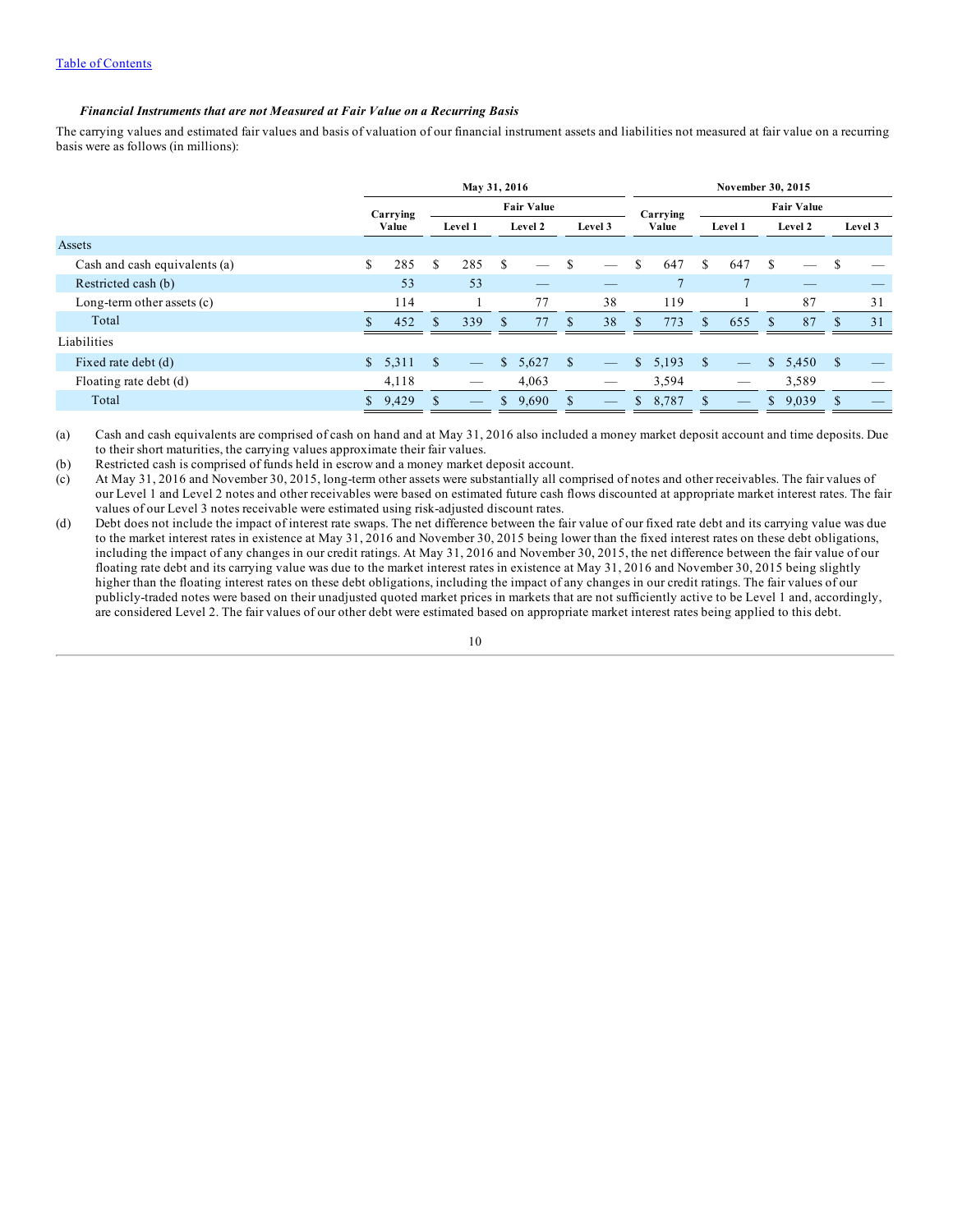# *Financial Instruments that are Measured at Fair Value on a Recurring Basis*

The estimated fair value and basis of valuation of our financial instrument assets and liabilities measured at fair value on a recurring basis were as follows (in millions):

|                                                | May 31, 2016 |     |               |         |                    |         | November 30, 2015  |                          |               |         |               |         |  |
|------------------------------------------------|--------------|-----|---------------|---------|--------------------|---------|--------------------|--------------------------|---------------|---------|---------------|---------|--|
|                                                | Level 1      |     |               | Level 2 |                    | Level 3 |                    | Level 1                  |               | Level 2 |               | Level 3 |  |
| Assets                                         |              |     |               |         |                    |         |                    |                          |               |         |               |         |  |
| Cash equivalents (a)                           | \$.          | 234 | -S            |         |                    |         | \$.                | 748                      | <sup>\$</sup> |         | \$            |         |  |
| Restricted cash (b)                            |              | 23  |               |         |                    |         |                    | 22                       |               |         |               |         |  |
| Marketable securities held in rabbi trusts (c) |              | 98  |               | 6       |                    |         |                    | 105                      |               | 8       |               |         |  |
| Derivative financial instruments (d)           |              |     |               | 13      |                    |         |                    |                          |               | 29      |               |         |  |
| Long-term other asset (e)                      |              |     |               |         |                    | 21      |                    |                          |               |         |               | 21      |  |
| Total                                          |              | 355 | $\mathcal{S}$ | 19      | $\mathbf{\hat{x}}$ | 21      | $\mathbf{\hat{s}}$ | 875                      | £.            | 37      | -S            | 21      |  |
| Liabilities                                    |              |     |               |         |                    |         |                    |                          |               |         |               |         |  |
| Derivative financial instruments (d)           |              |     |               | 492     | S.                 |         |                    | $\overline{\phantom{m}}$ | \$.           | 625     | <sup>\$</sup> |         |  |
| Total                                          |              |     |               | 492     |                    |         |                    |                          |               | 625     |               |         |  |

(a) Cash equivalents are comprised of money market funds.

(b) Restricted cash is principally comprised of money market funds.

(c) At May 31, 2016 and November 30, 2015, marketable securities held in rabbi trusts were comprised of Level 1 bonds, frequently-priced mutual funds invested in common stocks and money market funds and Level 2 other investments. Their use is limited to funding certain deferred compensation and non-qualified U.S. pension plans.

(d) See "Derivative Instruments and Hedging Activities" section below for detailed information regarding our derivative financial instruments.

(e) The long-term other asset is an auction-rate security. The fair value was based on a broker quote in an inactive market. During the six months ended May 31, 2016, there were no purchases or sales pertaining to this auction rate security.

We measure our derivatives using valuations that are calibrated to the initial trade prices. Subsequent valuations are based on observable inputs and other variables included in the valuation models such as interest rate, yield and commodity price curves, forward currency exchange rates, credit spreads, maturity dates, volatilities and netting arrangements. We use the income approach to value derivatives for foreign currency options and forwards, interest rate swaps and fuel derivatives using observable market data for all significant inputs and standard valuation techniques to convert future amounts to a single present value amount, assuming that participants are motivated, but not compelled to transact.

# *Nonfinancial Instruments that are Measured at Fair Value on a Nonrecurring Basis*

# **Sale of Ship**

In March 2016, we entered into a bareboat charter/sale agreement under which the 1,546-passenger capacity *Pacific Pearl* will be chartered to an unrelated entity from April 2017 through April 2027. Under this agreement, ownership of *Pacific Pearl* will be transferred to the buyer in April 2027. This transaction will be accounted for as an operating lease whereby the charter revenue will be recognized over the term of the agreement.

### **Valuation of Goodwill and Other Intangibles**

The reconciliation of the changes in the carrying amounts of our goodwill was as follows (in millions):

|                                         | <b>North America</b><br>Segment | EAA(a)<br>Segment | Total |
|-----------------------------------------|---------------------------------|-------------------|-------|
| Balance at November 30, 2015            | 1.898                           | 1.112             | 3,010 |
| Foreign currency translation adjustment |                                 |                   |       |
| Balance at May 31, 2016                 | 1.898                           | 1.121             | 3,019 |
| (a) Europe, Australia & Asia ("EAA")    |                                 |                   |       |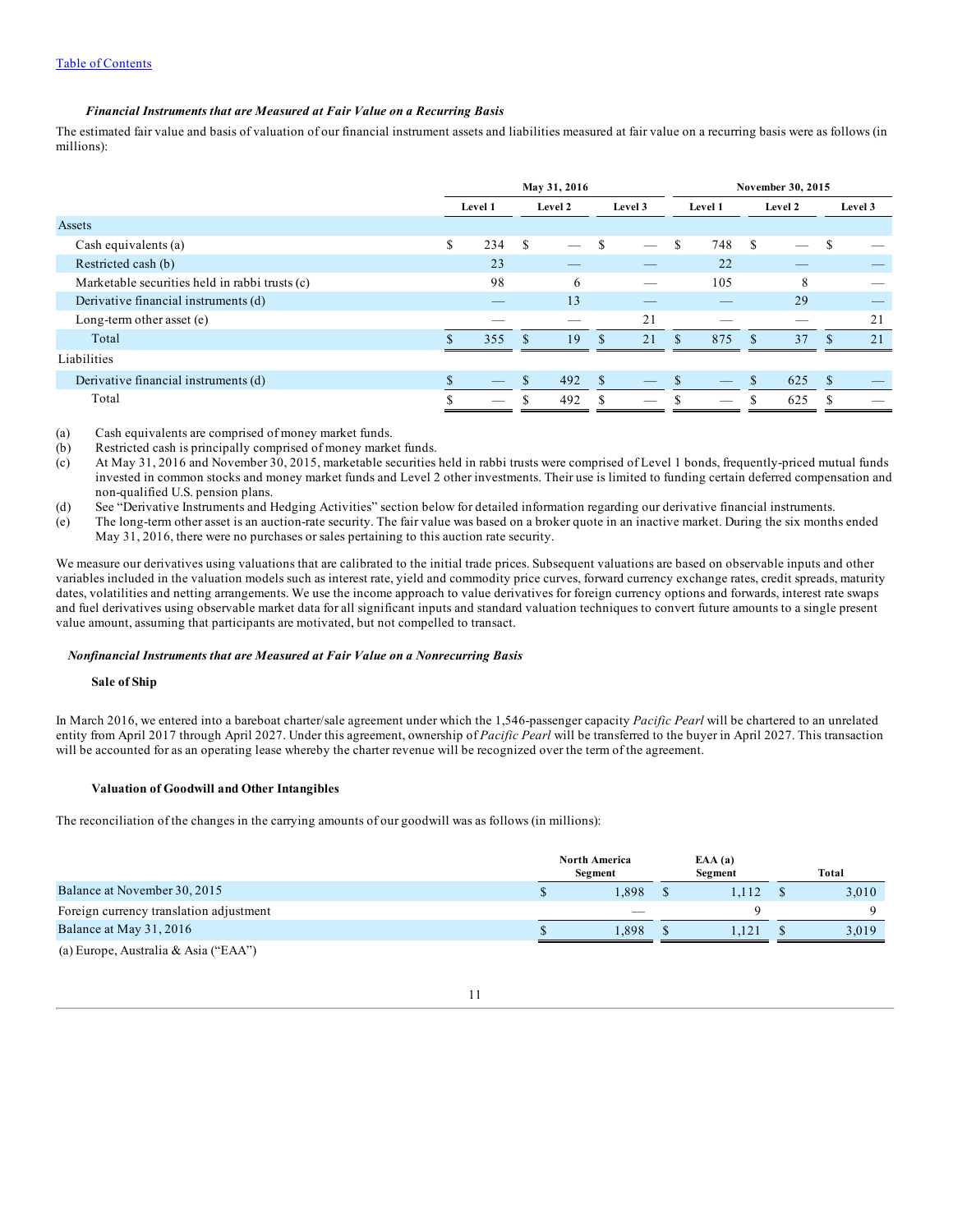At July 31, 2015, all of our cruise brands carried goodwill, except for Seabourn and Fathom. As of that date, we performed our annual goodwill impairment reviews and no goodwill was impaired.

The reconciliation of the changes in the carrying amounts of our other intangible assets not subject to amortization, which represent trademarks, was as follows (in millions):

|                                         | <b>North America</b><br>Segment |     | EAA<br>Segment | Total |
|-----------------------------------------|---------------------------------|-----|----------------|-------|
| Balance at November 30, 2015            |                                 | 927 | 307            | 1,234 |
| Foreign currency translation adjustment |                                 | --  |                |       |
| Balance at May 31, 2016                 |                                 | 927 | 306            | 1.233 |

At July 31, 2015, we performed our annual trademark impairment reviews for our trademarks with recorded value, which are AIDA, P&O Cruises (Australia), P&O Cruises (UK) and Princess. No trademarks indicated impairment.

The determination of our reporting unit goodwill and trademark fair values includes numerous assumptions that are subject to various risks and uncertainties. We believe that we have made reasonable estimates and judgments. If there is a change in the conditions or circumstances influencing fair values in the future, then we may need to recognize an impairment charge.

The reconciliation of the changes in the net carrying amounts of our other intangible assets subject to amortization, which represent port usage rights, was as follows (in millions):

|                                                       | <b>Cruise Support</b><br>Segment | EAA<br>Segment | Total            |
|-------------------------------------------------------|----------------------------------|----------------|------------------|
| Balance at November 30, 2015 (See "Note 1 - General") | 62                               |                | 74               |
| Amortization                                          | $\Gamma$                         |                | $\left(1\right)$ |
| Foreign currency translation adjustment               |                                  |                | (1)              |
| Balance at May 31, 2016                               | 60                               | $\sim$         |                  |

Port usage rights are stated at cost. Amortization is computed using the straight-line method over the shorter of the arrangement term or their expected useful lives.

# **Derivative Instruments and Hedging Activities**

We utilize derivative and non-derivative financial instruments, such as foreign currency forwards, options and swaps, foreign currency debt obligations and foreign currency cash balances, to manage our exposure to fluctuations in certain foreign currency exchange rates. We use interest rate swaps to manage our interest rate exposure to achieve a desired proportion of fixed and floating rate debt. In addition, we utilize our fuel derivatives program to mitigate a portion of the risk to our future cash flows attributable to potential fuel price increases, which we define as our "economic risk." Our policy is to not use any financial instruments for trading or other speculative purposes.

All derivatives are recorded at fair value. The changes in fair value are recognized currently in earnings if the derivatives do not qualify as effective hedges, or if we do not seek to qualify for hedge accounting treatment, such as for our fuel derivatives. If a derivative is designated as a fair value hedge, then changes in the fair value of the derivative are offset against the changes in the fair value of the underlying hedged item. If a derivative is designated as a cash flow hedge, then the effective portion of the changes in the fair value of the derivative is recognized as a component of accumulated other comprehensive income ("AOCI") until the underlying hedged item is recognized in earnings or the forecasted transaction is no longer probable. If a derivative or a non-derivative financial instrument is designated as a hedge of our net investment in a foreign operation, then changes in the fair value of the financial instrument are recognized as a component of AOCI to offset a portion of the change in the translated value of the net investment being hedged, until the investment is sold or substantially liquidated. We formally document hedging relationships for all derivative and non-derivative hedges and the underlying hedged items, as well as our risk management objectives and strategies for undertaking the hedge transactions.

We classify the fair values of all our derivative contracts as either current or long-term, depending on the maturity date of the derivative contract. The cash flows from derivatives treated as hedges are classified in our Consolidated Statements of Cash Flows in the same category as the item being hedged. Our cash flows related to fuel derivatives are classified within investing activities.

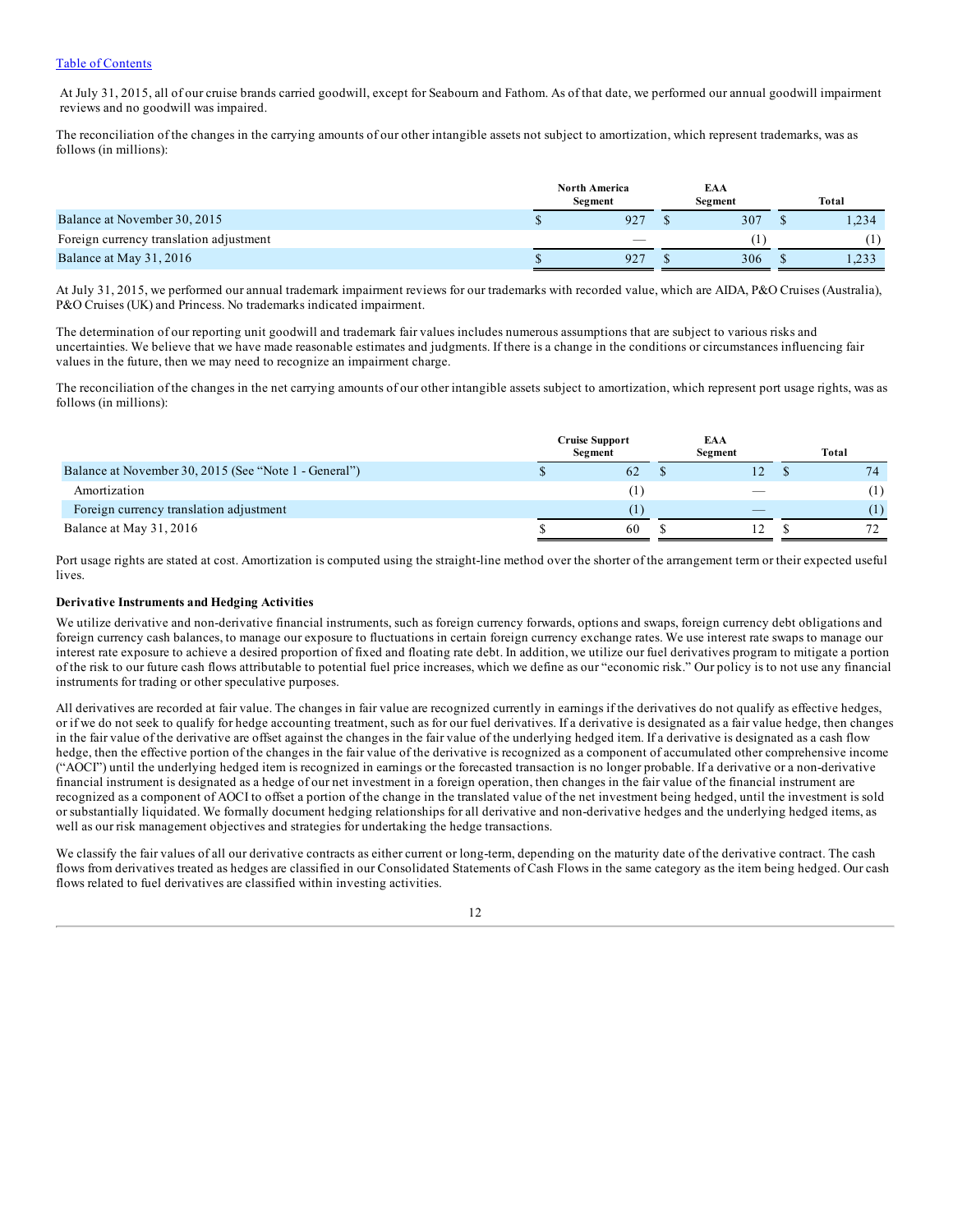The estimated fair values of our derivative financial instruments and their location in the Consolidated Balance Sheets were as follows (in millions):

|                                                   | <b>Balance Sheet Location</b> | May 31,<br>2016 |                |               | November 30.<br>2015 |
|---------------------------------------------------|-------------------------------|-----------------|----------------|---------------|----------------------|
| Derivative assets                                 |                               |                 |                |               |                      |
| Derivatives designated as hedging instruments     |                               |                 |                |               |                      |
| Net investment hedges (a)                         | Prepaid expenses and other    | $\mathbb{S}$    | 10             | $\mathbf{s}$  | 14                   |
|                                                   | Other assets $-$ long-term    |                 | 3              |               | 13                   |
| Interest rate swaps (b)                           | Prepaid expenses and other    |                 |                |               | $\overline{2}$       |
| Total derivative assets                           |                               | \$              | 13             | <sup>\$</sup> | 29                   |
| <b>Derivative liabilities</b>                     |                               |                 |                |               |                      |
| Derivatives designated as hedging instruments     |                               |                 |                |               |                      |
| Net investment hedges (a)                         | Accrued liabilities and other | \$              | $\overline{2}$ | $\mathbb{S}$  |                      |
|                                                   | Other long-term liabilities   |                 | 10             |               |                      |
| Interest rate swaps (b)                           | Accrued liabilities and other |                 | 11             |               | 11                   |
|                                                   | Other long-term liabilities   |                 | 30             |               | 27                   |
| Foreign currency zero cost collars (c)            | Accrued liabilities and other |                 | $\overline{7}$ |               |                      |
|                                                   | Other long-term liabilities   |                 |                |               | 26                   |
|                                                   |                               |                 | 60             |               | 64                   |
| Derivatives not designated as hedging instruments |                               |                 |                |               |                      |
| Fuel $(d)$                                        | Accrued liabilities and other |                 | 171            |               | 227                  |
|                                                   | Other long-term liabilities   |                 | 261            |               | 334                  |
|                                                   |                               |                 | 432            |               | 561                  |
| Total derivative liabilities                      |                               |                 | 492            |               | 625                  |

(a) We had foreign currency forwards totaling \$34 million at May 31, 2016 and \$43 million at November 30, 2015 that are designated as hedges of our net investments in foreign operations, which have a euro-denominated functional currency. At May 31, 2016, these foreign currency forwards settle through July 2017. We also had foreign currency swaps totaling \$406 million at May 31, 2016 and \$387 million at November 30, 2015 that are designated as hedges of our net investments in foreign operations, which have a euro-denominated functional currency. At May 31, 2016, these foreign currency swaps settle through September 2019.

(b) We have euro interest rate swaps designated as cash flow hedges whereby we receive floating interest rate payments in exchange for making fixed interest rate payments. These interest rate swap agreements effectively changed \$560 million at May 31, 2016 and \$568 million at November 30, 2015 of EURIBOR-based floating rate euro debt to fixed rate euro debt. At May 31, 2016, these interest rate swaps settle through March 2025. In addition, at November 30, 2015, we had U.S. dollar interest rate swaps designated as fair value hedges whereby we receive fixed interest rate payments in exchange for making floating interest rate payments. At November 30, 2015, these interest rate swap agreements effectively changed \$500 million of fixed rate debt to U.S. dollar LIBOR-based floating rate debt. These interest rate swaps settled in February 2016.

(c) At May 31, 2016 and November 30, 2015, we had foreign currency derivatives consisting of foreign currency zero cost collars that are designated as foreign currency cash flow hedges for a portion of our euro-denominated shipbuilding payments. See "Newbuild Currency Risks" below for additional information regarding these derivatives.

(d) At May 31, 2016 and November 30, 2015, we had fuel derivatives consisting of zero cost collars on Brent crude oil ("Brent") to cover a portion of our estimated fuel consumption through 2018. See "Fuel Price Risks" below for additional information regarding these derivatives.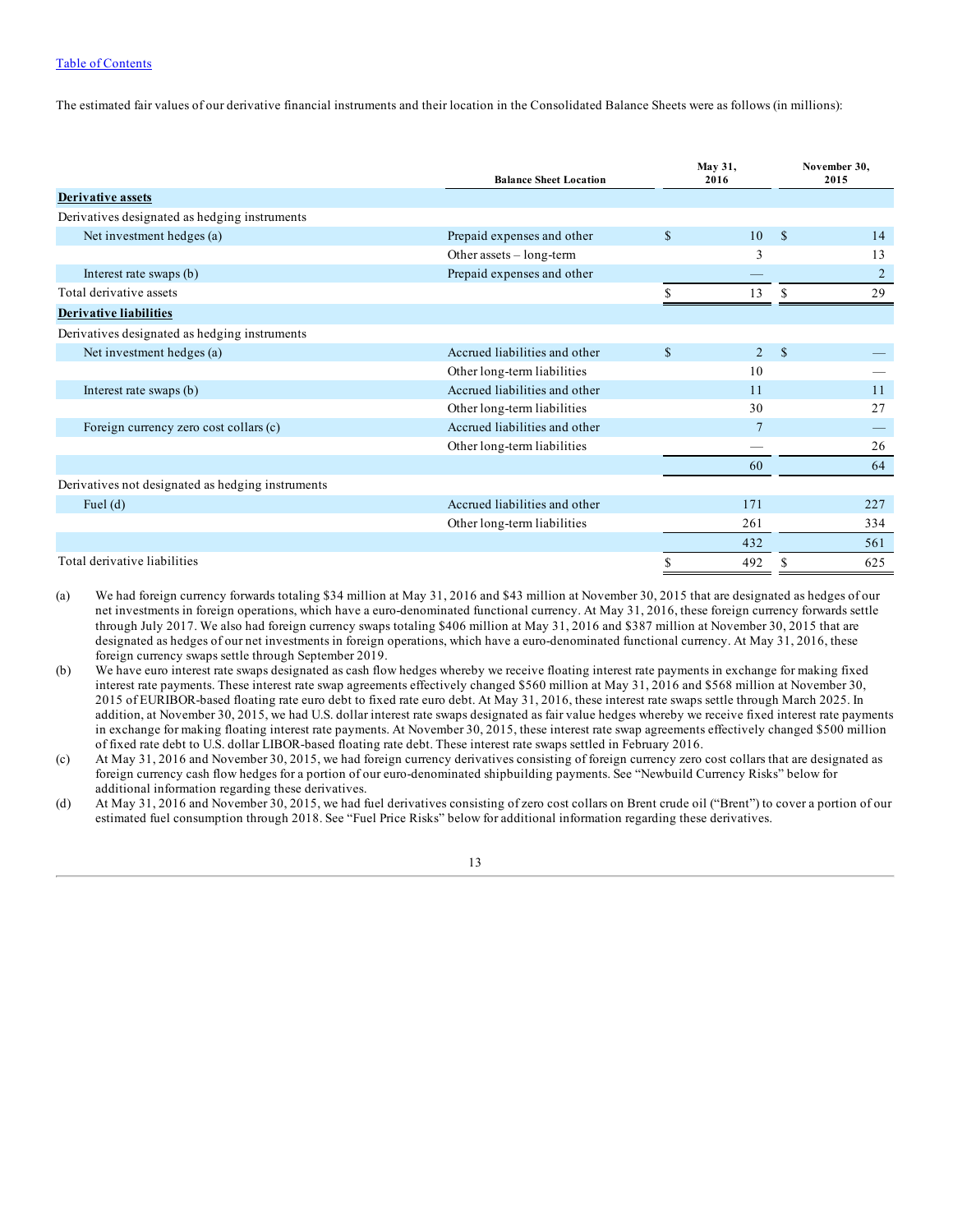Our derivative contracts include rights of offset with our counterparties. We have elected to net certain of our derivative assets and liabilities within counterparties. The amounts recognized within assets and liabilities were as follows (in millions):

|             |                      |                      |    |                                                     |   | May 31, 2016                                                         |     |                                                                          |                                                                          |                    |
|-------------|----------------------|----------------------|----|-----------------------------------------------------|---|----------------------------------------------------------------------|-----|--------------------------------------------------------------------------|--------------------------------------------------------------------------|--------------------|
|             |                      | <b>Gross Amounts</b> |    | <b>Gross Amounts Offset</b><br>in the Balance Sheet |   | <b>Total Net Amounts</b><br>Presented in the<br><b>Balance Sheet</b> |     |                                                                          | <b>Gross Amounts not</b><br><b>Offset in the Balance</b><br><b>Sheet</b> | <b>Net Amounts</b> |
| Assets      | ٠D                   | 21                   | -S | (8)                                                 | S | 13                                                                   | S   | $(13)$ \$                                                                | –                                                                        |                    |
| Liabilities | ۰D.                  | 500                  | -S | (8)                                                 | S | 492                                                                  | S   | $(13)$ \$                                                                | 479                                                                      |                    |
|             |                      |                      |    |                                                     |   | November 30, 2015                                                    |     |                                                                          |                                                                          |                    |
|             | <b>Gross Amounts</b> |                      |    | <b>Gross Amounts Offset</b><br>in the Balance Sheet |   | <b>Total Net Amounts</b><br>Presented in the<br><b>Balance Sheet</b> |     | <b>Gross Amounts not</b><br><b>Offset in the Balance</b><br><b>Sheet</b> | <b>Net Amounts</b>                                                       |                    |
| Assets      | аĐ.                  | 73                   | -S | (44)                                                | S | 29                                                                   | \$. | $(29)$ \$                                                                |                                                                          |                    |
| Liabilities |                      | 669                  |    | (44)                                                | S | 625                                                                  | S   | (29)                                                                     | 596                                                                      |                    |

The effective gain (loss) portions of our derivatives qualifying and designated as hedging instruments recognized in other comprehensive income (loss) were as follows (in millions):

|                                                       | Three Months Ended May 31, |      |           |    | Six Months Ended May 31, |  |      |  |  |
|-------------------------------------------------------|----------------------------|------|-----------|----|--------------------------|--|------|--|--|
|                                                       | 2016                       | 2015 |           |    | 2016                     |  | 2015 |  |  |
| Net investment hedges                                 | $(4)$ \$                   |      |           | 6S | $(17)$ \$                |  | 46   |  |  |
| Foreign currency zero cost collars – cash flow hedges | 9S                         |      | $(10)$ \$ |    | 19 \$                    |  | (48) |  |  |
| Interest rate swaps – cash flow hedges                | 6S                         |      | 5S        |    |                          |  |      |  |  |

There are no credit risk related contingent features in our derivative agreements, except for bilateral credit provisions within our fuel derivative counterparty agreements. These provisions require cash collateral to be posted or received to the extent the fuel derivative fair value payable to or receivable from an individual counterparty exceeds \$100 million. At May 31, 2016 and November 30, 2015, we had \$50 million and \$25 million, respectively, of collateral posted to one of our fuel derivative counterparties. At May 31, 2016 and November 30, 2015, no collateral was required to be received from our fuel derivative counterparties.

The amount of estimated cash flow hedges' unrealized gains and losses that are expected to be reclassified to earnings in the next twelve months is not significant. We have not provided additional disclosures of the impact that derivative instruments and hedging activities have on our consolidated financial statements as of May 31, 2016 and November 30, 2015 and for the three and six months ended May 31, 2016 and 2015 where such impacts were not significant.

# **Fuel Price Risks**

Substantially all of our exposure to market risk for changes in fuel prices relates to the consumption of fuel on our ships. We use our fuel derivatives program to mitigate a portion of our economic risk attributable to potential fuel price increases. We designed our fuel derivatives program to maximize operational flexibility by utilizing derivative markets with significant trading liquidity, and our program currently consists of zero cost collars on Brent.

All of our derivatives are based on Brent prices whereas the actual fuel used on our ships is marine fuel. Changes in the Brent prices may not show a high degree of correlation with changes in our underlying marine fuel prices. We will not realize any economic gain or loss upon the monthly maturities of our zero cost collars unless the average monthly price of Brent is above the ceiling price or below the floor price. We believe that these derivatives will act as economic hedges; however, hedge accounting is not applied. As part of our fuel derivatives program, we will continue to evaluate various derivative products and strategies.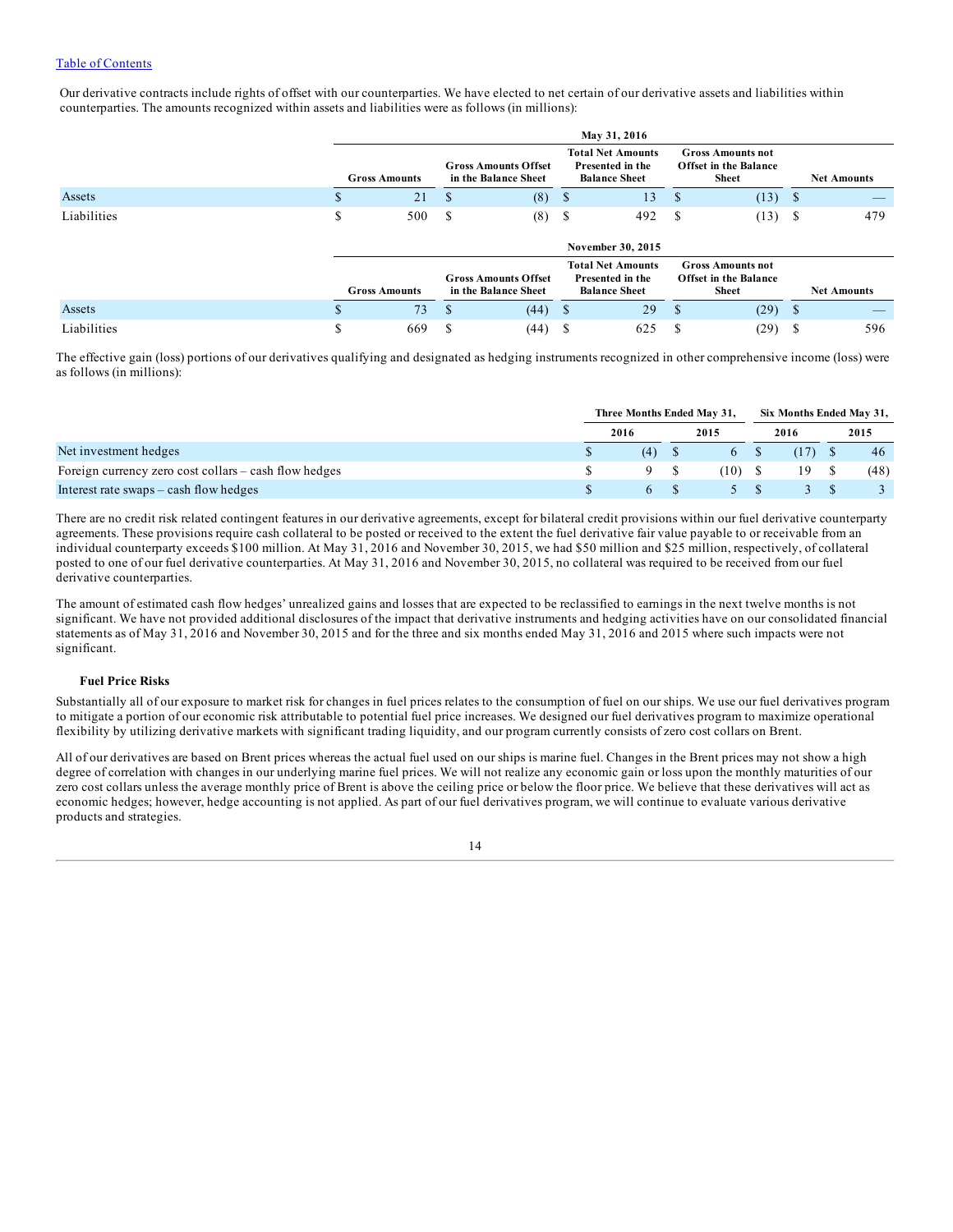Our unrealized and realized gains (losses), net on fuel derivatives were as follows (in millions):

|                                                    | <b>Three Months Ended</b> | May 31, |      |      | Six Months Ended May 31, |  |       |
|----------------------------------------------------|---------------------------|---------|------|------|--------------------------|--|-------|
|                                                    | 2016                      | 2015    |      | 2016 |                          |  | 2015  |
| Unrealized gains (losses) on fuel derivatives, net | 242                       |         | 34   |      | 96                       |  | (78)  |
| Realized losses on fuel derivatives                | (71                       |         | (47) |      | (161)                    |  | (103) |
| Gains (losses) on fuel derivatives, net            |                           |         | (13) |      | (65)                     |  | (181) |

At May 31, 2016, our outstanding fuel derivatives consisted of zero cost collars on Brent as follows:

| Maturities (a)        | Transaction<br><b>Dates</b> | <b>Barrels</b><br>(in thousands) | Weighted-Average<br><b>Floor Prices</b> |    |               | Weighted-Average<br><b>Ceiling Prices</b> |
|-----------------------|-----------------------------|----------------------------------|-----------------------------------------|----|---------------|-------------------------------------------|
| Fiscal 2016 (Q3 - Q4) |                             |                                  |                                         |    |               |                                           |
|                       | June 2012                   | 1,782                            | S                                       | 75 | -S            | 108                                       |
|                       | February 2013               | 1,080                            | $\mathbb{S}$                            | 80 | <sup>\$</sup> | 120                                       |
|                       | April 2013                  | 1,500                            | S                                       | 75 | <sup>\$</sup> | 115                                       |
|                       |                             | 4,362                            |                                         |    |               |                                           |
| Fiscal 2017           |                             |                                  |                                         |    |               |                                           |
|                       | February 2013               | 3,276                            | $\mathbb{S}$                            | 80 | <b>S</b>      | 115                                       |
|                       | April 2013                  | 2,028                            | \$                                      | 75 | <sup>\$</sup> | 110                                       |
|                       | January 2014                | 1,800                            | $\mathbb{S}$                            | 75 | $\mathbb{S}$  | 114                                       |
|                       | October 2014                | 1,020                            | S                                       | 80 | <sup>\$</sup> | 113                                       |
|                       |                             | 8,124                            |                                         |    |               |                                           |
| Fiscal 2018           |                             |                                  |                                         |    |               |                                           |
|                       | January 2014                | 2,700                            | $\mathcal{S}$                           | 75 | <b>S</b>      | 110                                       |
|                       | October 2014                | 3,000                            | S                                       | 80 | \$            | 114                                       |
|                       |                             | 5,700                            |                                         |    |               |                                           |

(a) Fuel derivatives mature evenly over each month within the above fiscal periods.

#### **Foreign Currency Exchange Rate Risks**

#### **Overall Strategy**

We manage our exposure to fluctuations in foreign currency exchange rates through our normal operating and financing activities, including netting certain exposures to take advantage of any natural offsets and, when considered appropriate, through the use of derivative and non-derivative financial instruments. Our primary focus is to manage the economic foreign currency exchange risks faced by our operations. Those risks are the ultimate foreign currency exchange risks that would be realized if we exchanged one currency for another and are not the accounting risks. We monitor our exposure to these economic risks. We currently only hedge certain of our ship commitments and net investments in foreign operations. The financial impacts of the hedging instruments we do employ generally offset the changes in the underlying exposures being hedged.

#### **Operational Currency Risks**

Our EAA segment operations generate significant revenues and incur significant expenses in their euro, sterling or Australian dollar functional currency, which subjects us to "foreign currency translational" risk related to these currencies. Accordingly, exchange rate fluctuations of the euro, sterling and Australian dollar against the U.S. dollar will affect our reported financial results since the reporting currency for our consolidated financial statements is the U.S. dollar. Any strengthening of the U.S. dollar against these foreign currencies has the financial statement effect of decreasing the U.S. dollar values reported for these segment's revenues and expenses. Any weakening of the U.S. dollar has the opposite effect.

Substantially all of our operations also have non-functional currency risk related to their international sales, which are principally denominated in euro, sterling and Australian, Canadian and U.S. dollars. In addition, we have a portion of our operating expenses denominated in non-functional currencies. Accordingly, we also have "foreign currency transactional" risks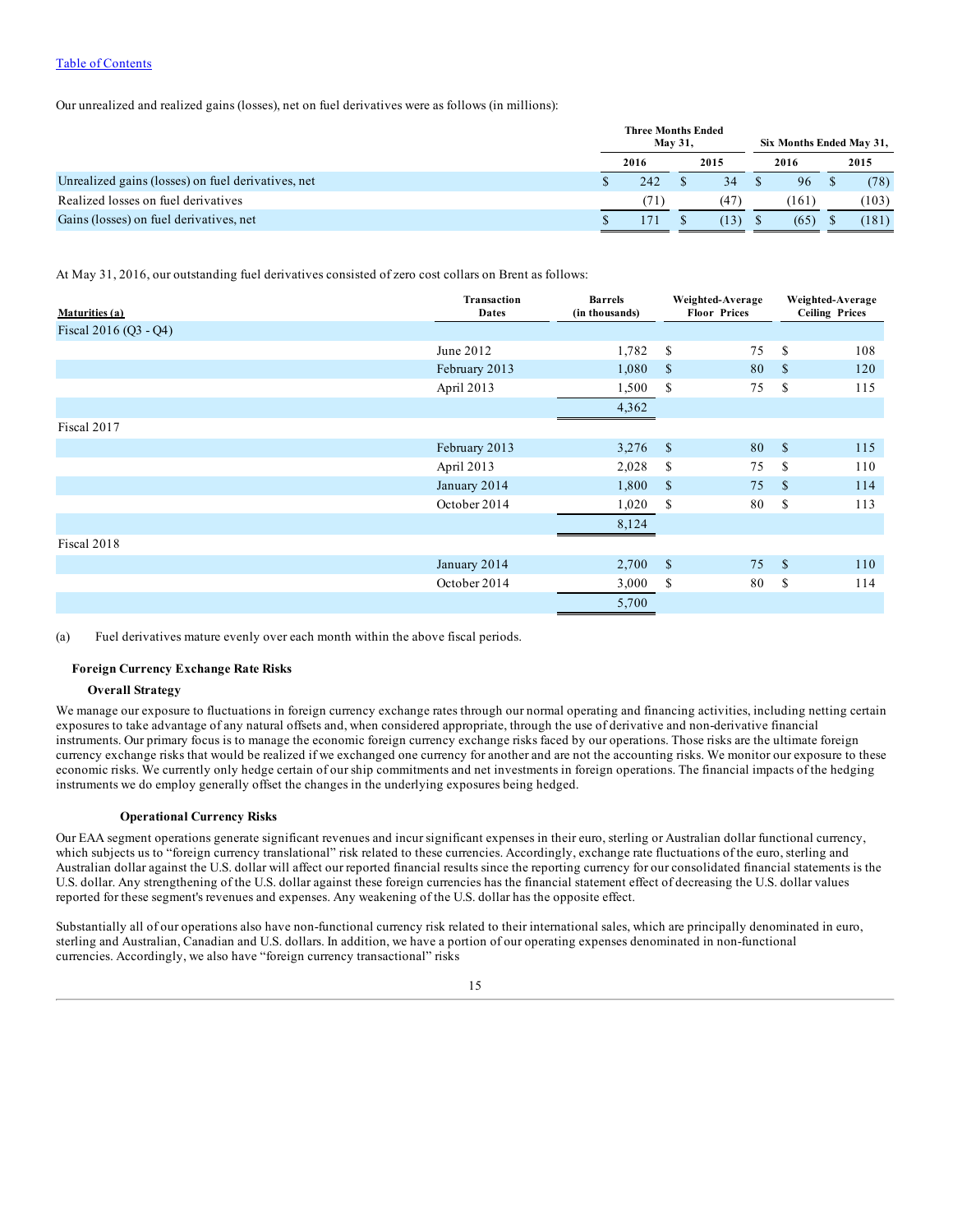related to changes in the exchange rates for our revenues and expenses that are in a currency other than the functional currency. The revenues and expenses which occur in the same non-functional currencies create some degree of natural offset.

#### **Investment Currency Risks**

We consider our investments in foreign operations to be denominated in stable currencies. Our investments in foreign operations are of a long-term nature. We partially mitigate our net investment currency exposures by denominating a portion of our foreign currency intercompany payables in our foreign operations' functional currencies, substantially all sterling. We have designated \$2.8 billion as of May 31, 2016 and \$2.6 billion as of November 30, 2015 of our foreign currency intercompany payables as non-derivative hedges of our net investments in foreign operations. Accordingly, we have included \$578 million at May 31, 2016 and \$509 million at November 30, 2015 of cumulative foreign currency transaction non-derivative gains in the cumulative translation adjustment component of AOCI. These amounts have offset a portion of the losses recorded in AOCI upon translating our foreign operations' net assets into U.S. dollars. During the three and six months ended May 31, 2016 and 2015, we recognized foreign currency non-derivative transaction (losses) gains of \$(113) million (\$18 million in 2015) and \$69 million (\$90 million in 2015), respectively, in the cumulative translation adjustment component of AOCI.

#### **Newbuild Currency Risks**

Our shipbuilding contracts are typically denominated in euros. Our decision to hedge a non-functional currency ship commitment for our cruise brands is made on a case-by-case basis, considering the amount and duration of the exposure, market volatility, economic trends, our overall expected net cash flows by currency and other offsetting risks. We use foreign currency derivative contracts and have used non-derivative financial instruments to manage foreign currency exchange rate risk for some of our ship construction payments.

In January 2015, we entered into foreign currency zero cost collars that are designated as cash flow hedges for a portion of *Majestic Princess'* and *Seabourn Encore's* euro-denominated shipyard payments. The *Majestic Princess'* collars mature in March 2017 at a weighted-average ceiling of \$590 million and a weighted-average floor of \$504 million. The *Seabourn Encore's* collars mature in November 2016 at a weighted-average ceiling of \$221 million and a weighted-average floor of \$185 million. If the spot rate is between the weighted-average ceiling and floor rates on the date of maturity, then we would not owe or receive any payments under these collars.

At May 31, 2016, our remaining newbuild currency exchange rate risk relates to euro-denominated newbuild contract payments, which represent a total unhedged commitment of \$2.6 billion and relates to Carnival Cruise Line, Holland America Line, P&O Cruises (Australia), Princess and Seabourn newbuilds scheduled to be delivered through 2020.

The cost of shipbuilding orders that we may place in the future that is denominated in a different currency than our cruise brands' or the shipyards' functional currency is expected to be affected by foreign currency exchange rate fluctuations. These foreign currency exchange rate fluctuations may affect our desire to order new cruise ships.

#### **Interest Rate Risks**

We manage our exposure to fluctuations in interest rates through our debt portfolio management and investment strategies. We evaluate our debt portfolio to determine whether to make periodic adjustments to the mix of fixed and floating rate debt through the use of interest rate swaps and the issuance of new debt or the early retirement of existing debt. At May 31, 2016, 62% and 38% (60% and 40% at November 30, 2015) of our debt bore fixed and floating interest rates, respectively, including the effect of interest rate swaps.

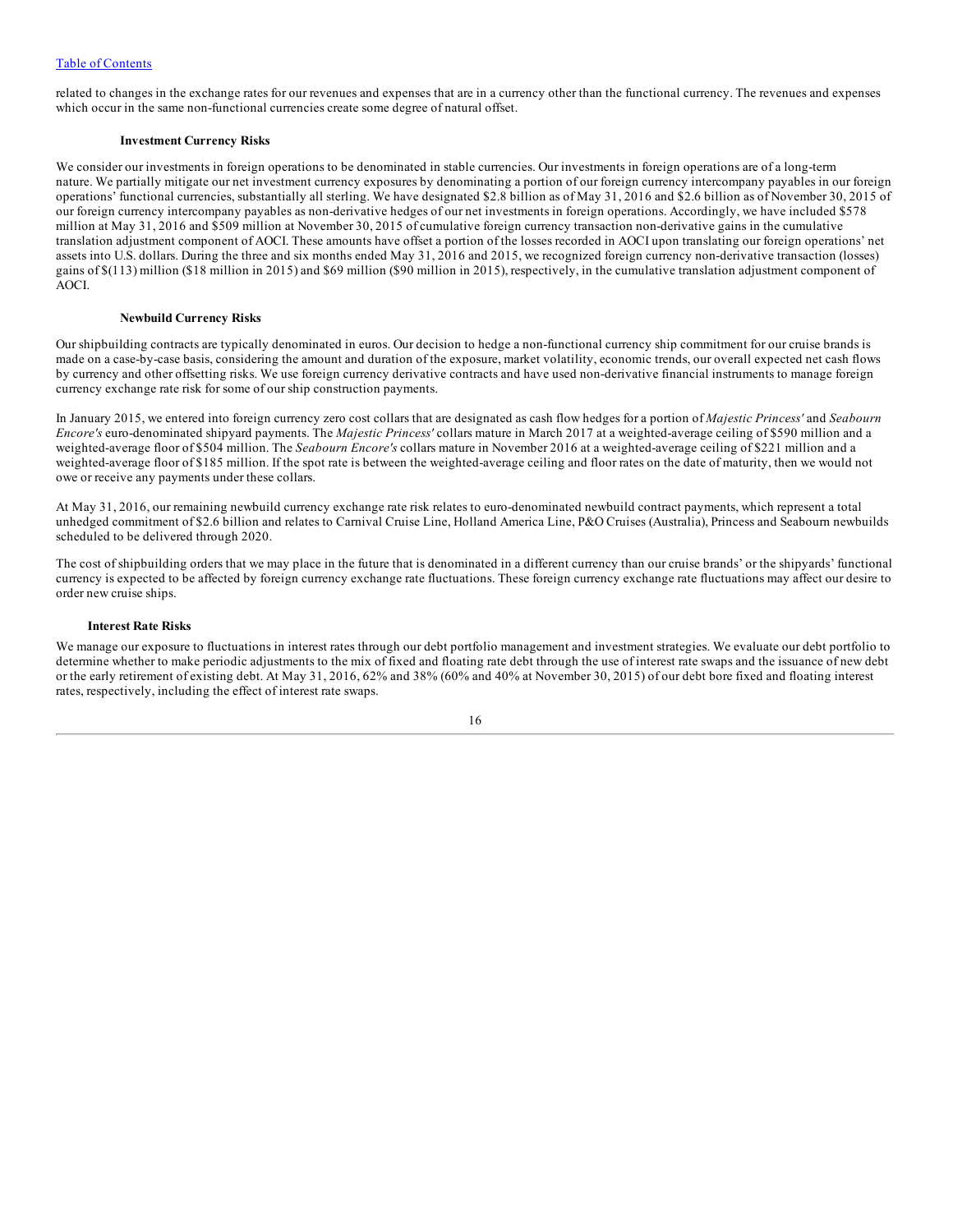# **Concentrations of Credit Risk**

As part of our ongoing control procedures, we monitor concentrations of credit risk associated with financial and other institutions with which we conduct significant business. Our maximum exposure under foreign currency and fuel derivative contracts and interest rate swap agreements that are in-the-money is the replacement cost, net of any collateral received or contractually allowed offset, in the event of nonperformance by the counterparties to the contracts, all of which are currently our lending banks. At May 31, 2016, our exposures under such contracts were not material. We seek to minimize these credit risk exposures, including counterparty nonperformance primarily associated with our cash equivalents, investments, committed financing facilities, contingent obligations, derivative instruments, insurance contracts and new ship progress payment guarantees, by normally conducting business with large, wellestablished financial institutions, insurance companies and export credit agencies, and by diversifying our counterparties. In addition, we have guidelines regarding credit ratings and investment maturities that we follow to help safeguard liquidity and minimize risk. We normally require collateral and/or guarantees to support notes receivable on significant asset sales, long-term ship charters and new ship progress payments to shipyards. We currently believe the risk of nonperformance by any of these significant counterparties is remote.

We also monitor the creditworthiness of travel agencies and tour operators in Asia, Australia and Europe, which includes charter-hire agreements in Asia, and credit and debit card providers to which we extend credit in the normal course of our business prior to sailing. Our credit exposure also includes contingent obligations related to cash payments received directly by travel agents and tour operators for cash collected by them on cruise sales in Australia and most of Europe where we are obligated to honor our guests' cruise payments made by them to their travel agents and tour operators regardless of whether we have received these payments. Concentrations of credit risk associated with these trade receivables, charter-hire agreements and contingent obligations are not considered to be material, principally due to the large number of unrelated accounts within our customer base, the nature of these contingent obligations and their short maturities. We have experienced only minimal credit losses on our trade receivables, charter-hire agreements and contingent obligations. We do not normally require collateral or other security to support normal credit sales.

# **NOTE 5 – Segment Information**

We have four reportable segments that are comprised of (1) North America, (2) EAA, (3) Cruise Support and (4) Tour and Other. Our segments are reported on the same basis as the internally reported information that is provided to our chief operating decision maker ("CODM"), who is the President and Chief Executive Officer of Carnival Corporation and Carnival plc. The CODM assesses performance and makes decisions to allocate resources for Carnival Corporation & plc based upon review of the results across all of our segments.

Our North America segment includes Carnival Cruise Line, Holland America Line, Princess and Seabourn. Our EAA segment includes AIDA, Costa, Cunard, P&O Cruises (Australia), P&O Cruises (UK) and ship operations of Fathom, our newest brand. The operations of these reporting units have been aggregated into two reportable segments based on the similarity of their economic and other characteristics, including types of customers, regulatory environment, maintenance requirements, supporting systems and processes and products and services they provide. Our Cruise Support segment represents certain of our port and related facilities and other services that are provided for the benefit of our cruise brands and Fathom's selling, general and administrative expenses.

Our Tour and Other segment represents the hotel and transportation operations of Holland America Princess Alaska Tours and three ships that we bareboat charter to unaffiliated entities.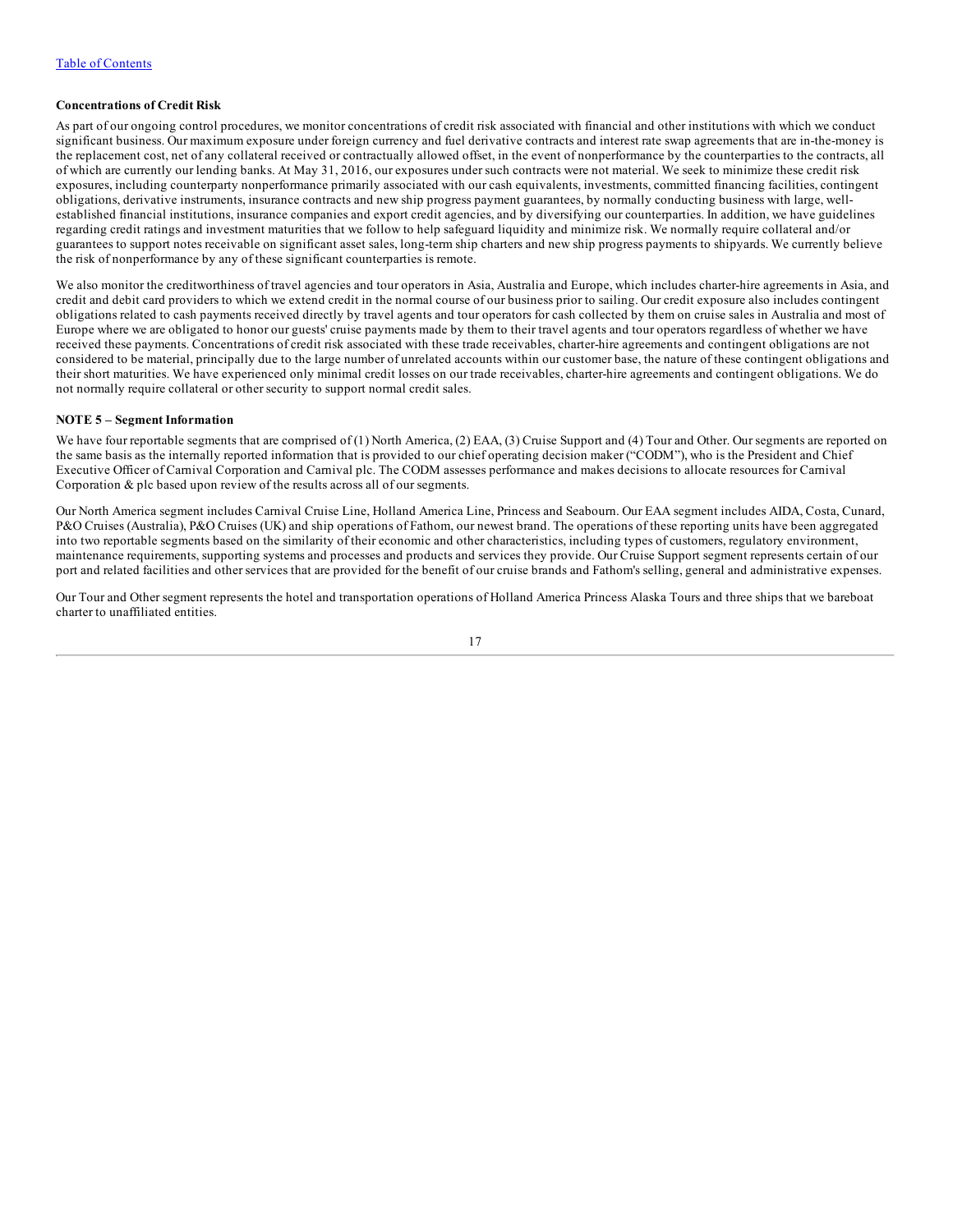Selected information for our segments was as follows (in millions):

|                              | Three Months Ended May 31, |          |               |                                           |              |                                         |              |                                     |               |                            |
|------------------------------|----------------------------|----------|---------------|-------------------------------------------|--------------|-----------------------------------------|--------------|-------------------------------------|---------------|----------------------------|
|                              |                            | Revenues |               | <b>Operating costs</b><br>and<br>expenses |              | <b>Selling</b><br>and<br>administrative |              | Depreciation<br>and<br>amortization |               | Operating<br>income (loss) |
| 2016                         |                            |          |               |                                           |              |                                         |              |                                     |               |                            |
| North America (a)            | \$                         | 2,320    | \$            | 1,386                                     | \$           | 292                                     | \$           | 263                                 | \$            | 379                        |
| <b>EAA</b>                   |                            | 1,339    |               | 853                                       |              | 178                                     |              | 151                                 |               | 157                        |
| Cruise Support               |                            | 29       |               | 6                                         |              | 60                                      |              | 13                                  |               | (50)                       |
| Tour and Other (a)           |                            | 31       |               | 27                                        |              | $\overline{2}$                          |              | 10                                  |               | (8)                        |
| Intersegment elimination (a) |                            | (14)     |               | (14)                                      |              |                                         |              |                                     |               |                            |
|                              |                            | 3,705    | <sup>\$</sup> | 2,258                                     | \$           | 532                                     | \$           | 437                                 | $\mathcal{S}$ | 478                        |
| 2015                         |                            |          |               |                                           |              |                                         |              |                                     |               |                            |
| North America (a)            | \$                         | 2,266    | $\mathbb{S}$  | 1,534                                     | $\mathbb{S}$ | 271                                     | $\mathbb{S}$ | 251                                 | $\mathbb{S}$  | 210                        |
| EAA                          |                            | 1,279    |               | 849                                       |              | 171                                     |              | 138                                 |               | 121                        |
| Cruise Support               |                            | 27       |               | 7                                         |              | 47                                      |              | 6                                   |               | (33)                       |
| Tour and Other (a)           |                            | 35       |               | 31                                        |              | 2                                       |              | 11                                  |               | (9)                        |
| Intersegment elimination (a) |                            | (17)     |               | (17)                                      |              |                                         |              |                                     |               |                            |
|                              | S                          | 3,590    | \$            | 2,404                                     | \$           | 491                                     | \$           | 406                                 | \$            | 289                        |

|                              | Six Months Ended May 31, |                 |               |                                           |              |                                         |               |                                     |               |                            |
|------------------------------|--------------------------|-----------------|---------------|-------------------------------------------|--------------|-----------------------------------------|---------------|-------------------------------------|---------------|----------------------------|
|                              |                          | <b>Revenues</b> |               | <b>Operating costs</b><br>and<br>expenses |              | <b>Selling</b><br>and<br>administrative |               | Depreciation<br>and<br>amortization |               | Operating<br>income (loss) |
| 2016                         |                          |                 |               |                                           |              |                                         |               |                                     |               |                            |
| North America (a)            | \$                       | 4,538           | \$            | 2,700                                     | \$           | 603                                     | <sup>\$</sup> | 519                                 | \$            | 716                        |
| <b>EAA</b>                   |                          | 2,728           |               | 1,763                                     |              | 352                                     |               | 299                                 |               | 314                        |
| Cruise Support               |                          | 63              |               | 11                                        |              | 123                                     |               | 23                                  |               | (94)                       |
| Tour and Other (a)           |                          | 42              |               | 41                                        |              | 5                                       |               | 20                                  |               | (24)                       |
| Intersegment elimination (a) |                          | (14)            |               | (14)                                      |              |                                         |               |                                     |               |                            |
|                              |                          | 7,357           | <sup>\$</sup> | 4,501                                     | $\mathbb{S}$ | 1,083                                   | <sup>\$</sup> | 861                                 | <sup>\$</sup> | 912                        |
| 2015                         |                          |                 |               |                                           |              |                                         |               |                                     |               |                            |
| North America (a)            | $\mathbb{S}$             | 4,459           | $\mathbb{S}$  | 2,911                                     | $\mathbb{S}$ | 558                                     | <sup>\$</sup> | 497                                 | $\mathbb{S}$  | 493                        |
| EAA                          |                          | 2,582           |               | 1,792                                     |              | 349                                     |               | 276                                 |               | 165                        |
| Cruise Support               |                          | 52              |               | 6                                         |              | 108                                     |               | 12                                  |               | (74)                       |
| Tour and Other (a)           |                          | 44              |               | 47                                        |              | 5                                       |               | 22                                  |               | (30)                       |
| Intersegment elimination (a) |                          | (17)            |               | (17)                                      |              |                                         |               |                                     |               |                            |
|                              |                          | 7,120           | \$            | 4,739                                     | \$           | 1,020                                   | S             | 807                                 | \$            | 554                        |

(a) A portion of the North America segment's revenues includes revenues for the tour portion of a cruise when a cruise and land tour package are sold together by Holland America Line and Princess. These intersegment tour revenues, which are also included in our Tour and Other segment, are eliminated by the North America segment's revenues and operating expenses in the line "Intersegment elimination."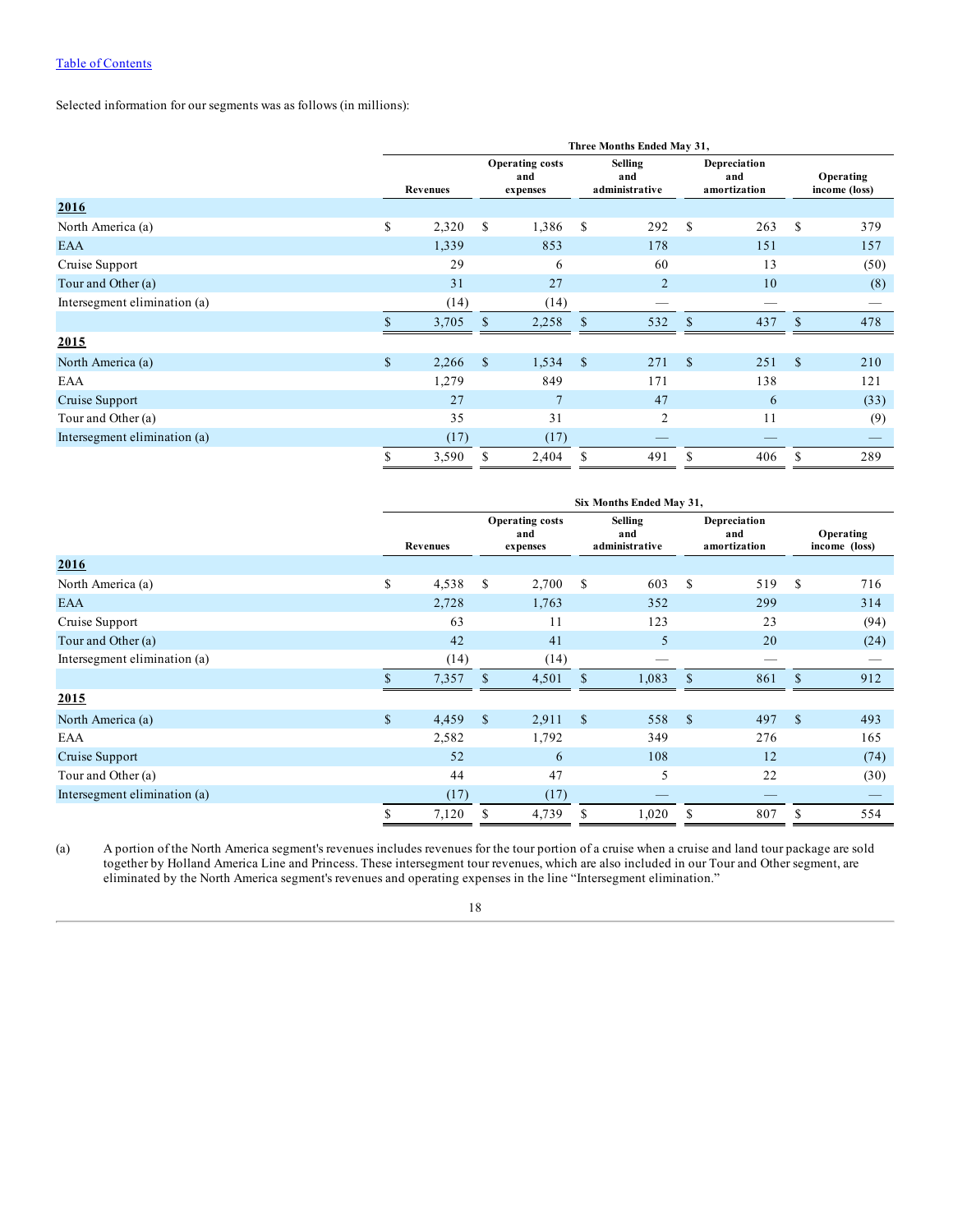### <span id="page-18-0"></span>**NOTE 6 – Earnings Per Share**

Our basic and diluted earnings per share were computed as follows (in millions, except per share data):

|                                                         |      | <b>Three Months Ended</b> | May 31, |      | <b>Six Months Ended</b> | May 31, |      |
|---------------------------------------------------------|------|---------------------------|---------|------|-------------------------|---------|------|
|                                                         | 2016 |                           | 2015    |      | 2016                    |         | 2015 |
| Net income for basic and diluted earnings per share     |      | 605                       | 222     |      | 747                     |         | 271  |
| Weighted-average common and ordinary shares outstanding |      | 751                       |         | 778  | 758                     |         |      |
| Dilutive effect of equity plans                         |      |                           |         |      |                         |         |      |
| Diluted weighted-average shares outstanding             |      | 753                       |         | 780  | 761                     |         | 780  |
| Basic earnings per share                                |      | 0.81                      |         | 0.29 | 0.99                    |         | 0.35 |
| Diluted earnings per share                              |      | 0.80                      |         | 0.29 | 0.98                    |         | 0.35 |

# **NOTE 7 – Shareholders' Equity**

During the six months ended May 31, 2016, we repurchased 28.2 million shares of Carnival Corporation common stock for \$1.4 billion under our general repurchase authorization program ("Repurchase Program"). From June 1, 2016 through June 26, 2016, we repurchased 4.5 million shares of Carnival Corporation common stock for \$214 million under the Repurchase Program. On June 27, 2016, our Board of Directors increased the authorization under our Repurchase Program by \$1.0 billion. Accordingly, at June 27, 2016, the remaining availability under the Repurchase Program was \$1.1 billion.

During the six months ended May 31, 2016, Carnival Investments Limited ("CIL"), a subsidiary of Carnival Corporation, sold 891,000 of Carnival plc ordinary shares for net proceeds of \$40 million. Substantially all of the net proceeds from these sales were used to purchase 891,000 shares of Carnival Corporation common stock. Pursuant to our Stock Swap Program, Carnival Corporation sold these Carnival plc ordinary shares owned by CIL only to the extent it was able to repurchase shares of Carnival Corporation common stock in the U.S. on at least an equivalent basis.

During the three months ended May 31, 2016, our Board of Directors declared a 17% dividend increase to holders of Carnival Corporation common stock and Carnival plc ordinary shares from \$0.30 per share to \$0.35 per share, or \$39 million, which was paid in June 2016.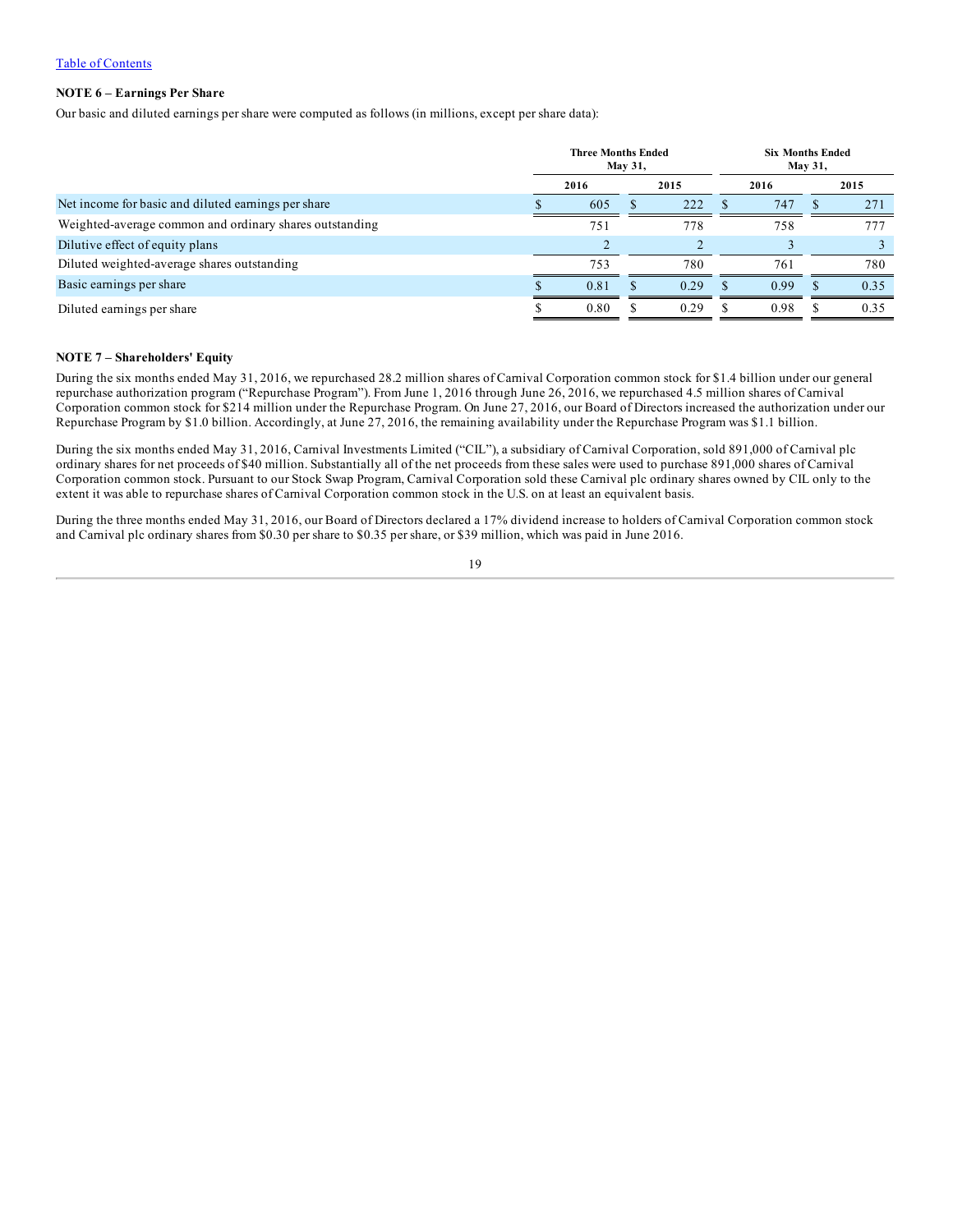# **Item 2. Management's Discussion and Analysis of Financial Condition and Results of Operations.**

# **Cautionary Note Concerning Factors That May Affect Future Results**

Some of the statements, estimates or projections contained in this joint Quarterly Report on Form 10-Q are "forward-looking statements" that involve risks, uncertainties and assumptions with respect to us, including some statements concerning future results, outlooks, plans, goals and other events which have not yet occurred. These statements are intended to qualify for the safe harbors from liability provided by Section 27A of the Securities Act of 1933 and Section 21E of the Securities Exchange Act of 1934. All statements other than statements of historical facts are statements that could be deemed forward-looking. These statements are based on current expectations, estimates, forecasts and projections about our business and the industry in which we operate and the beliefs and assumptions of our management. We have tried, whenever possible, to identify these statements by using words like "will," "may," "could," "should," "would," "believe," "depends," "expect," "goal," "anticipate," "forecast," "project," "future," "intend," "plan," "estimate," "target," "indicate" and similar expressions of future intent or the negative of such terms.

Forward-looking statements include those statements that may impact our outlook including, among other things, the forecasting of our net revenue yields; booking levels; pricing; occupancy; operating, financing and tax costs, including fuel expenses; currency exchange rates; net cruise costs excluding fuel per available lower berth day; estimates of ship depreciable lives and residual values; liquidity; goodwill, ship and trademark fair values and adjusted earnings per share. Because forward-looking statements involve risks and uncertainties, there are many factors that could cause our actual results, performance or achievements to differ materially from those expressed or implied in this joint Quarterly Report on Form 10-Q. This note contains important cautionary statements of the known factors that we consider could materially affect the accuracy of our forward-looking statements and adversely affect our business, results of operations and financial position. It is not possible to predict or identify all such risks. There may be additional risks that we consider immaterial or which are unknown. These factors include, but are not limited to, the following:

- Incidents, such as ship incidents, security incidents, the spread of contagious diseases and threats thereof, adverse weather conditions or other natural disasters and the related adverse publicity affecting our reputation and the health, safety, security and satisfaction of guests and crew;
- Economic conditions and adverse world events affecting the safety and security of travel, such as civil unrest, armed conflicts and terrorist attacks;
- Changes in and compliance with laws and regulations relating to environment, health, safety, security, tax and anti-corruption under which we operate;
- Disruptions and other damages to our information technology and other networks and operations, and breaches in data security;
- Ability to recruit, develop and retain qualified personnel;
- Increases in fuel prices;
- Fluctuations in foreign currency exchange rates;
- Misallocation of capital among our ship, joint venture and other strategic investments;
- Future operating cash flow may not be sufficient to fund future obligations and we may be unable to obtain financing;
- Deterioration of our cruise brands' strengths and our inability to implement our strategies;
- Continuing financial viability of our travel agent distribution system, air service providers and other key vendors in our supply chain and reductions in the availability of, and increases in the prices for, the services and products provided by these vendors;
- Inability to implement our shipbuilding programs and ship repairs, maintenance and refurbishments on terms that are favorable or consistent with our expectations and increases to our repairs and maintenance expenses and refurbishment costs as our fleet ages;
- Failure to keep pace with developments in technology;
- Geographic regions in which we try to expand our business may be slow to develop and ultimately not develop how we expect and our international operations are subject to additional risks not generally applicable to our U.S. operations;
- Competition from and overcapacity in the cruise ship and land-based vacation industry;
- Economic, market and political factors that are beyond our control, which could increase our operating, financing and other costs;
- Changes in global consumer confidence and impacts to various foreign currency exchange rates as a result of the June 24, 2016 UK electorate vote to withdraw from the European Union ("EU");
- Friction in travel, changes to international tax treaties and changes to laws and regulations that could result from the exit of the UK from the EU;
- Litigation, enforcement actions, fines or penalties;
- Lack of continuing availability of attractive, convenient and safe port destinations on terms that are favorable or consistent with our expectations;
- Union disputes and other employee relationship issues;
- Decisions to self-insure against various risks or the inability to obtain insurance for certain risks at reasonable rates;
- Reliance on third-party providers of various services integral to the operations of our business;
- Business activities that involve our co-investment with third parties;
- 20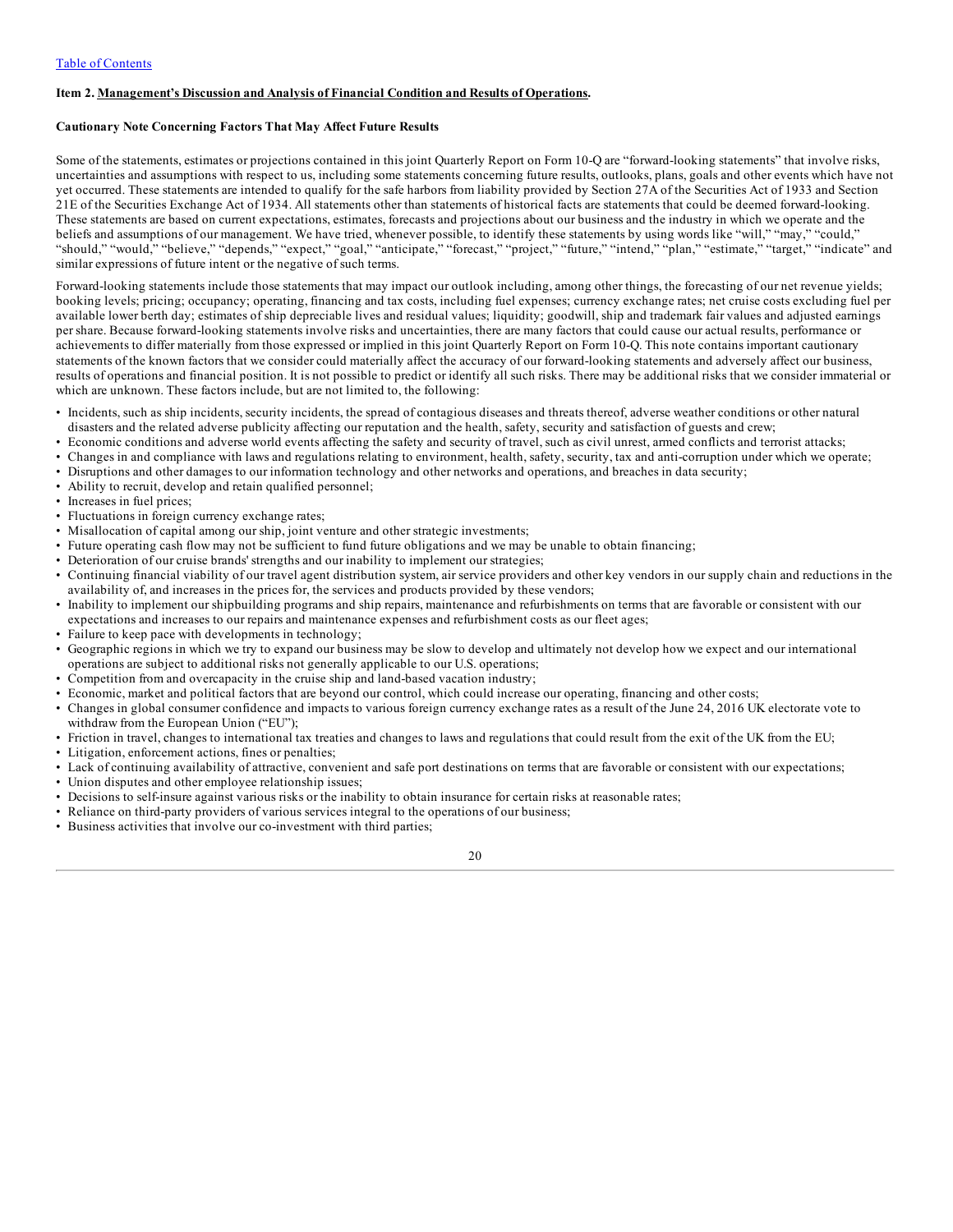- Disruptions in the global financial markets or other events that may negatively affect the ability of our counterparties and others to perform their obligations to us;
- Our shareholders may be subject to the uncertainties of a foreign legal system since Carnival Corporation and Carnival plc are not U.S. corporations;
- Small group of shareholders may be able to effectively control the outcome of shareholder voting;
- Provisions in Carnival Corporation's and Carnival plc's constitutional documents may prevent or discourage takeovers and business combinations that our shareholders might consider to be in their best interests and
- The DLC arrangement involves risks not associated with the more common ways of combining the operations of two companies.

Forward-looking statements should not be relied upon as a prediction of actual results. Subject to any continuing obligations under applicable law or any relevant stock exchange rules, we expressly disclaim any obligation to disseminate, after the date of this joint Quarterly Report on Form 10-Q, any updates or revisions to any such forward-looking statements to reflect any change in expectations or events, conditions or circumstances on which any such statements are based.

### **Outlook**

On June 28, 2016, we said that we expected our adjusted diluted earnings per share for the 2016 third quarter to be in the range of \$1.83 to \$1.87 and 2016 full year to be in the range of \$3.25 to \$3.35 (see "Key Performance Non-GAAP Financial Indicators"). Our guidance was based on the following assumptions:

|                                   | 2016 Third Quarter | 2016 Full Year |
|-----------------------------------|--------------------|----------------|
| Fuel cost per metric ton consumed | \$339              | \$280          |
| Currencies                        |                    |                |
| U.S. dollar to euro               | \$1.10             | \$1.10         |
| U.S. dollar to sterling           | \$1.32             | \$1.38         |
| U.S. dollar to Australian dollar  | \$0.74             | \$0.74         |
| U.S. dollar to Canadian dollar    | \$0.77             | \$0.76         |

The fuel and currency assumptions used in our guidance change daily and, accordingly, our forecasts change daily based on the changes in these assumptions. We do not provide guidance on a U.S. GAAP basis because it would be too difficult to prepare without unreasonable effort.

The above forward-looking statements involve risks, uncertainties and assumptions with respect to us. There are many factors that could cause our actual results to differ materially from those expressed above. You should read the above forward-looking statements together with the discussion of the risks under "Cautionary Note Concerning Factors That May Affect Future Results."

# **Critical Accounting Estimates**

For a discussion of our critical accounting estimates, see "Management's Discussion and Analysis of Financial Condition and Results of Operations" that is included in the 2015 Form 10-K.

#### **Seasonality**

Our revenues from the sale of passenger tickets are seasonal. Historically, demand for cruises has been greatest during our third quarter, which includes the Northern Hemisphere summer months. This higher demand during the third quarter results in higher ticket prices and occupancy levels and, accordingly, the largest share of our operating income is earned during this period. The seasonality of our results also increases due to ships being taken out-of-service for maintenance, which we schedule during non-peak demand periods. In addition, substantially all of Holland America Princess Alaska Tours' revenue and net income is generated from May through September in conjunction with the Alaska cruise season.

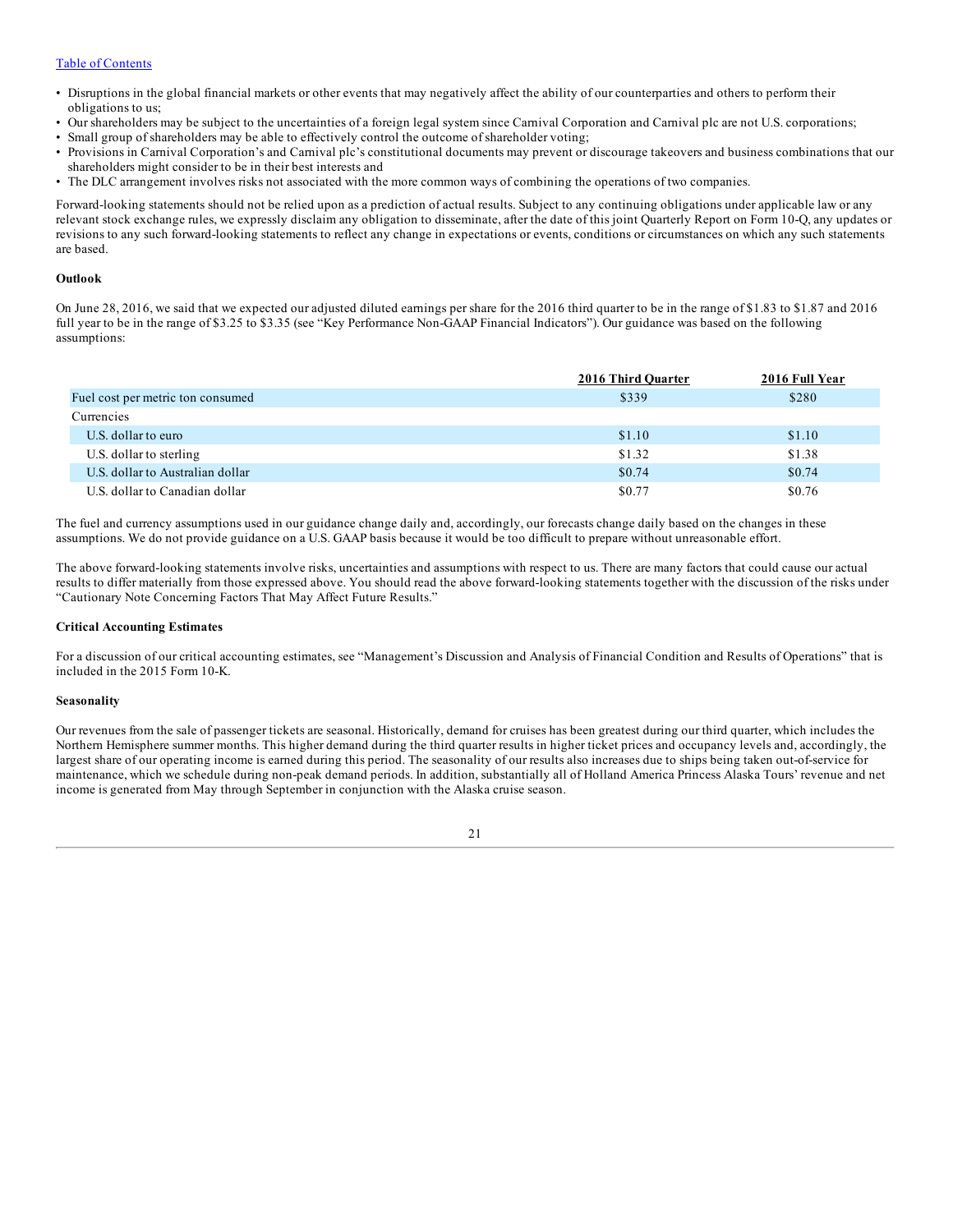# **Statistical Information**

|                                                             | <b>Three Months Ended</b><br>May 31, |              |        |     |        | <b>May 31,</b> | <b>Six Months Ended</b> |  |
|-------------------------------------------------------------|--------------------------------------|--------------|--------|-----|--------|----------------|-------------------------|--|
|                                                             | 2016                                 |              | 2015   |     | 2016   |                | 2015                    |  |
| Available lower berth days ("ALBDs") (in thousands) (a) (b) | 19,693                               |              | 19,307 |     | 38,983 |                | 37,891                  |  |
| Occupancy percentage (c)                                    | 104.1%                               |              | 102.8% |     | 104.1% |                | 102.9%                  |  |
| Passengers carried (in thousands)                           | 2.781                                |              | 2,608  |     | 5,340  |                | 5,071                   |  |
| Fuel consumption in metric tons (in thousands)              | 808                                  |              | 810    |     | 1,623  |                | 1,593                   |  |
| Fuel consumption in metric tons per thousand ALBDs          | 41.0                                 |              | 41.9   |     | 41.6   |                | 42.0                    |  |
| Fuel cost per metric ton consumed                           | \$<br>243                            | S            | 411    | \$  | 236    | S              | 408                     |  |
| Currencies                                                  |                                      |              |        |     |        |                |                         |  |
| U.S. dollar to euro                                         | \$<br>1.13                           | S            | 1.10   | \$  | 1.11   | S              | 1.13                    |  |
| U.S. dollar to sterling                                     | \$<br>1.44                           | \$           | 1.52   | \$. | 1.44   | <sup>\$</sup>  | 1.53                    |  |
| U.S. dollar to Australian dollar                            | \$<br>0.75                           | S            | 0.78   | \$. | 0.73   | S              | 0.79                    |  |
| U.S. dollar to Canadian dollar                              | \$<br>0.78                           | $\mathbb{S}$ | 0.81   | \$  | 0.75   | \$             | 0.81                    |  |

(a) ALBD is a standard measure of passenger capacity for the period that we use to approximate rate and capacity variances, based on consistently applied formulas that we use to perform analyses to determine the main non-capacity driven factors that cause our cruise revenues and expenses to vary. ALBDs assume that each cabin we offer for sale accommodates two passengers and is computed by multiplying passenger capacity by revenueproducing ship operating days in the period.

(b) For the three months ended May 31, 2016 compared to the three months ended May 31, 2015, we had a 2.0% capacity increase in ALBDs comprised of a 5.1% capacity increase in our EAA segment while capacity in our North America segment remained the same.

Our EAA segment's capacity increase was caused by:

- full quarter impact from the transfer of two Holland America Line 1,260-passenger capacity ships to P&O Cruises (Australia) in 2015;
- partial quarter impact from one AIDA 3,286-passenger capacity ship delivered in 2016;
- partial quarter impact from one P&O Cruises (UK) 3,647-passenger capacity ship delivered in 2015 and
- fewer ship dry-dock days in 2016 compared to 2015.

Our North America segment's capacity was driven by the full quarter impact from the transfer of two Holland America Line 1,260-passenger capacity ships to P&O Cruises (Australia) in 2015, which was offset by:

- partial quarter impact from one Holland America Line 2,650-passenger capacity ship delivered in 2016;
- partial quarter impact from one Carnival Cruise Line 3,934-passenger capacity ship delivered in 2016 and
- fewer ship dry-dock days in 2016 compared to 2015.

For the six months ended May 31, 2016 compared to the six months ended May 31, 2015, we had a 2.9% capacity increase in ALBDs comprised of an 8.7% capacity increase in our EAA segment and a slight capacity decrease in our North America segment.

Our EAA segment's capacity increase was caused by:

- full period impact from the transfer of two Holland America Line 1,260-passenger capacity ships to P&O Cruises (Australia) in 2015;
- partial period impact from one P&O Cruises (UK) 3,647-passenger capacity ship delivered in 2015;
- partial period impact from one AIDA 3,286-passenger capacity ship delivered in 2016 and
- fewer ship dry-dock days in 2016 compared to 2015.

Our North America segment's capacity decrease was caused by the full period impact from the transfer of two Holland America Line 1,260-passenger capacity ships to P&O Cruises (Australia) in 2015.

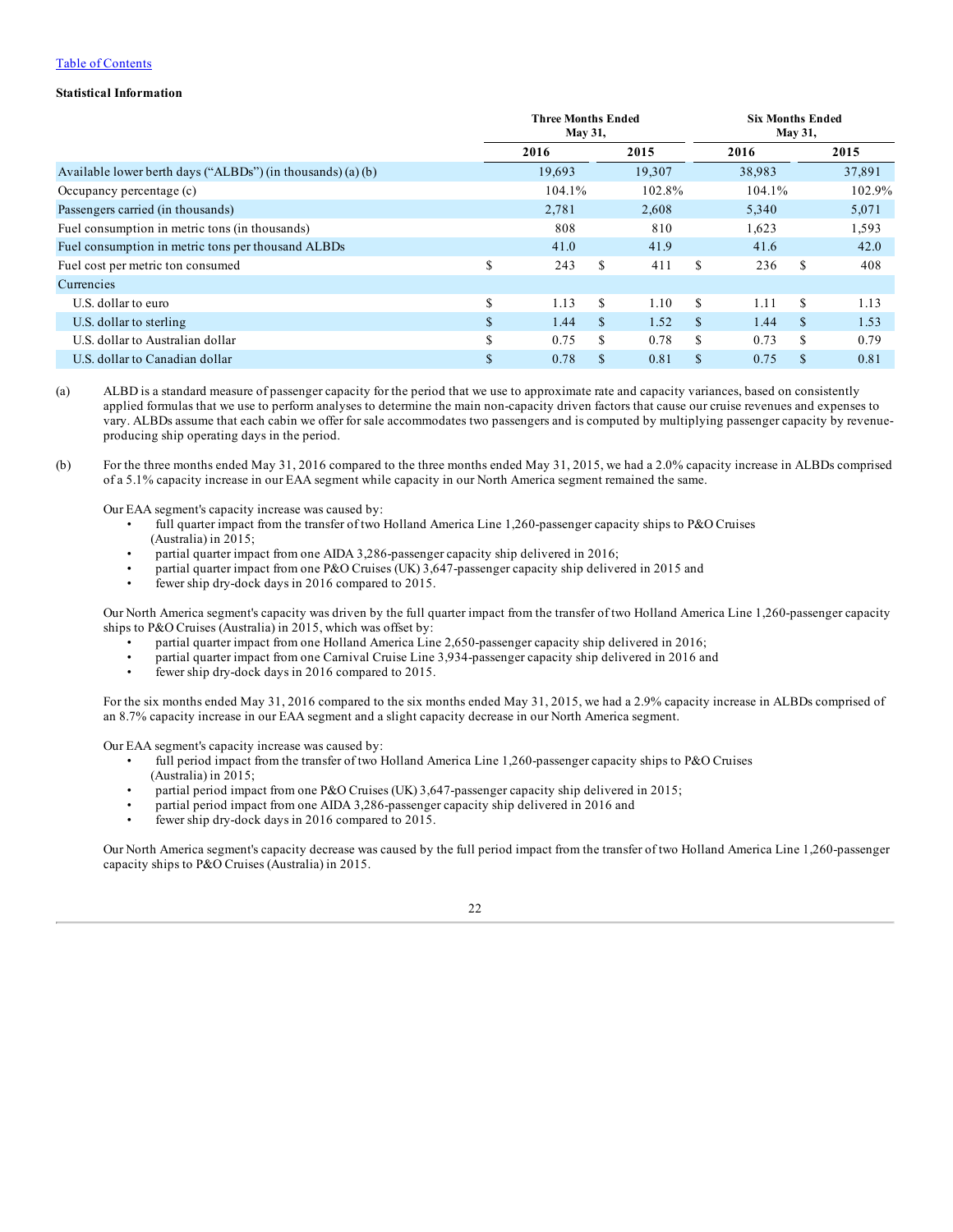This decrease was partially offset by:

- partial period impact from one Holland America Line 2,650-passenger capacity ship delivered in 2016;
- partial period impact from one Carnival Cruise Line 3,934-passenger capacity ship delivered in 2016 and
- fewer ship dry-dock days in 2016 compared to 2015.
- (c) In accordance with cruise industry practice, occupancy is calculated using a denominator of ALBDs, which assumes two passengers per cabin even though some cabins can accommodate three or more passengers. Percentages in excess of 100% indicate that on average more than two passengers occupied some cabins.

#### **Three Months Ended May 31, 2016 ("2016") Compared to Three Months Ended May 31, 2015 ("2015")**

#### **Revenues**

### **Consolidated**

Cruise passenger ticket revenues made up 73% of our 2016 total revenues. Cruise passenger ticket revenues increased by \$68 million, or 2.6%, to \$2.7 billion in 2016 from \$2.6 billion in 2015.

This increase was caused by:

- \$53 million 2.0% capacity increase in ALBDs;
- \$34 million 1.3 percentage point increase in occupancy and
- \$32 million an accounting reclassification in our EAA segment, which has no impact on our operating income as the increase in passenger ticket revenues is fully offset by an increase in operating expenses ("accounting reclassification").

These increases were partially offset by a decrease in cruise ticket prices, which accounted for \$60 million. Price increases to guests were more than offset by unfavorable foreign currency transactional movements.

The remaining 27% of 2016 total revenues were substantially all comprised of onboard and other cruise revenues, which increased by \$51 million, or 5.5% to \$978 million in 2016 from \$927 million in 2015.

This increase was caused by:

- \$20 million higher onboard spending by our guests;
- \$19 million 2.0% capacity increase in ALBDs and
- \$12 million 1.3 percentage point increase in occupancy.

Onboard and other revenues included concession revenues that decreased to \$240 million in 2016 from \$253 million in 2015**.**

#### **North America Segment**

Cruise passenger ticket revenues made up 71% of our North America segment's 2016 total revenues. Cruise passenger ticket revenues increased by \$36 million, or 2.3% and remained at \$1.6 billion in both 2016 and 2015.

The increase was driven by:

- \$13 million increase in cruise ticket pricing, partially offset by unfavorable foreign currency transactional impacts and
- \$10 million increase in air transportation revenues from guests who purchased their tickets from us.

The remaining 29% of our North America segment's 2016 total revenues were comprised of onboard and other cruise revenues, which increased by \$21 million, or 3.1%, to \$677 million in 2016 from \$656 million in 2015. This increase was principally due to higher onboard spending by our guests, which accounted for \$16 million.

Onboard and other revenues included concession revenues of \$162 million in 2016 from \$177 million in 2015.

## **EAA Segment**

Cruise passenger ticket revenues made up 81% of our EAA segment's 2016 total revenues. Cruise passenger ticket revenues increased by \$39 million, or 3.7%, to \$1.1 billion in 2016 from \$1.0 billion in 2015.

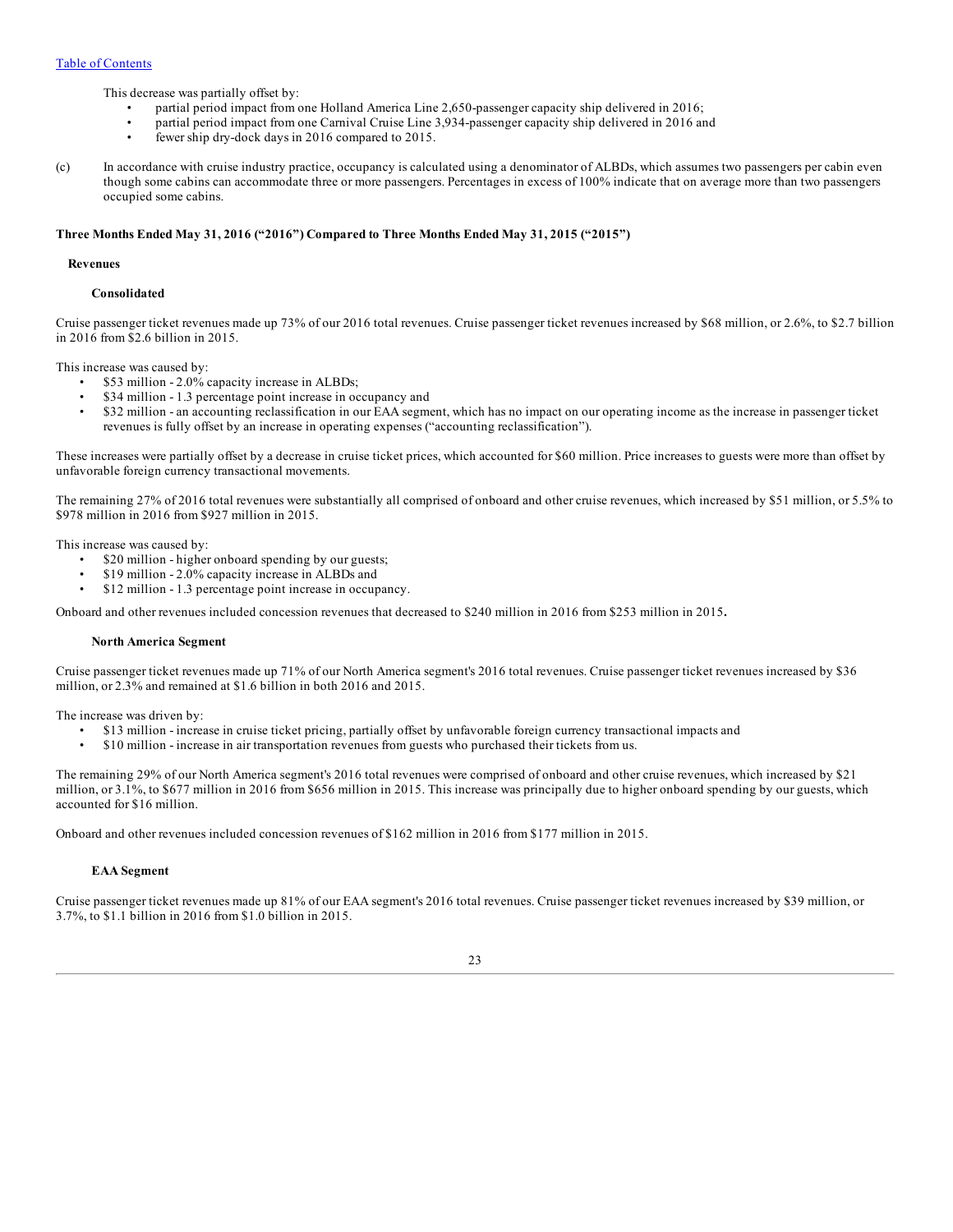This increase was caused by:

- \$54 million 5.1% capacity increase in ALBDs;
- \$32 million 3.0 percentage point increase in occupancy and
- \$32 million the accounting reclassification.

#### These increases were partially offset by:

- \$72 million decrease in cruise ticket pricing driven by unfavorable foreign currency impacts and
- \$12 million decrease in air transportation revenues from guests who purchased their tickets from us.

The remaining 19% of our EAA segment's 2016 total revenues were comprised of onboard and other cruise revenues, which increased by \$22 million, or 9.1%, to \$260 million in 2016 from \$238 million in 2015. The majority of the increase was caused by a 5.1% capacity increase in ALBDs, which accounted for \$12 million.

Onboard and other revenues included concession revenues that increased to \$78 million in 2016 from \$76 million in 2015.

# **Costs and Expenses**

#### **Consolidated**

Operating costs and expenses decreased by \$147 million, or 6.1%, to \$2.3 billion in 2016 from \$2.4 billion in 2015.

This decrease was caused by:

- \$136 million lower fuel prices;
- \$78 million lower dry-dock expenses and other ship repair and maintenance expenses and
- \$24 million quarterly timing of various other operating expenses, net.

These decreases were partially offset by:

- \$48 million 2.0% capacity increase in ALBDs;
- \$32 million the accounting reclassification and
- \$11 million 1.3 percentage point increase in occupancy.

Selling and administrative expenses increased by \$42 million, or 8.5% to \$532 million in 2016 from \$491 million in 2015.

This increase was caused by:

- \$32 million various selling and administrative initiatives and
- \$10 million 2.0% capacity increase in ALBDs.

Depreciation and amortization expenses increased by \$31 million, or 7.6%, to \$437 million in 2016 from \$406 million in 2015. This increase was due to changes in capacity and improvements to existing ships and shoreside assets.

Total costs and expenses as a percentage of revenues decreased to 87% in 2016 from 92% in 2015. The five percentage point decrease in our total costs and expenses as a percentage of revenues was principally due to lower fuel prices in 2016 compared to 2015.

#### **North America Segment**

Operating costs and expenses decreased by \$146 million, or 9.6%, to \$1.4 billion in 2016 from \$1.5 billion in 2015.

This decrease was caused by:

- \$84 million lower fuel prices and
- \$70 million lower dry-dock expenses and other ship repair and maintenance expenses.

Selling and administrative expenses increased by \$21 million, or 7.8% to \$292 million in 2016 from \$271 million in 2015. This increase was caused by various selling and administrative initiatives.

Depreciation and amortization expenses increased by \$13 million, or 5.1%, to \$263 million in 2016 from \$251 million in 2015. This increase was caused by changes in capacity and improvements to existing ships and shoreside assets.

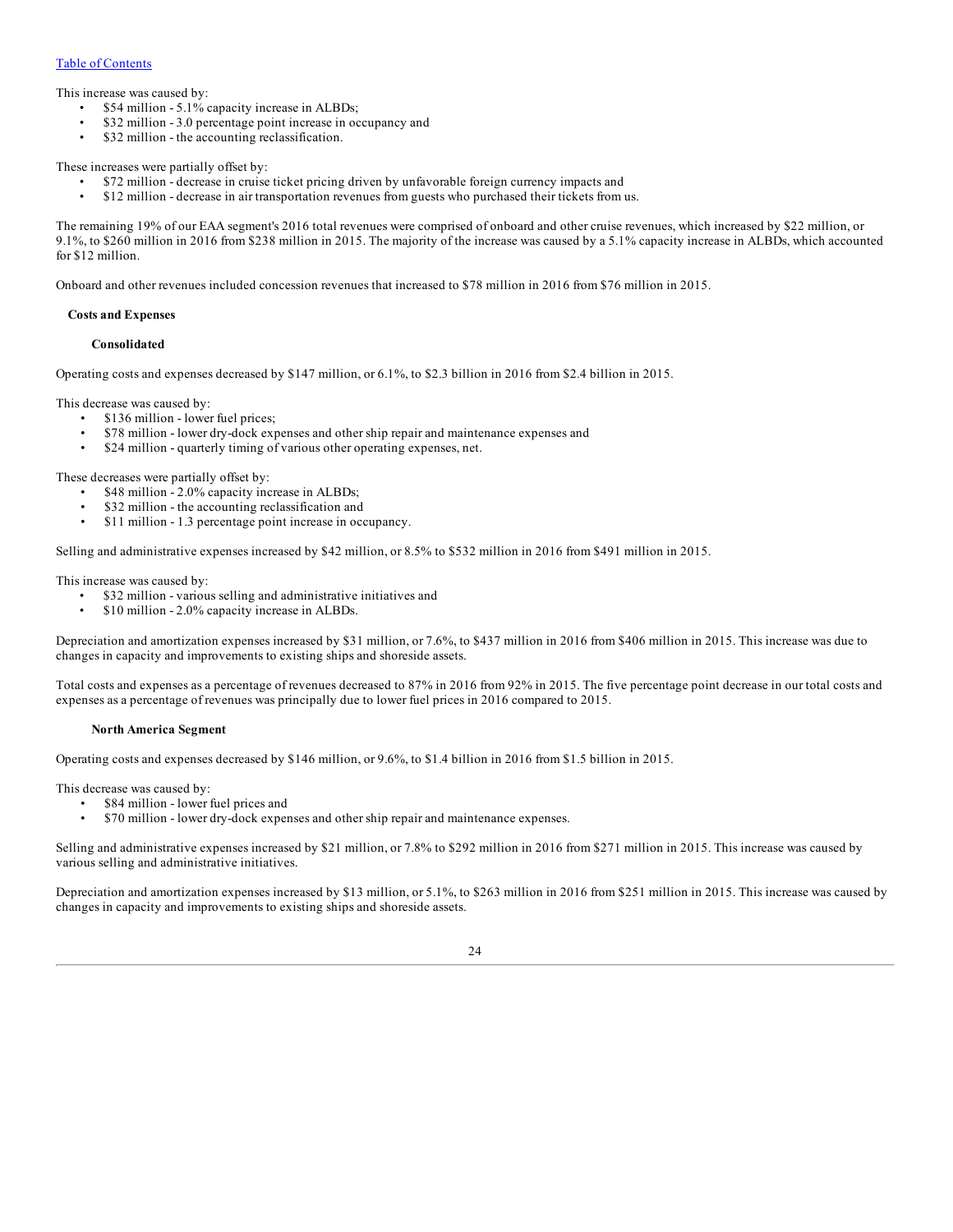Total costs and expenses as a percentage of revenues decreased to 84% in 2016 from 91% in 2015. Lower fuel prices in 2016 compared to 2015 caused approximately half of the seven percentage point decrease in our total costs and expenses as a percentage of revenues.

### **EAA Segment**

Operating costs and expenses slightly increased by \$4 million to \$853 million in 2016 from \$849 million in 2015.

This slight increase was caused by:

- \$44 million 5.1% capacity increase in ALBDs;
- \$32 million the accounting reclassification and
- \$10 million 3.0 percentage point increase in occupancy.

These increases was partially offset by:

- \$51 million lower fuel prices;
- \$16 million lower air costs and
- \$15 million various other operating expenses, net.

Depreciation and amortization expenses increased by \$13 million, or 9.1%, to \$151 million in 2016 from \$138 million in 2015. This increase was due to changes in capacity and improvements to existing ships and shoreside assets.

Total costs and expenses as a percentage of revenues decreased to 88% in 2016 from 91% in 2015. Lower fuel prices in 2016 compared to 2015 caused a four percentage point decrease in our total costs and expenses as a percentage of revenues.

# **Operating Income**

Our consolidated operating income increased by \$189 million, or 66%, to \$478 million in 2016 from \$289 million in 2015. Our North America segment's operating income increased by \$168 million, or 80%, to \$379 million in 2016 from \$210 million in 2015, and our EAA segment's operating income increased by \$36 million, or 30% to \$157 million in 2016 from \$121 million in 2015. These changes were primarily due to the reasons discussed above.

# **Nonoperating Expense**

Gains (losses) on fuel derivatives, net were comprised of the following (in millions):

|                                           |      | 31, | <b>Three Months Ended May</b> |
|-------------------------------------------|------|-----|-------------------------------|
|                                           | 2016 |     | 2015                          |
| Unrealized gains on fuel derivatives, net | 242  |     | 34                            |
| Realized losses on fuel derivatives       |      |     | (47)                          |
| Gains (losses) on fuel derivatives, net   |      |     | (13)                          |

#### **Key Performance Non-GAAP Financial Indicators**

We use net cruise revenues per ALBD ("net revenue yields"), net cruise costs per ALBD and net cruise costs excluding fuel per ALBD as significant non-GAAP financial measures of our cruise segments' financial performance. These measures enable us to separate the impact of predictable capacity changes from the more unpredictable rate changes that affect our business; gains and losses on ship sales and ship impairments, net; and restructuring and other expenses that are not part of our core operating business. We believe these non-GAAP measures provide useful information to investors and expanded insight to measure our revenue and cost performance as a supplement to our U.S. GAAP consolidated financial statements.

Net revenue yields are commonly used in the cruise industry to measure a company's cruise segment revenue performance and for revenue management purposes. We use "net cruise revenues" rather than "gross cruise revenues" to calculate net revenue yields. We believe that net cruise revenues is a more meaningful measure in determining revenue yield than gross cruise revenues because it reflects the cruise revenues earned net of our most significant variable costs, which are travel agent commissions, cost of air and other transportation, certain other costs that are directly associated with onboard and other revenues and credit and debit card fees. Substantially all of our remaining cruise costs are largely fixed, except for the impact of changing prices and food expenses, once our ship capacity levels have been determined.

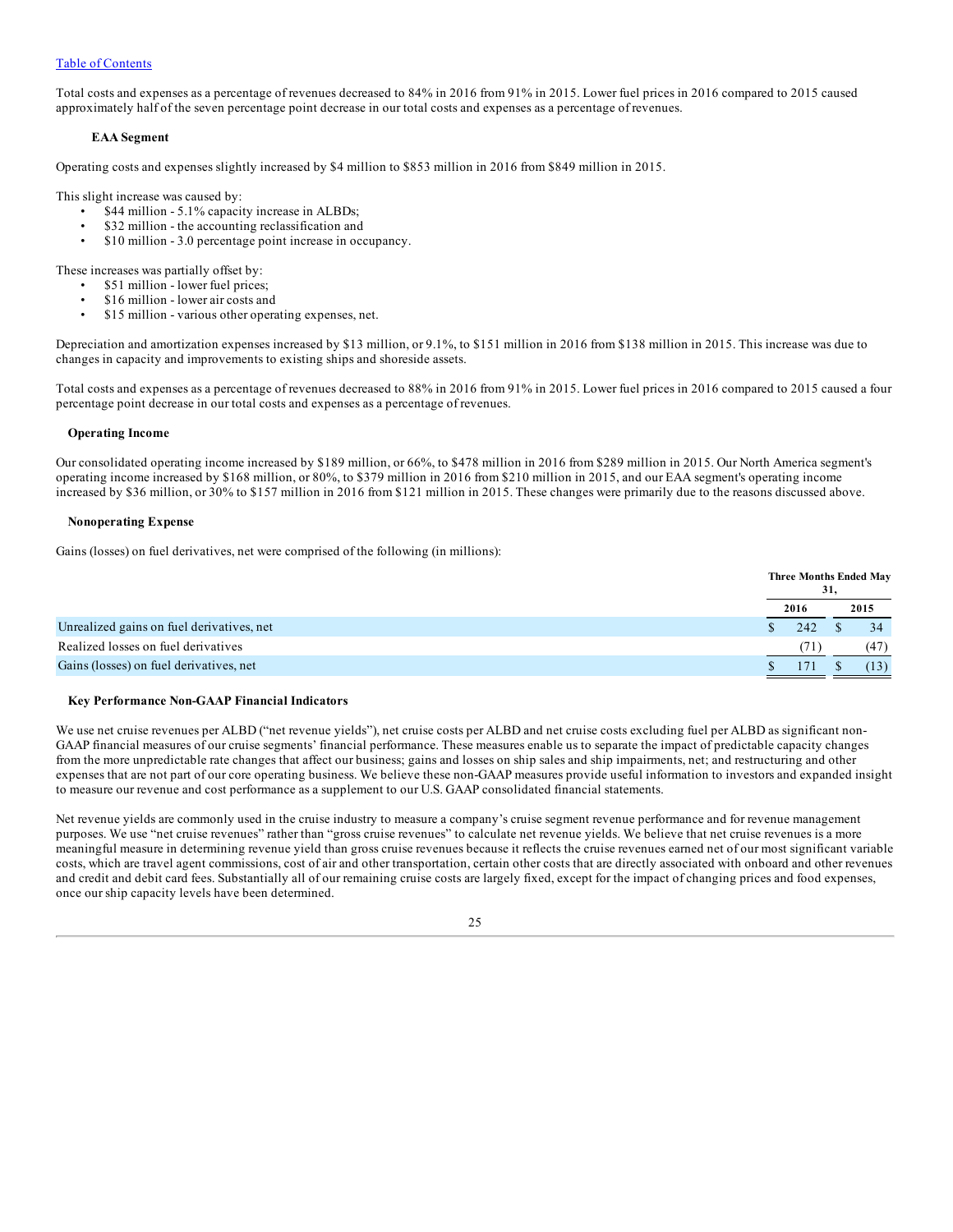Net passenger ticket revenues reflect gross passenger ticket revenues, net of commissions, transportation and other costs. Net onboard and other revenues reflect gross onboard and other revenues, net of onboard and other cruise costs. Net passenger ticket revenue yields and net onboard and other revenue yields are computed by dividing net passenger ticket revenues and net onboard and other revenues by ALBDs.

Net cruise costs per ALBD and net cruise costs excluding fuel per ALBD are the most significant measures we use to monitor our ability to control our cruise segments' costs rather than gross cruise costs per ALBD. We exclude the same variable costs that are included in the calculation of net cruise revenues to calculate net cruise costs with and without fuel to avoid duplicating these variable costs in our non-GAAP financial measures. In addition, we exclude gains and losses on ship sales and ship impairments, net and restructuring and other expenses from our calculation of net cruise costs with and without fuel as they are not considered part of our core operating business and, therefore, are not an indication of our future earnings performance. As such, we also believe it is more meaningful for gains and losses on ship sales and ship impairments, net and restructuring and other expenses to be excluded from our net income and earnings per share and, accordingly, we present adjusted net income and adjusted earnings per share excluding these items.

In addition, our EAA segment and Cruise Support segment operations utilize the euro, sterling and Australian dollar as their functional currencies to measure their results and financial condition. This subjects us to foreign currency translational risk. Our North America, EAA and Cruise Support segment operations also have revenues and expenses that are in a currency other than their functional currency. This subjects us to foreign currency transactional risk.

We report non-GAAP financial measures on a "constant dollar" and "constant currency" basis assuming the 2016 periods' currency exchange rates have remained constant with the 2015 periods' rates. These metrics facilitate a comparative view for the changes in our business in an environment with fluctuating exchange rates.

*Constant dollar* reporting is a non-GAAP financial measure that removes only the impact of changes in exchange rates on the translation of our EAAsegment and Cruise Support segment operations.

*Constant currency* reporting is a non-GAAP financial measure that removes the impact of changes in exchange rates on the translation of our EAA segment and Cruise Support segment operations (as in constant dollar) plus the transactional impact of changes in exchange rates from revenues and expenses that are denominated in a currency other than the functional currency for our North America, EAA and Cruise Support segments.

# *Examples:*

- The translation of our EAA segment operations to our U.S. dollar reporting currency results in decreases in reported U.S. dollar revenues and expenses if the U.S. dollar strengthens against these foreign currencies and increases in reported U.S. dollar revenues and expenses if the U.S. dollar weakens against these foreign currencies.
- Our North America segment operations have a U.S. dollar functional currency but also have revenue and expense transactions in currencies other than the U.S. dollar. If the U.S. dollar strengthens against these other currencies, it reduces the U.S. dollar revenues and expenses. If the U.S. dollar weakens against these other currencies, it increases the U.S. dollar revenues and expenses.
- Our EAA segment operations have euro, sterling and Australian dollar functional currencies but also have revenue and expense transactions in currencies other than their functional currency. If their functional currency strengthens against these other currencies, it reduces the functional currency revenues and expenses. If the functional currency weakens against these other currencies, it increases the functional currency revenues and expenses.

Under U.S. GAAP, the realized and unrealized gains and losses on fuel derivatives not qualifying as fuel hedges are recognized currently in earnings. We believe that unrealized gains and losses on fuel derivatives are not an indication of our earnings performance since they relate to future periods and may not ultimately be realized in our future earnings. Therefore, we believe it is more meaningful for the unrealized gains and losses on fuel derivatives to be excluded from our net income and earnings per share and, accordingly, we present adjusted net income and adjusted earnings per share excluding these unrealized gains and losses.

While we forecast realized gains and losses on fuel derivatives by applying current Brent prices to the derivatives that settle in the forecast period, we do not forecast the impact of unrealized gains and losses on fuel derivatives because we do not believe they are an indication of our future earnings performance. Accordingly, our earnings guidance is presented on an adjusted basis only.

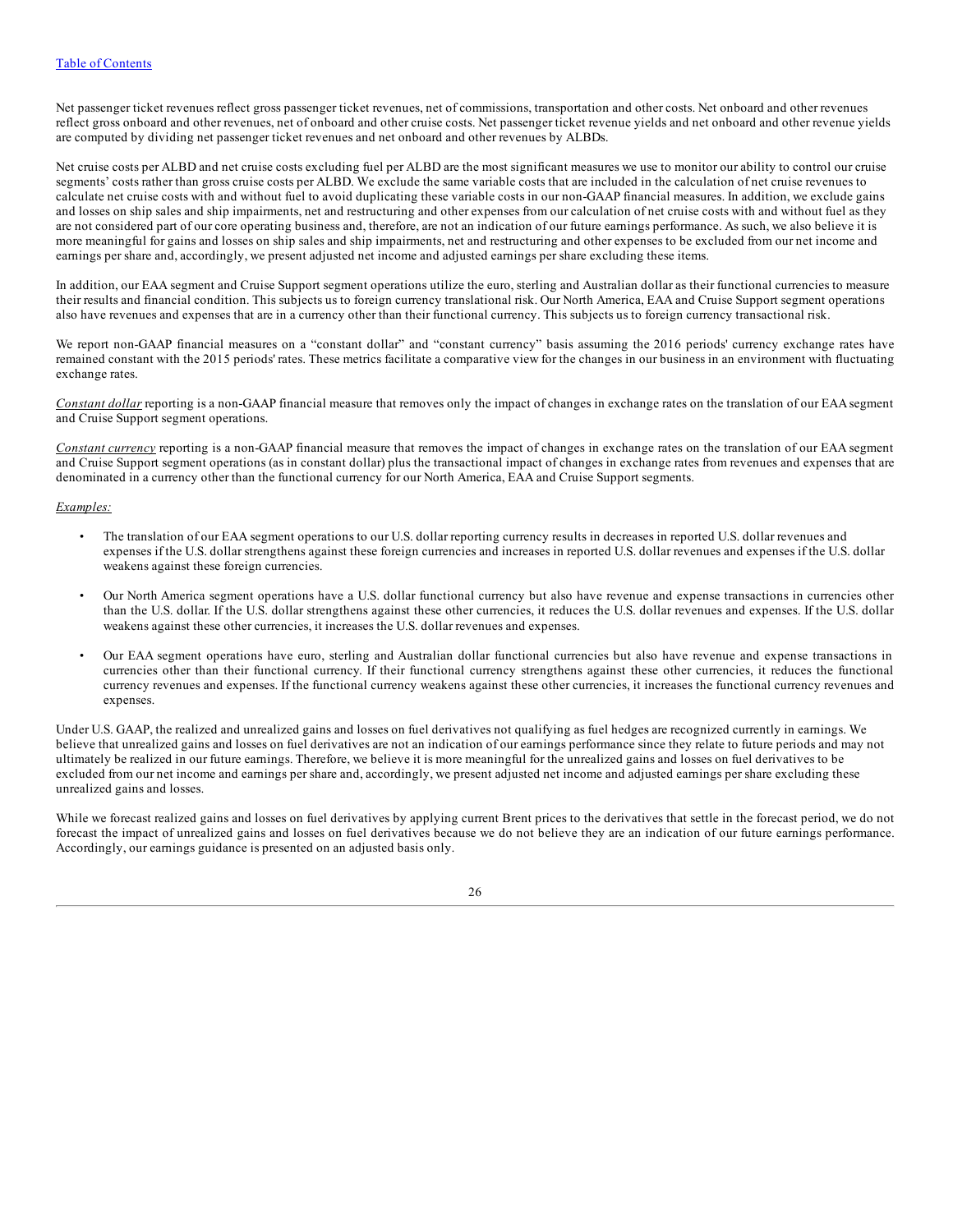Our consolidated financial statements are prepared in accordance with U.S. GAAP. We have not provided a reconciliation between forecasted adjusted earnings per share guidance and forecasted U.S. GAAP earnings per share guidance because it would be too difficult to prepare reliable U.S. GAAP guidance without unreasonable effort. The presentation of our non-GAAP financial information is not intended to be considered in isolation from, as substitute for, or superior to the financial information prepared in accordance with U.S. GAAP. It is possible that our non-GAAP financial measures may not be exactly comparable to the like-kind information presented by other companies, which is a potential risk associated with using these measures to compare us to other companies.

Consolidated gross and net revenue yields were computed by dividing the gross and net cruise revenues by ALBDs as follows (dollars in millions, except yields):

|                                       |              | Three Months Ended May 31, |              |                                   |               |            |  |  |  |  |  |
|---------------------------------------|--------------|----------------------------|--------------|-----------------------------------|---------------|------------|--|--|--|--|--|
|                                       |              | 2016                       |              | 2016<br>Constant<br><b>Dollar</b> |               | 2015       |  |  |  |  |  |
| Passenger ticket revenues             | $\mathbb{S}$ | 2,696                      | $\mathbb{S}$ | 2,699                             | $\mathbb{S}$  | 2,628      |  |  |  |  |  |
| Onboard and other revenues            |              | 978                        |              | 979                               |               | 927        |  |  |  |  |  |
| <b>Gross cruise revenues</b>          |              | 3,674                      |              | 3,678                             |               | 3,555      |  |  |  |  |  |
| Less cruise costs                     |              |                            |              |                                   |               |            |  |  |  |  |  |
| Commissions, transportation and other |              | (495)                      |              | (493)                             |               | (481)      |  |  |  |  |  |
| Onboard and other                     |              | (123)                      |              | (123)                             |               | (114)      |  |  |  |  |  |
|                                       |              | (618)                      |              | (616)                             |               | (595)      |  |  |  |  |  |
| Net passenger ticket revenues         |              | 2,201                      |              | 2,206                             |               | 2,147      |  |  |  |  |  |
| Net onboard and other revenues        |              | 855                        |              | 856                               |               | 813        |  |  |  |  |  |
| Net cruise revenues                   | S            | 3,056                      | S            | 3,062                             | S             | 2,960      |  |  |  |  |  |
| <b>ALBDs</b>                          |              | 19,693,362                 |              | 19,693,362                        |               | 19,306,832 |  |  |  |  |  |
| Gross revenue yields                  | \$           | 186.55                     | \$.          | 186.78                            | \$.           | 184.15     |  |  |  |  |  |
| $%$ increase vs. 2015                 |              | $1.3\%$                    |              | 1.4%                              |               |            |  |  |  |  |  |
| Net revenue yields                    | \$           | 155.21                     | S.           | 155.50                            | $\mathbb{S}$  | 153.29     |  |  |  |  |  |
| $%$ increase vs. 2015                 |              | $1.2\%$                    |              | 1.4%                              |               |            |  |  |  |  |  |
| Net passenger ticket revenue yields   | \$           | 111.78                     | $\mathbb{S}$ | 112.03                            | <sup>\$</sup> | 111.20     |  |  |  |  |  |
| $%$ increase vs. 2015                 |              | $0.5\%$                    |              | 0.7%                              |               |            |  |  |  |  |  |
| Net onboard and other revenue yields  | \$           | 43.43                      | \$           | 43.48                             | \$            | 42.09      |  |  |  |  |  |
| $%$ increase vs. 2015                 |              | 3.2%                       |              | 3.3%                              |               |            |  |  |  |  |  |

|                                      |              | Three Months Ended May 31, |               |                              |               |            |  |  |  |  |  |
|--------------------------------------|--------------|----------------------------|---------------|------------------------------|---------------|------------|--|--|--|--|--|
|                                      |              | 2016                       |               | 2016<br>Constant<br>Currency |               | 2015       |  |  |  |  |  |
| Net passenger ticket revenues        | \$.          | 2,201                      | <sup>\$</sup> | 2,267                        | <sup>\$</sup> | 2,147      |  |  |  |  |  |
| Net onboard and other revenues       |              | 855                        |               | 860                          |               | 813        |  |  |  |  |  |
| Net cruise revenues                  |              | 3,056                      |               | 3,127                        |               | 2,960      |  |  |  |  |  |
| <b>ALBDs</b>                         |              | 19,693,362                 |               | 19,693,362                   |               | 19,306,832 |  |  |  |  |  |
| Net revenue yields                   | $\mathbf{s}$ | 155.21                     | $\mathcal{S}$ | 158.80                       | <sup>\$</sup> | 153.29     |  |  |  |  |  |
| $%$ increase vs. 2015                |              | 1.2%                       |               | $3.6\%$                      |               |            |  |  |  |  |  |
| Net passenger ticket revenue yields  | $\mathbb{S}$ | 111.78                     | - \$          | 115.12                       | - \$          | 111.20     |  |  |  |  |  |
| $%$ increase vs. 2015                |              | $0.5\%$                    |               | 3.5%                         |               |            |  |  |  |  |  |
| Net onboard and other revenue yields | $\mathbb{S}$ | 43.43                      | -S            | 43.68                        | <sup>S</sup>  | 42.09      |  |  |  |  |  |
| $\%$ increase vs. 2015               |              | $3.2\%$                    |               | $3.8\%$                      |               |            |  |  |  |  |  |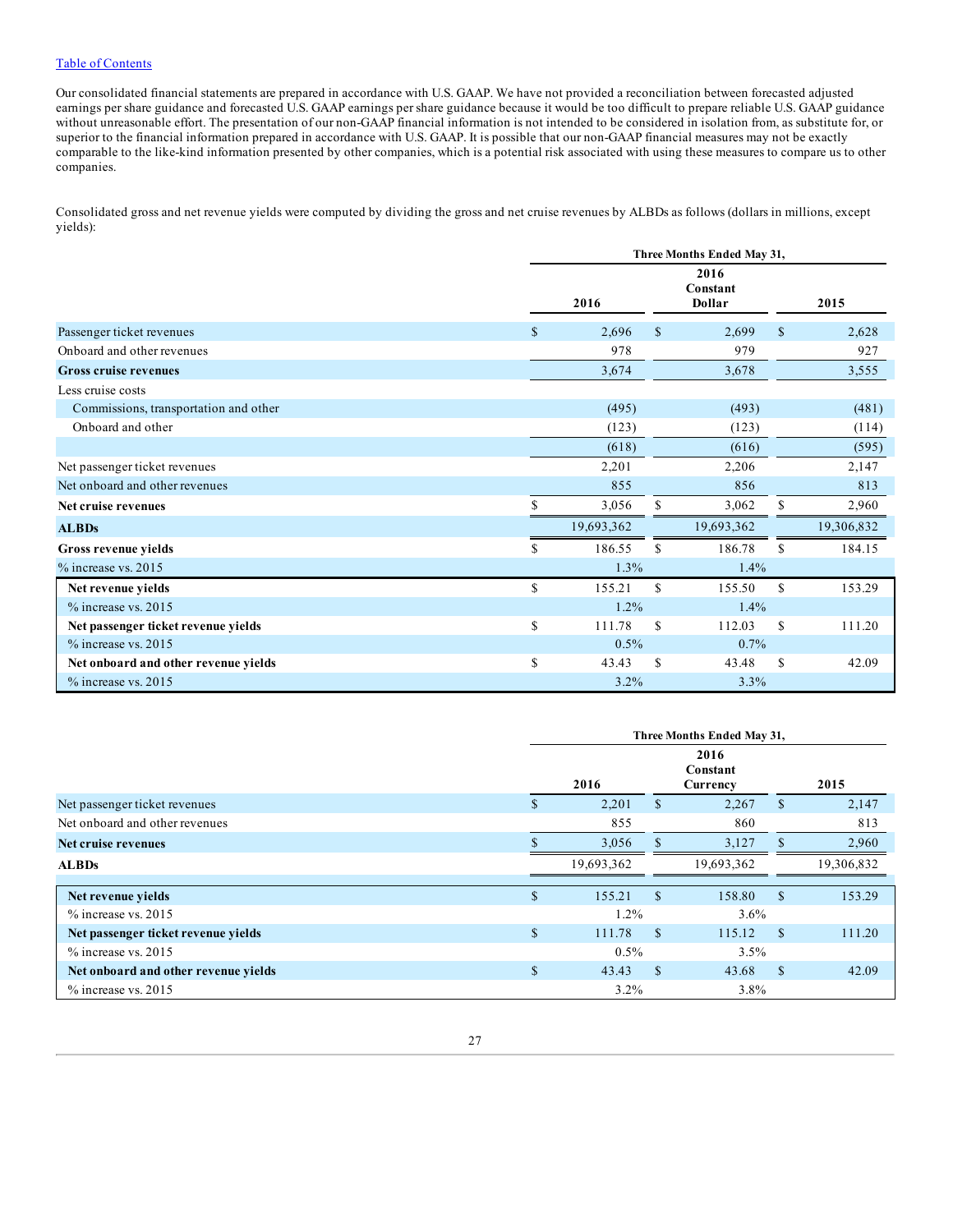Consolidated gross and net cruise costs and net cruise costs excluding fuel per ALBD were computed by dividing the gross and net cruise costs and net cruise costs excluding fuel by ALBDs as follows (dollars in millions, except costs per ALBD):

|                                            |              | Three Months Ended May 31, |                            |            |              |            |  |  |  |  |  |
|--------------------------------------------|--------------|----------------------------|----------------------------|------------|--------------|------------|--|--|--|--|--|
|                                            |              | 2016                       | 2016<br>Constant<br>Dollar | 2015       |              |            |  |  |  |  |  |
| Cruise operating expenses                  | $\mathbb{S}$ | 2,231                      | $\mathbb{S}$               | 2,232      | $\mathbb{S}$ | 2,373      |  |  |  |  |  |
| Cruise selling and administrative expenses |              | 530                        |                            | 530        |              | 489        |  |  |  |  |  |
| <b>Gross cruise costs</b>                  |              | 2,761                      |                            | 2,762      |              | 2,862      |  |  |  |  |  |
| Less cruise costs included above           |              |                            |                            |            |              |            |  |  |  |  |  |
| Commissions, transportation and other      |              | (495)                      |                            | (493)      |              | (481)      |  |  |  |  |  |
| Onboard and other                          |              | (123)                      |                            | (123)      |              | (114)      |  |  |  |  |  |
| Gain on ship sale                          |              |                            |                            |            |              | 2          |  |  |  |  |  |
| Restructuring expenses                     |              | (2)                        |                            | (2)        |              | (7)        |  |  |  |  |  |
| Other $(a)$                                |              | (5)                        |                            | (5)        |              |            |  |  |  |  |  |
| Net cruise costs                           |              | 2,136                      |                            | 2,139      |              | 2,262      |  |  |  |  |  |
| Less fuel                                  |              | (196)                      |                            | (196)      |              | (333)      |  |  |  |  |  |
| Net cruise costs excluding fuel            | \$           | 1,940                      | \$                         | 1,943      | \$.          | 1,929      |  |  |  |  |  |
| <b>ALBDs</b>                               |              | 19,693,362                 |                            | 19,693,362 |              | 19,306,832 |  |  |  |  |  |
| Gross cruise costs per ALBD                | \$           | 140.18                     | $\mathbb{S}$               | 140.28     | \$.          | 148.22     |  |  |  |  |  |
| $%$ decrease vs. 2015                      |              | $(5.4)\%$                  |                            | $(5.4)\%$  |              |            |  |  |  |  |  |
| Net cruise costs per ALBD                  | \$           | 108.46                     | \$                         | 108.63     | $\mathbb{S}$ | 117.11     |  |  |  |  |  |
| $%$ decrease vs. 2015                      |              | $(7.4)\%$                  |                            | $(7.2)\%$  |              |            |  |  |  |  |  |
| Net cruise costs excluding fuel per ALBD   | \$           | 98.49                      | \$                         | 98.67      | \$           | 99.88      |  |  |  |  |  |
| $%$ decrease vs. 2015                      |              | $(1.4)\%$                  |                            | $(1.2)\%$  |              |            |  |  |  |  |  |

(a) Insignificant costs were included in the income statement in previous periods.

|                                          | Three Months Ended May 31, |            |      |        |  |       |  |            |  |            |  |
|------------------------------------------|----------------------------|------------|------|--------|--|-------|--|------------|--|------------|--|
|                                          |                            |            | 2015 |        |  |       |  |            |  |            |  |
| Net cruise costs excluding fuel          |                            | 1.940      | \$.  | 1.930  |  | 1,929 |  |            |  |            |  |
| <b>ALBDs</b>                             |                            | 19,693,362 |      |        |  |       |  | 19,693,362 |  | 19,306,832 |  |
| Net cruise costs excluding fuel per ALBD | ъ                          | 98.49      | S    | 98.01  |  | 99.88 |  |            |  |            |  |
| $%$ decrease vs. 2015                    |                            | $(1.4)\%$  |      | (1.9)% |  |       |  |            |  |            |  |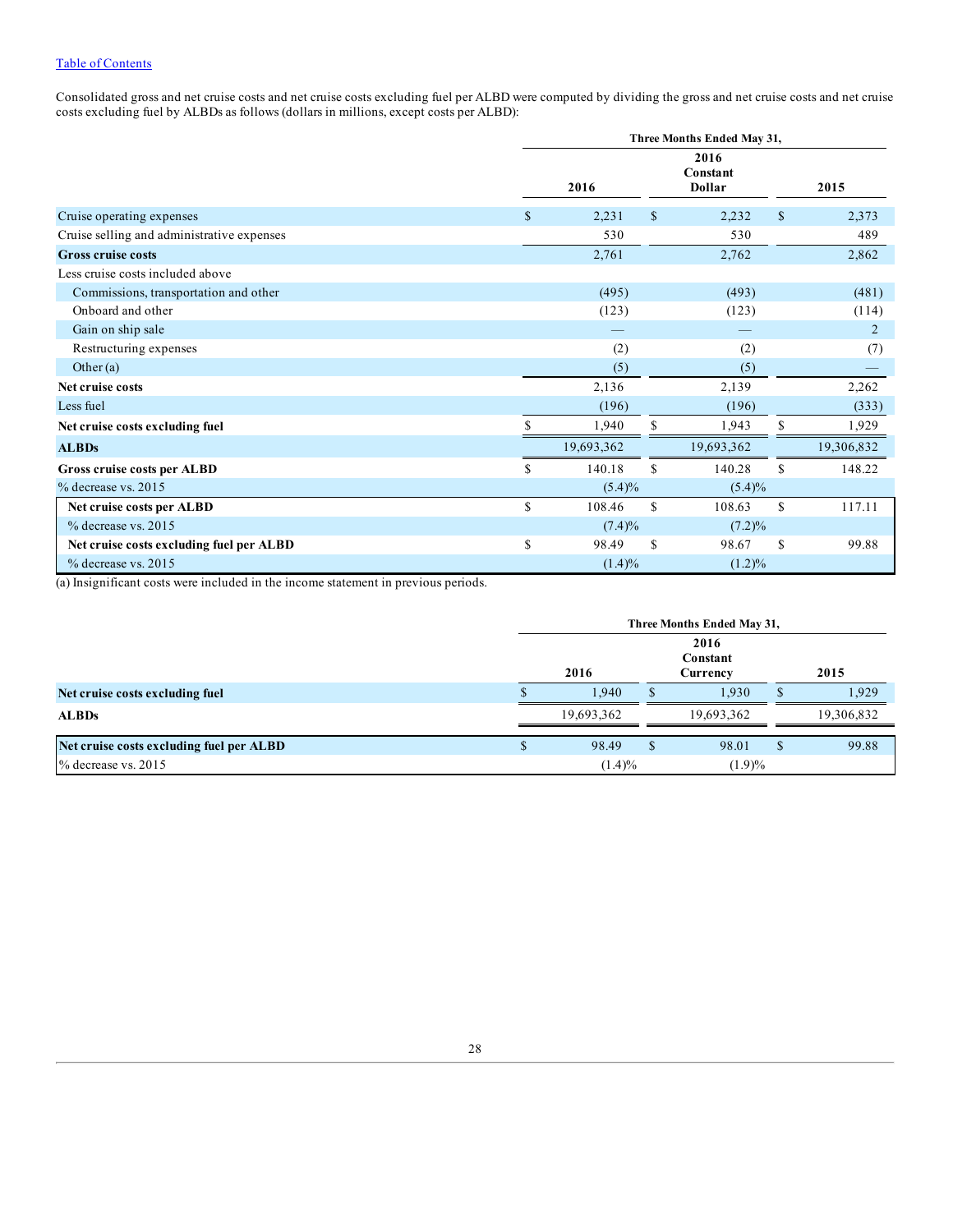Adjusted fully diluted earnings per share was computed as follows (in millions, except per share data):

|                                             | <b>Three Months Ended</b><br><b>May 31,</b> |                |               |        |  |
|---------------------------------------------|---------------------------------------------|----------------|---------------|--------|--|
|                                             |                                             |                |               |        |  |
|                                             |                                             | 2016           |               | 2015   |  |
| Net income                                  |                                             |                |               |        |  |
| <b>U.S. GAAP net income</b>                 | \$                                          | 605            | S             | 222    |  |
| Unrealized gains on fuel derivatives, net   |                                             | (242)          |               | (34)   |  |
| Gain on ship sale                           |                                             |                |               | (2)    |  |
| Restructuring expenses                      |                                             | $\overline{2}$ |               | 7      |  |
| Other $(a)$                                 |                                             | 5              |               |        |  |
| <b>Adjusted net income</b>                  |                                             | 370            | <sup>\$</sup> | 193    |  |
| Weighted-average shares outstanding         |                                             | 753            |               | 780    |  |
| <b>Earnings per share</b>                   |                                             |                |               |        |  |
| U.S. GAAP earnings per share                | \$                                          | 0.80           | <sup>\$</sup> | 0.29   |  |
| Unrealized (gains) on fuel derivatives, net |                                             | (0.32)         |               | (0.05) |  |
| Gain on ship sale                           |                                             |                |               |        |  |
| Restructuring expenses                      |                                             |                |               | 0.01   |  |
| Other $(a)$                                 |                                             | 0.01           |               |        |  |
| Adjusted earnings per share                 |                                             | 0.49           | \$            | 0.25   |  |

(a) Insignificant costs were included in the income statement in previous periods.

Net cruise revenues increased by \$97 million, or 3.3% to \$3.1 billion in 2016 from \$3.0 billion in 2015.

The increase in net cruise revenues was caused by:

• \$109 million - 3.6% increase in constant currency net revenue yields and

• \$59 million - 2.0% capacity increase in ALBDs.

These increases were partially offset by foreign currency impacts (including both the foreign currency translational and transactional impacts), which accounted for \$71 million.

The 3.6% increase in net revenue yields on a constant currency basis was due to a 3.5% increase in net passenger ticket revenue yields and a 3.8% increase in net onboard and other revenue yields.

The 3.5% increase in net passenger ticket revenue yields was driven primarily by improvements in our Caribbean and Alaskan programs for our North America segment and 1.2 percentage points of this yield increase resulted from the accounting reclassification. This 3.5% increase in net passenger ticket revenue yields was comprised of a 5.4% increase from our North America segment and a 1.6% increase from our EAA segment.

The 3.8% increase in net onboard and other revenue yields was caused by a 3.6% increase from our North America segment and a 5.1% increase from our EAA segment.

Gross cruise revenues increased by \$118 million, or 3.3%, to \$3.7 billion in 2016 from \$3.6 billion in 2015 for largely the same reasons as discussed above.

Net cruise costs excluding fuel slightly increased by \$6 million and remained at \$1.9 billion in both 2016 and 2015.

The increase in net cruise costs excluding fuel was caused by a 2.0% capacity increase in ALBDs, which accounted for \$39 million, partially offset by a 1.9% decrease in constant currency net cruise costs excluding fuel, which accounted for \$37 million.

The 1.9% decrease in constant currency net cruise costs excluding fuel per ALBD was principally due to lower repair and maintenance and drydock expenses, partially offset by a 1.3 percentage point increase that resulted from the accounting reclassification.

Fuel costs decreased by \$136 million, or 41%, to \$196 million in 2016 from \$333 million in 2015. This was caused by lower fuel prices, which accounted for \$136 million.

Gross cruise costs decreased by \$101 million, or 3.5%, to \$2.8 billion in 2016 from \$2.9 billion in 2015 for principally the same reasons as discussed above.

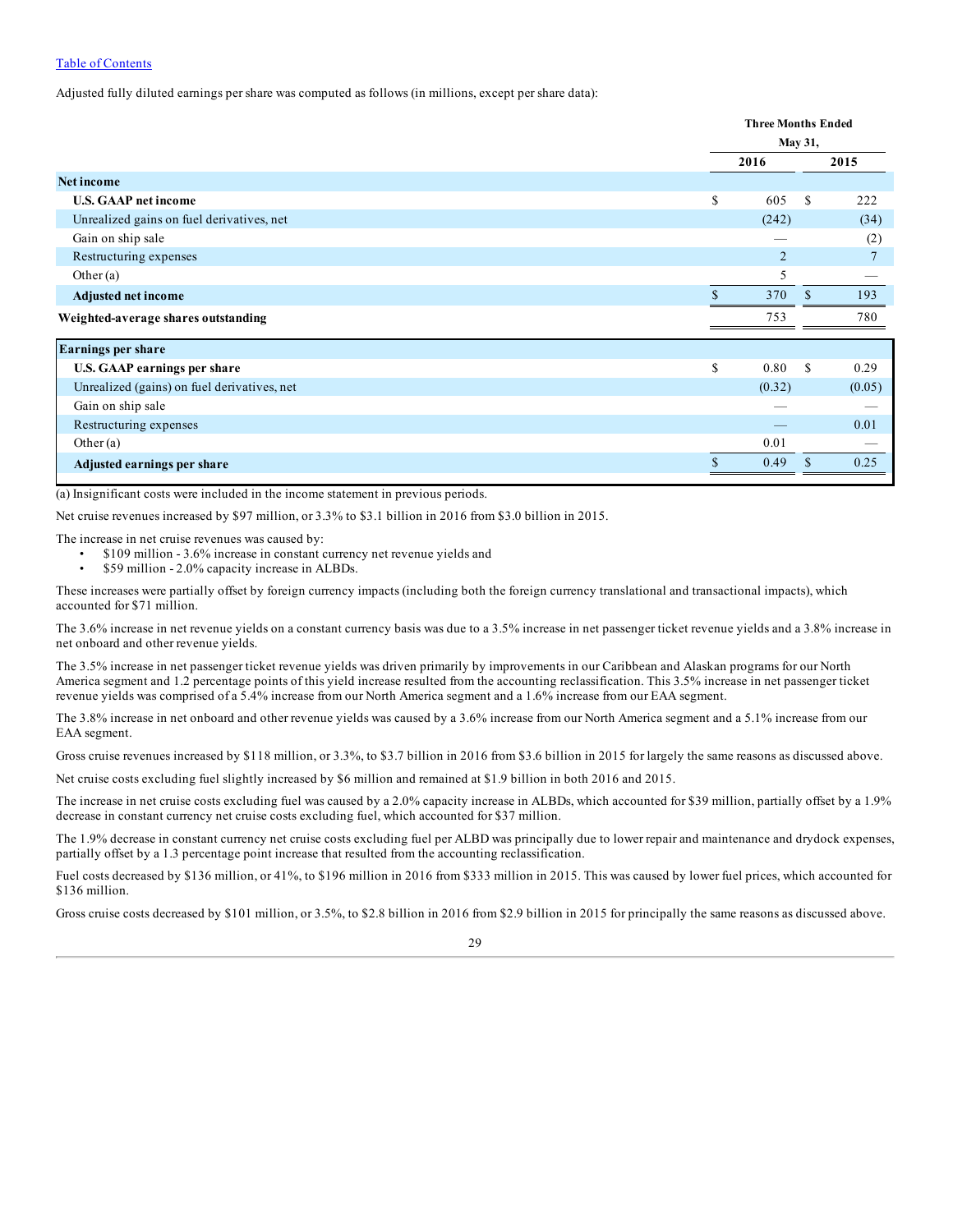### **Six Months Ended May 31, 2016 ("2016") Compared to Six Months Ended May 31, 2015 ("2015")**

#### **Revenues**

#### **Consolidated**

Cruise passenger ticket revenues made up 74% of our 2016 total revenues. Cruise passenger ticket revenues increased by \$154 million, or 2.9%, to \$5.4 billion in 2016 from \$5.3 billion in 2015.

This increase was caused by:

- \$152 million 2.9% capacity increase in ALBDs;
- \$63 million the accounting reclassification;
- \$58 million 1.1 percentage point increase in occupancy.

These increases were partially offset by:

- \$82 million foreign currency translational impact and
- \$39 million decrease in cruise ticket pricing; price increases to guests were more than offset by unfavorable foreign currency transactional movements.

The remaining 26% of 2016 total revenues were substantially all comprised of onboard and other cruise revenues, which increased by \$85 million, or 4.7%, to \$1.9 billion in 2016 from \$1.8 billion in 2015.

This increase was caused by:

- \$52 million 2.9% capacity increase in ALBDs;
- \$31 million higher onboard spending by our guests and
- \$20 million 1.1 percentage point increase in occupancy.

These increases were partially offset by the foreign currency translational impact, which accounted for \$20 million.

Onboard and other revenues included concession revenues that decreased to \$467 million in 2016 from \$489 million in 2015.

#### **North America Segment**

Cruise passenger ticket revenues made up 71% of our North America segment's 2016 total revenues. Cruise passenger ticket revenues increased by \$51 million, or 1.6% and remained at \$3.2 billion in both 2016 and 2015.

The increase was caused by:

- \$35 million 1.2 percentage point increase in occupancy;
- \$19 million increase in cruise ticket pricing, partially offset by unfavorable foreign currency transactional impacts and
- \$9 million increase in air transportation revenues from guests who purchased their tickets from us.

These increases were partially offset by a slight capacity decrease, which accounted for \$23 million.

The remaining 29% of our North America segment's 2016 total revenues were comprised of onboard and other cruise revenues, which increased by \$31 million, or 2.4% and remained at \$1.3 billion in both 2016 and 2015. This increase was driven by higher onboard spending by our guests, which accounted for \$23 million.

Onboard and other revenues included concession revenues that decreased to \$313 million in 2016 from \$339 million in 2015.

#### **EAA Segment**

Cruise passenger ticket revenues made up 81% of our EAA segment's 2016 total revenues. Cruise passenger ticket revenues increased by \$112 million, or 5.3%, to \$2.2 billion in 2016 from \$2.1 billion in 2015.

This increase was caused by:

- \$183 million 8.7% capacity increase in ALBDs;
- \$63 million the accounting reclassification and
- \$30 million 1.4 percentage point increase in occupancy.

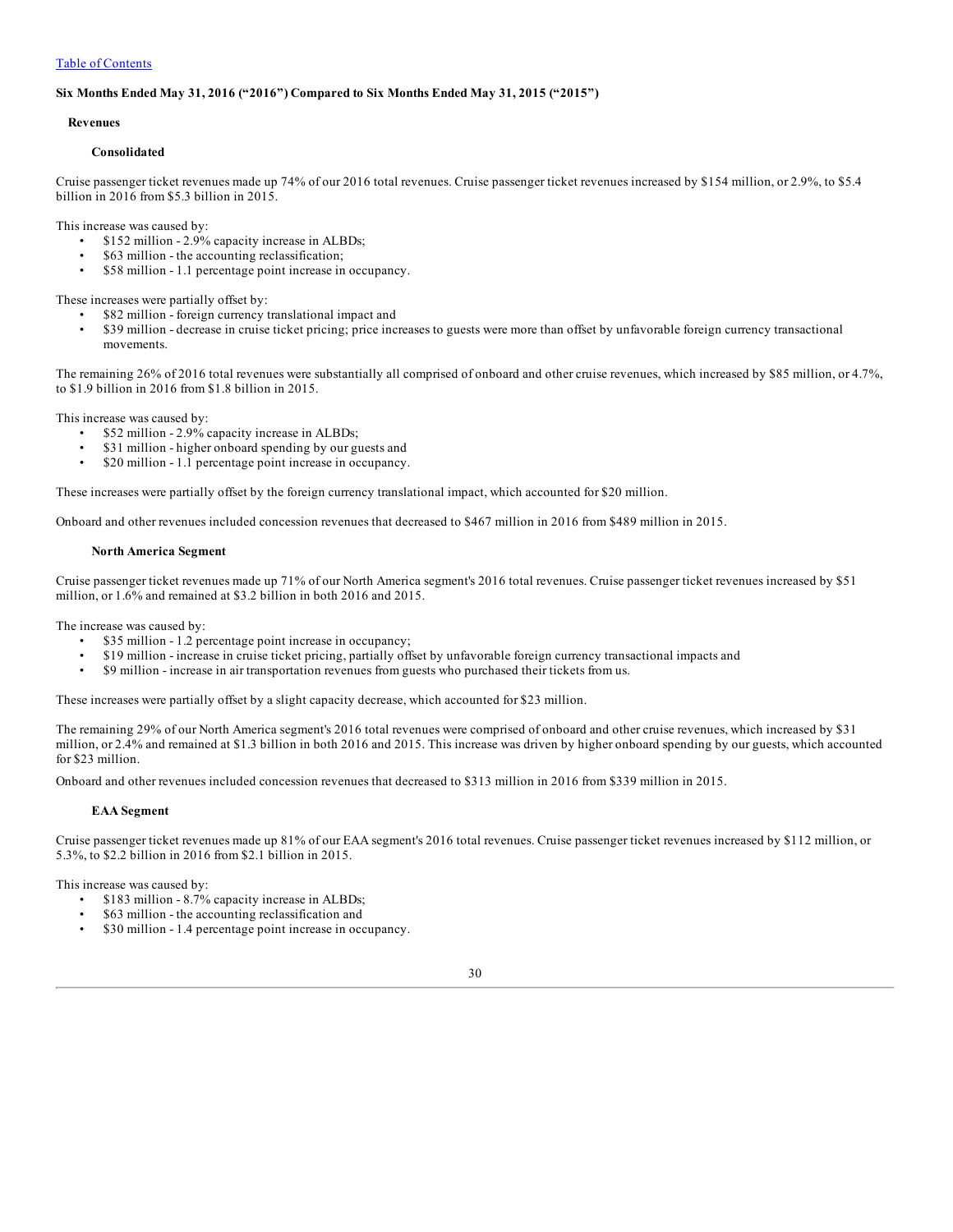These increases were partially offset by:

- \$82 million foreign currency translational impact;
- \$51 million decrease in cruise ticket pricing, driven by unfavorable foreign currency impacts and
- \$36 million decrease in air transportation revenues from guests who purchased their tickets from us.

The remaining 19% of our EAA segment's 2016 total revenues were comprised of onboard and other cruise revenues, which increased by \$34 million, or 7.1%, to \$514 million in 2016 from \$480 million in 2015.

This increase was caused by an 8.7% capacity increase in ALBDs, which accounted for \$42 million, partially offset by the foreign currency translational impact, which accounted for \$20 million.

Onboard and other revenues included concession revenues that increased to \$154 million in 2016 from \$150 million in 2015.

### **Costs and Expenses**

#### **Consolidated**

Operating costs and expenses decreased by \$233 million, or 5.0%, to \$4.5 billion in 2016 from \$4.7 billion in 2015.

This decrease was caused by:

- \$280 million lower fuel prices;
- \$94 million lower dry-dock expenses and other ship repair and maintenance expenses;
- \$62 million foreign currency translational impact and
- \$24 million decrease in air transportation costs related to guests who purchased their tickets from us.

These decreases were partially offset by:

- \$135 million 2.9% capacity increase in ALBDs;
- \$63 million the accounting reclassification;
- \$20 million 1.1 percentage point increase in occupancy and
- \$20 million nonrecurrence of a gain on a litigation settlement in 2015.

Selling and administrative expenses increased by \$64 million, or 6.2% to \$1.1 billion in 2016 from \$1.0 billion in 2015.

This increase was caused by:

- \$47 million various selling and administrative initiatives and
- \$29 million 2.9% capacity increase in ALBDs.

These increases were partially offset by the foreign currency translational impact, which accounted for \$13 million.

Depreciation and amortization expenses increased by \$54 million, or 6.6% to \$861 million in 2016 from \$807 million in 2015. This increase was due to changes in capacity and improvements to existing ships and shoreside assets, partially offset by the foreign currency translational impact, which accounted for \$11 million.

Total costs and expenses as a percentage of revenues decreased to 88% in 2016 from 92% in 2015. Lower fuel prices in 2016 compared to 2015 caused the four percentage point decrease in our total costs and expenses as a percentage of revenues.

#### **North America Segment**

Operating costs and expenses decreased by \$208 million, or 7.2%, to \$2.7 billion in 2016 from \$2.9 billion in 2015.

This decrease was caused by:

- \$176 million lower fuel prices;
- \$36 million lower dry-dock expenses and other ship repair and maintenance expenses and
- \$21 million slight capacity decrease in ALBDs.

These decreases were partially offset by the nonrecurrence of a gain on a litigation settlement in 2015, which accounted for \$19 million.

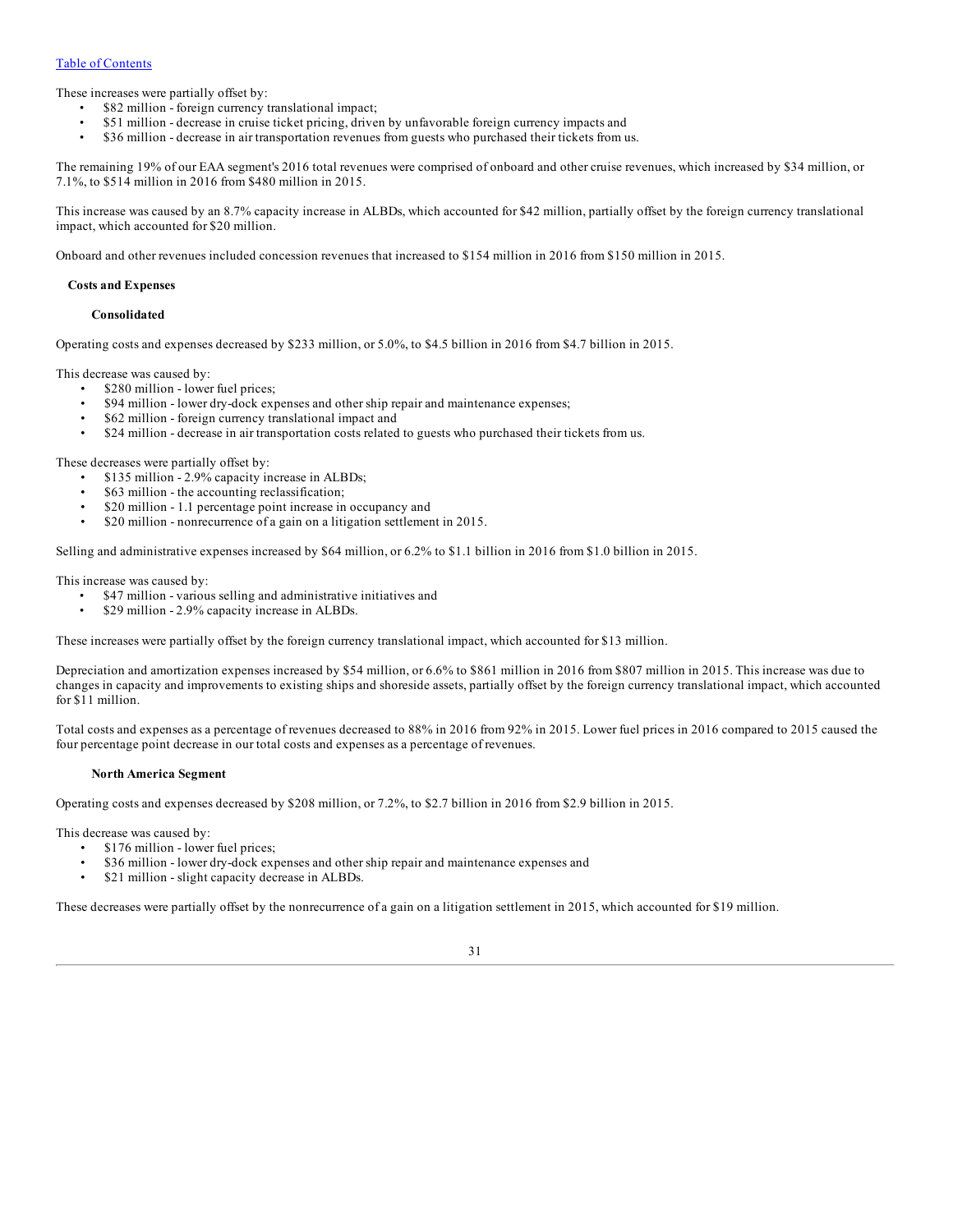Selling and administrative expenses increased by \$46 million, or 8.2% to \$603 million in 2016 from \$558 million in 2015. This was caused by various selling and administrative initiatives, which accounted for \$50 million.

Depreciation and amortization expenses increased by \$22 million, or 4.5%, to \$519 million in 2016 from \$497 million in 2015. This increase was due to changes in capacity and improvements to existing ships and shoreside assets.

Total costs and expenses as a percentage of revenues decreased to 84% in 2016 from 89% in 2015. The five percentage point decrease in our total costs and expenses as a percentage of revenues was principally due to lower fuel prices in 2016 compared to 2015.

#### **EAA Segment**

Operating costs and expenses decreased by \$29 million, or 1.6%, and remained at \$1.8 billion in both 2016 and 2015.

This decrease was caused by:

- \$103 million lower fuel prices;
- \$62 million foreign currency translational impact;
- \$51 million lower dry-dock expenses and
- \$46 million decrease in air transportation costs related to guests who purchased their tickets from us.

These decreases were partially offset by:

- \$156 million 8.7% capacity increase in ALBDs and
- \$63 million the accounting reclassification.

Selling and administrative expenses slightly increased by \$3 million to \$352 million in 2016 from \$349 million in 2015.

Depreciation and amortization expenses increased by \$22 million, or 8.0%, to \$299 million in 2016 from \$276 million in 2015.

This increase was caused by:

- \$24 million 8.7% capacity increase in ALBDs and
- \$10 million increase due to improvements to existing ships and shoreside assets.

These increases were partially offset by the foreign currency translational impact, which accounted for \$11 million.

Total costs and expenses as a percentage of revenues decreased to 89% in 2016 from 94% in 2015. The five percentage point decrease in our total costs and expenses as a percentage of revenues was principally due to lower fuel prices in 2016 compared to 2015.

# **Operating Income**

Our consolidated operating income increased by \$358 million, or 65%, to \$912 million in 2016 from \$554 million in 2015. Our North America segment's operating income increased by \$222 million, or 45%, to \$716 million in 2016 from \$493 million in 2015, and our EAA segment's operating income increased by \$150 million, or 91%, to \$314 million in 2016 from \$165 million in 2015. These changes were primarily due to the reasons discussed above.

#### **Nonoperating Expense**

Losses on fuel derivatives, net were comprised of the following (in millions):

|                                                    |       | 31, | <b>Six Months Ended May</b> |  |  |  |
|----------------------------------------------------|-------|-----|-----------------------------|--|--|--|
|                                                    | 2016  |     | 2015                        |  |  |  |
| Unrealized gains (losses) on fuel derivatives, net | 96    |     | (78)                        |  |  |  |
| Realized losses on fuel derivatives                | (161) |     | (103)                       |  |  |  |
| Losses on fuel derivatives, net                    | (65)  |     | (181)                       |  |  |  |
|                                                    |       |     |                             |  |  |  |

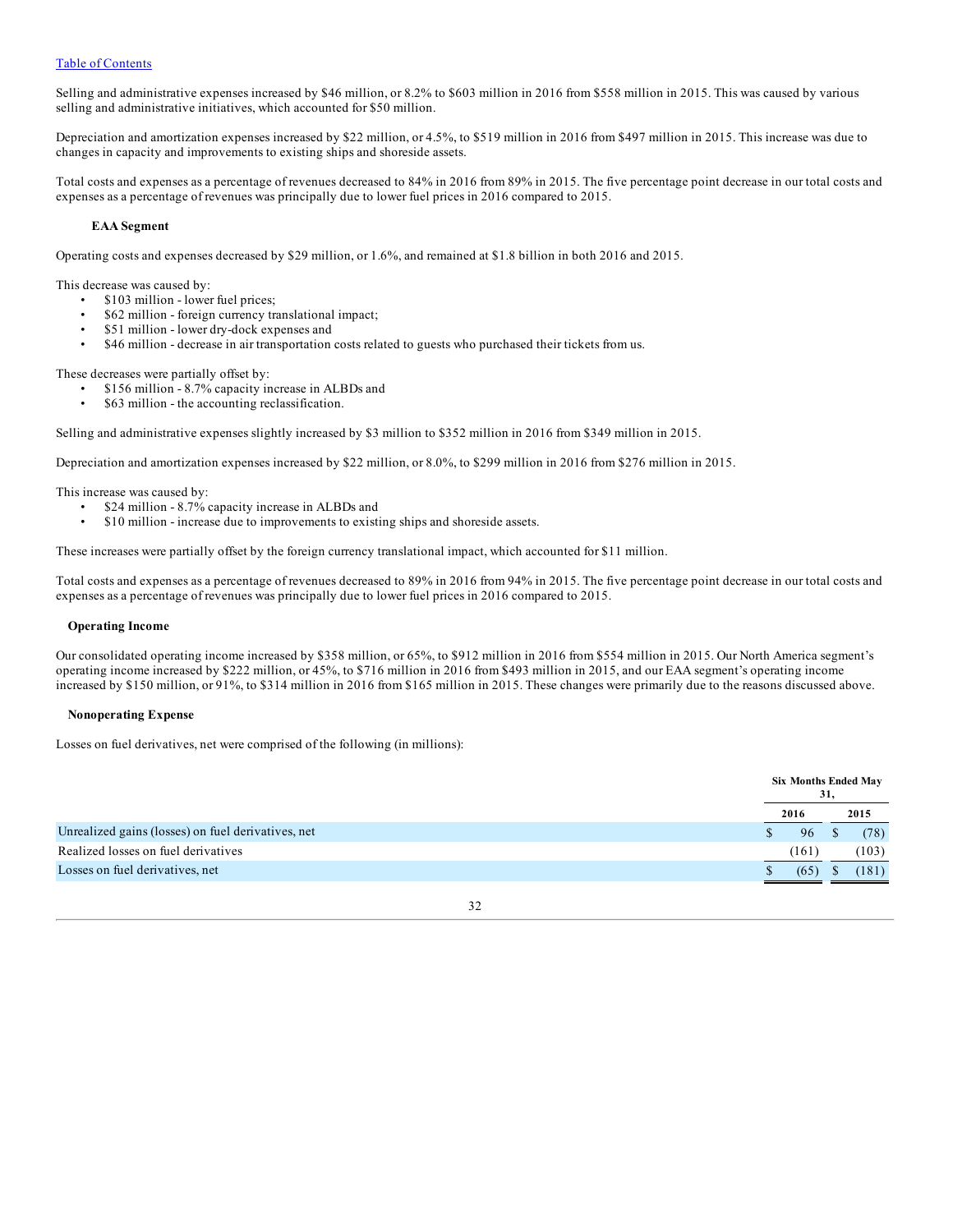# **Key Performance Non-GAAP Financial Indicators**

Consolidated gross and net revenue yields were computed by dividing the gross and net cruise revenues by ALBDs as follows (dollars in millions, except yields):

|                                       |               | Six Months Ended May 31, |                                   |            |               |            |  |  |  |  |
|---------------------------------------|---------------|--------------------------|-----------------------------------|------------|---------------|------------|--|--|--|--|
|                                       |               | 2016                     | 2016<br>Constant<br><b>Dollar</b> |            |               | 2015       |  |  |  |  |
| Passenger ticket revenues             | $\mathcal{S}$ | 5,414                    | $\mathbf{s}$                      | 5,496      | $\mathbb{S}$  | 5,260      |  |  |  |  |
| Onboard and other revenues            |               | 1,901                    |                                   | 1,921      |               | 1,816      |  |  |  |  |
| <b>Gross cruise revenues</b>          |               | 7,315                    |                                   | 7,417      |               | 7,076      |  |  |  |  |
| Less cruise costs                     |               |                          |                                   |            |               |            |  |  |  |  |
| Commissions, transportation and other |               | (1,077)                  |                                   | (1,097)    |               | (1,067)    |  |  |  |  |
| Onboard and other                     |               | (240)                    |                                   | (243)      |               | (225)      |  |  |  |  |
|                                       |               | (1,317)                  |                                   | (1,340)    |               | (1,292)    |  |  |  |  |
| Net passenger ticket revenues         |               | 4,337                    |                                   | 4,399      |               | 4,193      |  |  |  |  |
| Net onboard and other revenues        |               | 1,661                    |                                   | 1,678      |               | 1,591      |  |  |  |  |
| Net cruise revenues                   | <b>S</b>      | 5,998                    | \$                                | 6,077      | S             | 5,784      |  |  |  |  |
| <b>ALBDs</b>                          |               | 38,983,272               |                                   | 38,983,272 |               | 37,890,712 |  |  |  |  |
| Gross revenue yields                  | \$            | 187.65                   | S.                                | 190.27     | <sup>\$</sup> | 186.76     |  |  |  |  |
| $%$ increase vs. 2015                 |               | 0.5%                     |                                   | 1.9%       |               |            |  |  |  |  |
| Net revenue yields                    | $\mathbf S$   | 153.87                   | S.                                | 155.90     | $\mathbb{S}$  | 152.65     |  |  |  |  |
| $%$ increase vs. 2015                 |               | $0.8\%$                  |                                   | 2.1%       |               |            |  |  |  |  |
| Net passenger ticket revenue yields   | \$            | 111.25                   | S.                                | 112.85     | \$            | 110.66     |  |  |  |  |
| $%$ increase vs. 2015                 |               | $0.5\%$                  |                                   | $2.0\%$    |               |            |  |  |  |  |
| Net onboard and other revenue yields  | \$.           | 42.61                    | \$.                               | 43.05      | \$.           | 41.99      |  |  |  |  |
| $%$ increase vs. 2015                 |               | 1.5%                     |                                   | 2.5%       |               |            |  |  |  |  |

|                                      |              | Six Months Ended May 31, |                              |            |               |            |  |  |  |
|--------------------------------------|--------------|--------------------------|------------------------------|------------|---------------|------------|--|--|--|
|                                      |              | 2016                     | 2016<br>Constant<br>Currency |            | 2015          |            |  |  |  |
| Net passenger ticket revenues        | $\mathbb{S}$ | 4,337                    | <sup>\$</sup>                | 4,532      | <sup>\$</sup> | 4,193      |  |  |  |
| Net onboard and other revenues       |              | 1,661                    |                              | 1,691      |               | 1,591      |  |  |  |
| Net cruise revenues                  |              | 5,998                    | \$.                          | 6,223      |               | 5,784      |  |  |  |
| <b>ALBDs</b>                         |              | 38,983,272               |                              | 38,983,272 |               | 37,890,712 |  |  |  |
| Net revenue yields                   | $\mathbb{S}$ | 153.87                   | $\mathcal{S}$                | 159.63     | <sup>\$</sup> | 152.65     |  |  |  |
| $%$ increase vs. 2015                |              | $0.8\%$                  |                              | 4.6%       |               |            |  |  |  |
| Net passenger ticket revenue yields  | $\mathbb{S}$ | 111.25                   | <sup>\$</sup>                | 116.26     | <sup>\$</sup> | 110.66     |  |  |  |
| $\%$ increase vs. 2015               |              | $0.5\%$                  |                              | $5.1\%$    |               |            |  |  |  |
| Net onboard and other revenue yields | $\mathbb{S}$ | 42.61                    | <sup>\$</sup>                | 43.37      | <sup>\$</sup> | 41.99      |  |  |  |
| $\%$ increase vs. 2015               |              | $1.5\%$                  |                              | $3.3\%$    |               |            |  |  |  |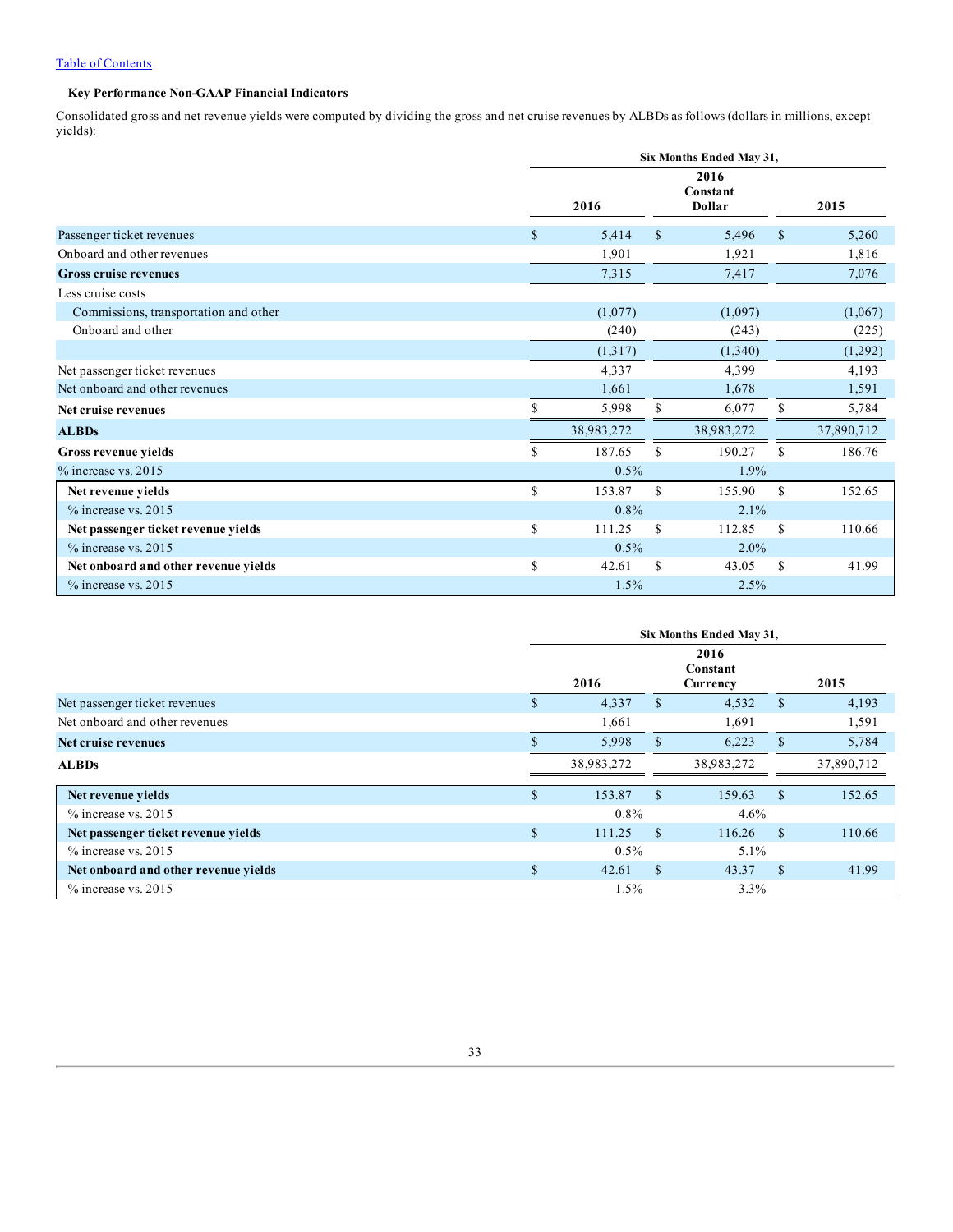Consolidated gross and net cruise costs and net cruise costs excluding fuel per ALBD were computed by dividing the gross and net cruise costs and net cruise costs excluding fuel by ALBDs as follows (dollars in millions, except costs per ALBD):

|                                            |              | Six Months Ended May 31, |              |                                   |               |            |  |  |  |  |
|--------------------------------------------|--------------|--------------------------|--------------|-----------------------------------|---------------|------------|--|--|--|--|
|                                            |              | 2016                     |              | 2016<br>Constant<br><b>Dollar</b> |               | 2015       |  |  |  |  |
| Cruise operating expenses                  | $\mathbb{S}$ | 4,460                    | $\mathbb{S}$ | 4,522                             | $\mathcal{S}$ | 4,692      |  |  |  |  |
| Cruise selling and administrative expenses |              | 1,079                    |              | 1,092                             |               | 1,016      |  |  |  |  |
| <b>Gross cruise costs</b>                  |              | 5,539                    |              | 5,614                             |               | 5,708      |  |  |  |  |
| Less cruise costs included above           |              |                          |              |                                   |               |            |  |  |  |  |
| Commissions, transportation and other      |              | (1,077)                  |              | (1,097)                           |               | (1,067)    |  |  |  |  |
| Onboard and other                          |              | (240)                    |              | (243)                             |               | (225)      |  |  |  |  |
| Gain on ship sale                          |              | $\overline{2}$           |              | $\overline{2}$                    |               | 4          |  |  |  |  |
| Restructuring expenses                     |              | (2)                      |              | (2)                               |               | (7)        |  |  |  |  |
| Other $(a)$                                |              | (21)                     |              | (21)                              |               |            |  |  |  |  |
| Net cruise costs                           |              | 4,201                    |              | 4,253                             |               | 4,413      |  |  |  |  |
| Less fuel                                  |              | (383)                    |              | (383)                             |               | (650)      |  |  |  |  |
| Net cruise costs excluding fuel            |              | 3,818                    | \$           | 3,870                             | S             | 3,763      |  |  |  |  |
| <b>ALBDs</b>                               |              | 38,983,272               |              | 38,983,272                        |               | 37,890,712 |  |  |  |  |
| Gross cruise costs per ALBD                | \$           | 142.08                   | \$           | 144.01                            | \$.           | 150.64     |  |  |  |  |
| $%$ decrease vs. 2015                      |              | (5.7)%                   |              | (4.4)%                            |               |            |  |  |  |  |
| Net cruise costs per ALBD                  | \$           | 107.75                   | \$           | 109.10                            | $\mathbb{S}$  | 116.45     |  |  |  |  |
| % decrease vs. 2015                        |              | $(7.5)\%$                |              | $(6.3)\%$                         |               |            |  |  |  |  |
| Net cruise costs excluding fuel per ALBD   | \$           | 97.93                    | \$           | 99.27                             | $\mathbb{S}$  | 99.28      |  |  |  |  |
| $%$ decrease vs. 2015                      |              | $(1.4)\%$                |              | $-$ %                             |               |            |  |  |  |  |

(a) Insignificant costs were included in the income statement in previous periods.

|                                          | Six Months Ended May 31,             |            |              |            |            |       |  |  |  |
|------------------------------------------|--------------------------------------|------------|--------------|------------|------------|-------|--|--|--|
|                                          | 2016<br>Constant<br>2016<br>Currency |            |              |            |            | 2015  |  |  |  |
| Net cruise costs excluding fuel          |                                      | 3,818      |              | 3.864      |            | 3,763 |  |  |  |
| <b>ALBDs</b>                             |                                      | 38,983,272 |              | 38,983,272 | 37,890,712 |       |  |  |  |
| Net cruise costs excluding fuel per ALBD |                                      | 97.93      | <sup>S</sup> | 99.12      |            | 99.28 |  |  |  |
| $\%$ decrease vs. 2015                   | $(1.4)\%$                            |            |              | (0.2)%     |            |       |  |  |  |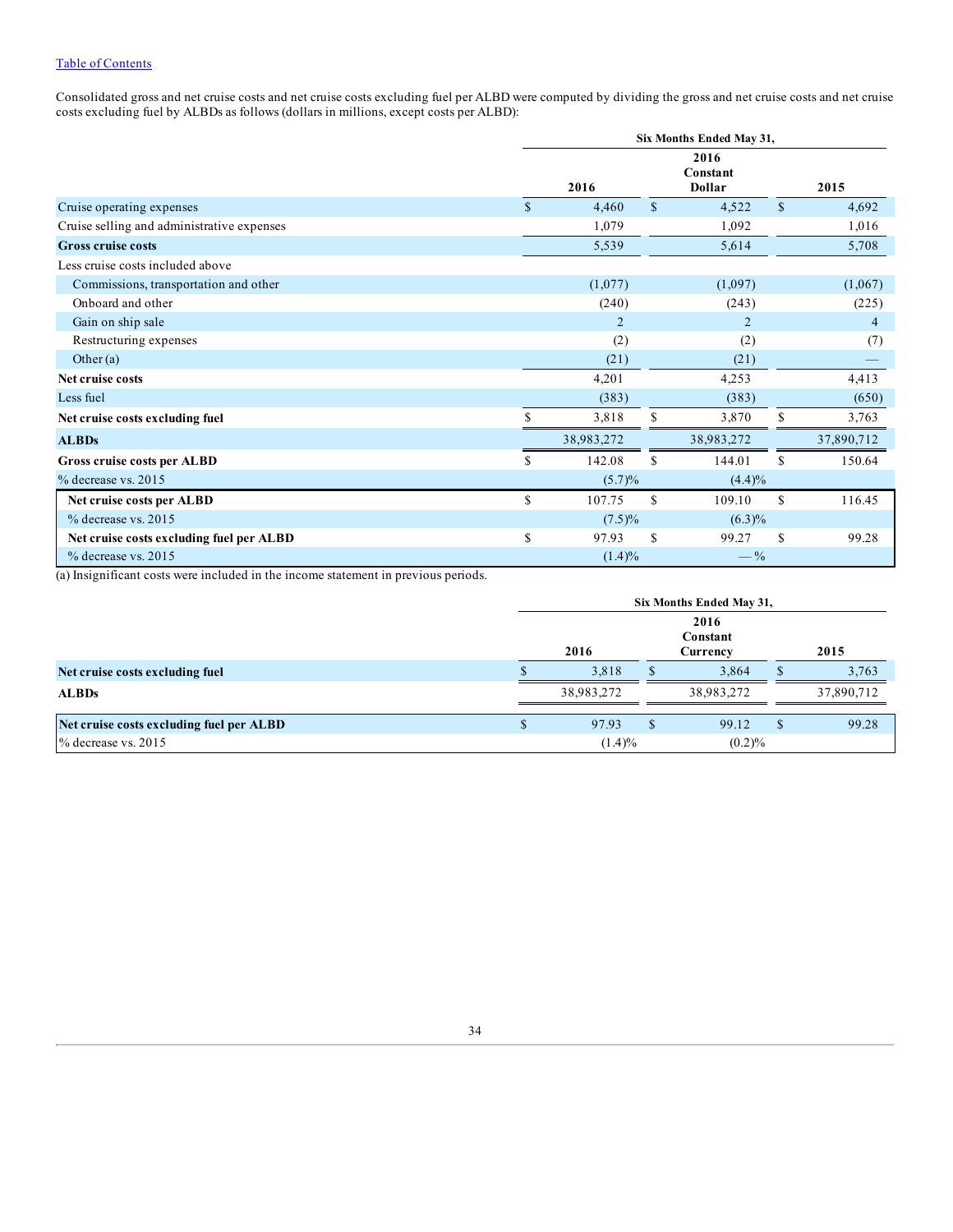Adjusted fully diluted earnings per share was computed as follows (in millions, except per share data):

|                                                    | <b>Six Months Ended</b><br>May 31, |                |    |        |  |
|----------------------------------------------------|------------------------------------|----------------|----|--------|--|
|                                                    |                                    |                |    |        |  |
|                                                    |                                    | 2016           |    | 2015   |  |
| Net income                                         |                                    |                |    |        |  |
| <b>U.S. GAAP net income</b>                        | \$                                 | 747            | \$ | 271    |  |
| Unrealized (gains) losses on fuel derivatives, net |                                    | (96)           |    | 78     |  |
| Gain on ship sale                                  |                                    | (2)            |    | (4)    |  |
| Restructuring expenses                             |                                    | $\overline{2}$ |    |        |  |
| Other $(a)$                                        |                                    | 21             |    |        |  |
| <b>Adjusted net income</b>                         | $\mathcal{S}$                      | 672            | \$ | 352    |  |
| Weighted-average shares outstanding                |                                    | 761            |    | 780    |  |
| <b>Earnings per share</b>                          |                                    |                |    |        |  |
| U.S. GAAP earnings per share                       | \$                                 | 0.98           | S  | 0.35   |  |
| Unrealized (gains) losses on fuel derivatives, net |                                    | (0.13)         |    | 0.10   |  |
| Gain on ship sale                                  |                                    |                |    | (0.01) |  |
| Restructuring expenses                             |                                    |                |    | 0.01   |  |
| Other                                              |                                    | 0.03           |    |        |  |
| Adjusted earnings per share                        |                                    | 0.88           |    | 0.45   |  |

(a) Insignificant costs were included in the income statement in previous periods.

Net cruise revenues increased by \$214 million, or 3.7%, to \$6.0 billion in 2016 from \$5.8 billion in 2015.

- The increase in net cruise revenues was caused by:
	- $$272$  million 4.6% increase in constant currency net revenue yields and<br>•  $$167$  million 2.9% canacity increase in ALBDs
	- \$167 million 2.9% capacity increase in ALBDs.

These increases were partially offset by foreign currency impacts (including both the foreign currency translational and transactional impacts), which accounted for \$224 million.

The 4.6% increase in net revenue yields on a constant currency basis was due to a 5.1% increase in net passenger ticket revenue yields and a 3.3% increase in net onboard and other revenue yields.

The 5.1% increase in net passenger ticket revenue yields was driven primarily by improvements in our Caribbean and Alaskan programs for our North America segment and 1.2 percentage points of this yield increase resulted from the accounting reclassification. This 5.1% increase in net passenger ticket revenue yields was comprised of a 6.3% increase from our North America segment and a 4.1% increase from our EAA segment.

The 3.3% increase in net onboard and other revenue yields was caused by a 4.1% increase from our North America segment and a 2.9% increase from our EAA segment.

Gross cruise revenues increased by \$239 million, or 3.4%, to \$7.3 billion in 2016 from \$7.1 billion in 2015 for largely the same reasons as discussed above.

Net cruise costs excluding fuel increased by \$56 million, or 1.5% and remained at \$3.8 billion in both 2016 and 2015.

The increase in net cruise costs excluding fuel was caused by a 2.9% capacity increase in ALBDs, which accounted for \$108 million, partially offset by foreign currency impacts (including both the foreign currency translational and transactional impacts), which accounted for \$46 million.

The slight decrease in constant currency net cruise costs excluding fuel per ALBD was principally due to repair and maintenance and drydock partially offset by a 1.3 percentage point increase that resulted from the accounting reclassification.

Fuel costs decreased by \$268 million, or 41%, to \$383 million in 2016 from \$650 million in 2015. This was caused by lower fuel prices, which accounted for \$280 million, partially offset by a 2.9% capacity increase in ALBDs, which accounted for \$19 million.

Gross cruise costs decreased by \$169 million, or 3.0%, to \$5.5 billion in 2016 from \$5.7 billion in 2015 for principally the same reasons as discussed above.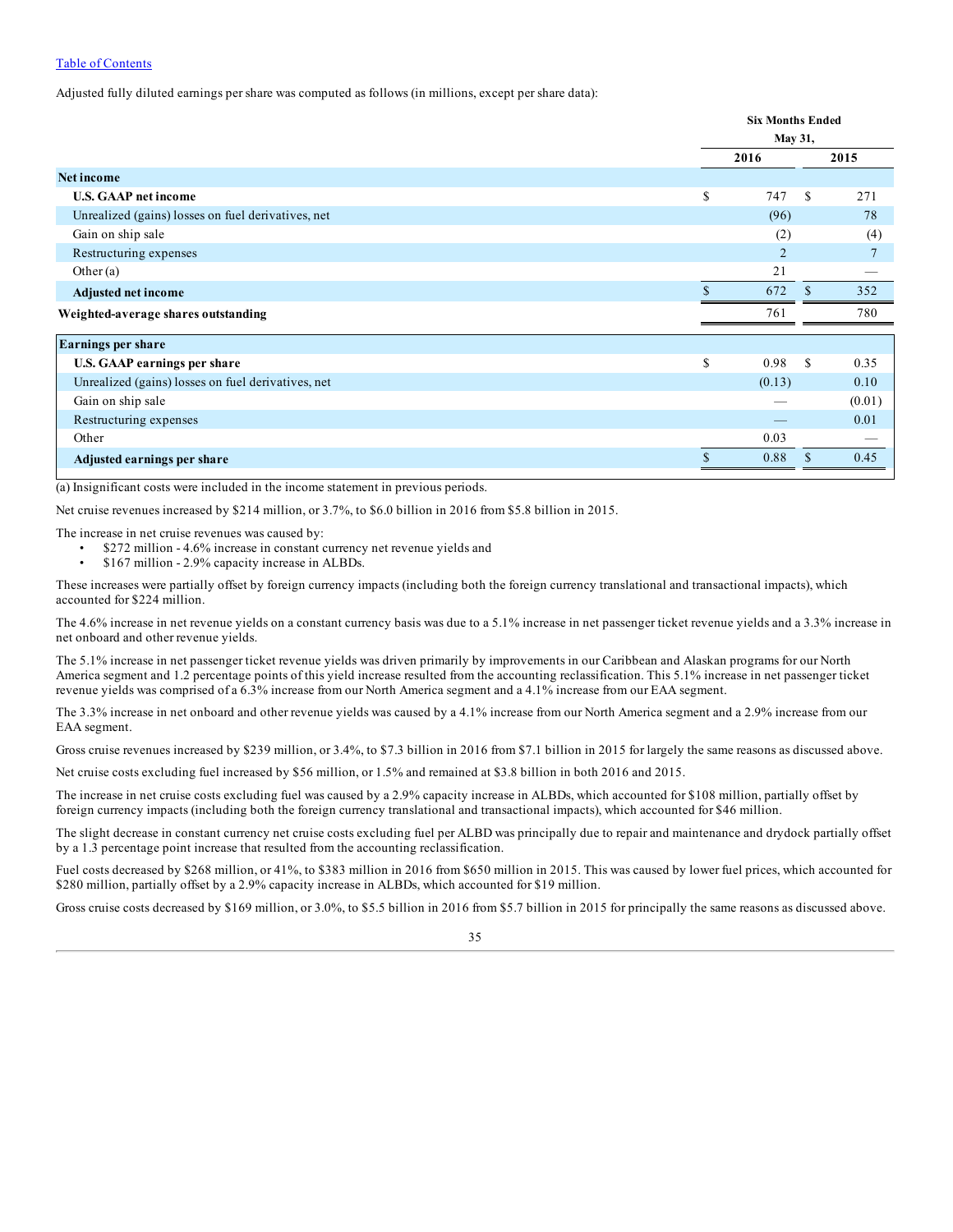# **Liquidity, Financial Condition and Capital Resources**

Our primary financial goals are to profitably grow our cruise business and increase our return on invested capital ("ROIC"), reaching double digit returns in the next two to three years, while maintaining a strong balance sheet and strong investment grade credit ratings. We define ROIC as the twelve month adjusted earnings before interest divided by the monthly average of debt plus equity minus construction-in-progress. Our ability to generate significant operating cash flows allows us to internally fund our capital investments. As we continue to profitably grow our cruise business, we plan to increase our debt level, in a manner consistent with maintaining our strong credit metrics and strong investment grade credit ratings. This will allow us to return both free cash flows and incremental debt proceeds to our shareholders in the form of dividends and/or share repurchases. Other objectives of our capital structure policy are to maintain a sufficient level of liquidity with our available cash and cash equivalents and committed financings for immediate and future liquidity needs, and a reasonable debt maturity profile that is spread out over a number of years.

Based on our historical results, projections and financial condition, we believe that our future operating cash flows and liquidity will be sufficient to fund all of our expected capital projects including shipbuilding commitments, ship improvements, debt service requirements, working capital needs and other firm commitments over the next several years. We believe that our ability to generate significant operating cash flows and our strong balance sheet as evidenced by our investment grade credit ratings provide us with the ability, in most financial credit market environments, to obtain debt financing. Our future operating cash flows and our ability to issue debt can be adversely impacted by numerous factors outside our control including, but not limited to, some of those noted under "Cautionary Note Concerning Factors That May Affect Future Results." If our long-term senior unsecured credit ratings were to be downgraded or assigned a negative outlook, our access to and cost of debt financing may be negatively impacted.

At May 31, 2016, we had a working capital deficit of \$6.2 billion. This deficit included \$4.3 billion of current customer deposits, which represent the passenger revenues already collected for cruises departing over the next twelve months and, accordingly, are substantially more like deferred revenue balances rather than actual current cash liabilities. Our May 31, 2016 working capital deficit also included \$1.2 billion of current debt obligations. We continue to generate significant cash from operations and have a strong balance sheet. This strong balance sheet provides us with the ability to refinance our current debt obligations before, or as they become due, in most financial credit market environments. We also have our revolving credit facilities available to provide long-term rollover financing should the need arise, or if we choose to do so. After excluding current customer deposits and current debt obligations from our May 31, 2016 working capital deficit balance, our adjusted working capital deficit was \$720 million. Our business model, along with our strong balance sheet and unsecured revolving credit facilities, allows us to operate with a working capital deficit and still meet our operating, investing and financing needs. We believe we will continue to have working capital deficits for the foreseeable future.

At November 30, 2015, the U.S. dollar was \$1.50 to sterling, \$1.06 to the euro and \$0.72 to the Australian dollar. Had these November 30, 2015 currency exchange rates been used to translate our May 31, 2016 non-U.S. dollar functional currency operations' assets and liabilities instead of the May 31, 2016 U.S. dollar exchange rates of \$1.46 to sterling, \$1.11 to the euro and \$0.72 to the Australian dollar, our total assets would have been lower by \$314 million and our total liabilities would have been lower by \$285 million.

#### **Sources and Uses of Cash**

# *Operating Activities*

Our business provided \$2.7 billion of net cash from operations during the six months ended May 31, 2016, an increase of \$395 million, or 17%, compared to \$2.3 billion for the same period in 2015. This increase was caused by more cash being provided from our operating results.

# *Investing Activities*

During the six months ended May 31, 2016, net cash used in investing activities was \$2.2 billion. This was comprised of our expenditures for capital projects, of which \$1.4 billion was spent on our ongoing new shipbuilding program, substantially for *AIDAprima,* net of liquidated damages, and Holland America Line's *Koningsdam* and *Carnival Vista*. In addition to our new shipbuilding program, we had capital expenditures of \$440 million for ship improvements and replacements and \$150 million for information technology, buildings and improvements and other assets. Finally, we paid \$170 million of fuel derivative settlements and posted \$25 million of collateral to one of our fuel derivative counterparties.

During the six months ended May 31, 2015, net cash used in investing activities was \$1.4 billion. This was caused by our expenditures for capital projects, of which \$685 million was spent on our ongoing new shipbuilding program, primarily for P&O Cruises (UK)'s *Britannia*. In addition to our new shipbuilding program, we had capital expenditures of \$585 million for ship improvements and replacements and \$110 million for information technology, buildings and improvements and other assets. Furthermore, during the six months ended May 31, 2015, we received cash installments of \$25 million from the sales of *Ocean*

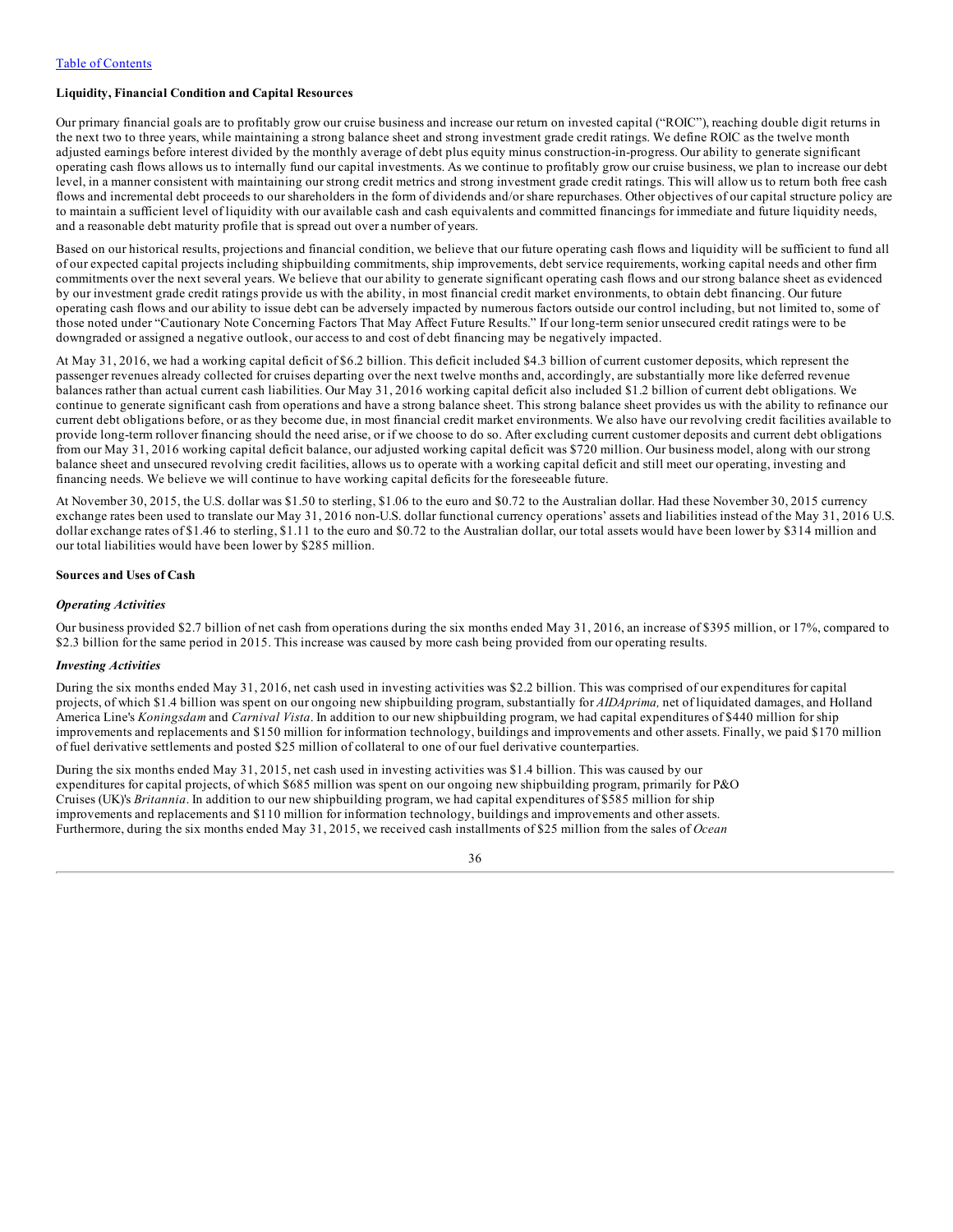# Table of [Contents](#page-1-0)

*Princess*, *Seabourn Legend* and *Seabourn Spirit*. Finally, we paid \$95 million of fuel derivative settlements and posted \$11 million of collateral to one of our fuel derivative counterparties.

# *Financing Activities*

During the six months ended May 31, 2016, net cash used in financing activities of \$1.4 billion was substantially due to the following:

- borrowed a net \$379 million of short-term borrowings in connection with our availability of, and needs for, cash at various times throughout the period;
	- repaid \$869 million of long-term debt;
	- issued \$555 million of euro-denominated publicly-traded notes, which net proceeds are being used for general corporate purposes;
	- borrowed \$379 million of long-term debt under an export credit facility;
	- paid cash dividends of \$459 million;
	- purchased \$1.4 billion of shares of Carnival Corporation common stock in open market transactions of which \$1.4 billion were repurchased under our Repurchase Program and \$39 million were repurchased under our Stock Swap and
	- sold \$40 million of treasury stock under our Stock Swap program.

During the six months ended May 31, 2015, net cash used in financing activities of \$861 million was substantially due to the following:

• repaid a net \$357 million of short-term borrowings in connection with our availability of, and needs for, cash at various times throughout the period; • repaid \$584 million of long-term debt;

- borrowed \$472 million of long-term debt under an export credit facility and
- paid cash dividends of \$388 million.

# **Future Commitments and Funding Sources**

Our contractual cash obligations as of May 31, 2016 have changed compared to November 30, 2015 primarily as a result of our debt borrowings and repayments and new ship payments as noted above under "Sources and Uses of Cash." In addition, during the six months ended May 31, 2016, we finalized the agreement with Italian shipbuilder, Fincantieri S.p.A, for the construction of Princess Cruises 3,560-passenger capacity Royal-class vessel to be delivered in 2020.

As of May 31, 2016, our total annual capital expenditures consist of ships under contract for construction, including ship construction contracts entered into through June 24, 2016, and estimated improvements to existing ships and shoreside assets and are expected to be \$2.0 billion for the remainder of 2016, \$3.0 billion in 2017, \$4.0 billion in 2018, \$4.6 billion in 2019 and \$4.5 billion in 2020.

The year-over-year percentage increase in our capacity is currently expected to be 3.9% for the 2016 third quarter and 4.5% for the 2016 fourth quarter. The year-over-year percentage increase in our annual capacity is currently expected to be 3.6% in 2016, 2.4% in 2017, 3.1% in 2018, 5.3% in 2019 and 7.7% in 2020. These percentage increases are expected to result primarily from contracted new ships entering service and exclude any unannounced future ship orders, acquisitions, retirements, charters or sales.

At May 31, 2016, we had liquidity of \$10.7 billion. Our liquidity consisted of \$290 million of cash and cash equivalents, which excludes \$229 million of cash on hand, \$2.6 billion available for borrowing under our revolving credit facilities, net of our outstanding commercial paper borrowings, and \$7.8 billion under our committed future financings, which are comprised of ship export credit facilities. Of this \$7.8 billion, \$0.2 billion is available for funding in 2016, \$0.9 billion in 2017, \$1.9 billion in 2018, \$2.5 billion in 2019 and \$2.3 billion in 2020. At May 31, 2016, all of our revolving credit facilities are scheduled to mature in 2021, except for \$400 million that matures in 2020. These commitments are from numerous large and well-established banks and export credit agencies, which we believe will honor their contractual agreements with us.

Substantially all of our debt agreements contain financial covenants as described in Note 6 - "Unsecured Debt" in the annual consolidated financial statements, which is included within our 2015 Form 10-K. At May 31, 2016, we were in compliance with our debt covenants. In addition, based on, among other things, our forecasted operating results, financial condition and cash flows, we expect to be in compliance with our debt covenants for the foreseeable future. Generally, if an event of default under any debt agreement occurs, then pursuant to cross default acceleration clauses, substantially all of our outstanding debt and derivative contract payables could become due, and all debt and derivative contracts could be terminated.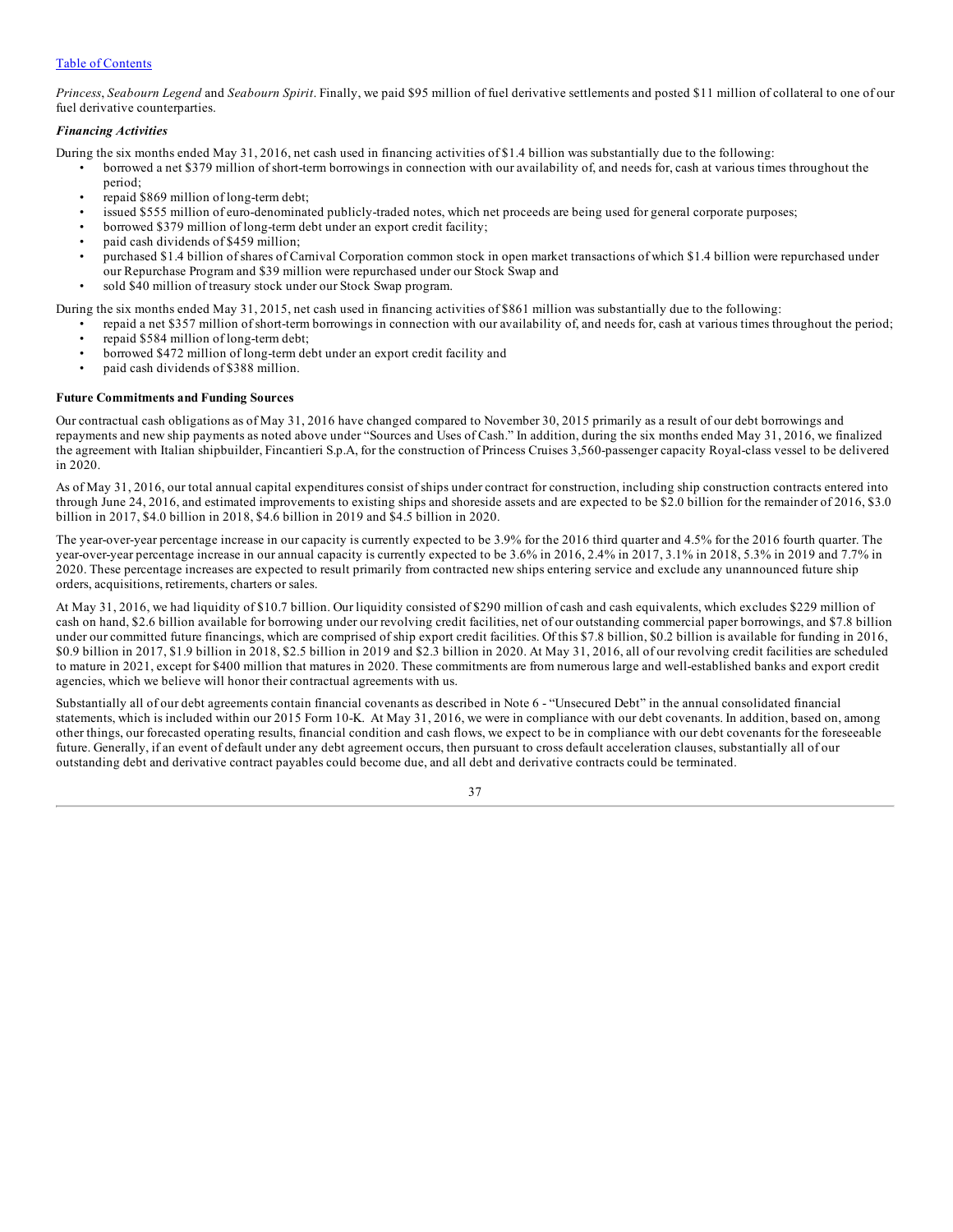#### <span id="page-37-0"></span>**Off-Balance Sheet Arrangements**

We are not a party to any off-balance sheet arrangements, including guarantee contracts, retained or contingent interests, derivative instruments and variable interest entities that either have, or are reasonably likely to have, a current or future material effect on our consolidated financial statements.

#### **Item 3. Quantitative and Qualitative Disclosures About Market Risk.**

For a discussion of our hedging strategies and market risks, see the discussion below and Note 4 - "Fair Value Measurements, Derivative Instruments and Hedging Activities" in these consolidated financial statements and Management's Discussion and Analysis of Financial Condition and Results of Operations within our 2015 Form 10-K.

#### **Foreign Currency Exchange Rate Risks**

At May 31, 2016, 47% and 53% (50% and 50% at November 30, 2015) of our debt was U.S. dollar and euro-denominated, respectively, including the effect of foreign currency swaps.

We have foreign operations that have functional currencies other than the U.S. dollar, which result in foreign currency translational impacts. We execute transactions in a number of currencies other than their functional currencies, principally the euro, sterling and Australian, Canadian and U.S. dollars, which result in foreign currency transactional impacts. Based on a 10% hypothetical change in all currency exchange rates versus the U.S. dollar that were used in our June 28, 2016 guidance, we estimate (including both the foreign currency translational and transactional impacts) that our adjusted diluted earnings per share June 28, 2016 guidance would change by the following:

- \$0.27 per share on an annualized basis for 2016;
- \$0.18 per share for the remaining two quarters of 2016 and
- \$0.09 per share for the third quarter of 2016.

#### **Fuel Price Risks**

Based on a 10% hypothetical change in fuel prices versus the current spot price that was used to calculate fuel expense in our June 28, 2016 guidance, we estimate that our adjusted diluted earnings per share June 28, 2016 guidance would change by the following:

- \$0.14 per share on an annualized basis;
- \$0.07 per share for the remaining two quarters of 2016 and
- \$0.04 per share for the third quarter of 2016.

Based on a 10% hypothetical change in Brent prices versus the current spot price that was used to calculate realized gains (losses) on fuel derivatives in our June 28, 2016 guidance, we estimate that our adjusted diluted earnings per share June 28, 2016 guidance would change by the following:

- \$0.03 per share for the remaining two quarters of 2016 and
- \$0.02 per share for the third quarter of 2016.

At May 31, 2016, the estimated unrealized loss on our outstanding fuel derivative contracts was a \$461 million.

## **Item 4. Controls and Procedures.**

## **A. Evaluation of Disclosure Controls and Procedures**

Disclosure controls and procedures are designed to provide reasonable assurance that information required to be disclosed by us in the reports that we file or submit under the Securities Exchange Act of 1934 is recorded, processed, summarized and reported, within the time periods specified in the U.S. Securities and Exchange Commission's rules and forms. Disclosure controls and procedures include, without limitation, controls and procedures designed to ensure that information required to be disclosed by us in our reports that we file or submit under the Securities Exchange Act of 1934 is accumulated and communicated to our management, including our principal executive and principal financial officers, or persons performing similar functions, as appropriate to allow timely decisions regarding required disclosure.

Our President and Chief Executive Officer and our Chief Financial Officer have evaluated our disclosure controls and procedures and have concluded, as of May 31, 2016, that they are effective at a reasonable level of assurance, as described above.

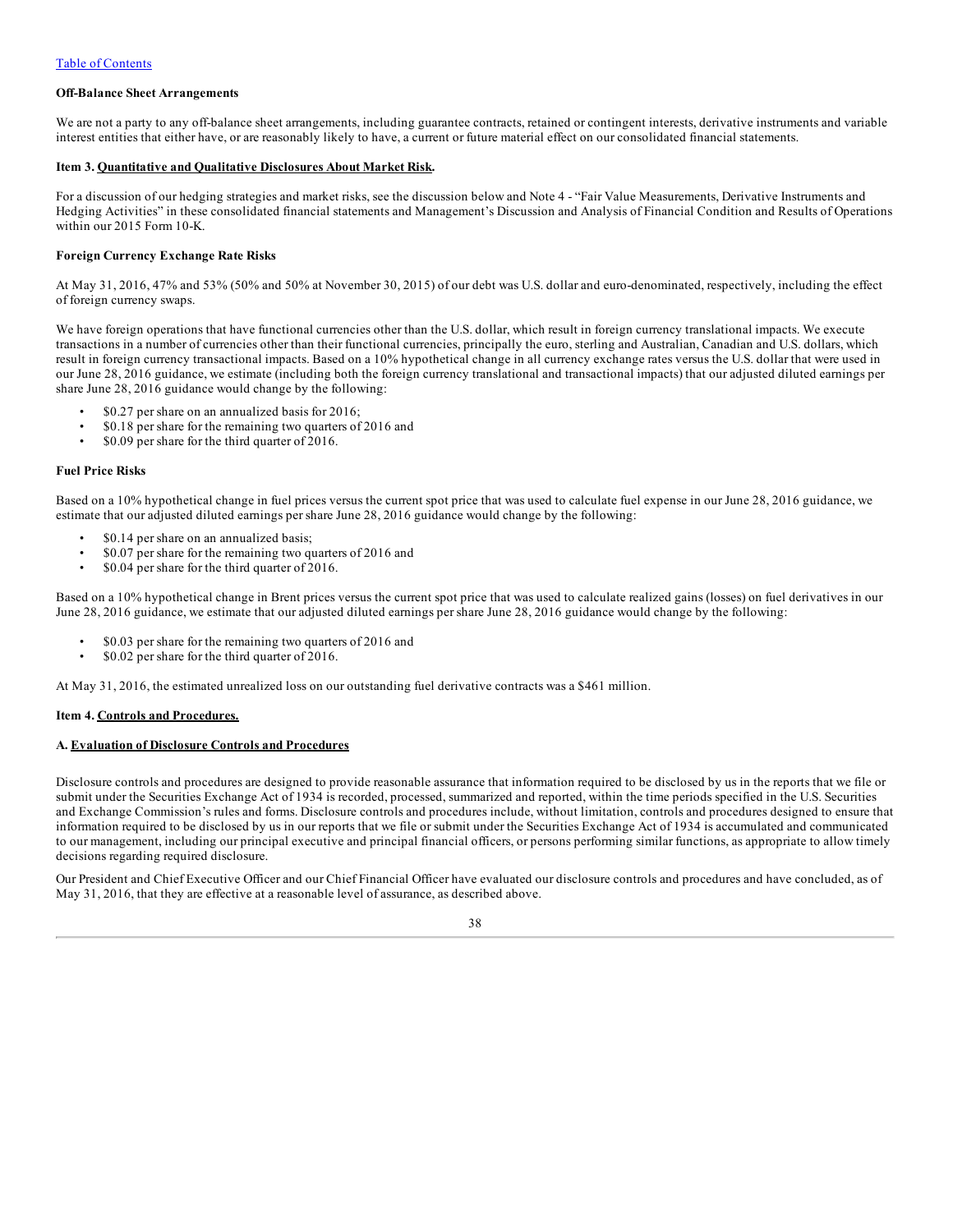## <span id="page-38-0"></span>**B. Changes in Internal Control over Financial Reporting**

During the quarter ended May 31, 2016, we implemented a significant upgrade to our Oracle enterprise reporting platform, ("ERP"), which included moving to a single instance of our general ledger. In connection with the ERP implementation, we updated the processes that constitute our internal control over financial reporting, as necessary. This normal course of business ERP upgrade was implemented to remain current with the latest release of the software and to further enable us to leverage our scale and not in response to any identified deficiency in our internal controls.

There have been no other changes in our internal control over financial reporting during the quarter ended May 31, 2016 that have materially affected or are reasonably likely to materially affect our internal control over financial reporting.

## **PART II - OTHER INFORMATION**

#### **Item 1A. Risk Factors.**

The risk factors that affect our business and financial results are discussed in "Item 1A. Risk Factors," included in the 2015 Form 10-K, and there has been no material change to these risk factors since the 2015 Form 10-K filing. We wish to caution the reader that the risk factors discussed in "Item 1A. Risk Factors," included in the 2015 Form 10-K, and those described elsewhere in this report or other Securities and Exchange Commission filings, could cause future results to differ materially from those stated in any forward-looking statements. Additional risks and uncertainties not currently known to us or that we currently deem to be immaterial also may materially adversely affect our business, financial condition or future results.

#### **Item 2. Unregistered Sales of Equity Securities and Use of Proceeds.**

#### **A. Repurchase Authorizations**

Our Boards of Directors have authorized, subject to certain restrictions, the repurchase of up to an aggregate of \$1.0 billion of Carnival Corporation common stock and/or Carnival plc ordinary shares (the "Repurchase Program"). On January 28, 2016, the Boards of Directors approved a modification of the Repurchase Program authorization that increased the remaining authorized repurchases by \$1.0 billion. The Repurchase Program does not have an expiration date and may be discontinued by our Boards of Directors at any time.

During the three months ended May 31, 2016, purchases of Carnival Corporation common stock pursuant to the Repurchase Program were as follows:

| Period                               | <b>Total Number of shares</b><br>of Carnival Corporation<br><b>Common Stock</b><br>Purchased (a) |   | Average Price Paid per<br><b>Share of Carnival</b><br><b>Corporation Common</b><br><b>Stock</b> | <b>Maximum Dollar Value of</b><br><b>Shares That May Yet Be</b><br><b>Purchased Under the</b><br>Repurchase Program |
|--------------------------------------|--------------------------------------------------------------------------------------------------|---|-------------------------------------------------------------------------------------------------|---------------------------------------------------------------------------------------------------------------------|
|                                      |                                                                                                  |   |                                                                                                 | (in millions)                                                                                                       |
| March 1, 2016 through March 31, 2016 | 3,037,954                                                                                        |   | 47.87                                                                                           | 676                                                                                                                 |
| April 1, 2016 through April 30, 2016 | 1,900,000                                                                                        | S | 50.00                                                                                           | 581                                                                                                                 |
| May 1, 2016 through May 31, 2016     | 4,932,661                                                                                        |   | 49.61                                                                                           | 337                                                                                                                 |
| Total                                | 9,870,615                                                                                        |   | 49.15                                                                                           |                                                                                                                     |

(a) No shares of Carnival Corporation common stock were purchased outside of publicly announced plans or programs.

From June 1, 2016 through June 26, 2016, we repurchased an additional 4.5 million shares of Carnival Corporation common stock for \$214 million under the Repurchase Program. On June 27, 2016, our Board of Directors increased the authorization under our Repurchase Program by \$1.0 billion. Accordingly, at June 27, 2016, the remaining availability under the Repurchase Program was \$1.1 billion.

In addition to the Repurchase Program, the Boards of Directors authorized, in October 2008, the repurchase of up to 19.2 million Carnival plc ordinary shares and, in January 2013, the repurchase of up to 32.8 million shares of Carnival Corporation common stock under the Stock Swap programs described below. Depending on market conditions and other factors, we may purchase shares of Carnival Corporation common stock and/or Carnival plc ordinary shares under the Repurchase Program and the Stock Swap programs concurrently. At June 27, 2016, the remaining availability under the Stock Swap programs was 18.1 million Carnival plc ordinary shares and 26.0 million shares of Carnival Corporation common stock.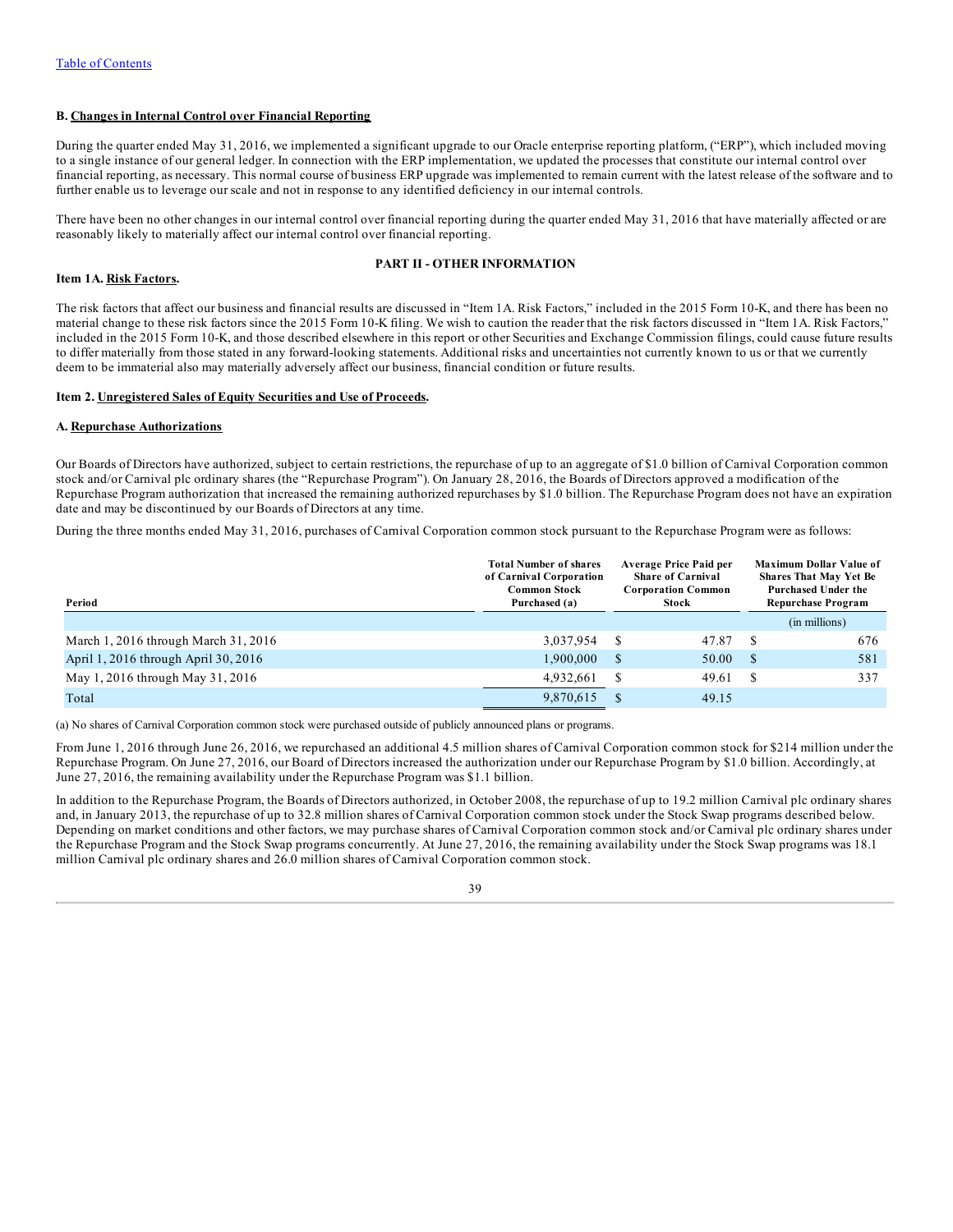<span id="page-39-0"></span>Carnival plc ordinary share repurchases under both the Repurchase Program and the Stock Swap programs require annual shareholder approval. The existing shareholder approval is limited to a maximum of 21.5 million ordinary shares and is valid until the earlier of the conclusion of the Carnival plc 2017 annual general meeting or July 13, 2017. During the three months ended May 31, 2016, there were no repurchases of Carnival plc ordinary shares under the Repurchase Program.

## **B. Stock Swap Programs**

We use the Stock Swap programs in situations where we can obtain an economic benefit because either Carnival Corporation common stock or Carnival plc ordinary shares are trading at a price that is at a premium or discount to the price of Carnival plc ordinary shares or Carnival Corporation common stock, as the case may be. Any realized economic benefit under the Stock Swap programs is used for general corporate purposes, which could include repurchasing additional stock under the Repurchase Program.

In the event that Carnival Corporation common stock trades at a premium to Carnival plc ordinary shares, we may elect to issue and sell shares of Carnival Corporation common stock through a sales agent, from time to time at prevailing market prices in ordinary brokers' transactions, and use the sale proceeds to repurchase Carnival plc ordinary shares in the UK market on at least an equivalent basis. Based on an authorization provided by the Board of Directors in October 2008, Carnival Corporation was authorized to issue and sell up to 19.2 million shares of its common stock in the U.S. market and had 18.1 million shares remaining at June 24, 2016. Any sales of Carnival Corporation shares have been or will be registered under the Securities Act of 1933.

In the event that Carnival Corporation common stock trades at a discount to Carnival plc ordinary shares, we may elect to sell existing ordinary shares of Carnival plc, with such sales made by Carnival Corporation or Carnival Investments Limited ("CIL") through its sales agent, from time to time at prevailing market prices in ordinary brokers' transactions, and use the sale proceeds to repurchase shares of Carnival Corporation common stock in the U.S. market on at least an equivalent basis. Based on an authorization provided by the Board of Directors in January 2013, Carnival Corporation or CIL was authorized to sell up to 32.8 million Carnival plc ordinary shares in the UK market and has 26.0 million shares remaining at June 24, 2016. Any sales of Carnival plc ordinary shares have been or will be registered under the Securities Act of 1933.

During the three months ended February 29, 2016, under the Stock Swap Programs, CIL sold 891,000 of Carnival plc ordinary shares through its sales agent, Merrill Lynch International ("MLI"), for total gross proceeds of \$40 million and paid commission fees to MLI of \$260,000 and other governmental and regulatory transaction fees of \$46,000. Substantially all of the net proceeds from these sales were used to purchase 891,000 shares of Carnival Corporation common stock. During the three months ended February 29, 2016, no Carnival Corporation common stock was sold and no Carnival plc ordinary shares were repurchased under the Stock Swap programs.

During the three months ended May 31, 2016, no Carnival Corporation common stock or Carnival plc ordinary shares were sold or repurchased under the Stock Swap programs.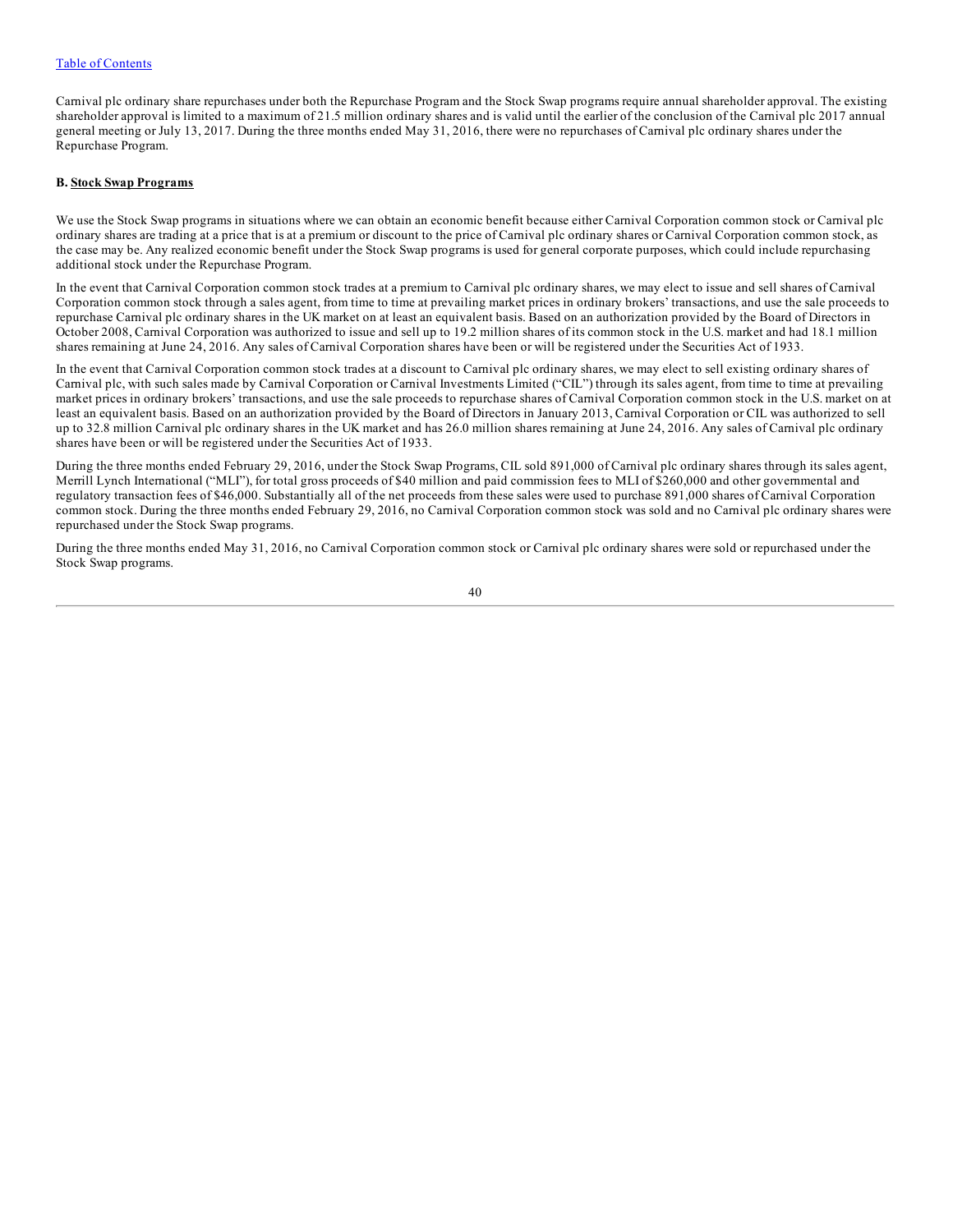# **Item 6. Exhibits. INDEX TO EXHIBITS**

|                                    |                                                                                                                                                                                                                                                                                                                                                                                                                                    |       | <b>Incorporated by Reference</b> |                | Filed/                              |
|------------------------------------|------------------------------------------------------------------------------------------------------------------------------------------------------------------------------------------------------------------------------------------------------------------------------------------------------------------------------------------------------------------------------------------------------------------------------------|-------|----------------------------------|----------------|-------------------------------------|
| <b>Exhibit</b><br><b>Number</b>    | <b>Exhibit Description</b>                                                                                                                                                                                                                                                                                                                                                                                                         | Form  | Exhibit                          | Filing<br>Date | <b>Furnished</b><br><b>Herewith</b> |
|                                    | Articles of incorporation and by-laws                                                                                                                                                                                                                                                                                                                                                                                              |       |                                  |                |                                     |
| 3.1                                | Third Amended and Restated Articles of Incorporation of Carnival Corporation.                                                                                                                                                                                                                                                                                                                                                      | 8-K   | 3.1                              | 4/17/2003      |                                     |
| 3.2                                | Third Amended and Restated By-Laws of Carnival Corporation.                                                                                                                                                                                                                                                                                                                                                                        | $8-K$ | 3.1                              | 4/20/2009      |                                     |
| 3.3                                | Articles of Association of Carnival plc.                                                                                                                                                                                                                                                                                                                                                                                           | $8-K$ | 3.3                              | 4/20/2009      |                                     |
| <b>Material contract</b>           |                                                                                                                                                                                                                                                                                                                                                                                                                                    |       |                                  |                |                                     |
| 10.1                               | Amendment to Facilities Agreement dated May 18, 2016 among Carnival<br>Corporation, Carnival plc and certain of Carnival Corporation and Carnival plc<br>subsidiaries, Bank of America Merrill Lynch International Limited, as facilities agent,<br>and KfW IPEX-Bank GmbH, Bayerische Landesbank, New York Branch and DZ<br>BANK AG, Deutsche Zentral-Genossenschaftsbank, Frankfurt am Main, New York<br>Branch, as new lenders. |       |                                  |                | X                                   |
| 10.2                               | Form of Executive Restricted Share Unit Award Certificate for the Carnival plc 2005<br>Employee Share Plan.                                                                                                                                                                                                                                                                                                                        |       |                                  |                | X                                   |
| 10.3                               | Form of Executive Restricted Share Unit Award Certificate for the Carnival plc 2014<br>Employee Share Plan.                                                                                                                                                                                                                                                                                                                        |       |                                  |                | X                                   |
| 10.4                               | Form of Executive Restricted Stock Agreement for the Carnival Corporation 2011<br>Stock Plan.                                                                                                                                                                                                                                                                                                                                      |       |                                  |                | X                                   |
|                                    | Statement regarding computations of ratios                                                                                                                                                                                                                                                                                                                                                                                         |       |                                  |                |                                     |
| 12                                 | Ratio of Earnings to Fixed Charges.                                                                                                                                                                                                                                                                                                                                                                                                |       |                                  |                | X                                   |
|                                    | Rule $13a-14(a)/15d-14(a)$ certifications                                                                                                                                                                                                                                                                                                                                                                                          |       |                                  |                |                                     |
| 31.1                               | Certification of President and Chief Executive Officer of Carnival Corporation<br>pursuant to Rule 13a-14(a), as adopted pursuant to Section 302 of the Sarbanes-Oxley<br>Act of 2002.                                                                                                                                                                                                                                             |       |                                  |                | $\boldsymbol{\mathrm{X}}$           |
| 31.2                               | Certification of Chief Financial Officer of Carnival Corporation pursuant to Rule 13a-<br>14(a), as adopted pursuant to Section 302 of the Sarbanes-Oxley Act of 2002.                                                                                                                                                                                                                                                             |       |                                  |                | X                                   |
| 31.3                               | Certification of President and Chief Executive Officer of Carnival plc pursuant to<br>Rule 13a-14(a), as adopted pursuant to Section 302 of the Sarbanes-Oxley Act of<br>2002.                                                                                                                                                                                                                                                     |       |                                  |                | X                                   |
| 31.4                               | Certification of Chief Financial Officer of Carnival plc pursuant to Rule 13a-14(a), as<br>adopted pursuant to Section 302 of the Sarbanes-Oxley Act of 2002.                                                                                                                                                                                                                                                                      |       |                                  |                | $\mathbf X$                         |
| <b>Section 1350 certifications</b> |                                                                                                                                                                                                                                                                                                                                                                                                                                    |       |                                  |                |                                     |
| $32.1*$                            | Certification of President and Chief Executive Officer of Carnival Corporation<br>pursuant to 18 U.S.C. Section 1350, as adopted pursuant to Section 906 of the<br>Sarbanes-Oxley Act of 2002.                                                                                                                                                                                                                                     |       |                                  |                | X                                   |
| $32.2*$                            | Certification of Chief Financial Officer of Carnival Corporation pursuant to 18 U.S.C.<br>Section 1350, as adopted pursuant to Section 906 of the Sarbanes-Oxley Act of 2002.                                                                                                                                                                                                                                                      |       |                                  |                | X                                   |
| $32.3*$                            | Certification of President and Chief Executive Officer of Carnival plc pursuant to 18<br>U.S.C. Section 1350, as adopted pursuant to Section 906 of the Sarbanes-Oxley Act of<br>2002.                                                                                                                                                                                                                                             |       |                                  |                | X                                   |
| $32.4*$                            | Certification of Chief Financial Officer of Carnival plc pursuant to 18 U.S.C. Section<br>1350, as adopted pursuant to Section 906 of the Sarbanes-Oxley Act of 2002.                                                                                                                                                                                                                                                              |       |                                  |                | X                                   |
|                                    |                                                                                                                                                                                                                                                                                                                                                                                                                                    |       |                                  |                |                                     |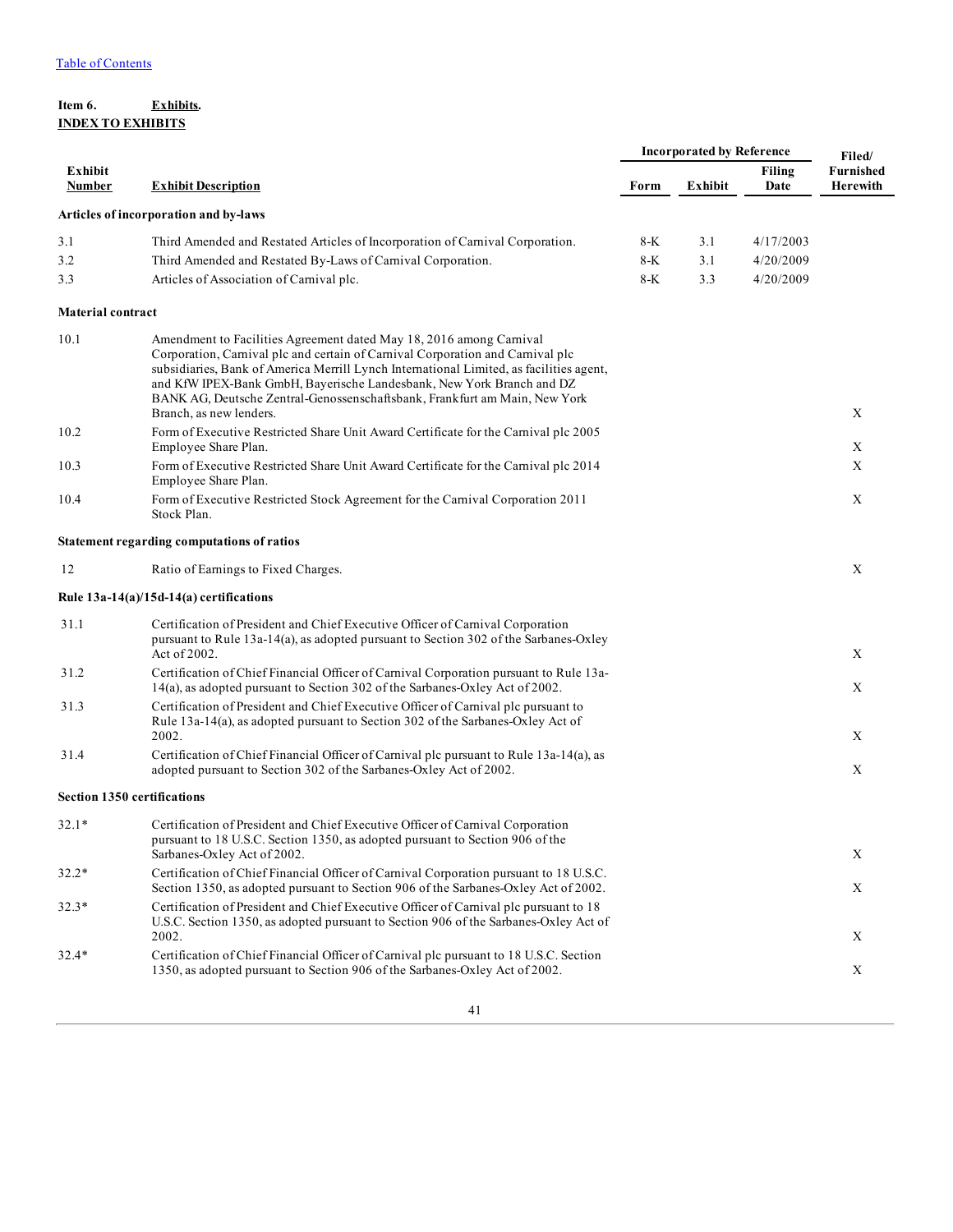# <span id="page-41-0"></span>Table of [Contents](#page-1-0)

# **Interactive Data File**

| 101    | The consolidated financial statements from Carnival Corporation & plc's joint<br>Quarterly Report on Form 10-Q for the quarter ended May 31, 2016, as filed with the<br>Securities and Exchange Commission on July 1, 2016 formatted in XBRL, are as<br>follows: |   |
|--------|------------------------------------------------------------------------------------------------------------------------------------------------------------------------------------------------------------------------------------------------------------------|---|
|        | (i) the Consolidated Statements of Income for the three and six months ended May 31,<br>2016 and 2015;                                                                                                                                                           | X |
|        | (ii) the Consolidated Statements of Comprehensive Income (Loss) for the three and<br>six months ended May $31, 2016$ and $2015$ ;                                                                                                                                | X |
|        | (iii) the Consolidated Balance Sheets at May 31, 2016 and November 30, 2015;                                                                                                                                                                                     | X |
|        | (iv) the Consolidated Statements of Cash Flows for the six months ended May 31,<br>2016 and 2015 and                                                                                                                                                             | X |
|        | (v) the notes to the consolidated financial statements, tagged in summary and detail.                                                                                                                                                                            | X |
| $\ast$ | These items are furnished and not filed.                                                                                                                                                                                                                         |   |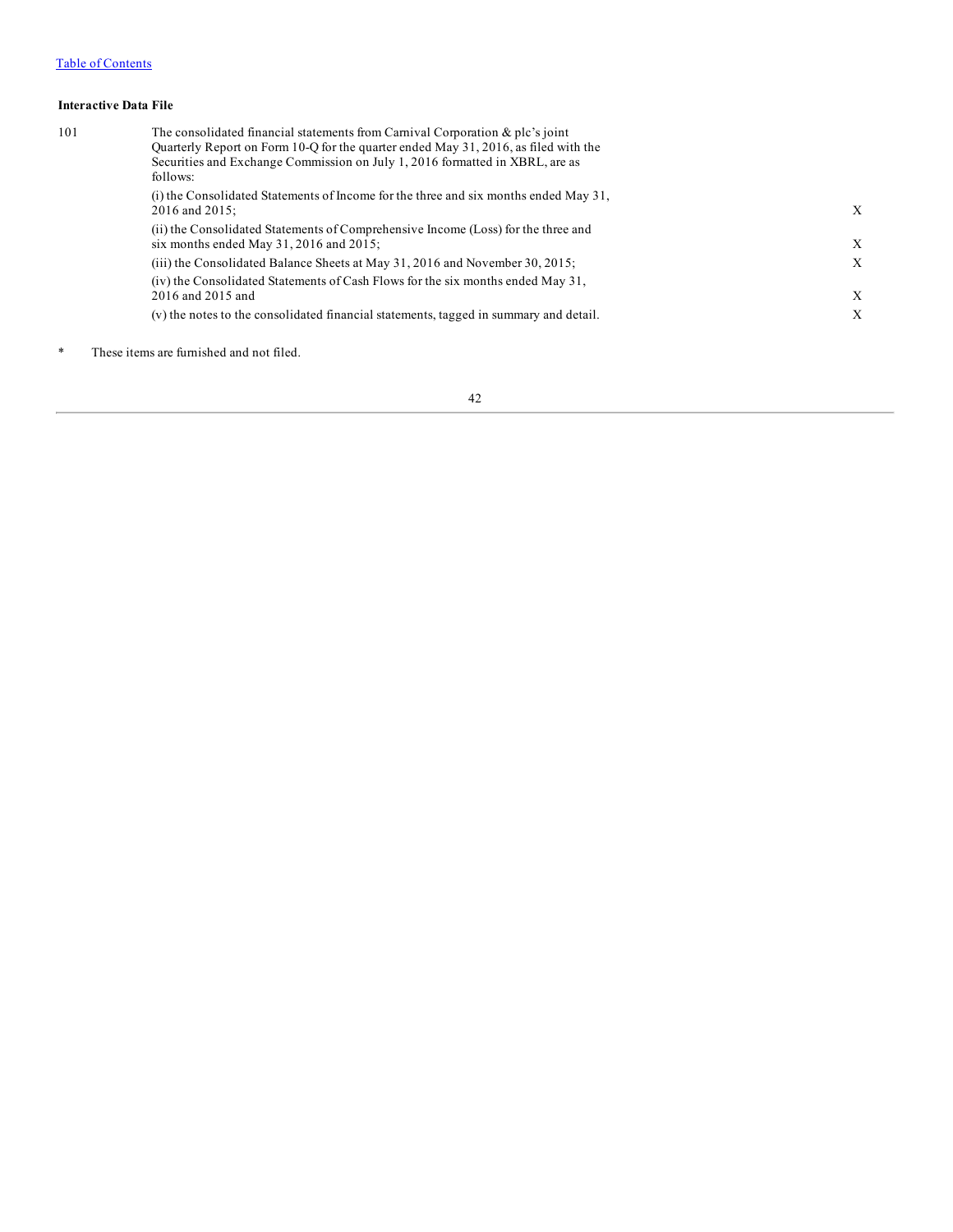## **SIGNATURES**

Pursuant to the requirements of the Securities Exchange Act of 1934, each of the registrants has duly caused this report to be signed on its behalf by the undersigned thereunto duly authorized.

# **CARNIVAL CORPORATION CARNIVAL PLC**

By:/s/ Arnold W. Donald By:/s/ Arnold W. Donald Arnold W. Donald Arnold W. Donald

By:/s/ David Bernstein By:/s/ David Bernstein David Bernstein David Bernstein Chief Financial Officer and Chief Accounting Officer Chief Financial Officer and Chief Accounting Officer

President and Chief Executive Officer President and Chief Executive Officer

Date: July 1, 2016 Date: July 1, 2016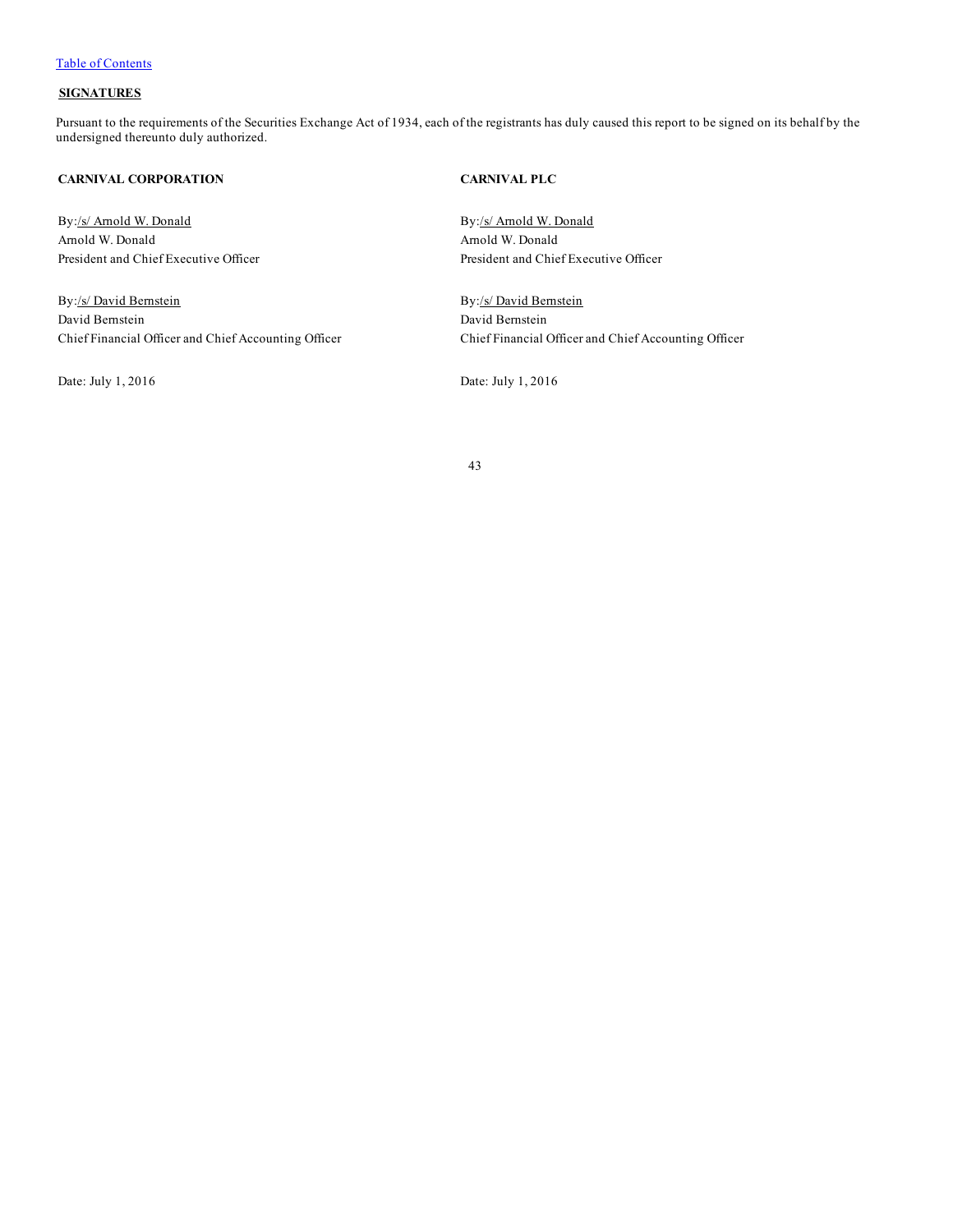To: Bank of America Merrill Lynch International Limited Loans Agency Department 2 King Edward Street London EC1A 1HQ

> as Facilities Agent under the Facilities Agreement (as defined below) and on behalf of the Finance Parties under the Facilities Agreement

Copy to:KfW IPEX-Bank GmbH;

Bayerische Landesbank, New York Branch; and

DZ BANK AG, Deutsche Zentral-Genossenschaftsbank, Frankfurt am Main, New York Branch,

each as New Lenders (as defined below) under the Facilities Agreement

18 May 2016

Dear Sirs,

# **Carnival Corporation & plc – Amendment Request Letter**

# **1. BACKGROUND**

1.1 We refer to the facilities agreement dated 18 May 2011 (as amended and restated from time to time, most recently on 16 June 2014 and as further amended from time to time) (the *Facilities Agreement*) made between, among others, Carnival Corporation (the *Company*), Carnival plc and certain of their Subsidiaries (the *Original Borrowers*), and Bank of America Merrill Lynch International Limited, BNP Paribas, Goldman Sachs Bank USA, Intesa Sanpaolo S.p.A., J.P. Morgan Limited, Lloyds Bank plc, Mizuho Bank, Ltd. and The Royal Bank of Scotland plc as mandated lead arrangers and Bank of America Merrill Lynch International Limited as Facilities Agent.

1.2 Terms defined in the Facilities Agreement have the same meanings in this letter, unless the context otherwise requires. The provisions of Clause 1.2 (*Construction*) of the Facilities Agreement apply to this letter as though they were set out in full in this letter except that references to the Agreement are to be construed as references to this letter.

1.3 We are writing to you in our capacity as the Obligors to apply for the consent of the Facilities Agent (acting on the instructions of all Lenders) to the following request.

1.4 It is proposed that KfW IPEX-Bank GmbH, Bayerische Landesbank, New York Branch and DZ BANK AG, Deutsche Zentral-Genossenschaftsbank, Frankfurt am Main, New York Branch shall accede to the Facilities Agreement as Lenders (the *New Lenders*) in the following amounts:

- (a) KfW IPEX-Bank GmbH, having a Tranche A Commitment of USD50,876,060.40 and a Tranche B Commitment of £6,317,415.78;
- (b) Bayerische Landesbank, New York Branch, having a Tranche A Commitment of USD50,876,060.40 and a Tranche B Commitment of £6,317,415.78; and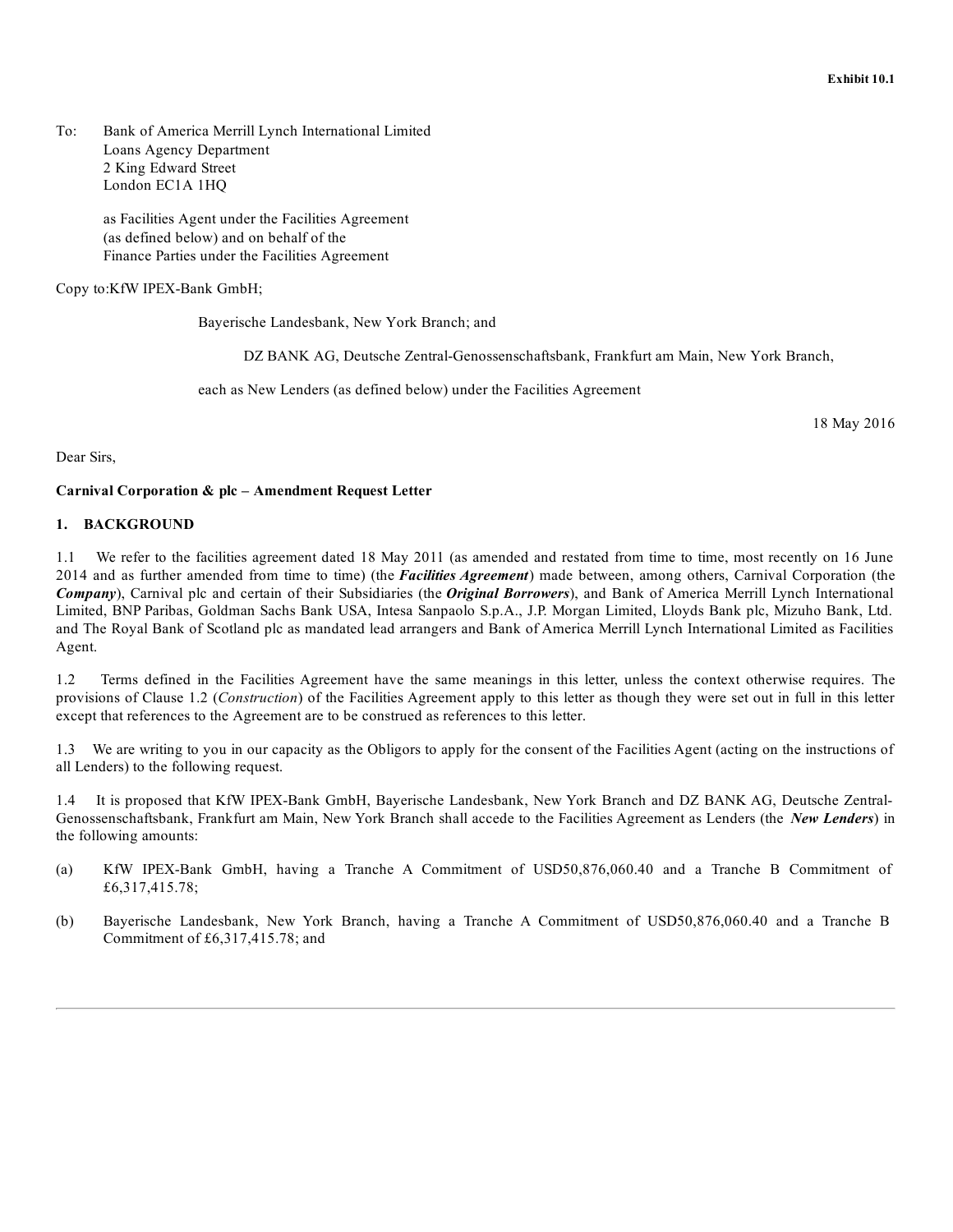(c) DZ BANK AG, Deutsche Zentral-Genossenschaftsbank, Frankfurt am Main, New York Branch, having a Tranche A Commitment of USD50,876,060.40 and a Tranche B Commitment of £6,317,415.78.

1.5 Accordingly, we request that the Total Tranche A Commitments are increased by USD152,628,181.20, Total Tranche B Commitments are increased by £18,952,247.34 and accordingly Total Commitments are increased by USD180,000,000.

# **2. [AMENDMENT](#page-1-0) [REQUES](#page-1-0)T**

Accordingly, in accordance with Clause 40 (*[Amendments](#page-18-0) and waivers*) of the Facilities Agreement, we request that you seek [th](#page-18-0)e consent of the Lenders to the replacement of Part B (*The Lenders – Loan Commitments*) of Schedule 1 (*The Parties*) of the Facilities Agreement with the wording set out in [schedule](#page-37-0) 1 to this letter, as soon as possible and in any event by no later than 5.00 p.m. on [th](#page-37-0)e date falling three [Business](#page-37-0) Days from the date of this letter.

# **3. [CONSENT](#page-38-0)**

Subject to p[aragraph](#page-38-0) 6 (*Conditions*) below, by your countersignature of this letter, you confirm that the amendment requested in [th](#page-38-0)is letter (and the increase in Total [Commitments](#page-38-0) and the accession of the New Lenders contemplated thereby and by paragra[ph](#page-38-0) 5 (*Accession*) below) has been agreed by all the Lenders.

# **4. [REPRES](#page-41-0)ENTATIONS**

4.1 The representations and warranties in Clause 24 (*Representations*) of the Facilities Agreement, as amended by this letter, are made by each Obligor (by reference to the facts and circumstances then existing) on the date of this letter and on the Effective Date, and in each case (i) as if references to the Finance Documents in such representations and warranties include references to this letter and the Facilities Agreement as amended by this letter; and (ii) as if references to the Original Financial Statements in such representations and warranties were references to the audited consolidated financial statements of the Carnival Corporation & plc Group for the financial year ended 30 November 2015.

4.2 The Company confirms that the DLC Documents have not been amended in a manner which would be materially adverse to the interests of the Finance Parties since the date of the Facilities Agreement.

# **5. GUARANTEE**

On the Effective Date, each Obligor:

- (a) confirms its acceptance of the Facilities Agreement, as amended by this letter;
- (b) agrees that it is bound as an Obligor by the terms of the Facilities Agreement, as amended by this letter; and
- (c) if a Guarantor, confirms that its guarantee provided under Clause 23 (*Guarantee and Indemnity*) of the Facilities Agreement, as amended by this letter and the relevant Deed of Guarantee:
	- (i)continues in full force and effect on the terms of the Facilities Agreement (as amended by this letter) and the relevant Deed of Guarantee; and

<sup>(</sup>ii)extends to the obligations of the Obligors under the Finance Documents (including the Facilities Agreement (as amended by this letter) and notwithstanding the imposition of any amended, additional or more onerous obligations).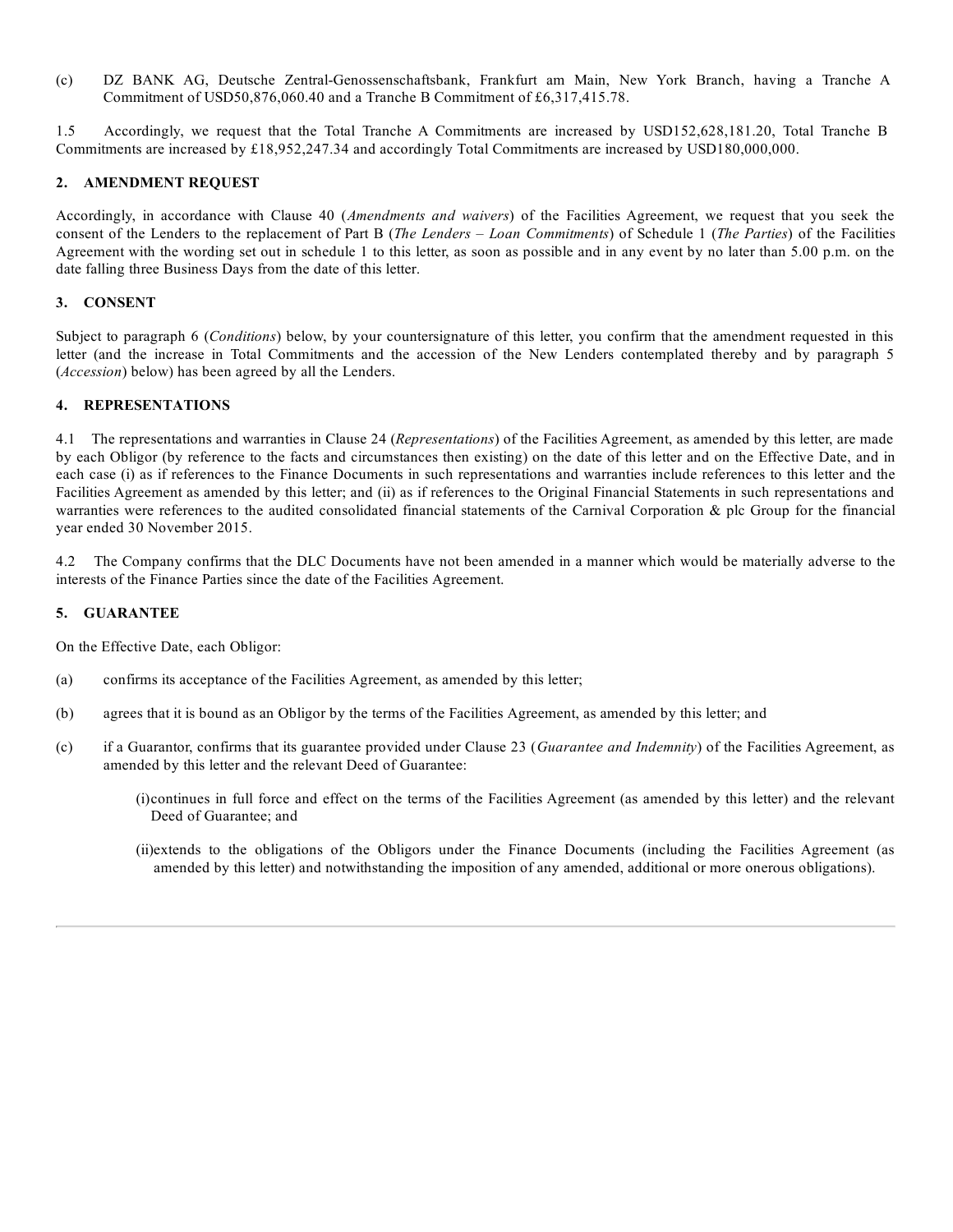# **6. CONDITIONS**

6.1 The consents and amendments set out in this letter shall not be effective until the date (the *Ef ective Date*) on which the Facilities Agent has notified the other parties that it has received the documentation listed in Schedule 2 (*Conditions to Amendments*) to this letter in form and substance satisfactory to it.

6.2 The Facilities Agent shall notify the other parties promptly upon being so satisfied.

# **7. ACCESSION**

7.1 By signing this letter, each New Lender agrees to assume and will assume on the Effective Date all of the obligations corresponding to the Commitments specified against its name in Schedule 1 to this letter as if it was an Original Lender under the Facilities Agreement.

7.2 On the Effective Date, each New Lender becomes party to the Finance Documents as a Lender and each Obligor and each New Lender shall assume obligations towards one another and/or acquire rights against one another as the Obligors and the New Lenders would have assumed and/or acquired had the New Lenders been Original Lenders. Each New Lender and each of the other Finance Parties shall assume obligations towards one another and acquire rights against one another as those New Lenders and those Finance Parties would have assumed and/or acquired had the New Lenders been Original Lenders.

7.3 Each New Lender, by executing this letter, confirms (for the avoidance of doubt) that the Facilities Agent has authority to execute on its behalf any amendment or waiver that has been approved by or on behalf of the requisite Lender or Lenders in accordance with the Facilities Agreement on or prior to the Effective Date.

7.4 Clause 29.3 (*Limitation of responsibility of Existing Lenders*) of the Facilities Agreement shall apply *mutatis mutandis* in this letter in relation to a New Lender as if references in that Clause to:

(a) an *Existing Lender* were references to all the Lenders immediately prior to the Effective Date;

- (b) the *New Lender* were references to the *New Lender* (as defined in this letter); and
- (c) a *re***‑***transfer* and *re***‑***assignment* were references to respectively a *transfer* and *assignment*.

7.5 Each New Lender confirms, for the purposes of Clause 18.6 (*Lender Status Confirmation*) of the Facilities Agreement, for the benefit of the Facilities Agent and without liability to any Obligor, that it is a Treaty Lender.

7.6 KfW IPEX-Bank GmbH confirms that it holds a passport under the HMRC DT Treaty Passport reference number is 7/K/333018/DTTP and it is tax resident in Germany, and, accordingly, interest payable to it by borrowers is generally subject to full exemption from UK withholding tax and requests that the Company notify:

(a) each Borrower which is a Party as a Borrower as at the Effective Date; and

(b) each Additional Borrower which becomes an Additional Borrower after the Effective Date,

that it wishes that scheme to apply to the Facilities Agreement where such Borrower is a Borrower to which Clauses 18.2 to 18.8 of the Facilities Agreement apply.

7.7 Bayerische Landesbank, New York Branch confirms that it holds a passport under the HMRC DT Treaty Passport reference number is 07/B/70350/DTTP and it is tax resident in Germany, and,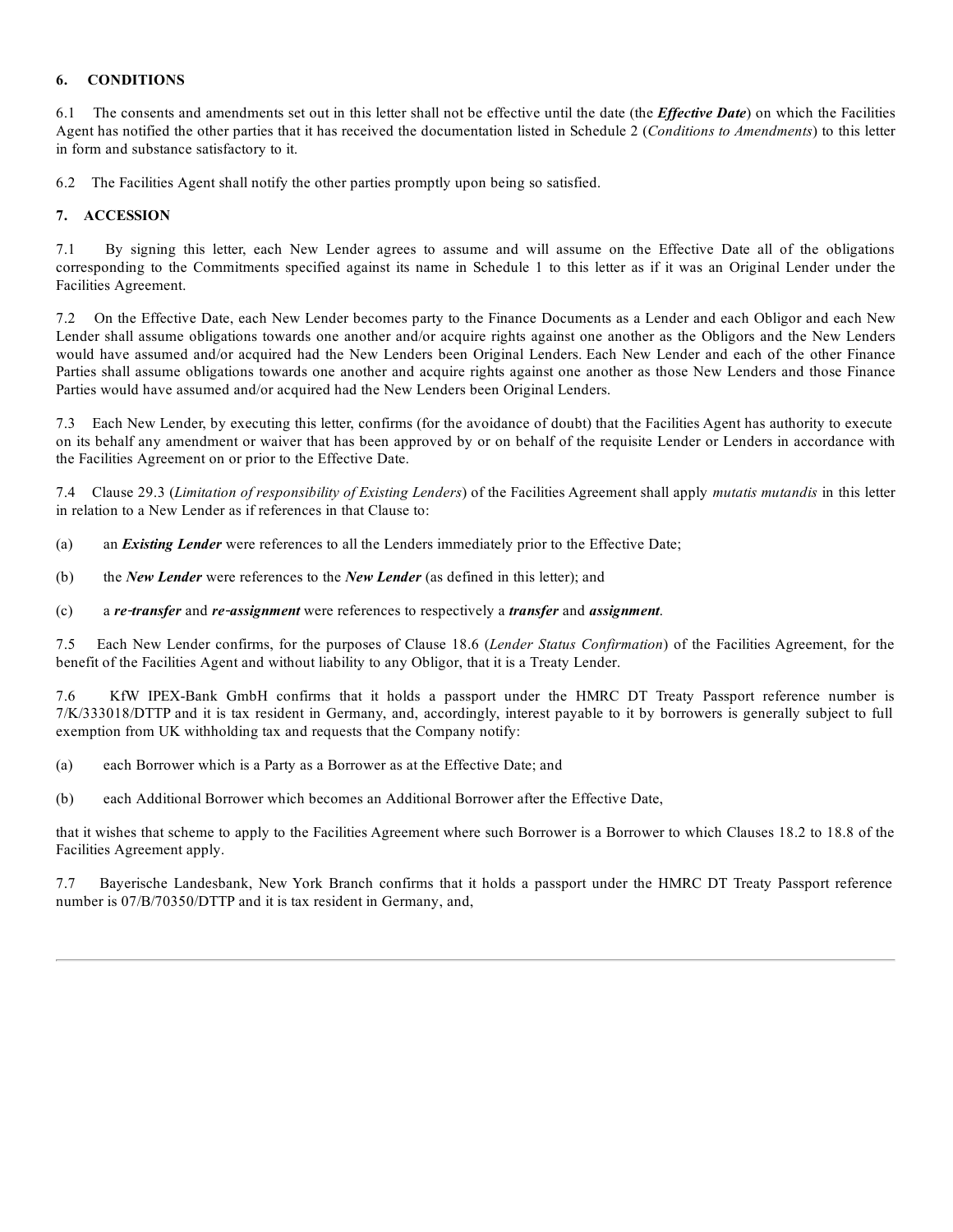accordingly, interest payable to it by borrowers is generally subject to full exemption from UK withholding tax and requests that the Company notify:

- (a) each Borrower which is a Party as a Borrower as at the Effective Date; and
- (b) each Additional Borrower which becomes an Additional Borrower after the Effective Date,

that it wishes that scheme to apply to the Facilities Agreement where such Borrower is a Borrower to which Clauses 18.2 to 18.8 of the Facilities Agreement apply.

7.8 DZ BANK AG, Deutsche Zentral-Genossenschaftsbank, Frankfurt am Main, New York Branch confirms that it holds a passport under the HMRC DT Treaty Passport reference number is 7/D/205877/DTTP and it is tax resident in Germany, and, accordingly, interest payable to it by borrowers is generally subject to full exemption from UK withholding tax and requests that the Company notify:

- (a) each Borrower which is a Party as a Borrower as at the Effective Date; and
- (b) each Additional Borrower which becomes an Additional Borrower after the Effective Date,

that it wishes that scheme to apply to the Facilities Agreement where such Borrower is a Borrower to which Clauses 18.2 to 18.8 of the Facilities Agreement apply.

7.9 Each New Lender confirms that it is a Non-Eligible Tranche D Lender.

7.10 In respect of each New Lender's Commitment, as set out paragraph 1.4 above, the Termination Date will be 16 June 2021.

# **8. MISCELLANEOUS**

- 8.1 Save as expressly set out in this letter:
- (a) the Finance Documents remain in full force and effect; and
- (b) nothing in this letter shall constitute or be construed as a waiver or compromise of any other term or condition of the Finance Documents or any of the Finance Parties' rights in relation to them which for the avoidance of doubt shall continue to apply in full force and effect.

8.2 For the purposes of Italian law, it is acknowledged and confirmed that the amendment of the Facilities Agreement pursuant to this letter will not constitute and shall not be construed as, a novation (*novazione*) or have novative effect (*effetto novativo*) of the obligations and other transactions contemplated by any Finance Document. The Parties also confirm that there is no intention to novate (*intento novativo*) the obligations arising from the Finance Documents.

8.3 This letter is a Finance Document. With effect from the Effective Date, this letter and the Facilities Agreement shall be read and construed as one document.

8.4 This letter may be executed in any number of counterparts and all those counterparts taken together shall be deemed to constitute one and the same letter. Delivery of a counterpart of this letter by e-mail attachment or telecopy shall be an effective mode of delivery.

8.5 Pursuant to and in accordance with the transparency rules (*Disposizioni in materia di trasparenza delle operazioni e dei servizi bancari e finanziari*. *Correttezza delle relazioni tra intermediari e clienti*) applicable to transactions and banking and financial services issued by Bank of Italy on 20 June 2012 and published in the Italian official gazette (*Gazzetta Ufficiale*) on 30 June 2012 (as amended by a resolution of the Bank of Italy dated 15 July 2015 and published in the Italian official gazette (*Gazzetta*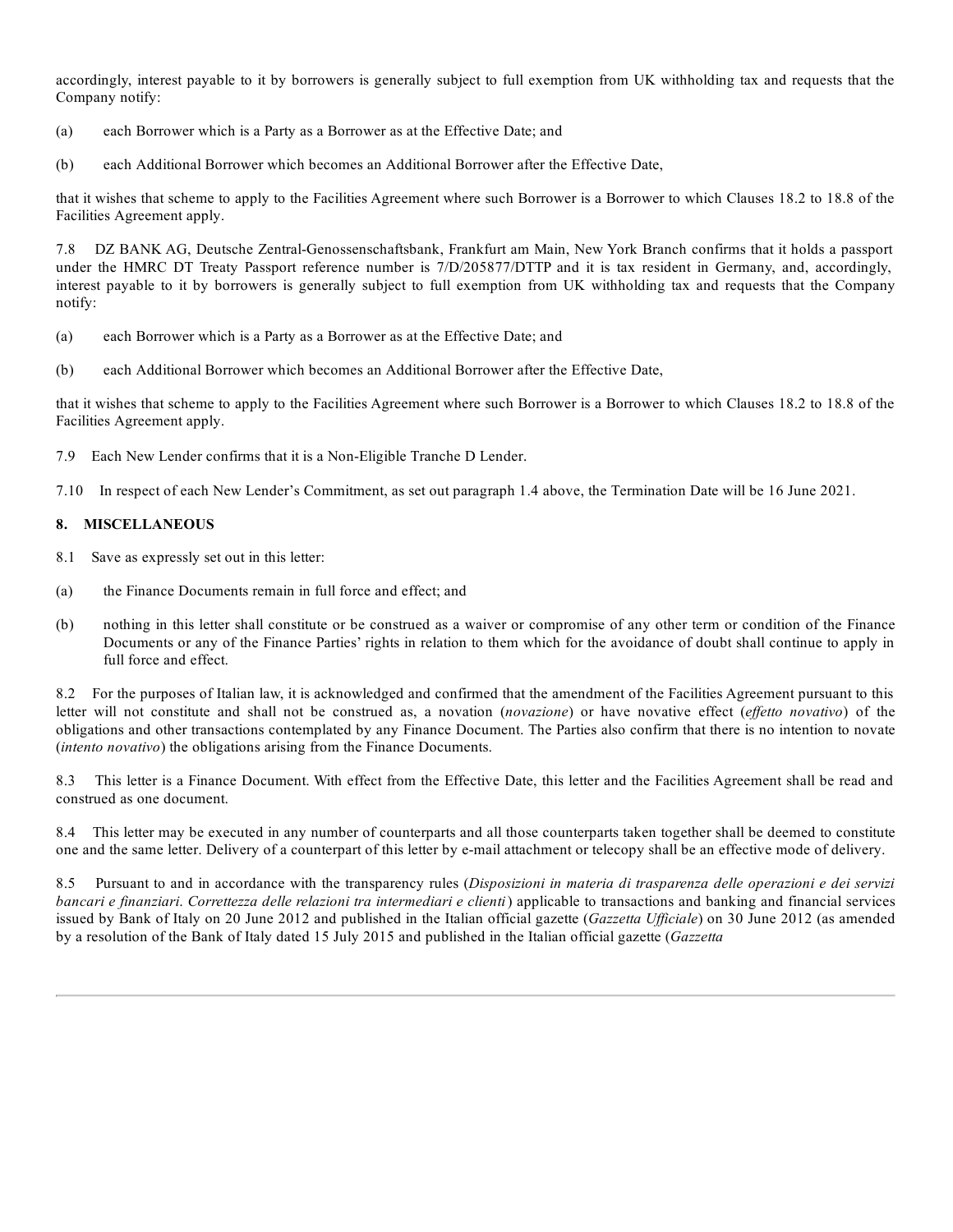*Ufficiale*) on 29 July 2015) (the *Transparency Rules*), it is mutually acknowledged and declared that this letter and its terms and conditions have been negotiated, with the assistance of the legal counsels of all parties to it, on an individual basis and, as a result, this letter falls into the category of the agreements "*che costituiscono oggetto di trattativa individuale*" which are exempted from the application of Section II of the Transparency Rules.

8.6 This letter and any non-contractual obligations arising out of or in relation to this letter are governed by English law.

8.7 The provisions of Clauses 36 (*Notices*), 38 (*Partial invalidity*), 42 (*Governing law*) and 43 (*Enforcement*) of the Facilities Agreement apply to this letter as though they were set out in full in this letter except that references to the Agreement are to be construed as references to this letter.

Please sign and return to us a counterpart of this letter in order to indicate your agreement to its terms.

Yours faithfully

/s/ JOSH WEINSTEIN

…………………………….. for and on behalf of **CARNIVAL CORPORATION**

/s/ JOSH WEINSTEIN

for and on behalf of **CARNIVAL PLC**

#### /s/ DAVID BERNSTEIN

……………………………… for and on behalf of **COSTA CROCIERE S.p.A.**

ARNALDO PEREZ

…………………………….. for and on behalf of **CC U.S. VENTURES, INC.**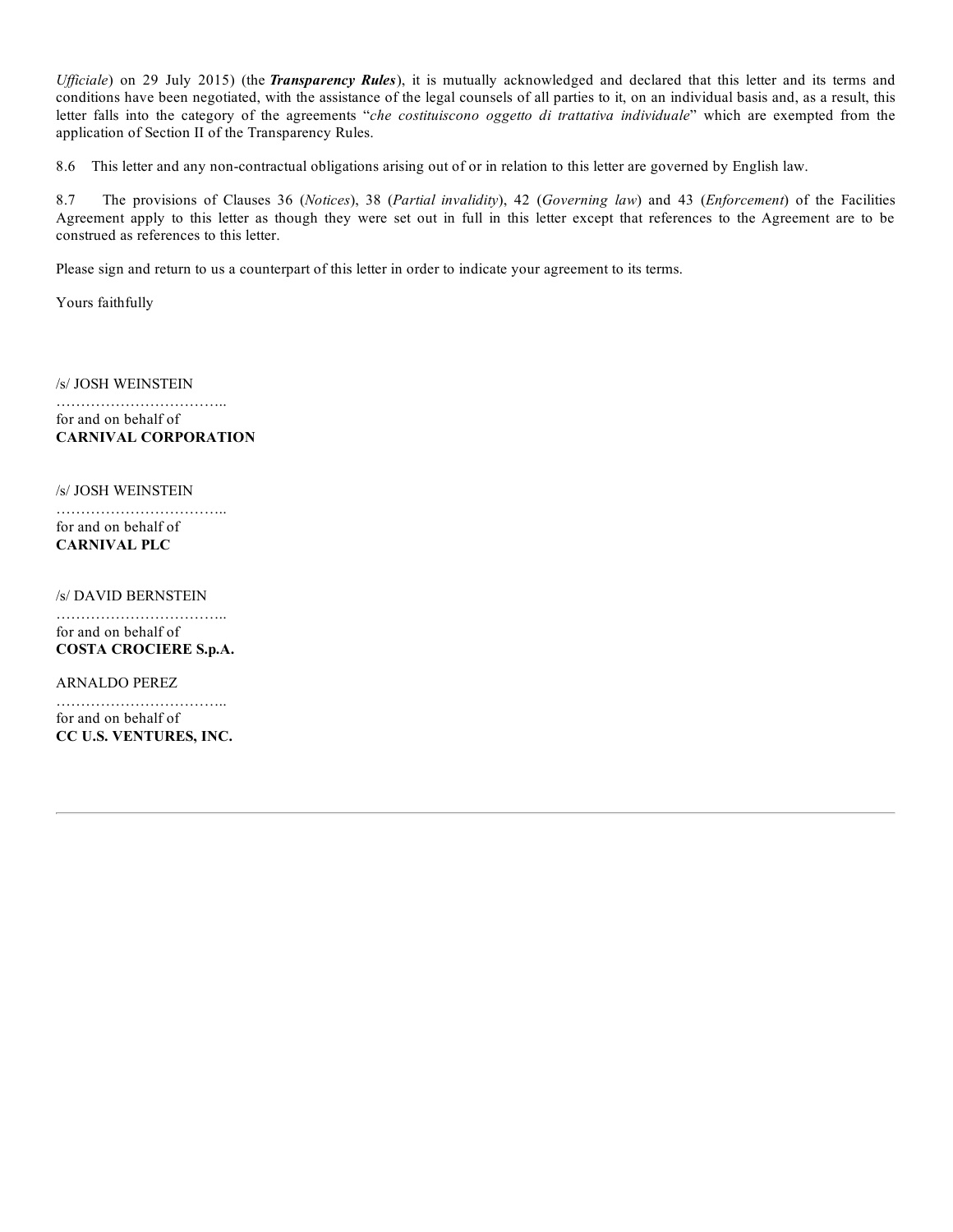We acknowledge and agree to the terms of this letter

/s/ KAREN HALL

…………………………………… for and on behalf of **Bank of America Merrill Lynch International Limited** as Facilities Agent and on behalf of the Finance Parties (each as defined in the Facilities Agreement) (acting on the instructions of the Lenders pursuant to Clause 40 (*Amendments and waivers*) of the Facilities Agreement)

Date: 18 MAY 2016

We acknowledge and agree to the terms of this letter and make the confirmations in paragraph 7 (*Accession*) of this letter in relation to our institution

/s/ CLAUDIA WENZEL /s/ MORITZ HENNIG

……………………………… for and on behalf of **KfW IPEX-Bank GmbH** as New Lender (as defined in this letter)

Date: 18 MAY 2016

We acknowledge and agree to the terms of this letter and make the confirmations in paragraph 7 (*Accession*) of this letter in relation to our institution

/s/ VARBIN STAYKOFF

/s/ GINA SANDELLA

…………………………….

…………………………….

for and on behalf of **Bayerische Landesbank, New York Branch** as New Lender (as defined in this letter)

Date: 18 MAY 2016

We acknowledge and agree to the terms of this letter and make the confirmations in paragraph 7 (*Accession*) of this letter in relation to our institution

/s/ MARK MARKONSKI /s/ PAUL FITZPATRICK

………………………………………

for and on behalf of **DZ BANK AG, Deutsche Zentral-Genossenschaftsbank, Frankfurt am Main, New York Branch** as New Lender (as defined in this letter)

Date: 18 MAY 2016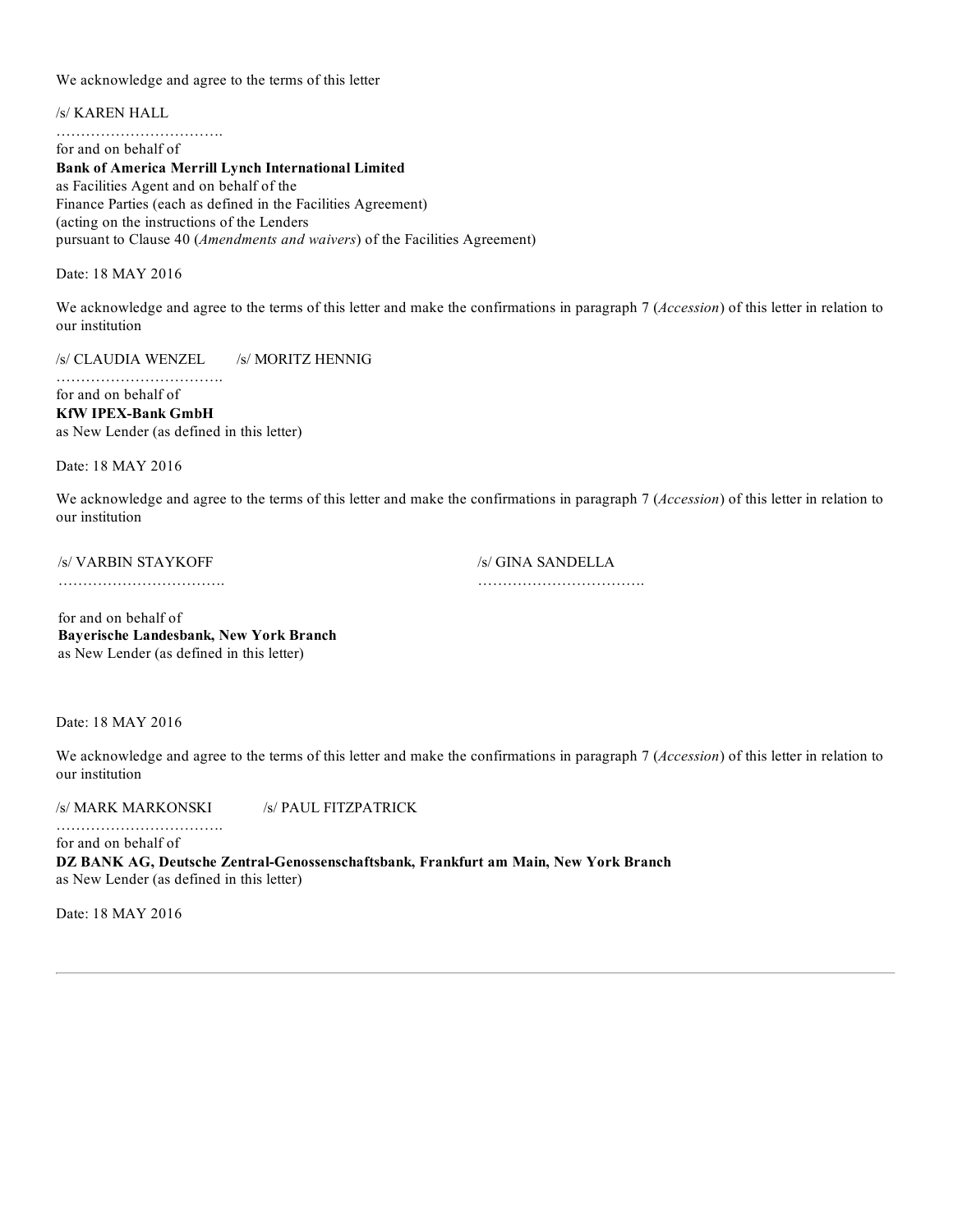# **Schedule 1**

# **Amendments**

# **Part B The Lenders - Loan Commitments**

# (a) Tranche A Commitment

| Name of Lender                                             | <b>Amount (USD)</b> | Non-Eligible   | <b>Treaty Passport Number and</b><br>Tranche D Lender jurisdiction of tax residence (if<br>applicable) |
|------------------------------------------------------------|---------------------|----------------|--------------------------------------------------------------------------------------------------------|
| Bank of America, N.A.                                      | 46,300,000          | No             | N/A                                                                                                    |
| Barclays Bank PLC                                          | 50,400,000          | N <sub>o</sub> | N/A                                                                                                    |
| Bayerische Landesbank, New York Branch                     | 50,876,060.40       | Yes            | 07/B/70350/DTTP                                                                                        |
|                                                            |                     |                | Jurisdiction of tax residence is<br>Germany                                                            |
| <b>BNP</b> Paribas                                         | 46,300,000          | No             | 005/B/0255139/DTTP                                                                                     |
|                                                            |                     |                | Jurisdiction of tax residence is<br>France                                                             |
| Citibank, N.A., London Branch                              | 50,400,000          | No.            | N/A                                                                                                    |
| DZ BANK AG, Deutsche Zentral-                              | 50,876,060.40       | Yes            | 7/D/205877/DTTP                                                                                        |
| Genossenschaftsbank, Frankfurt am Main,<br>New York Branch |                     |                | Jurisdiction of tax residence is<br>Germany                                                            |
| Goldman Sachs Bank USA                                     | 141,700,000         | Yes            | N/A except in respect of a loan<br>to a UK Borrower                                                    |
|                                                            |                     |                | 13/G/0351779/DTTP                                                                                      |
|                                                            |                     |                | Jurisdiction of tax residence is<br><b>USA</b>                                                         |
| Intesa Sanpaolo S.p.A.                                     | 44,820,000          | No             | N/A                                                                                                    |
| JPMorgan Chase Bank N.A.                                   | 46,300,000          | N <sub>o</sub> | 13/M/0268710/DTTP                                                                                      |
|                                                            |                     |                | Jurisdiction of tax residence is<br><b>USA</b>                                                         |
| KfW IPEX-Bank GmbH                                         | 50,876,060.40       | Yes            | 7/K/333018/DTTP                                                                                        |
|                                                            |                     |                | Jurisdiction of tax residence is<br>Germany                                                            |
| Lloyds Bank plc                                            | 94,000,000          | No             | N/A                                                                                                    |
| Mizuho Bank, Ltd.                                          | 50,400,000          | No             | N/A                                                                                                    |
| The Royal Bank of Scotland plc                             | 46,300,000          | No             | N/A                                                                                                    |
| PNC Bank, National Association                             | 85,700,000          | No             | 13/P/63904/DTTP                                                                                        |
|                                                            |                     |                | Jurisdiction of tax residence is<br>USA                                                                |
| Royal Bank of Canada                                       | 88,780,000          | No             | N/A                                                                                                    |
| Société Générale                                           | 51,550,000          | No             | 5/S/70085/DTTP                                                                                         |
|                                                            |                     |                | Jurisdiction of tax residence is<br>France                                                             |
| US Bank National Association                               | 102,000,000         | No             | 13/U/62184/DTTP                                                                                        |
|                                                            |                     |                | Jurisdiction of tax residence is<br>USA                                                                |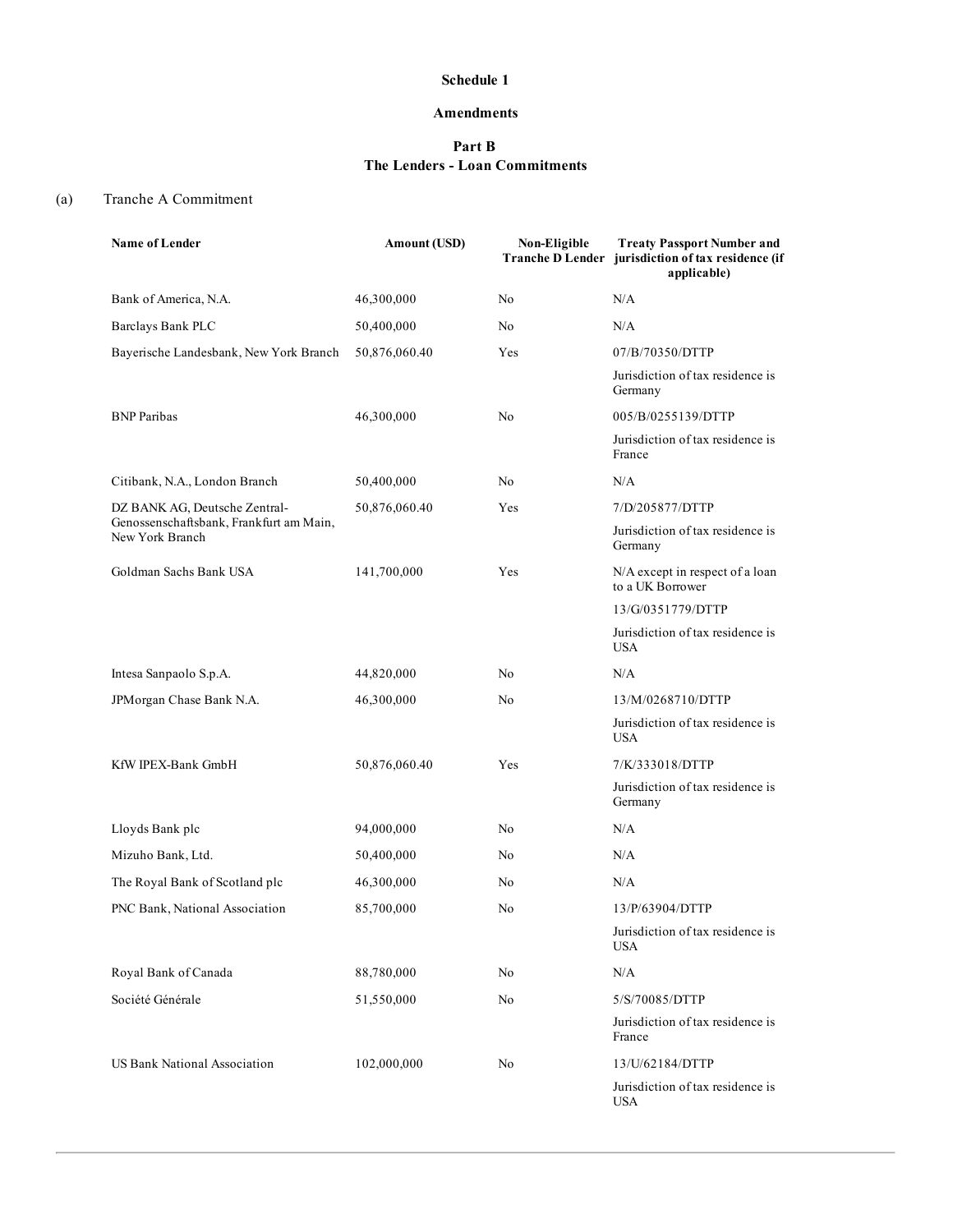| Wells Fargo Bank, National Association             | 89,800,000             | N <sub>0</sub> | 13/W/61173/DTTP                                |
|----------------------------------------------------|------------------------|----------------|------------------------------------------------|
|                                                    |                        |                | Jurisdiction of tax residence is<br><b>USA</b> |
| Australia and New Zealand Banking Group<br>Limited | 51,575,000             | No             | N/A                                            |
| Branch Banking & Trust (BB&T)                      | 61,200,000             | No.            | 13/B/357522/DTTP                               |
| The Bank of Tokyo-Mitsubishi UFJ, Ltd.             | 30,825,000             | N <sub>o</sub> | 43/B322072/DTTP<br>Country of residence: Japan |
| Deutsche Bank AG, London Branch                    | 52,000,000             | No.            | N/A                                            |
| HSBC Bank plc                                      | 30,825,000             | No.            | N/A                                            |
| Santander Bank, N.A.                               | 30,825,000             | No.            | 13/S/357603/DTTP                               |
| Sumitomo Mitsui Banking Corporation                | 56,000,000             | No.            | 43/S/274647/DTTP                               |
|                                                    |                        |                | Jurisdiction of tax residence is<br>Japan      |
| UBS AG, London Branch                              | 52,000,000             | Yes            | N/A                                            |
|                                                    | Total 1,552,628,181.20 |                |                                                |

# (b) Tranche B Commitment

| Name of Lender                                    | <b>Amount (Sterling)</b> | <b>Treaty Passport Number and</b><br>jurisdiction of tax residence (if<br>applicable) |
|---------------------------------------------------|--------------------------|---------------------------------------------------------------------------------------|
| Bank of America, N.A.                             | 8,200,000                | N/A                                                                                   |
| Barclays Bank PLC                                 | 5,750,000                | N/A                                                                                   |
| Bayerische Landesbank, New York Branch            | 6,317,415.78             | 07/B/70350/DTTP                                                                       |
|                                                   |                          | Jurisdiction of tax residence is<br>Germany                                           |
| <b>BNP</b> Paribas                                | 8,200,000                | 005/B/0255139/DTTP                                                                    |
|                                                   |                          | Jurisdiction of tax residence is<br>France                                            |
| Citibank, N.A., London Branch                     | 5,750,000                | N/A                                                                                   |
| DZ BANK AG, Deutsche Zentral-Genossenschaftsbank, | 6,317,415.78             | 7/D/205877/DTTP                                                                       |
| Frankfurt am Main, New York Branch                |                          | Jurisdiction of tax residence is<br>Germany                                           |
| Goldman Sachs Bank USA                            | 12,850,000               | 13/G/0351779/DTTP                                                                     |
| Intesa Sanpaolo S.p.A.                            | 9,250,000                | Jurisdiction of tax residence is USA<br>N/A                                           |
| JPM organ Chase Bank N.A.                         | 8,200,000                | 13/M/0268710/DTTP                                                                     |
| KfW IPEX-Bank GmbH                                | 6,317,415.78             | Jurisdiction of tax residence is USA<br>7/K/333018/DTTP                               |
|                                                   |                          | Jurisdiction of tax residence is<br>Germany                                           |
| Lloyds Bank plc                                   | 18,950,000               | N/A                                                                                   |
| Mizuho Bank, Ltd.                                 | 5,750,000                | N/A                                                                                   |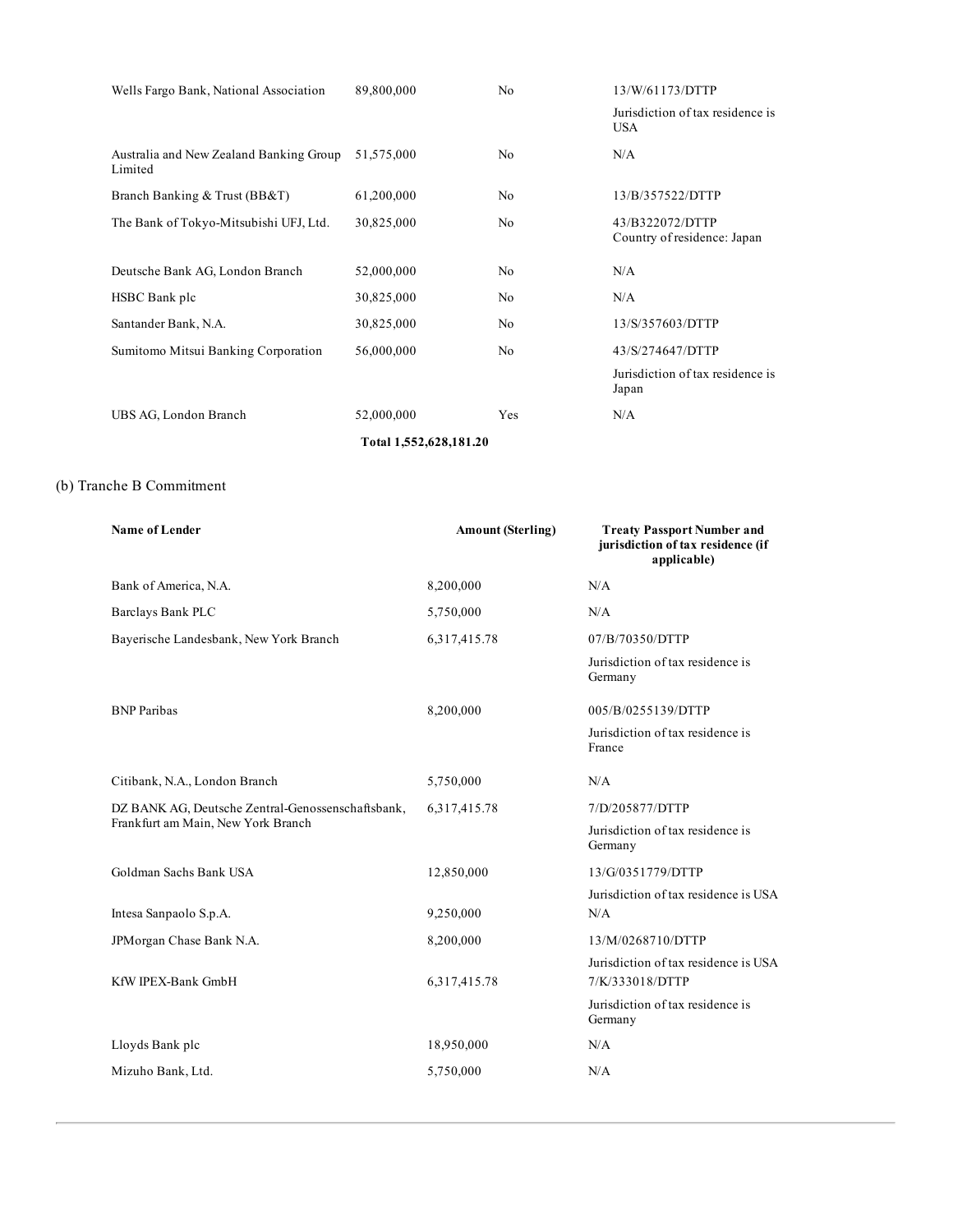| The Royal Bank of Scotland plc                  | 8,200,000               | N/A                                            |
|-------------------------------------------------|-------------------------|------------------------------------------------|
| PNC Bank, National Association                  | 9,750,000               | 13/P/63904/DTTP                                |
|                                                 |                         | Jurisdiction of tax residence is USA           |
| Royal Bank of Canada                            | 5,750,000               | N/A                                            |
| Société Générale                                | 5,750,000               | 5/S/70085/DTTP                                 |
|                                                 |                         | Jurisdiction of tax residence is<br>France     |
| Wells Fargo Bank, National Association          | 7,300,000               | 13/W/61173/DTTP                                |
|                                                 |                         | Jurisdiction of tax residence is USA           |
| Australia and New Zealand Banking Group Limited | 5,750,000               | N/A                                            |
| The Bank of Tokyo-Mitsubishi UFJ, Ltd.          | 3,500,000               | 43/B322072/DTTP<br>Country of residence: Japan |
| Deutsche Bank AG, London Branch                 | 5,500,000               | N/A                                            |
| HSBC Bank plc                                   | 3,500,000               | N/A                                            |
| Santander Bank, N.A.                            | 3,500,000               | 13/S/357603/DTTP                               |
| Sumitomo Mitsui Banking Corporation             | 3,100,000               | 43/S/274647/DTTP                               |
|                                                 |                         | Jurisdiction of tax residence is<br>Japan      |
| UBS AG, London Branch                           | 5,500,000               | N/A                                            |
|                                                 | Total<br>168,952,247.34 |                                                |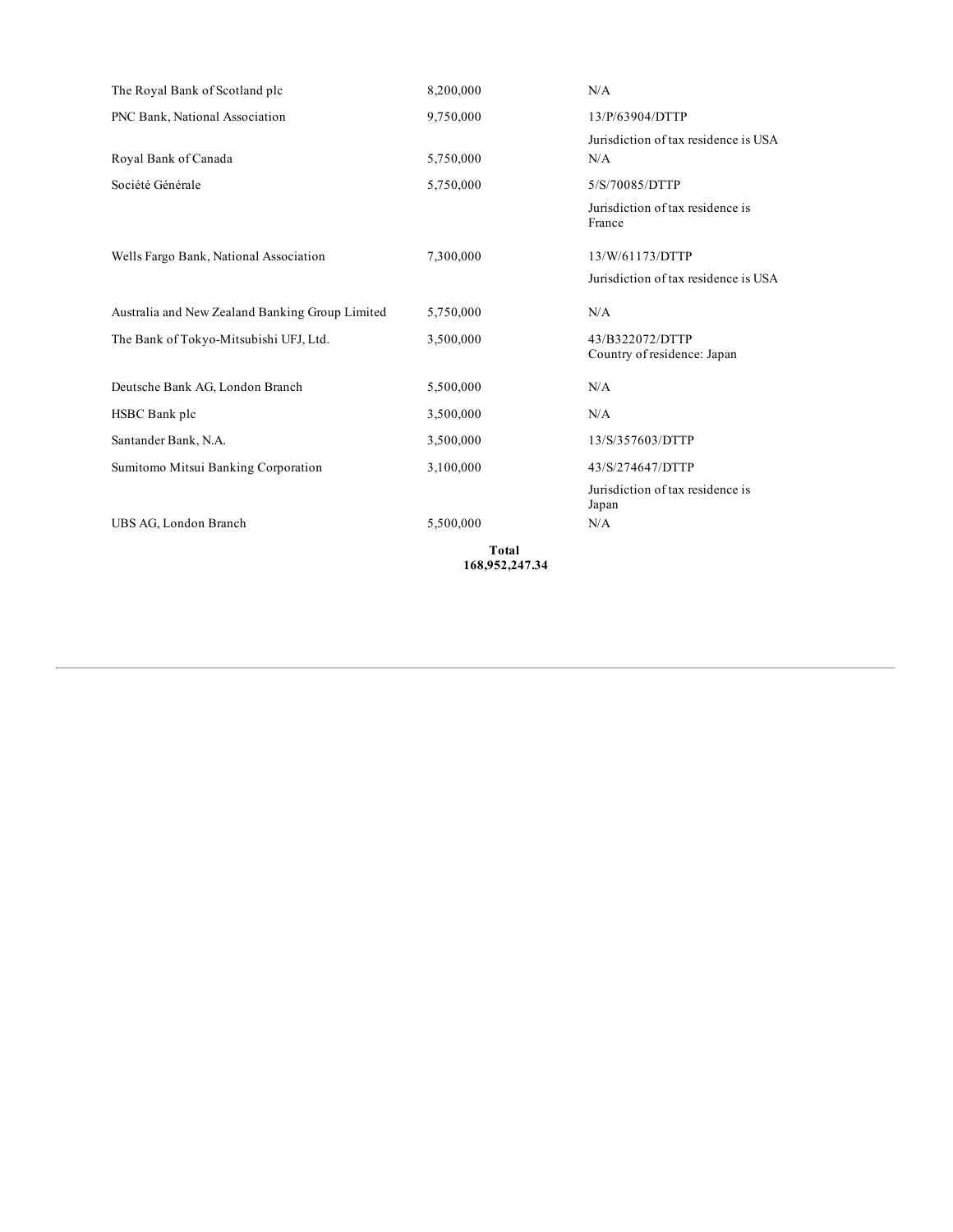# (c) Tranche C Commitment

| <b>Name of Lender</b>                  | Amount (euro)        | <b>Treaty Passport Number and</b><br>jurisdiction of tax residence (if<br>applicable) |
|----------------------------------------|----------------------|---------------------------------------------------------------------------------------|
| Bank of America, N.A.                  | 48,250,000           | N/A                                                                                   |
| Barclays Bank PLC                      | 48,250,000           | N/A                                                                                   |
| Banca Nazionale del Lavoro Spa         | 48,250,000           | N/A                                                                                   |
| Citibank, N.A., Milan Branch           | 48,250,000           | N/A                                                                                   |
| Intesa Sanpaolo S.p.A.                 | 78,250,000           | N/A                                                                                   |
| JPMorgan Chase Bank N.A.               | 48,250,000           | 13/M/0268710/DTTP                                                                     |
|                                        |                      | Jurisdiction of tax residence USA                                                     |
| Mizuho Bank, Ltd.                      | 48,250,000           | N/A                                                                                   |
| The Royal Bank of Scotland plc         | 48,250,000           | N/A                                                                                   |
| Société Générale                       | 30,000,000           | 5/S/70085/DTTP                                                                        |
|                                        |                      | Jurisdiction of tax residence is<br>France                                            |
| The Bank of Tokyo-Mitsubishi UFJ, Ltd. | 18,000,000           | 43/B322072/DTTP<br>Country of residence: Japan                                        |
| HSBC Bank plc                          | 18,000,000           | N/A                                                                                   |
| Santander Bank, N.A.                   | 18,000,000           | 13/S/357603/DTTP                                                                      |
|                                        | Total<br>500,000,000 |                                                                                       |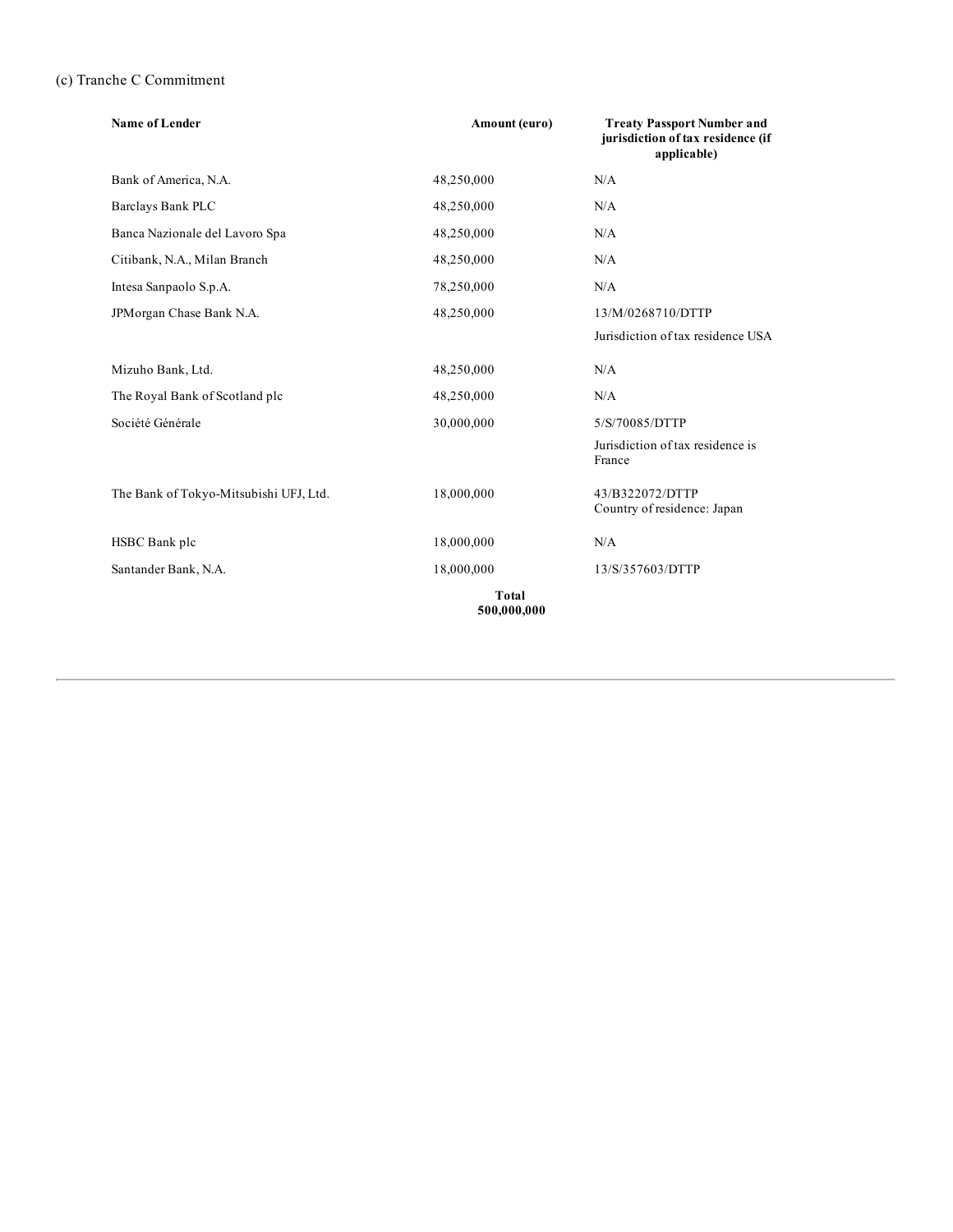# (d) Tranche D Commitment

| <b>Name of Lender</b>          | <b>Amount (USD)</b>  | <b>Treaty Passport Number and</b><br>jurisdiction of tax residence (if<br>applicable) |
|--------------------------------|----------------------|---------------------------------------------------------------------------------------|
| Bank of America, N.A.          | 37,500,000           | N/A                                                                                   |
| Barclays Bank PLC              | 37,500,000           | N/A                                                                                   |
| <b>BNP</b> Paribas             | 37,500,000           | 005/B/0255139/DTTP                                                                    |
|                                |                      | Jurisdiction of tax residence France                                                  |
| Citibank, N.A., London Branch  | 37,500,000           | N/A                                                                                   |
| JPM organ Chase Bank N.A.      | 37,500,000           | 13/M/0268710/DTTP                                                                     |
|                                |                      | Jurisdiction of tax residence USA                                                     |
| Lloyds Bank plc                | 37,500,000           | N/A                                                                                   |
| Mizuho Bank, Ltd.              | 37,500,000           | N/A                                                                                   |
| The Royal Bank of Scotland plc | 37,500,000           | N/A                                                                                   |
|                                | Total<br>300,000,000 |                                                                                       |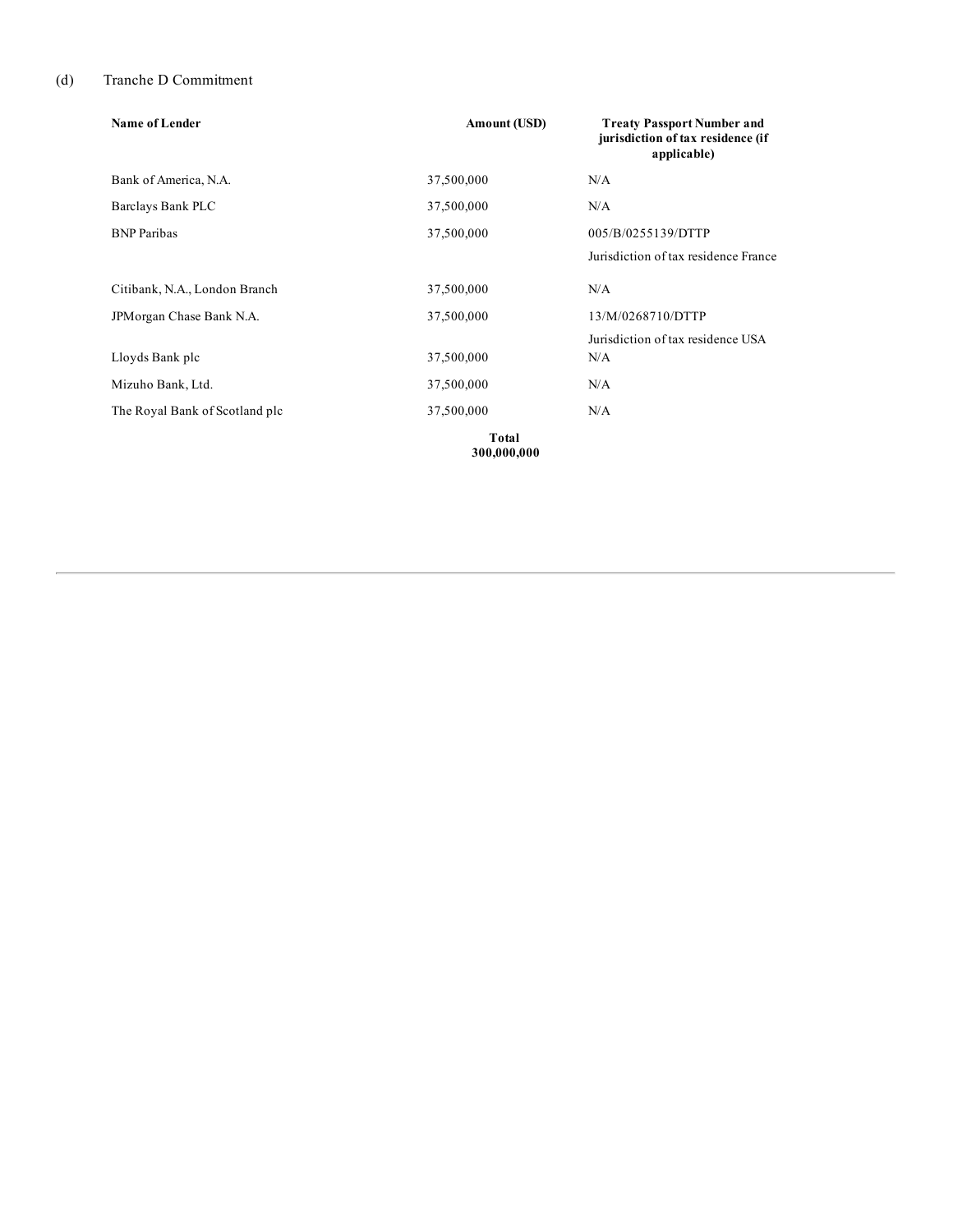# **Schedule 2**

# **Conditions to amendments**

# **Obligors**

- 1. A copy of the constitutional documents of each Obligor, being in the case of each Obligor incorporated in Italy, a copy of its:
- (a) deed of incorporation (*atto costitutivo*); and
- (b) current by-laws (*statuto*),

or, in each case, confirmation that the constitutional documents previously delivered to the Facilities Agent, remain correct, complete, in full force and effect and have not been modified, amended, altered, rescinded or revoked.

2. A copy of a resolution of the board of directors of each Obligor (and, if required by its existing by-laws, a copy of the resolution of the shareholders' meeting of Costa Crociere S.p.A.), approving the terms of, the transactions contemplated by and the execution, delivery and performance of, this letter and authorising a specified person or persons to execute this letter.

3. A specimen of the signature of each person who executes this letter and who is authorised on behalf of an Obligor to execute or witness the execution of this letter.

- 4. A certificate of an authorised signatory of the Company:
- (a) confirming that utilising or (with respect to the Company and Carnival plc) guaranteeing the Total Tranche A Commitments, the Total Tranche B Commitments, the Total Tranche C Commitments and the Total Tranche D Commitments (or, in the case of Costa Crociere S.p.A., utilising the Total Tranche C Commitments) in full under the terms of the Facilities Agreement, as amended by this letter, would not breach any limit binding on any Original Obligor; and
- (b) certifying that each copy document specified in this Schedule is correct, complete and in full force and effect as at a date no earlier than the date of this letter.

5. A copy of a good standing certificate with respect to CC U.S. Ventures, Inc., issued as of a recent date by the Secretary of State of the State of Delaware.

6. A certificate of registration ( *certificato di iscrizione*) with the relevant Italian companies register (*Registro delle Imprese* ) with respect to Costa Crociere S.p.A. dated no earlier than five Business Days before the Effective Date, confirming that as at the date thereof no pending insolvency procedure (*procedura concorsuale*) against such Obligor has been registered in the relevant Italian companies register (*Registro delle Imprese*).

# **Legal opinions**

7. A legal opinion of Allen & Overy LLP, London office, English law legal advisers to the Arrangers and the Facilities Agent, addressed to the Finance Parties.

- 8. A legal opinion of Tapia, Linares y Alfaro Attorneys At Law, Panama law legal advisers, addressed to the Finance Parties.
- 9. A legal opinion of Allen & Overy LLP, New York office, New York state law legal advisers, addressed to the Finance Parties.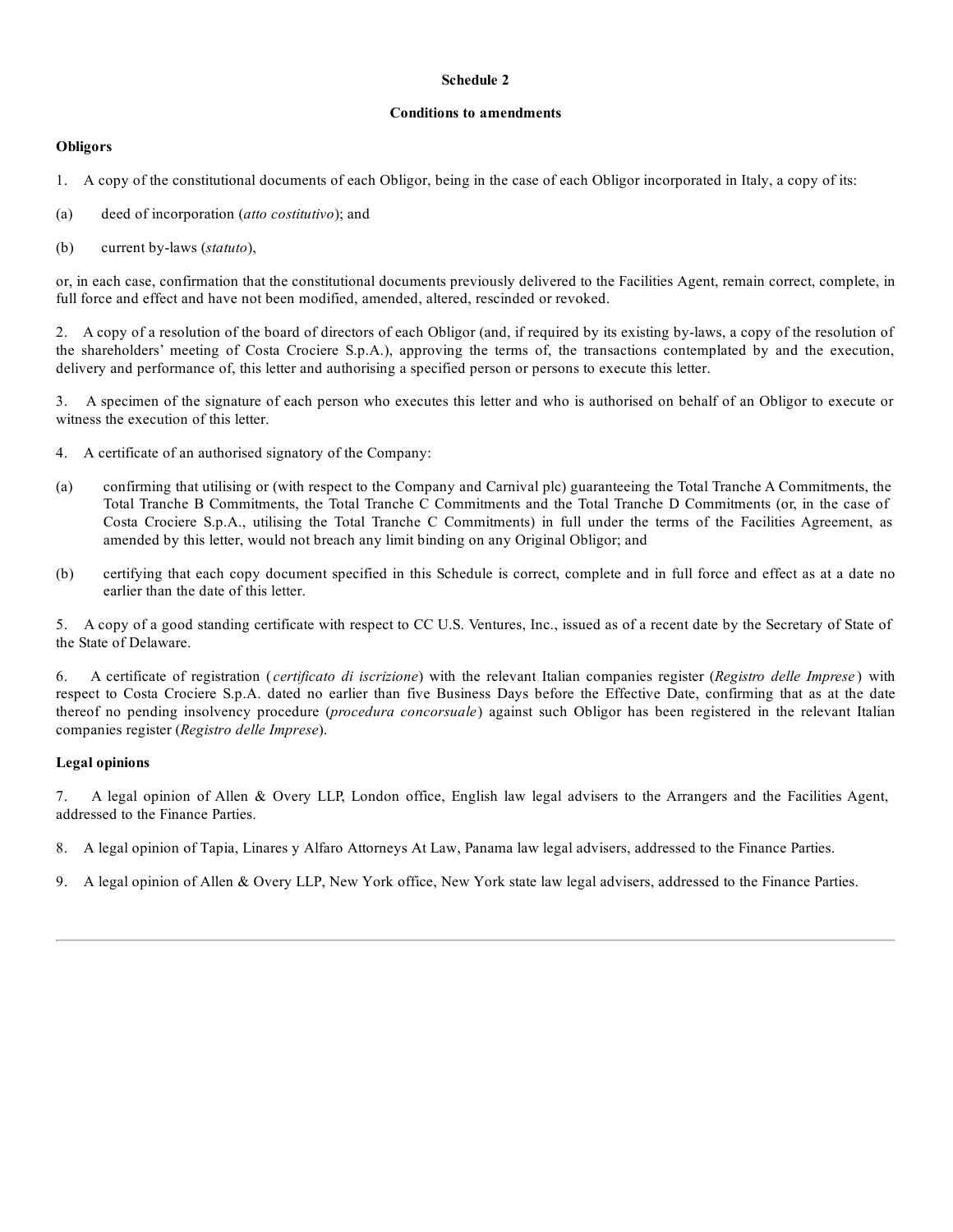- 10. A legal opinion of Morris James LLP, Delaware state law legal advisers, addressed to the Finance Parties.
- 11. A legal opinion of Allen & Overy LLP, Milan office, Italian law legal advisers, addressed to the Finance Parties.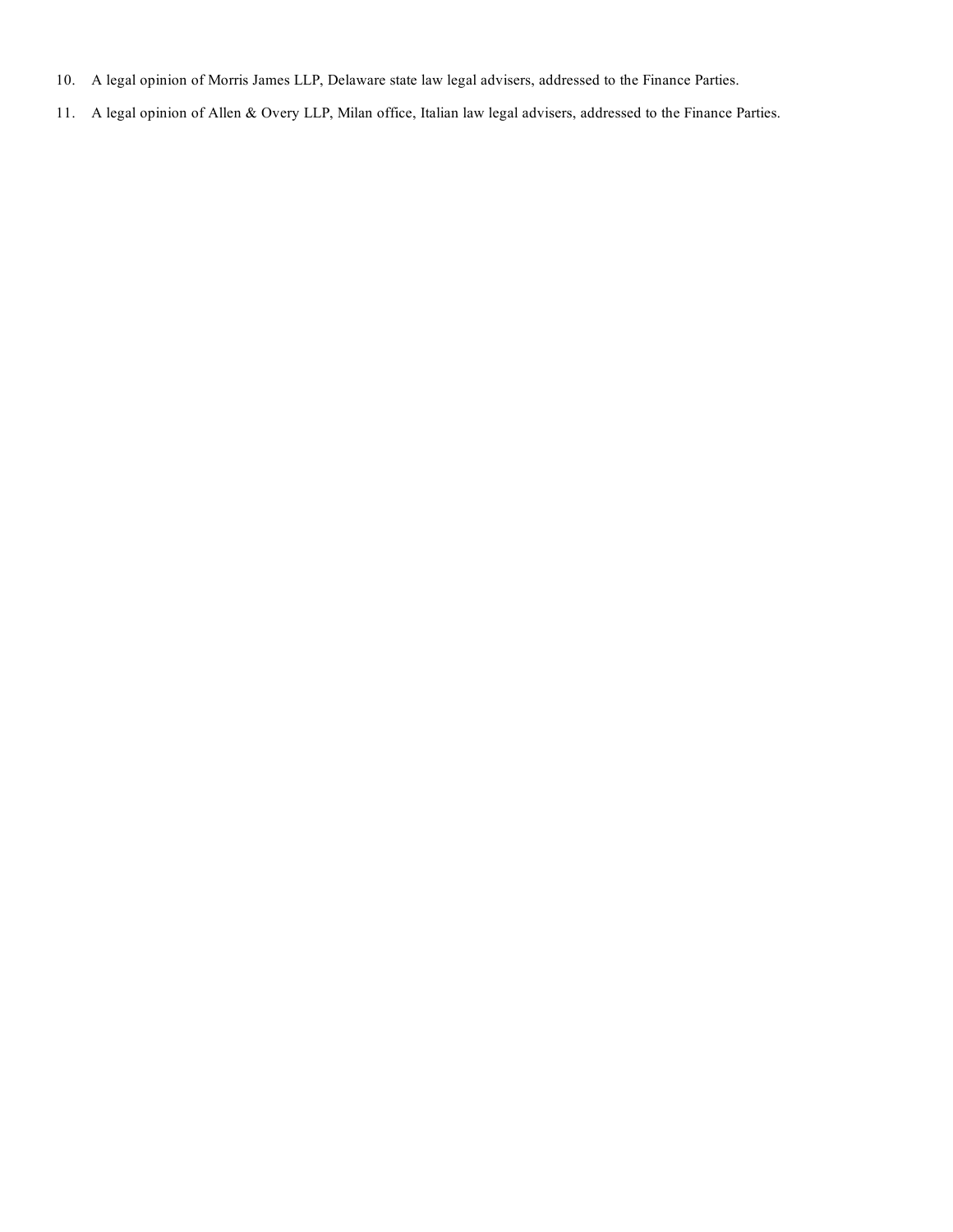## **Carnival plc 2005 Employee Share Plan (***the Plan***)**

## **Form of Executive Restricted Share Unit Award Certificate – Conditional Right to Receive**

This is to certify that the Compensation Committee of the Board of Carnival plc (the *Company)* has on [DATE] granted to you, [NAME], an award of [NUMBER] Restricted Share Units (the *Award*) pursuant to rule 9.1 of the Plan. The detailed terms governing the Award are set out below and in the rules of the Plan which are legally binding and are deemed to be incorporated in this Restricted Share Unit Award Certificate, including any special terms and conditions in the appendices attached hereto (together, the *Agreement*). In the event of any inconsistency, the rules of the Plan shall take precedence. Terms defined in the rules of the Plan have the same meaning in this Agreement.

## YOU WILL BE DEEMED TO HAVE ACCEPTED THE TERMS AND CONDITIONS OF THIS AGREEMENT IF YOU DO NOT OBJECT IN **WRITING WITHIN TEN (10) DAYS FOLLOWING DELIVERY OF THIS CERTIFICATE.**

#### **Nature of Award**

Each Restricted Share Unit comprised in your Award is equivalent to a hypothetical investment in one ordinary share of \$1.66 each in the capital of the Company (a *Share*). Your Award is in the form of a conditional allocation of Shares that will be of no effect until expiry of the Restricted Period and attainment of certain vesting criteria.

You will have no beneficial interest in any Shares during the Restricted Period.

#### **Restricted Period and Effect of Termination of Employment**

Your Award is subject to a Restricted Period. In this case, the Restricted Period commenced on the Date of Grant of the Award and expires on the third anniversary of that date.

Generally, your Award will be forfeited automatically on you ceasing to be an employee of the plc Group (whether lawfully or unlawfully) before the expiry of the Restricted Period. However, upon the termination of your employment with the Combined Group or an Affiliate due to death, disability or Retirement, the Award shall be released according to the following, unless and until you engage in competition in violation of the Competition and Nondisclosure provisions below:

- (a) In the event you terminate by reason of death or disability, the Restricted Period shall lapse on the date of your death or disability.
- (b) In the event you terminate by reason of Retirement, the restrictions shall lapse in accordance with the rules of the Plan.

(c) In the event you voluntarily terminate employment as a direct result of you being diagnosed with a terminal medical condition, the Restricted Period shall lapse on the earlier of your death or the third anniversary of the Date of Grant.

( d ) In the event a member of the Combined Group or an Affiliate terminates your employment with such company for a reason other than for Cause, as defined in the Plan, the Restricted Period shall lapse on the third anniversary of the Date of Grant.

Notwithstanding anything herein to the contrary, but subject to the above, no release of the Award shall be made, and all rights to this Award shall be forfeited, if any of the following events shall occur:

(a) Your employment with the Combined Group or an Affiliate is terminated for Cause. For purposes of this Agreement, "Cause" shall be defined set forth in the Plan;

( b ) You voluntarily terminate employment with the Combined Group or an Affiliate prior to Retirement unless such voluntary termination is directly related to death, disability or you being diagnosed with a terminal medical condition;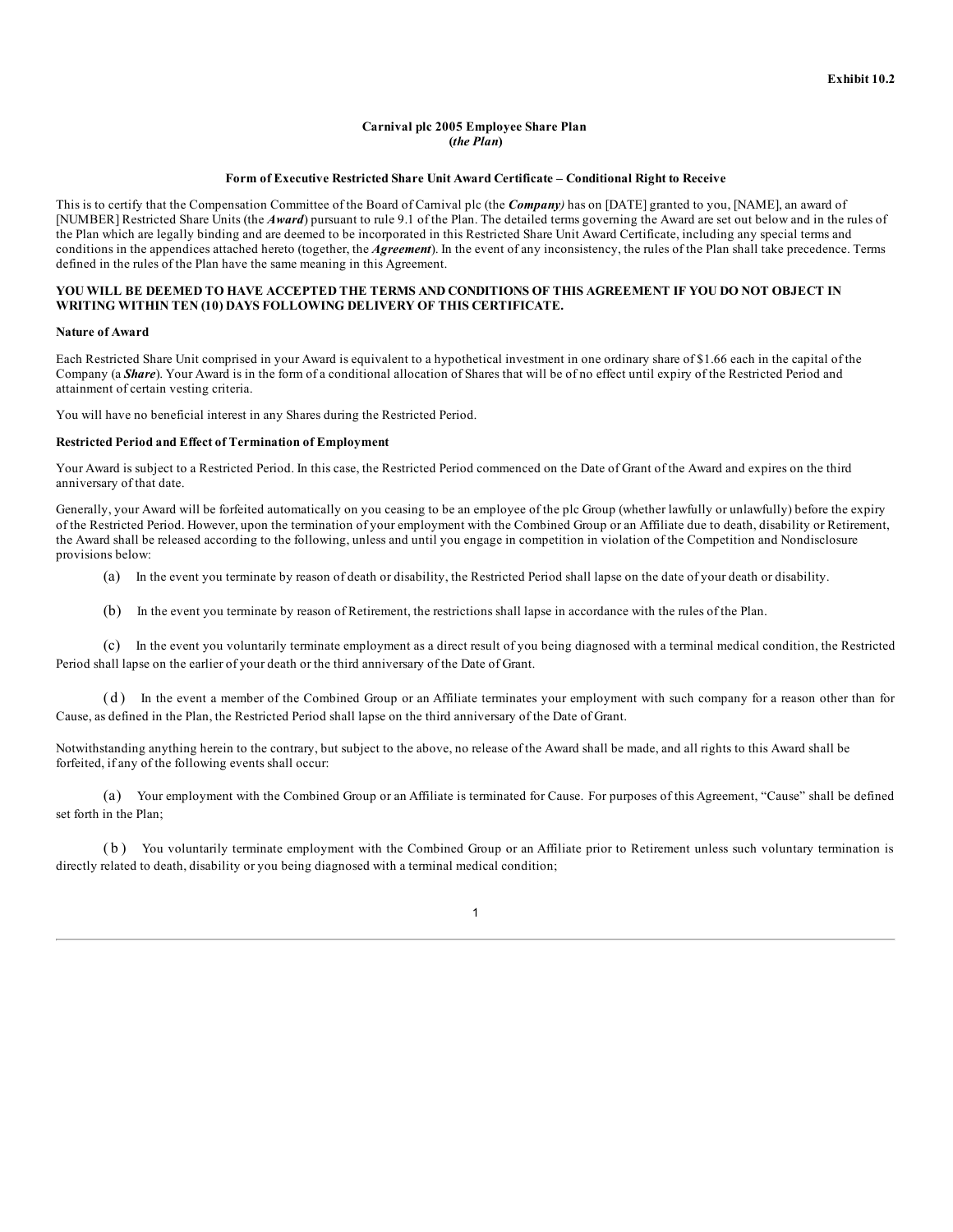(c) You engage in competition, as more particularly described below, either (i) during the term of your employment with the Combined Group or an Affiliate; (ii) following your voluntary termination of employment with the Combined Group or an Affiliate; or (iii) following the employing company's termination of your employment for any reason; or

(d) You violate the nondisclosure provisions set forth below.

# **Release of Aw[ard](#page-1-0)**

Following expiration of the Restricted Period and [attainment](#page-18-0) of the vesting criteria set out in the Vesting Schedule contained in Appendix A to this Agreement, the Company shall procure the delivery to you of one Share for each Restricted Share Unit which has vested, save where the release of the A[ward](#page-18-0) would be prohibited by law, the Model Code for Securities [Transactions](#page-37-0) by Directors of Listed Companies or the Company's dealing rules, in which case [th](#page-37-0)e period during which the Award shall be released will be extended by an additional period equal to the length of the period of prohibition and the Award shall not be released until the [expiry](#page-37-0) of such additional period. This Award may only be settled in Shares.

#### **[Dividends](#page-38-0)**

The Compensation [Commi](#page-38-0)ttee has determined that on each occasion on which a dividend is paid in respect of one Share, a notional amount of cash and shares equal to the cash and share dividend paid in respect of one Share will be credited to each Restricted Share Unit comprised in your Award (the *Divi[den](#page-38-0)d Equivalents*). Dividend [Equivalents](#page-38-0) will be withheld by the Company for your account and will be distributed to you in the form of additional Shares o[n](#page-38-0) settlement of your Award. If your Award is forfeited, you will have no entitlement to such Dividend Equivalents.

## **Taxation**

You [acknowled](#page-41-0)ge that, regardless of any action [ta](#page-41-0)ken by the Company or, if different, your employer (the *Employer*), the ultimate liability for all income tax, social insurance, payroll tax, fringe benefits tax, payment on account or other tax-related items related to your participation in the Plan and legally applicable to you (*Tax-Related Items*), is and remains your responsibility and may exceed the amount actually withheld by the Company or the Employer. You further acknowledge that the Company and/or the Employer (1) make no representations or undertakings regarding the treatment of any Tax-Related Items in connection with any aspect of the Award, including, but not limited to, the grant, vesting or settlement of the Award, the subsequent sale of Shares acquired pursuant to such settlement and the receipt of any dividends and/or any Dividend Equivalents; and (2) do not commit to and are under no obligation to structure the terms of the grant or any aspect of the Award to reduce or eliminate your liability for Tax-Related Items or achieve any particular tax result. Further, if you are subject to Tax-Related Items in more than one jurisdiction between the Date of Grant and the date of any relevant taxable or tax withholding event, as applicable, you acknowledge that the Company and/or the Employer (or former employer, as applicable) may be required to withhold or account for Tax-Related Items in more than one jurisdiction.

Prior to any relevant taxable or tax withholding event, as applicable, you agree to make adequate arrangements satisfactory to the Company and/or the Employer to satisfy all Tax-Related Items. In this regard, you authorize the Company or its agent to satisfy the obligations with regard to all Tax-Related Items by one or a combination of the following: (i) withholding from your wages or other cash compensation paid to you by the Company and/or the Employer; or (ii) withholding from proceeds of the sale of Shares acquired upon settlement of the Award either through a voluntary sale or through a mandatory sale arranged by the Company (on your behalf pursuant to this authorization without further consent); or (iii) withholding in Shares to be issued upon settlement of the Award.

Depending on the withholding method, the Company may withhold or account for Tax-Related Items by considering applicable minimum statutory withholding rates or other applicable withholding rates, including maximum applicable rates, in which case you will receive a refund of any over-withheld amount in cash and will have no entitlement to the Share equivalent. If the obligation for Tax-Related Items is satisfied by withholding in Shares, for tax purposes, you are deemed to have been issued the full number of Shares subject to the vested Award, notwithstanding that a number of the Shares are held back solely for the purpose of paying the Tax-Related Items.

Finally, you agree to pay to the Company or the Employer any amount of Tax-Related Items that the Company or the Employer may be required to withhold or account for as a result of your participation in the Plan that

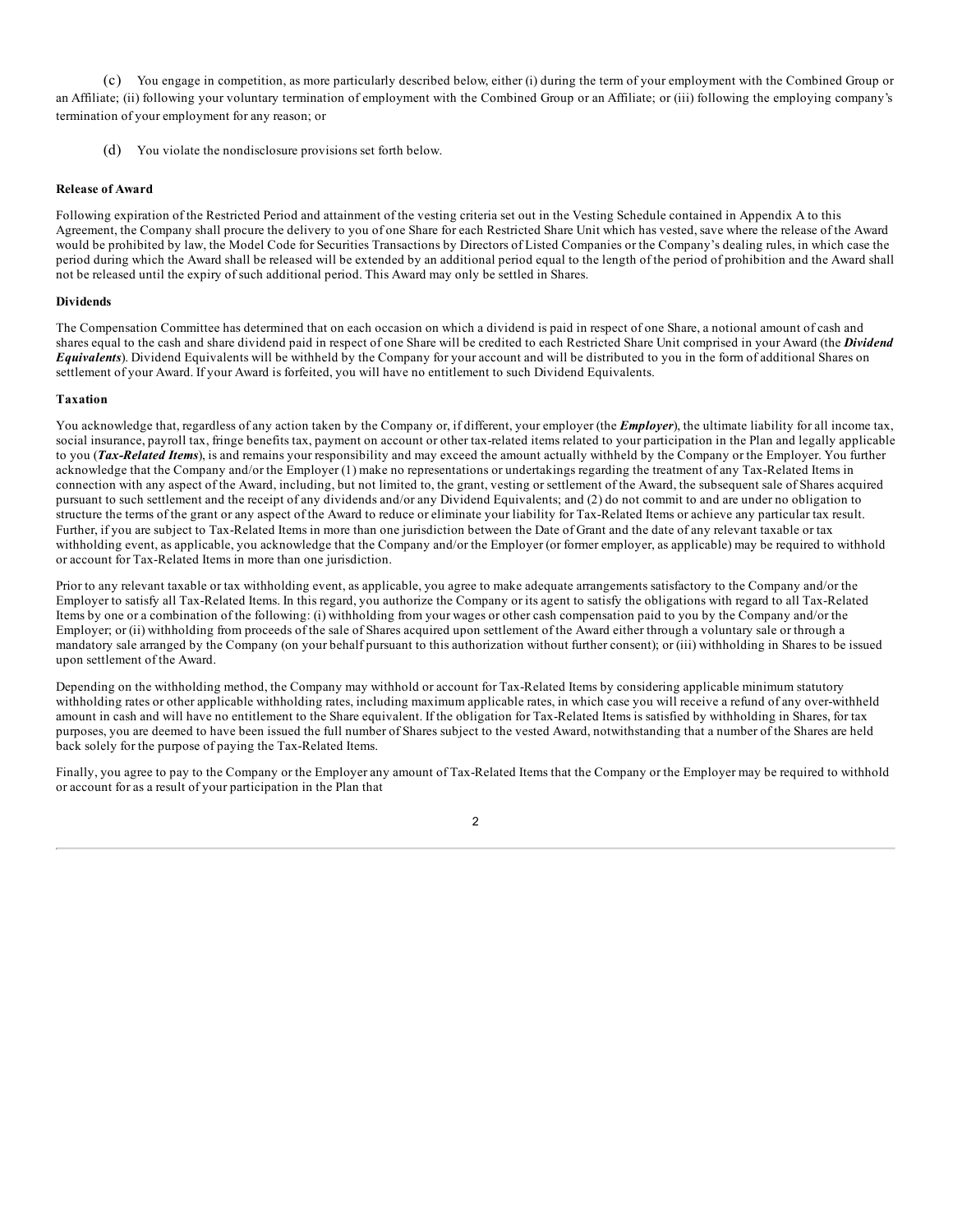cannot be satisfied by the means previously described. The Company may refuse to issue or deliver the Shares or the proceeds of the sale of Shares, if you fail to comply with your obligations in connection with the Tax-Related Items.

## **Nature of Grant**

In accepting the grant, you acknowledge, understand and agree that:

(a) the Plan is established voluntarily by the Company, it is discretionary in nature and it may be modified, amended, suspended or terminated by the Company at any time, to the extent permitted by the Plan;

(b ) the grant of your Award is voluntary and occasional and does not create any contractual or other right to receive future grants of Restricted Share Units, or benefits in lieu of Restricted Share Units, even if Restricted Share Units have been granted in the past;

(c) all decisions with respect to future Awards or other grants, if any, will be at the sole discretion of the Company;

( d ) the Award grant and your participation in the Plan shall not create a right to employment or be interpreted as forming an employment or service contract with the Company, the Employer, or any member of the Combined Group and its Affiliates and shall not interfere with the ability of the Company, the Employer or any member of the Combined Group and its Affiliates, as applicable, to terminate your employment or service relationship (if any);

(e) you are voluntarily participating in the Plan;

(f) the Award and the Shares subject to the Award are not intended to replace any pension rights or compensation;

(g) the Award and the Shares subject to the Award, and the income and value of same, are not part of normal or expected compensation for any purpose, including, without limitation, calculating any severance, resignation, termination, redundancy, dismissal, end-of-service payments, bonuses, longservice awards, pension or retirement or welfare benefits or similar payments;

(h) the future value of the underlying Shares is unknown, indeterminable and cannot be predicted with certainty;

(i) no claim or entitlement to compensation or damages shall arise from forfeiture of the Award resulting from the termination of your employment or other service relationship (for any reason whatsoever, whether or not later found to be invalid or in breach of employment laws in the jurisdiction where you are employed or the terms of your employment agreement, if any), and in consideration of the grant of the Award to which you are otherwise not entitled, you irrevocably agree never to institute any claim against the Company, the Employer, or any member of the Combined Group and its Affiliates, waive your ability, if any, to bring any such claim, and release the Company, the Employer, and any member of the Combined Group and its Affiliates from any such claim; if, notwithstanding the foregoing, any such claim is allowed by a court of competent jurisdiction, then, by participating in the Plan, you shall be deemed irrevocably to have agreed not to pursue such claim and agree to execute any and all documents necessary to request dismissal or withdrawal of such claim;

(j) unless otherwise provided in the Plan or by the Company in its discretion, the Award and the benefits evidenced by this Agreement do not create any entitlement to have the Award or any such benefits transferred to, or assumed by, another company nor to be exchanged, cashed out or substituted for, in connection with any corporate transaction affecting the shares of the Company; and

( k ) neither the Company, the Employer or any member of the Combined Group or its Affiliates shall be liable for any foreign exchange rate fluctuation between your local currency and the British Pound Sterling that may affect the value of the Award or of any amounts due to you pursuant to the settlement of the Award or the subsequent sale of any Shares acquired upon settlement.

## **No Advice Regarding Grant**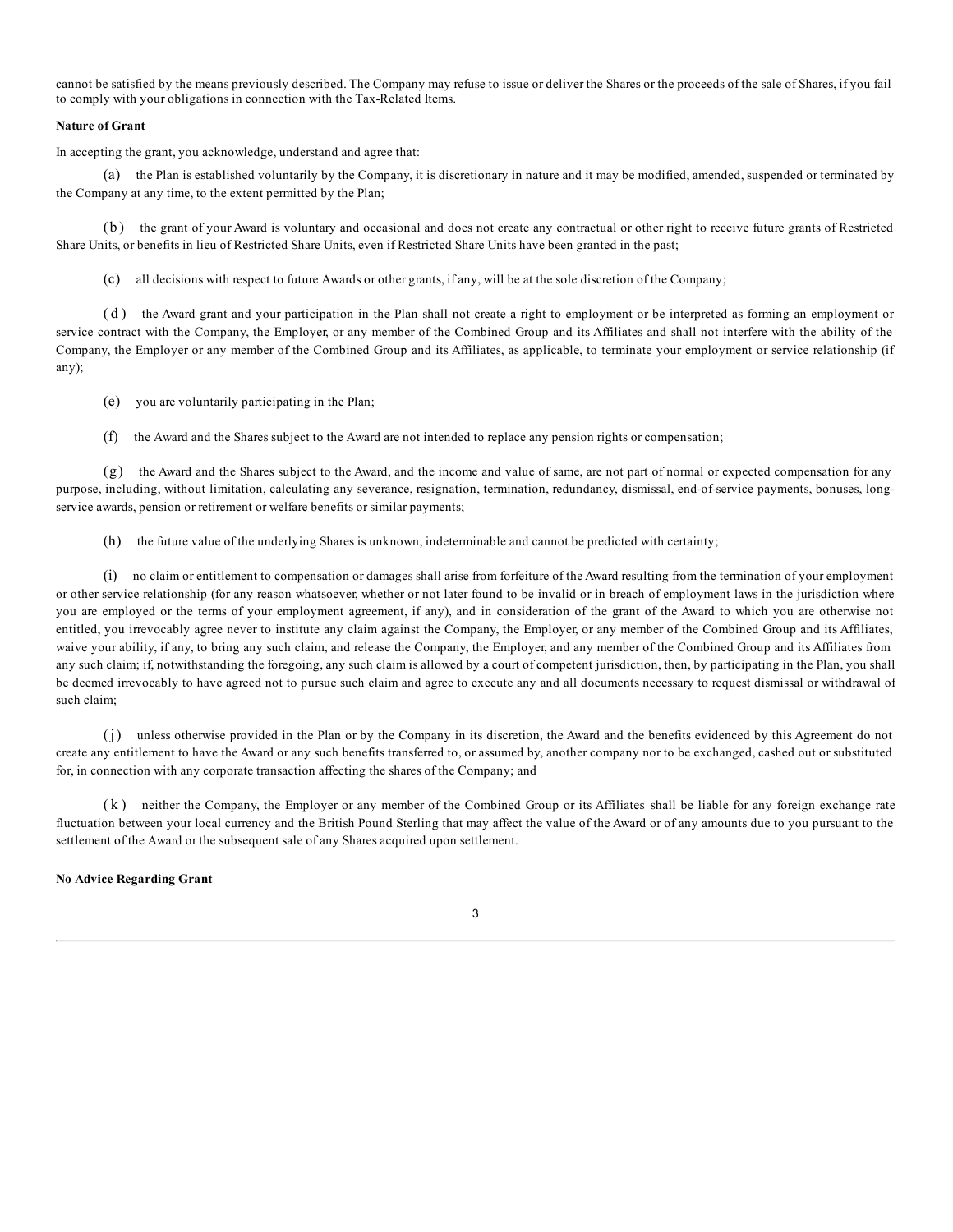The Company is not providing any tax, legal or financial advice, nor is the Company making any recommendations regarding your participation in the Plan, or your acquisition or sale of the underlying Shares. You are hereby advised to consult with your own personal tax, legal and financial advisors regarding your participation in the Plan before taking any action related to the Plan.

#### *Data Privacy*

You hereby explicitly and unambiguously consent to the collection, use and transfer, in electronic or other form, of your personal data as described in this Agreement and any other Award grant materials (Data) by and among, as applicable, the Employer, the Company and any member of the Combined Group or its Affiliates for the exclusive purpose of implementing, administering and managing your participation in the Plan.

You understand that the Company and the Employer may hold certain personal information about you, including, but not limited to, your name, home address and telephone number, date of birth, social insurance number or other identification number, salary, nationality, job title, any shares of stock or directorships held in the Company, details of all Awards or any other entitlement to shares of stock awarded, canceled, exercised, vested, unvested or *outstanding in your favor, for the exclusive purpose of implementing, administering and managing the Plan.*

You understand that Data will be transferred to UBS AG, or such other stock plan service provider as may be selected by the Company in the future, which is assisting the Company with the implementation, administration and management of the Plan. You understand that the recipients of the Data may be located in the United States or elsewhere, and that the recipients' country may have different data privacy laws and protections than your country. You understand that you may request a list with the names and addresses of any potential recipients of the Data by contacting the Global Human Resources Department. You authorize the Company, UBS AG and any other possible recipients which may assist the Company (presently or in the future) with implementing, administering and managing the Plan to receive, possess, use, retain and transfer the Data, in electronic or other form, for the sole purpose of implementing, administering and managing your participation in the Plan. You understand that Data will be held only as long as is necessary to implement, administer and manage your participation in the Plan. You understand that you may, at any time, view Data, request additional information about the storage and processing of Data, require any necessary amendments to Data or refuse or withdraw the consents herein, in any case without cost, by contacting in writing the Global Human Resources Department. Further, you understand that you are providing the consents herein on a purely voluntary basis. If you do not consent, or if you later seek to revoke your consent, your employment status or service and career with the Employer will not be adversely affected; the only adverse consequence of refusing or withdrawing your consent is that the Company would not be able to grant you Restricted Share Units or other equity awards or administer or maintain such awards. Therefore, you understand that refusing or withdrawing your consent may affect your ability to participate in the Plan. For more information on the consequences of your refusal to consent or withdrawal of consent, you *understand that you may contact the Global Human Resources Department.*

## **Competition**

The services you provide are unique, extraordinary and essential to the business of the Combined Group or its Affiliates, particularly in view of your access to the Combined Group or its Affiliates' confidential information and trade secrets. Accordingly, in consideration of the Award, you agree that you will not, without the prior written approval of the Board of Directors, at anytime during the term of your employment with the Combined Group or its Affiliates and (except as provided below) for the then remaining duration of the Restricted Period, if any, following the date on which your employment with the Combined Group or its Affiliates terminates, directly or indirectly, within the cruise industry wherever located, engage in any business activity directly or indirectly competitive with the business of the Combined Group or its Affiliates, or serve as an officer, director, owner, consultant, or employee of any organization then in competition with the Combined Group or its Affiliates. In addition, you agree that during such restricted period following your employment with the Combined Group or its Affiliates, you will not solicit, either directly or indirectly, any employee of the Combined Group or its Affiliates, its subsidiaries or division, who was such at the time of your separation from employment hereunder. In the event that this provision should ever be adjudicated to exceed the time, geographic or other limitations permitted by applicable law in any jurisdiction, then such provisions shall be deemed reformed in such jurisdiction to the maximum time, geographic or other limitations permitted by applicable law.

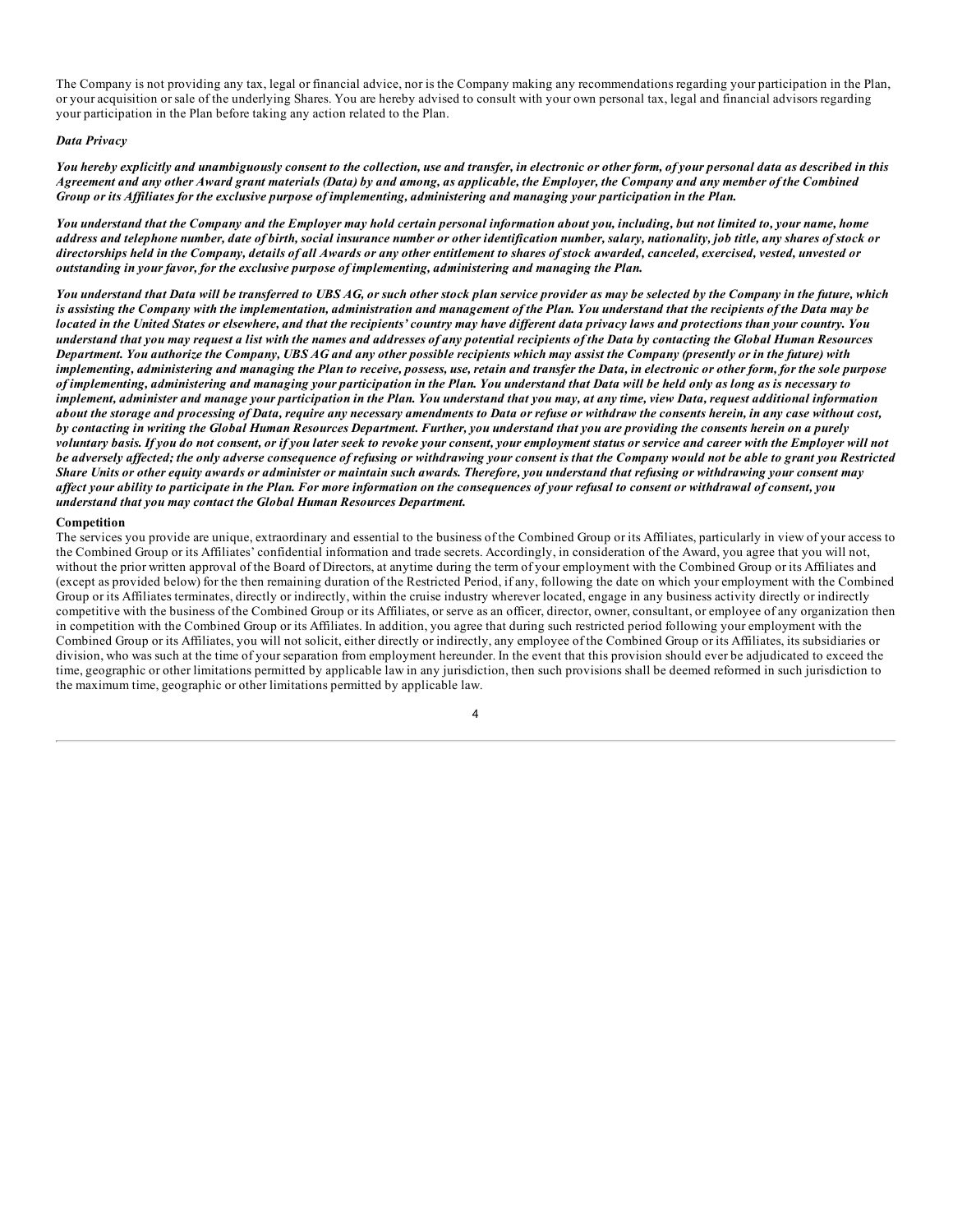#### **Nondisclosure**

You expressly agree and understand that the Combined Group or its Affiliates own and/or control information and material which is not generally available to third parties and which Combined Group or its Affiliates consider confidential, including, without limitation, methods, products, processes, customer lists, trade secrets and other information applicable to its business and that it may from time to time acquire, improve or produce additional methods, products, processes, customers lists, trade secrets and other information (collectively, the *Confidential Information*). You acknowledge that each element of the Confidential Information constitutes a unique and valuable asset of Combined Group or its Affiliates, and that certain items of the Confidential Information have been acquired from third parties upon the express condition that such items would not be disclosed to Combined Group or its Affiliates and its officers and agents other than in the ordinary course of business. You acknowledge that disclosure of Combined Group or its Affiliates' Confidential Information to and/or use by anyone other than in Combined Group or its Affiliates' ordinary course of business would result in irreparable and continuing damage to Combined Group or its Affiliates. Accordingly, you agree to hold the Confidential Information in the strictest secrecy, and covenant that, during the term of your employment with Combined Group or its Affiliates (or any member of the Combined Group or its Affiliates) or at any time thereafter, you will not, without the prior written consent of the Board of Directors, directly or indirectly, allow any element of the Confidential Information to be disclosed, published or used, nor permit the Confidential Information to be discussed, published or used, either by himself or by any third parties, except in effecting your duties for Combined Group or its Affiliates in the ordinary course of business. You agree to keep all such records in connection with your employment as Combined Group or its Affiliates may direct, and all such records shall be the sole and absolute property of Combined Group or its Affiliates. You further agree that, within five (5) days of Combined Group or its Affiliates' request, you shall surrender to Combined Group or its Affiliates any and all documents, memoranda, books, papers, letters, price lists, notebooks, reports, logbooks, code books, salesmen records, customer lists, activity reports, video or audio recordings, computer programs and any and all other data and information and any and all copies thereof relating to Combined Group or its Affiliates' business or any Confidential Information.

## **Forfeiture**

If the Company is required by law to include an additional "clawback" or "forfeiture" provision to outstanding incentive compensation awards, then such clawback or forfeiture provision shall also apply to any such outstanding award, which may include this Award, as if it had been included on the Date of Grant hereof and the Company shall notify you of such additional provision.

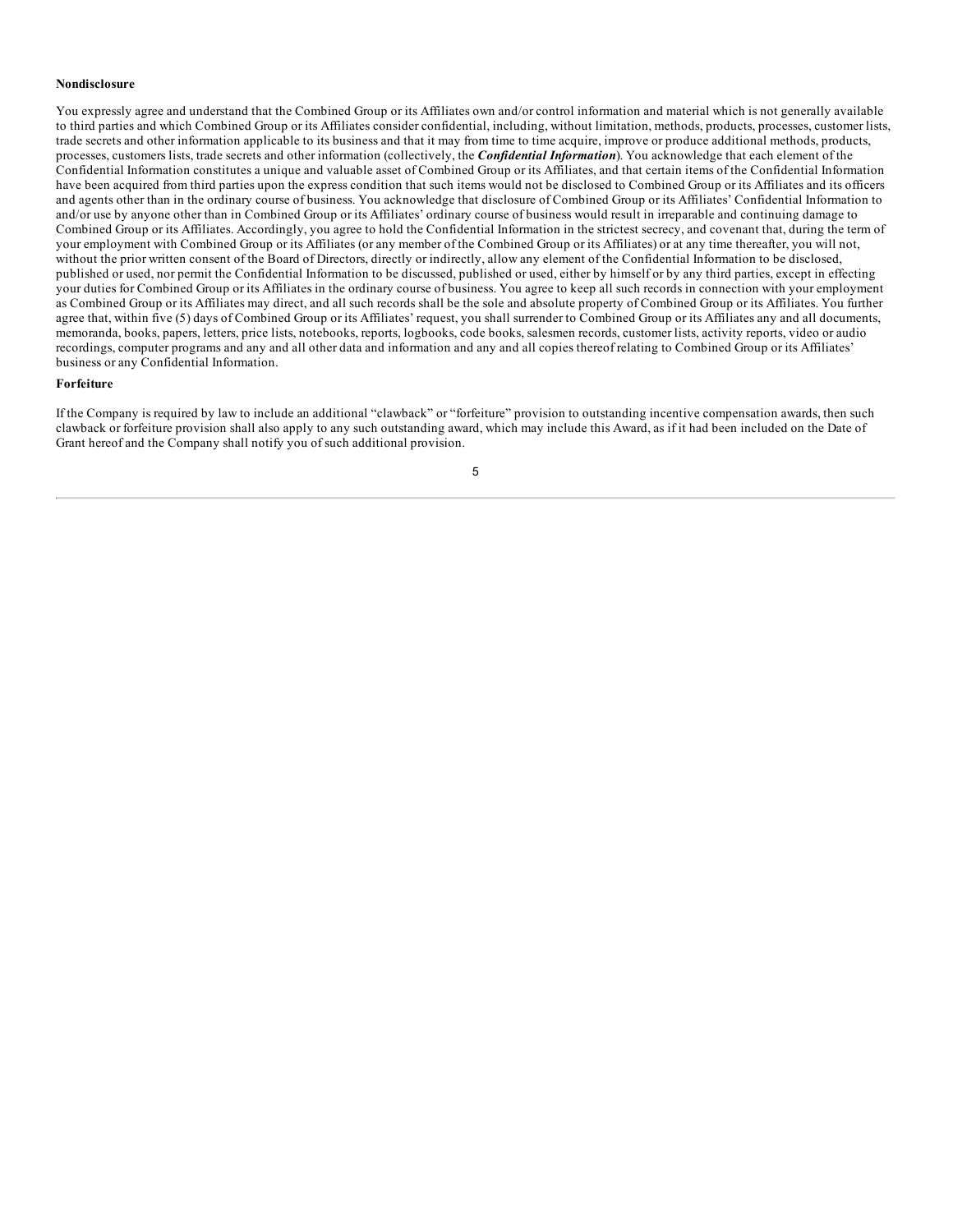## **General**

The Award is not transferable otherwise than in the limited circumstances specified in rule 11 of the Plan.

#### **Compliance with Law**

Notwithstanding any other provision of the Plan or this Agreement, unless there is an available exemption from any registration, qualification or other legal requirement applicable to the Shares, the Company shall not be required to deliver any Shares issuable upon settlement of the Award prior to the completion of any registration or qualification of the Shares under any local, state, federal or foreign securities or exchange control law or under rulings or regulations of the U.S. Securities and Exchange Commission (*SEC*) or of any other governmental regulatory body, or prior to obtaining any approval or other clearance from any local, state, federal or foreign governmental agency, which registration, qualification or approval the Company shall, in its absolute discretion, deem necessary or advisable. You understand that the Company is under no obligation to register or qualify the Shares with the SEC or any state or foreign securities commission or to seek approval or clearance from any governmental authority for the issuance or sale of the Shares. Further, you agree that the Company shall have unilateral authority to amend the Plan and the Agreement without your consent to the extent necessary to comply with securities or other laws applicable to issuance of Shares.

#### **Insider Trading/Market Abuse Laws**

Your country of residence may have insider trading and/or market abuse laws which may affect your ability to acquire or sell Shares under the Plan during such times you are considered to have "inside information" (as defined in the laws in your country). These laws may be the same or different from any Company insider trading policy. You acknowledge that it is your responsibility to be informed of and compliant with such regulations, and you are advised to speak to your personal advisor on this matter.

#### **Governing Law**

The Award grant and the provisions of this Agreement are governed by, and subject to, the laws of England. All disputes arising out of or in connection with the rules shall be subject to the exclusive jurisdiction of the courts of England and Wales.

#### **Language**

If you have received this Agreement or any other document related to the Plan translated into a language other than English and if the meaning of the translated version is different than the English version, the English version will control.

#### **Electronic Delivery and Acceptance**

The Company may, in its sole discretion, decide to deliver any documents related to current or future participation in the Plan by electronic means. You hereby consent to receive such documents by electronic delivery and agree to participate in the Plan through an on-line or electronic system established and maintained by the Company or a third party designated by the Company.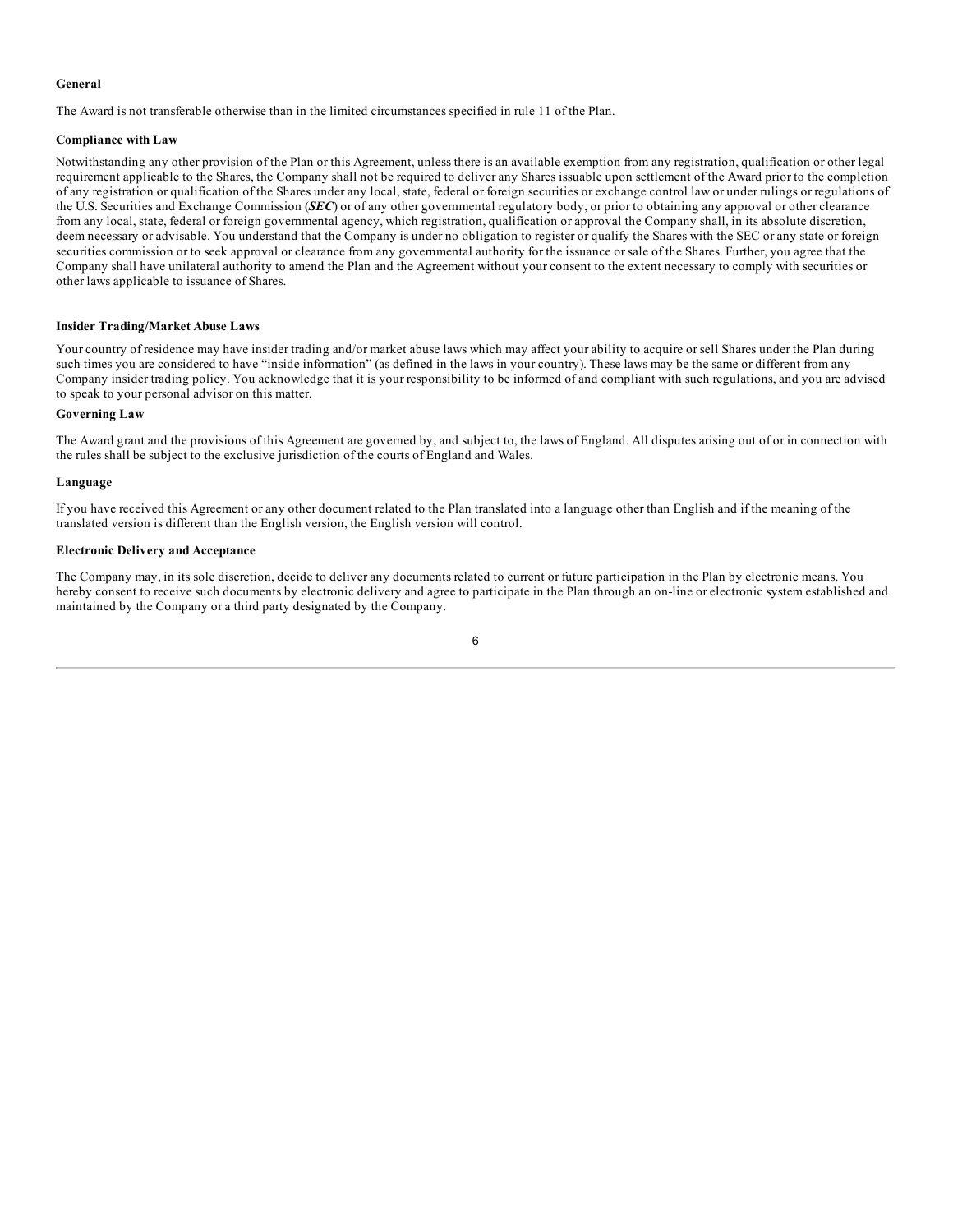## **Severability**

If any provision of the Agreement is or becomes or is deemed to be invalid, illegal, or unenforceable in any jurisdiction or as to any person or Award, or would disqualify the Plan or any Award under any law deemed applicable by the Committee, such provision shall be construed or deemed amended to conform to the applicable laws, or if it cannot be construed or deemed amended without, in the determination of the Committee, materially altering the intent of the Plan or Award, such provision shall be stricken as to such jurisdiction, person or Award and the remainder of the Plan and any such Award shall remain in full force and effect.

#### **Waiver**

You acknowledge that a waiver by the Company of breach of any provision of this Agreement shall not operate or be construed as a waiver of any other provision of this Agreement, or of any subsequent breach of this Agreement.

#### **Appendix**

Notwithstanding any provisions in this Agreement, the Award shall be subject to the additional terms and conditions set forth in Appendix A to this Agreement and to any special terms and provisions as set forth in Appendix B for your country, if any. Moreover, if you relocate to one of the countries included in Appendix B, the special terms and conditions for such country will apply to you, to the extent the Company determines that the application of such terms and conditions is necessary or advisable in order to comply with local law or facilitate the administration of the Plan. Appendices A and B constitute part of this Agreement.

## **Imposition of Other Requirements**

The Company reserves the right to impose other requirements on your participation in the Plan, on the Award and on any Shares acquired under the Plan, to the extent the Company determines it is necessary or advisable for legal or administrative reasons, and to require you to sign any additional agreements or undertakings that may be necessary to accomplish the foregoing.

This Agreement is notice of your Award under the Plan and should be kept in a safe place.

**EXECUTED AND DELIVERED ) AS A DEED BY CARNIVAL PLC) ACTING BY A DIRECTOR) AND A DIRECTOR) OR THE SECRETARY)**

/s/ Arnold W. Donald /s/ Arnaldo Perez Arnold W. Donald, Director Arnaldo Perez, Secretary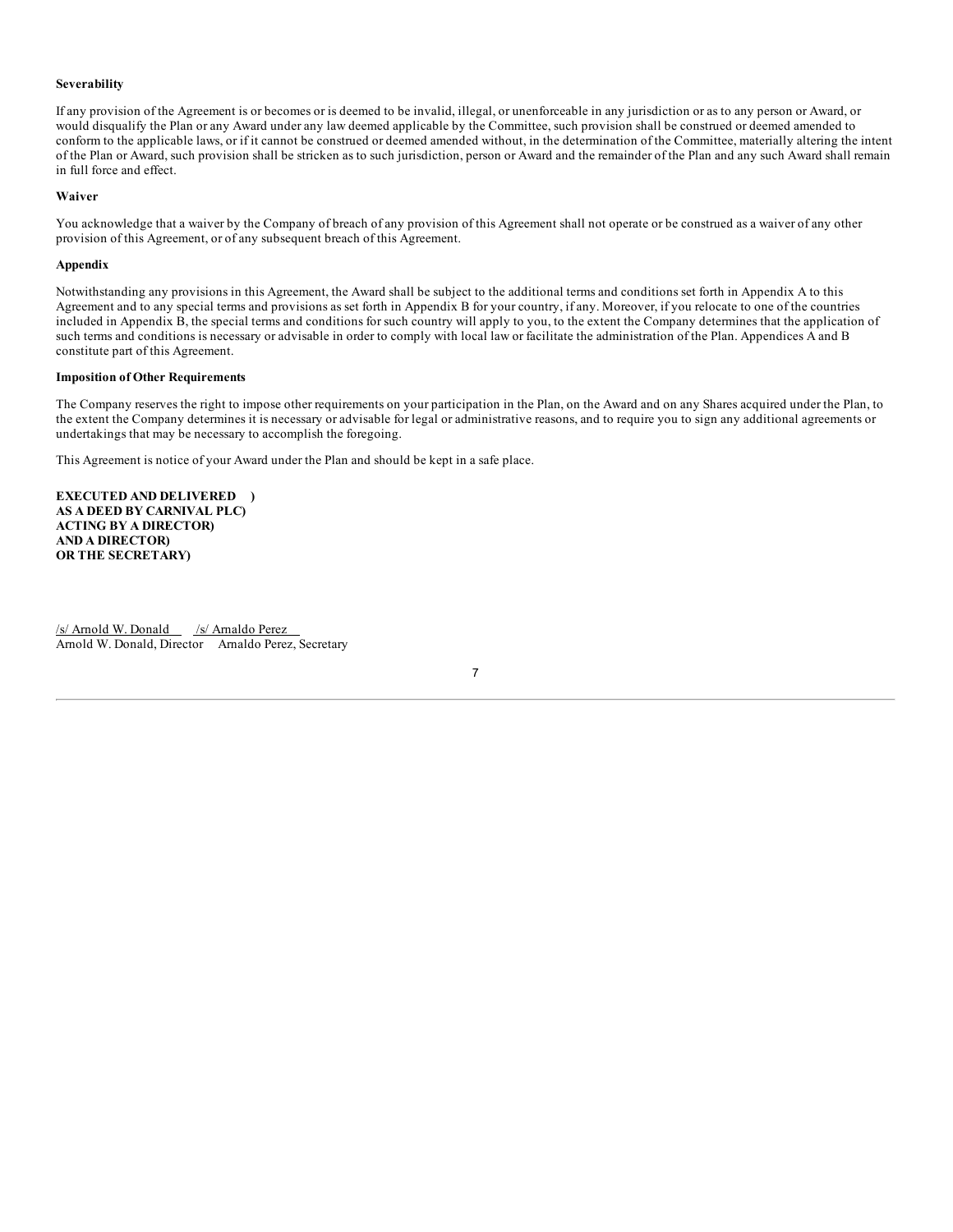# **APPENDIX A**

# **VESTING SCHEDULE**

Your Award is subject to a Restricted Period. In this case the Restricted Period commenced on the Date of Grant of the Award and expires on the third anniversary of that date. Vesting of the Award is subject to your being employed by the Combined Group or an Affiliate through the Restricted Period.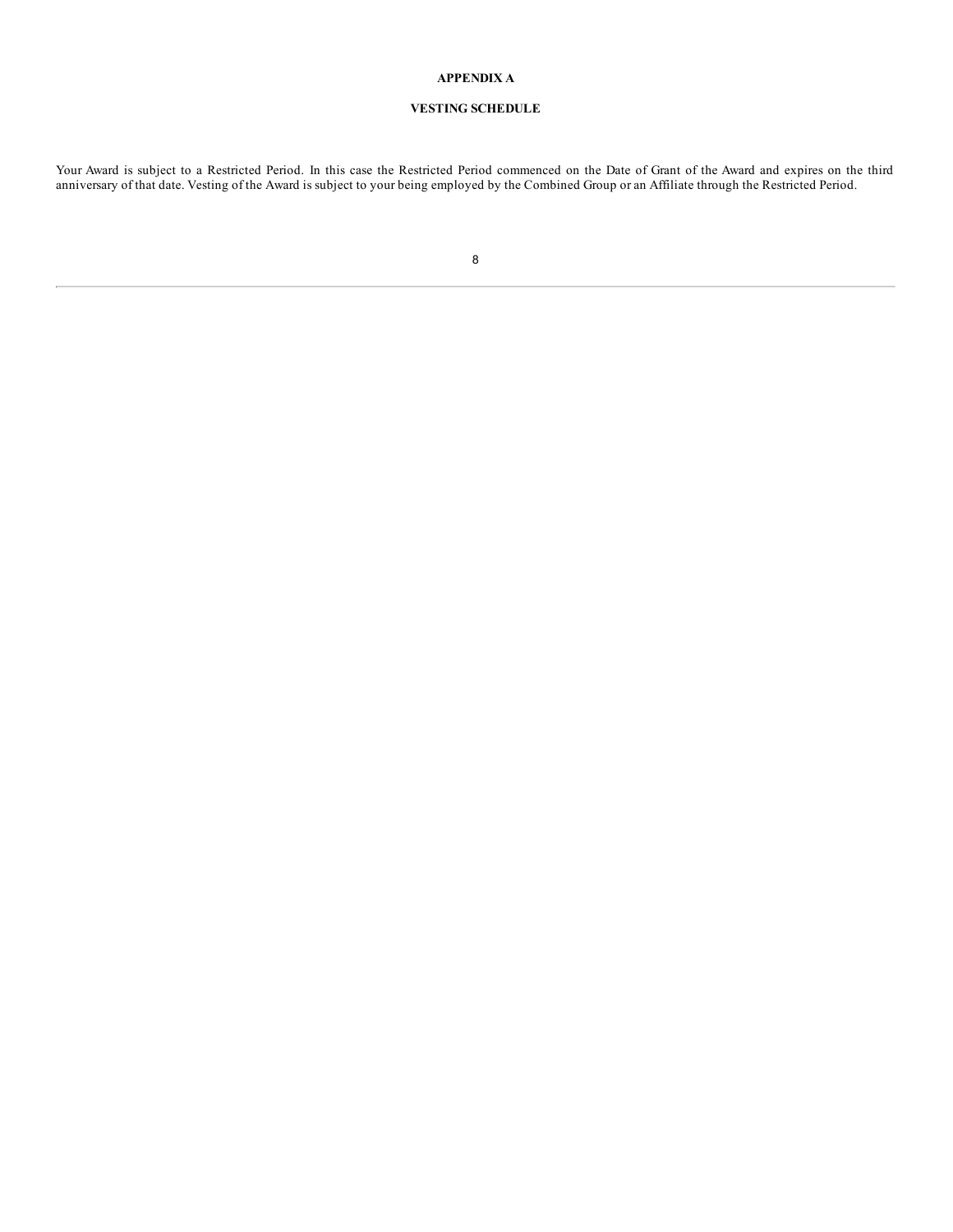## **APPENDIX B**

#### **Country Specific Information**

# *TERMS AND CONDITIONS*

This Appendix B includes additional terms and conditions that govern the Award granted to you if you reside in one of the countries listed herein. This Appendix B forms part of the Agreement. These terms and conditions are in addition to, or if so indicated, in place of, the terms and conditions in the Agreement.

If you are a citizen or resident of a country other than the one in which you are currently working, are considered a resident of another country for local law purposes or transfer employment and/or residency between countries after the Date of Grant, the Company shall, in its sole discretion, determine to what extent the additional terms and conditions included herein will apply to you under these circumstances.

## *NOTIFICATIONS*

This Appendix B also includes information regarding exchange controls, securities laws and certain other issues of which you should be aware with respect to your participation in the Plan. The information is based on the exchange control, securities laws and other laws in effect in the respective countries as of December [YEAR]. Such laws are often complex and change frequently. As a result, the Company strongly recommends that you not rely on the information noted herein as the only source of information relating to the consequences of your participation in the Plan because the information may be out of date at the time you vest in the Award or when you sell the Shares acquired under the Plan.

In addition, the information contained herein is general in nature and may not apply to your particular situation, and the Company is not in a position to assure you of any particular result. Accordingly, you are advised to seek appropriate professional advice as to how the relevant laws in your country may apply to your situation.

Finally, if you are a citizen or resident of a country other than the one in which you are currently working, are considered a resident of another country for local law purposes or transfer employment and/or residency between countries after the Date of Grant, the information contained herein may not be applicable in the same manner to you.

Capitalized terms not explicitly defined in this Appendix B but defined in the Agreement or Plan shall have the same definitions as in the Plan and/or the Agreement.

[Country Specific Terms]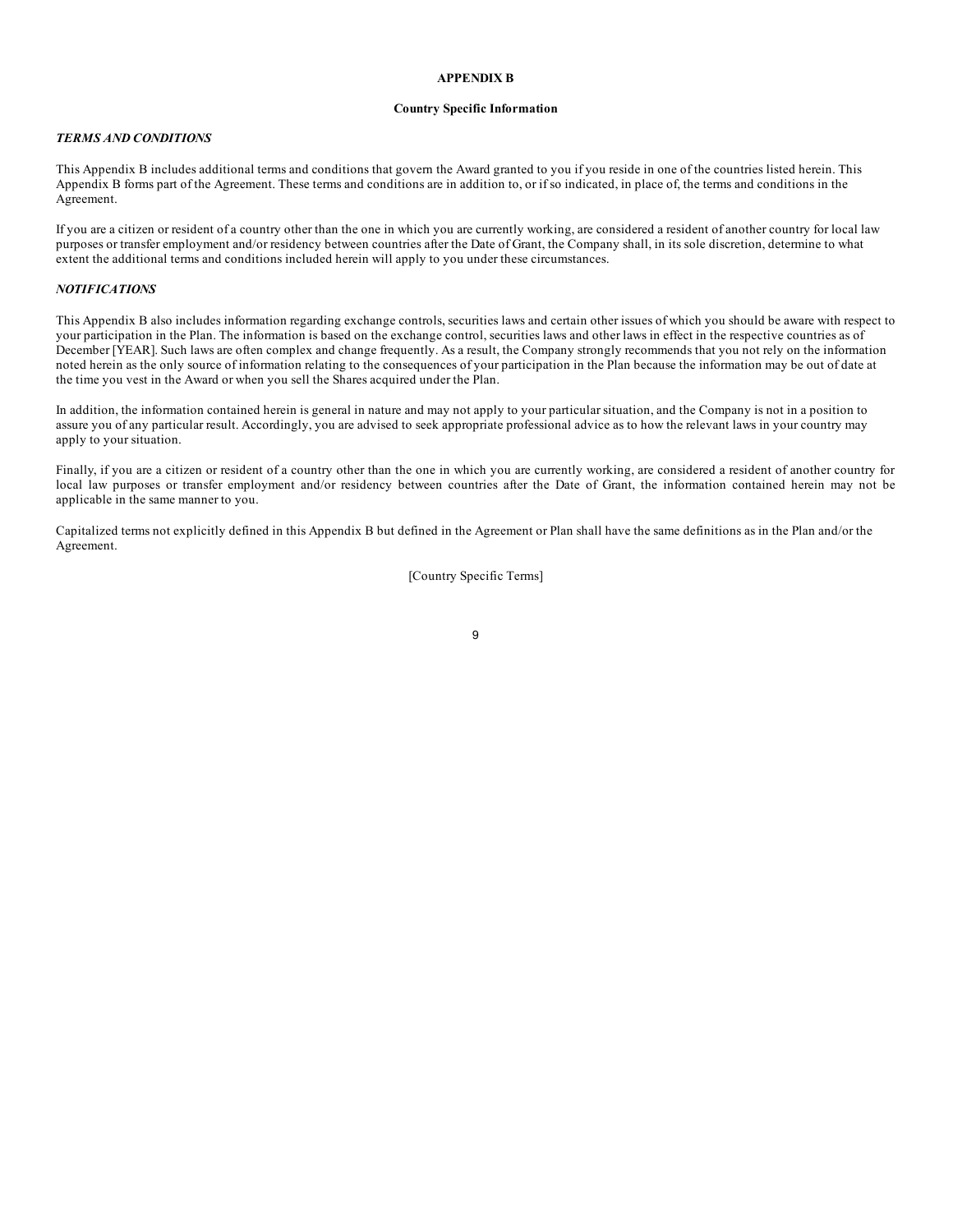## **Carnival plc 2014 Employee Share Plan (***the Plan***)**

## **Form of Executive Restricted Share Unit Award Agreement – Conditional Right to Receive**

This Restricted Share Unit Award Agreement (the *Agreement*), shall apply to any award of Restricted Share Units granted to Employees of Carnival plc (the *Company)*, on or after [DATE] under the Carnival plc 2014 Employee Share Plan (the *Plan*) that is evidenced by a Grant Certificate specifically referring to this Agreement (the *Grant Certificate*).

The Company hereby grants to the individual named in the Grant Certificate (*you/your*) a restricted share unit award consisting of that number of restricted share units set forth in your Grant Certificate, on the terms and conditions set forth in the Grant Certificate, the Plan and this Agreement. In the event of any inconsistency, the rules of the Plan shall take precedence. Any capitalized terms not otherwise defined in this Agreement or the Grant Certificate shall have the definitions set forth in the Plan.

#### **Nature of Award**

Each Restricted Share Unit comprised in your Award is equivalent to a hypothetical investment in one ordinary share of \$1.66 each in the capital of the Company (a *Share*). Your Award is in the form of a conditional allocation of Shares that will be of no effect until expiry of the Restricted Period and attainment of certain vesting criteria.

You will have no beneficial interest in any Shares during the Restricted Period.

#### **Restricted Period**

Your Award is subject to a Restricted Period. In this case, the Restricted Period on the Restricted Share Units shall expire on the third anniversary of the Grant Date specified in the Grant Certificate (the *Grant Date*).

Generally, your Award will be forfeited automatically on you ceasing to be an employee of the plc Group (whether lawfully or unlawfully) before the expiry of the Restricted Period. However, upon the termination of your employment with the Combined Group or an Affiliate due to death, disability or Retirement, the Award shall be released according to the following, unless and until you engage in competition in violation of the Competition and Nondisclosure provisions below:

- a) In the event you terminate by reason of death or disability, the Restricted Period shall lapse on the date of your death or disability.
- b) In the event you terminate by reason of Retirement, the restrictions shall lapse in accordance with the rules of the Plan.

c) In the event you voluntarily terminate employment as a direct result of you being diagnosed with a terminal medical condition, the Restricted Period shall lapse on the earlier of your death or the third anniversary of the Grant Date.

d ) In the event a member of the Combined Group or an Affiliate terminates your employment with such company for a reason other than for Cause, as defined in the Plan, the Restricted Period shall lapse on the third anniversary of the Grant Date.

Notwithstanding anything herein to the contrary, but subject to the above, no release of the Award shall be made, and all rights to this Award shall be forfeited, if any of the following events shall occur:

a ) Your employment with the Combined Group or an Affiliate is terminated for Cause. For purposes of this Agreement, "Cause" shall be defined set forth in the Plan;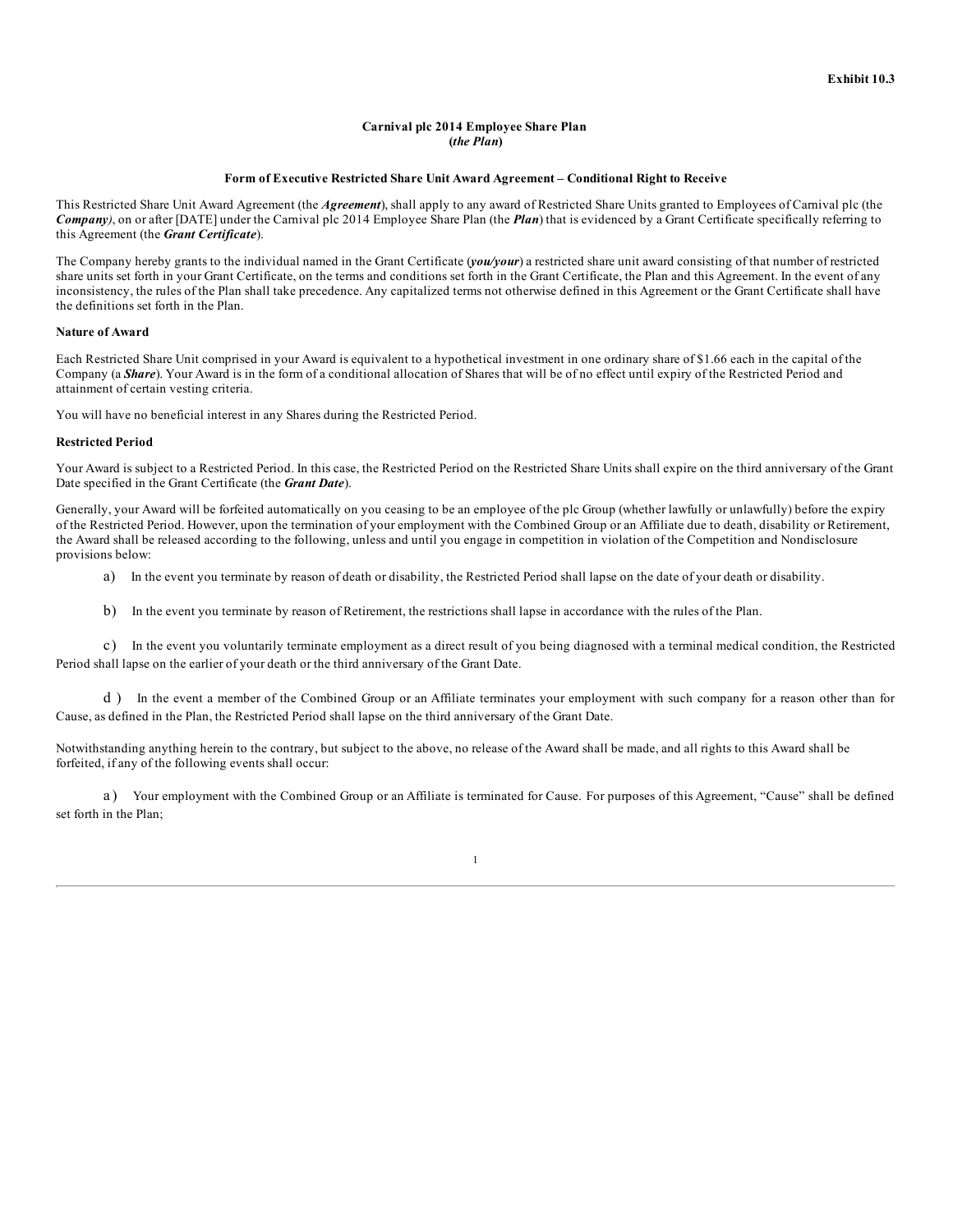b ) You voluntarily terminate employment with the Combined Group or an Affiliate prior to Retirement unless such voluntary termination is directly related to death, disability or you being diagnosed with a terminal medical condition;

c ) You engage in competition, as more particularly described below, either (i) during the term of your employment with the Combined Group or an Affiliate; (ii) following your voluntary termination of employment with the Combined Group or an Affiliate; or (iii) following the employing company's termination of your [employment](#page-1-0) for any reason; or

d) You [violate](#page-1-0) the nondisclosure provisions set forth below.

# **Release of Aw[ard](#page-37-0)**

You will be deemed to have called for the release of your Award on the date on which your Award vests following expiration of the Restricted Period an[d](#page-37-0) attainment of the [vesting](#page-37-0) criteria set out in the Vesting Schedule contained in Appendix A to this Agreement unless the release of your Award would be [prohibited](#page-38-0) by law, the Model Code for Securities Transactions by Directors of Listed Companies or the Company's dealing code. In such a case you will be deemed to have called for the release of your Award on the first date following vesting of your Award on which the release of your Award would not be prohibited. This [Award](#page-38-0) may only be settled in Shares.

## **Dividends**

The Compens[ation](#page-39-0) Committee has determined that on each occasion on which a dividend is paid in respect of one Share, a notional amount of cash and shares equal to the cash and share dividend paid in respect of one Share will be credited to each Restricted Share Unit comprised in your Award (the *Divi[den](#page-39-0)d [Equivalents](#page-41-0)*). Dividend Equivalents will be withheld by the Company for your account and will be distributed to you in the form of additional Shares o[n](#page-41-0) settlement of your Award. If your Award is forfeited, you will have no entitlement to such Dividend Equivalents.

## **Taxation**

You acknowledge that, regardless of any action taken by the Company or, if different, your employer (the *Employer*), the ultimate liability for all income tax, social insurance, payroll tax, fringe benefits tax, payment on account or other tax-related items related to your participation in the Plan and legally applicable to you (*Tax-Related Items*), is and remains your responsibility and may exceed the amount actually withheld by the Company or the Employer. You further acknowledge that the Company and/or the Employer (1) make no representations or undertakings regarding the treatment of any Tax-Related Items in connection with any aspect of the Award, including, but not limited to, the grant, vesting or settlement of the Award, the subsequent sale of Shares acquired pursuant to such settlement and the receipt of any dividends and/or any Dividend Equivalents; and (2) do not commit to and are under no obligation to structure the terms of the grant or any aspect of the Award to reduce or eliminate your liability for Tax-Related Items or achieve any particular tax result. Further, if you are subject to Tax-Related Items in more than one jurisdiction, you acknowledge that the Company and/or the Employer (or former employer, as applicable) may be required to withhold or account for Tax-Related Items in more than one jurisdiction.

Prior to any relevant taxable or tax withholding event, as applicable, you agree to make adequate arrangements satisfactory to the Company and/or the Employer to satisfy all Tax-Related Items. In this regard, you authorize the Company or its agent to satisfy the obligations with regard to all Tax-Related Items by one or a combination of the following: (i) withholding from your wages or other cash compensation paid to you by the Company and/or the Employer; or (ii) withholding from proceeds of the sale of Shares acquired upon settlement of the Award either through a voluntary sale or through a mandatory sale arranged by the Company (on your behalf pursuant to this authorization without further consent); or (iii) withholding in Shares to be issued upon settlement of the Award.

Depending on the withholding method, the Company may withhold or account for Tax-Related Items by considering applicable minimum statutory withholding rates or other applicable withholding rates, including maximum applicable rates, in which case you will receive a refund of any over-withheld amount in cash and will have no entitlement to the Share equivalent. If the obligation for Tax-Related Items is satisfied by withholding in Shares, for tax purposes, you are deemed to have been issued the full number of Shares subject to the vested Award, notwithstanding that a number of the Shares are held back solely for the purpose of paying the Tax-Related Items.

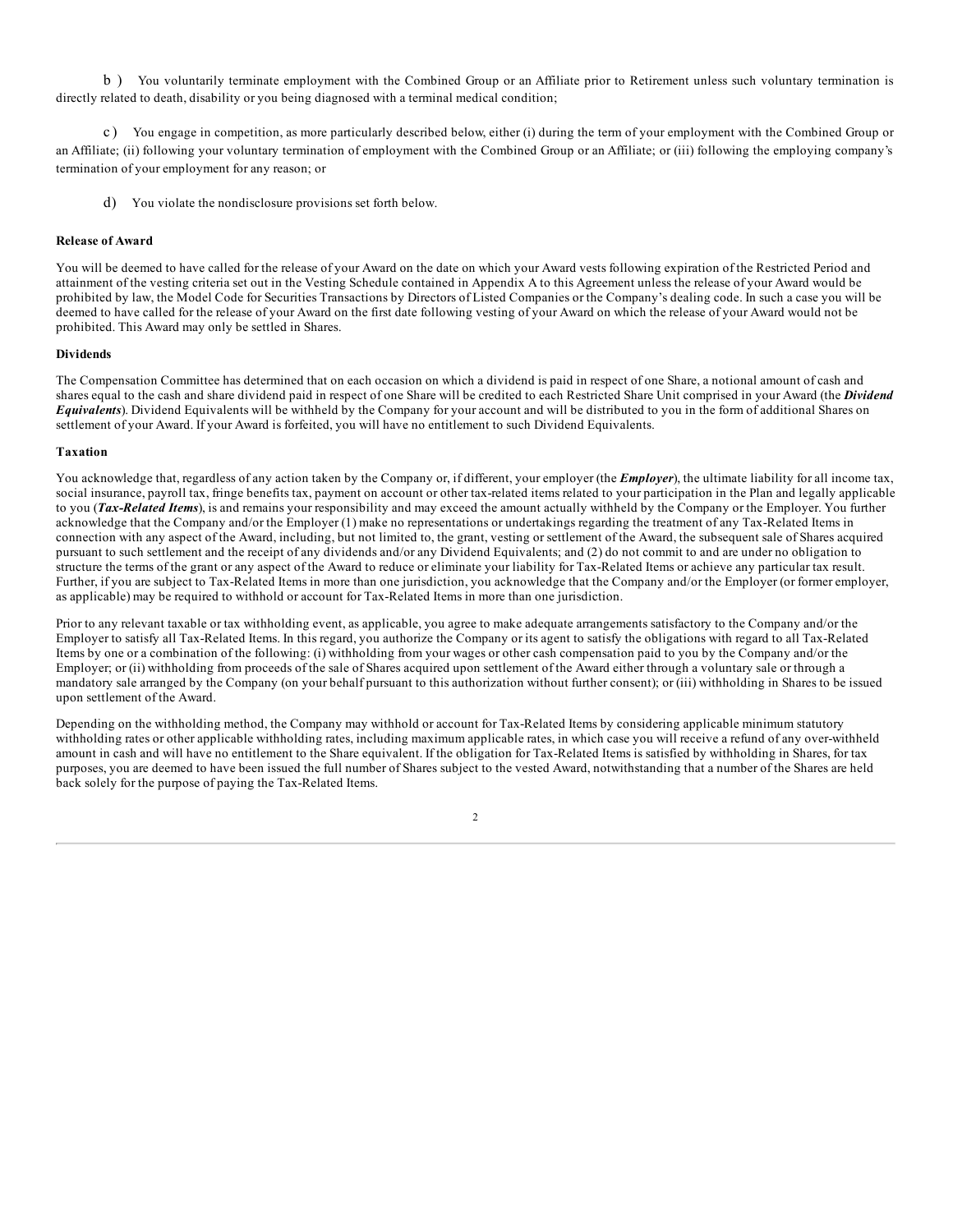Finally, you agree to pay to the Company or the Employer any amount of Tax-Related Items that the Company or the Employer may be required to withhold or account for as a result of your participation in the Plan that cannot be satisfied by the means previously described. The Company may refuse to issue or deliver the Shares or the proceeds of the sale of Shares, if you fail to comply with your obligations in connection with the Tax-Related Items.

# **Nature of Grant**

In accepting the grant, you acknowledge, understand and agree that:

- a) the Plan is established voluntarily by the Company, it is discretionary in nature and it may be modified, amended, suspended or terminated by the Company at any time, to the extent permitted by the Plan;
- b) the grant of your Award is voluntary and occasional and does not create any contractual or other right to receive future grants of Restricted Share Units, or benefits in lieu of Restricted Share Units, even if Restricted Share Units have been granted in the past;
- c) all decisions with respect to future Awards or other grants, if any, will be at the sole discretion of the Company;
- d) the Award, Grant Certificate and your participation in the Plan shall not create a right to employment or be interpreted as forming an employment or service contract with the Company, the Employer, or any member of the Combined Group and its Affiliates and shall not interfere with the ability of the Company, the Employer or any member of the Combined Group and its Affiliates, as applicable, to terminate your employment or service relationship (if any);
- e) you are voluntarily participating in the Plan;
- f) the Award and the Shares subject to the Award, and the income and value of same, are not intended to replace any pension rights or compensation;
- g) the Award and the Shares subject to the Award, and the income and value of same, are not part of normal or expected compensation for any purpose, including, without limitation, calculating any severance, resignation, termination, redundancy, dismissal, end-of-service payments, bonuses, longservice awards, pension or retirement or welfare benefits or similar payments;
- h) the future value of the underlying Shares is unknown, indeterminable and cannot be predicted with certainty;
- i) no claim or entitlement to compensation or damages shall arise from forfeiture of the Award resulting from the termination of your employment or other service relationship (for any reason whatsoever, whether or not later found to be invalid or in breach of employment laws in the jurisdiction where you are employed or the terms of your employment agreement, if any), and in consideration of the grant of the Award to which you are otherwise not entitled, you irrevocably agree never to institute any claim against the Company, the Employer, or any member of the Combined Group and its Affiliates, waive your ability, if any, to bring any such claim, and release the Company, the Employer, and any member of the Combined Group and its Affiliates from any such claim; if, notwithstanding the foregoing, any such claim is allowed by a court of competent jurisdiction, then, by participating in the Plan, you shall be deemed irrevocably to have agreed not to pursue such claim and agree to execute any and all documents necessary to request dismissal or withdrawal of such claim;
- j) unless otherwise agreed with the Company, the Award and the Shares, and the income and value of same, are not granted as consideration for, or in connection with, the service you may provide as a director of the Company or any member of the Combined Group and its Affiliates;
- k) unless otherwise provided in the Plan or by the Company in its discretion, the Award, Grant Certificate and the benefits evidenced by this Agreement do not create any entitlement to have the Award or any such benefits transferred to, or assumed by, another company nor to be exchanged, cashed out or substituted for, in connection with any corporate transaction affecting the shares of the Company; and

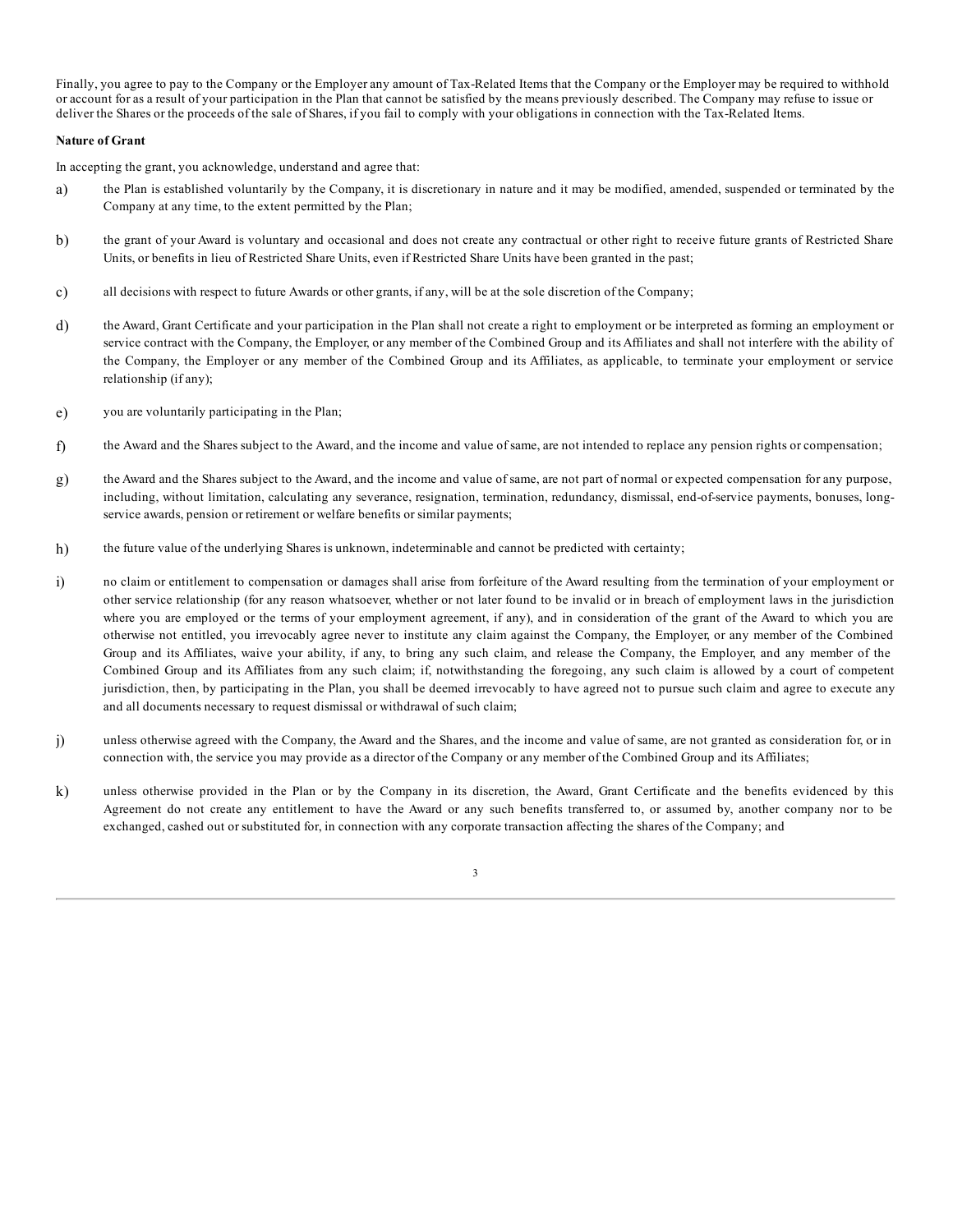l) neither the Company, the Employer or any member of the Combined Group or its Affiliates shall be liable for any foreign exchange rate fluctuation between your local currency and the British Pound Sterling that may affect the value of the Award or of any amounts due to you pursuant to the settlement of the Award or the subsequent sale of any Shares acquired upon settlement.

# **No Advice Regarding Grant**

The Company is not providing any tax, legal or financial advice, nor is the Company making any recommendations regarding your participation in the Plan, or your acquisition or sale of the underlying Shares. You are hereby advised to consult with your own personal tax, legal and financial advisors regarding your participation in the Plan before taking any action related to the Plan.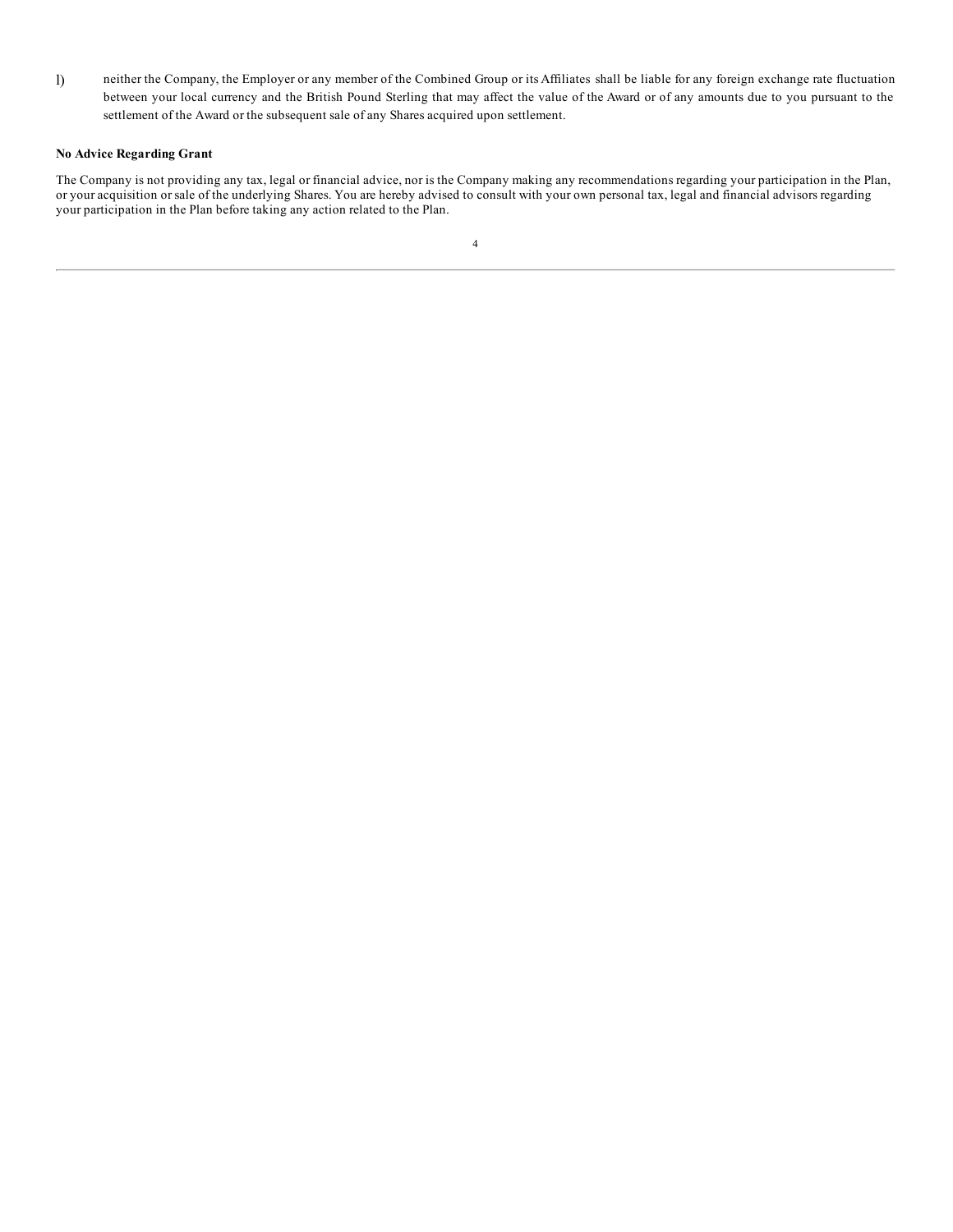#### *Data Privacy*

You hereby explicitly and unambiguously consent to the collection, use and transfer, in electronic or other form, of your personal data as described in this Agreement and any other Award grant materials (Data) by and among, as applicable, the Employer, the Company and any member of the Combined Group or its Affiliates for the exclusive purpose of implementing, administering and managing your participation in the Plan.

You understand that the Company and the Employer may hold certain personal information about you, including, but not limited to, your name, home address and telephone number, date of birth, social insurance number or other identification number, salary, nationality, job title, any shares of stock or directorships held in the Company, details of all Awards or any other entitlement to shares of stock awarded, canceled, exercised, vested, unvested or *outstanding in your favor, for the exclusive purpose of implementing, administering and managing the Plan.*

You understand that Data will be transferred to UBS AG, or such other stock plan service provider as may be selected by the Company in the future, which is assisting the Company with the implementation, administration and management of the Plan. You understand that the recipients of the Data may be located in the United States or elsewhere, and that the recipients' country may have different data privacy laws and protections than your country. You understand that you may request a list with the names and addresses of any potential recipients of the Data by contacting the Global Human Resources Department. You authorize the Company, UBS AG and any other possible recipients which may assist the Company (presently or in the future) with implementing, administering and managing the Plan to receive, possess, use, retain and transfer the Data, in electronic or other form, for the sole purpose of implementing, administering and managing your participation in the Plan. You understand that Data will be held only as long as is necessary to implement, administer and manage your participation in the Plan. You understand that you may, at any time, view Data, request additional information about the storage and processing of Data, require any necessary amendments to Data or refuse or withdraw the consents herein, in any case without cost, by contacting in writing the Global Human Resources Department. Further, you understand that you are providing the consents herein on a purely voluntary basis. If you do not consent, or if you later seek to revoke your consent, your employment status or service and career with the Employer will not be adversely affected; the only consequence of refusing or withdrawing your consent is that the Company would not be able to grant Restricted Share Units or other equity awards to you or administer or maintain such awards. Therefore, you understand that refusing or withdrawing your consent may affect your ability to participate in the Plan. For more information on the consequences of your refusal to consent or withdrawal of consent, you understand that you *may contact the Global Human Resources Department.*

#### **Competition**

The services you provide are unique, extraordinary and essential to the business of the Combined Group or its Affiliates, particularly in view of your access to the Combined Group or its Affiliates' confidential information and trade secrets. Accordingly, in consideration of the Award, you agree that you will not, without the prior written approval of the Board of Directors, at anytime during the term of your employment with the Combined Group or its Affiliates and (except as provided below) for the then remaining duration of the Restricted Period, if any, following the date on which your employment with the Combined Group or its Affiliates terminates, directly or indirectly, within the cruise industry wherever located, engage in any business activity directly or indirectly competitive with the business of the Combined Group or its Affiliates, or serve as an officer, director, owner, consultant, or employee of any organization then in competition with the Combined Group or its Affiliates. In addition, you agree that during such restricted period following your employment with the Combined Group or its Affiliates, you will not solicit, either directly or indirectly, any employee of the Combined Group or its Affiliates, its subsidiaries or division, who was such at the time of your separation from employment hereunder. In the event that this provision should ever be adjudicated to exceed the time, geographic or other limitations permitted by applicable law in any jurisdiction, then such provisions shall be deemed reformed in such jurisdiction to the maximum time, geographic or other limitations permitted by applicable law.

## **Nondisclosure**

You expressly agree and understand that the Combined Group or its Affiliates own and/or control information and material which is not generally available to third parties and which Combined Group or its Affiliates consider confidential, including, without limitation, methods, products, processes, customer lists, trade secrets and other information applicable to its business and that it may from time to time acquire, improve or produce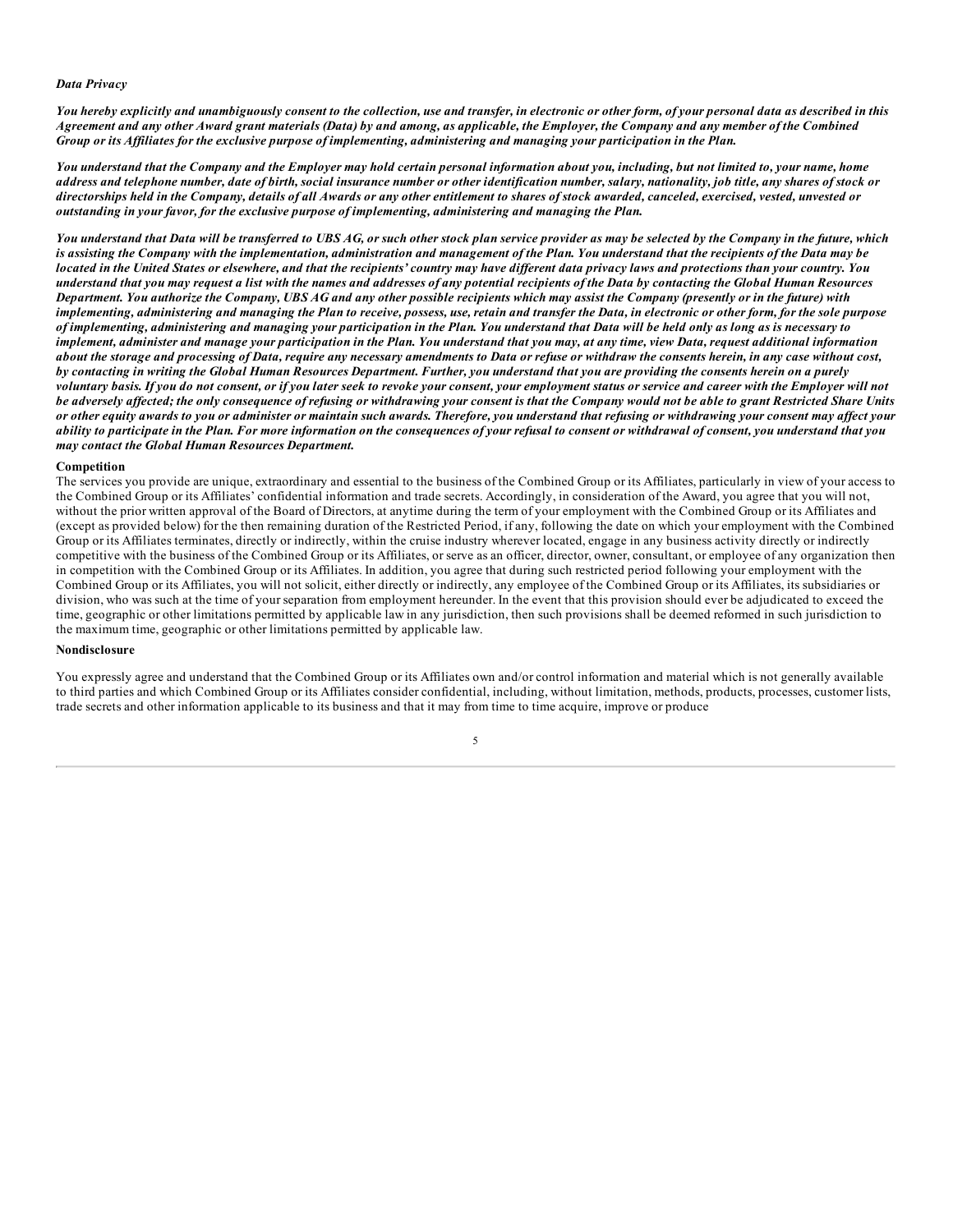additional methods, products, processes, customers lists, trade secrets and other information (collectively, the *Confidential Information*). You acknowledge that each element of the Confidential Information constitutes a unique and valuable asset of Combined Group or its Affiliates, and that certain items of the Confidential Information have been acquired from third parties upon the express condition that such items would not be disclosed to Combined Group or its Affiliates and its officers and agents other than in the ordinary course of business. You acknowledge that disclosure of Combined Group or its Affiliates' Confidential Information to and/or use by anyone other than in Combined Group or its Affiliates' ordinary course of business would result in irreparable and continuing damage to Combined Group or its Affiliates. Accordingly, you agree to hold the Confidential Information in the strictest secrecy, and covenant that, during the term of your employment with Combined Group or its Affiliates (or any member of the Combined Group or its Affiliates) or at any time thereafter, you will not, without the prior written consent of the Board of Directors, directly or indirectly, allow any element of the Confidential Information to be disclosed, published or used, nor permit the Confidential Information to be discussed, published or used, either by himself or by any third parties, except in effecting your duties for Combined Group or its Affiliates in the ordinary course of business. You agree to keep all such records in connection with your employment as Combined Group or its Affiliates may direct, and all such records shall be the sole and absolute property of Combined Group or its Affiliates. You further agree that, within five (5) days of Combined Group or its Affiliates' request, you shall surrender to Combined Group or its Affiliates any and all documents, memoranda, books, papers, letters, price lists, notebooks, reports, logbooks, code books, salesmen records, customer lists, activity reports, video or audio recordings, computer programs and any and all other data and information and any and all copies thereof relating to Combined Group or its Affiliates' business or any Confidential Information.

## **Clawback / Forfeiture**

- (a) In the case of fraud, negligence, intentional or gross misconduct or other wrongdoing on your part (or any other event or circumstance set forth in any clawback policy implemented by the Company, including, without limitation, any clawback policy adopted to comply with the requirements of the Dodd-Frank Wall Street Reform and Consumer Protection Act and any rules or regulations promulgated thereunder) that results in a material restatement of the Company's issued financial statements, you will be required to reimburse the Company for all or a portion, as determined by the Committee in its sole discretion, of any income or gain realized on the settlement of the RSUs or the subsequent sale of Shares acquired upon settlement of the RSUs with respect to any fiscal year in which the Company's financial results are negatively impacted by such restatement. You agree to and shall be required to repay any such amount to the Company within 30 days after the Company demands repayment. In addition, if the Company is required by law to include an additional "clawback" or "forfeiture" provision to outstanding awards, under the Dodd-Frank Wall Street Reform and Consumer Protection Act or otherwise, then such clawback or forfeiture provision shall also apply to this Agreement as if it had been included on the Grant Date and the Company shall promptly notify you of such additional provision. In addition, if you have engaged or are engaged in Detrimental Activity after your employment or service with the Company or its subsidiaries has ceased, then, within 30 days after written demand by the Company, you shall return any income or gain realized on the settlement of the RSUs or the subsequent sale of Shares acquired upon settlement of the RSUs.
- (b) For purposes of this Agreement, "Detrimental Activity" means any of the following: (i) unauthorized disclosure of any confidential or proprietary information of the Combined Group, (ii) any activity that would be grounds to terminate a Participant's employment or service with the Combined Group for Cause, (iii) whether in writing or orally, maligning, denigrating or disparaging the Combined Group or their respective predecessors and successors, or any of the current or former directors, officers, employees, shareholders, partners, members, agents or representatives of any of the foregoing, with respect to any of their respective past or present activities, or otherwise publishing (whether in writing or orally) statements that tend to portray any of the aforementioned persons or entities in an unfavorable light, or (iv) the breach of any noncompetition, nonsolicitation or other agreement containing restrictive covenants, with the Combined Group. For purposes of the preceding sentence the phrase "the Combined Group" shall mean "any member of the Combined Group or any Affiliate".

#### **General**

The Award is not transferable and may not be assigned, alienated, pledged, attached, sold or otherwise transferred or encumbered, other than in the limited circumstances specified in rule 14(b) of the Plan.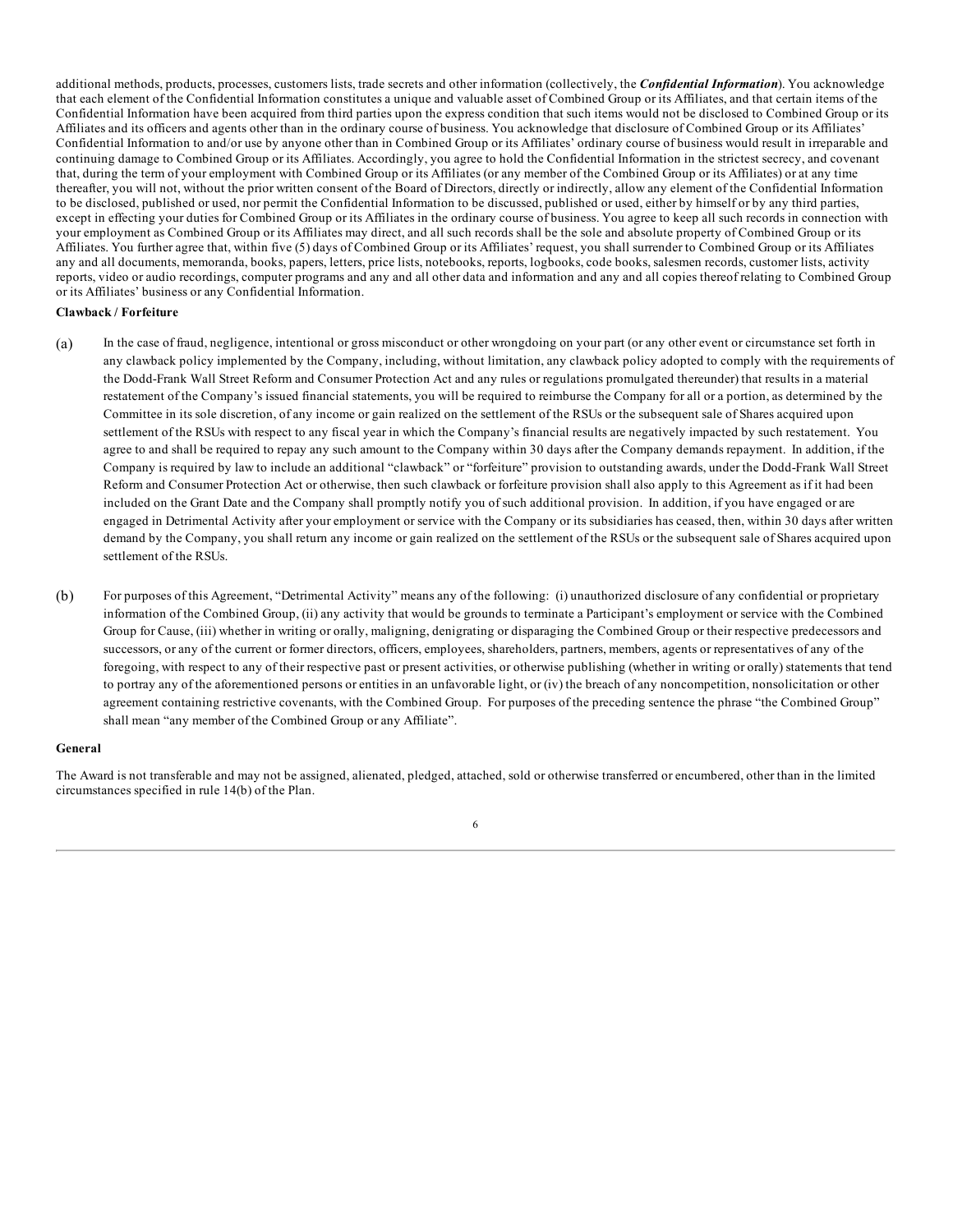#### **Sale or Transfer of Shares upon Death / Separation from Employment**

Following your death or termination of employment or service with the Company and its Affiliates for any reason, you (or your beneficiary, if applicable) must provide for all Shares underlying the released Award (including those issued under this Agreement as well as Shares underlying released Awards issued under any other similar agreement, whether on account of termination or previously released in connection with the vesting terms of such similar agreement) to be liquidated or transferred to a third party broker after all required documentation and tax withholding guidance is received no later than six months following the later of (i) your death or the date of termination, as applicable, or (ii) the latest Settlement Date (whether under this Agreement or a similar agreement) occurring following your death or termination. If you (or your beneficiary, as applicable) fail to liquidate or transfer the Shares prior to the end of the applicable six month period, the Company is hereby authorized and directed by you to either, in the Company's discretion: (i) sell any such remaining Shares on your (or your beneficiary's) behalf on the next trading date following the end of such period on which the Company is not prohibited from selling such Shares; or (ii) transfer such Shares to the Company's stock transfer agent for registration in your (or your beneficiary's) name. The Company will not be responsible for any gain or loss or taxes incurred with respect to the Shares underlying the released Awards in connection with such liquidation or transfer.

#### **Compliance with Law**

Notwithstanding any other provision of the Plan or this Agreement, unless there is an available exemption from any registration, qualification or other legal requirement applicable to the Shares, the Company shall not be required to deliver any Shares issuable upon settlement of the Award prior to the completion of any registration or qualification of the Shares under any local, state, federal or foreign securities or exchange control law or under rulings or regulations of the U.S. Securities and Exchange Commission (*SEC*) or of any other governmental regulatory body, or prior to obtaining any approval or other clearance from any local, state, federal or foreign governmental agency, which registration, qualification or approval the Company shall, in its absolute discretion, deem necessary or advisable. You understand that the Company is under no obligation to register or qualify the Shares with the SEC or any state or foreign securities commission or to seek approval or clearance from any governmental authority for the issuance or sale of the Shares. Further, you agree that the Company shall have unilateral authority to amend the Plan and the Agreement without your consent to the extent necessary to comply with securities or other laws applicable to issuance of Shares.

#### **Insider Trading/Market Abuse Laws**

Your country of residence may have insider trading and/or market abuse laws which may affect your ability to acquire or sell Shares under the Plan during such times you are considered to have "inside information" (as defined in the laws in your country). These laws may be the same or different from any Company insider trading policy. You acknowledge that it is your responsibility to be informed of and compliant with such regulations, and you should speak to your personal advisor on this matter.

## **Foreign Asset/Account, Exchange Control and Tax Reporting**

You may be subject to foreign asset/account, exchange control and/or tax reporting requirements as a result of the acquisition, holding and/or transfer of Shares or cash (including dividends, Dividend Equivalents and the proceeds arising from the sale of Shares) derived from your participation in the Plan, to and/or from a brokerage/bank account or legal entity located outside your country. The applicable laws of your country may require that you report such accounts, assets, the balances therein, the value thereof and/or the transactions related thereto to the applicable authorities in such country. You acknowledge that you are responsible for ensuring compliance with any applicable foreign asset/account, exchange control and tax reporting requirements and should consult your personal legal advisor on this matter.

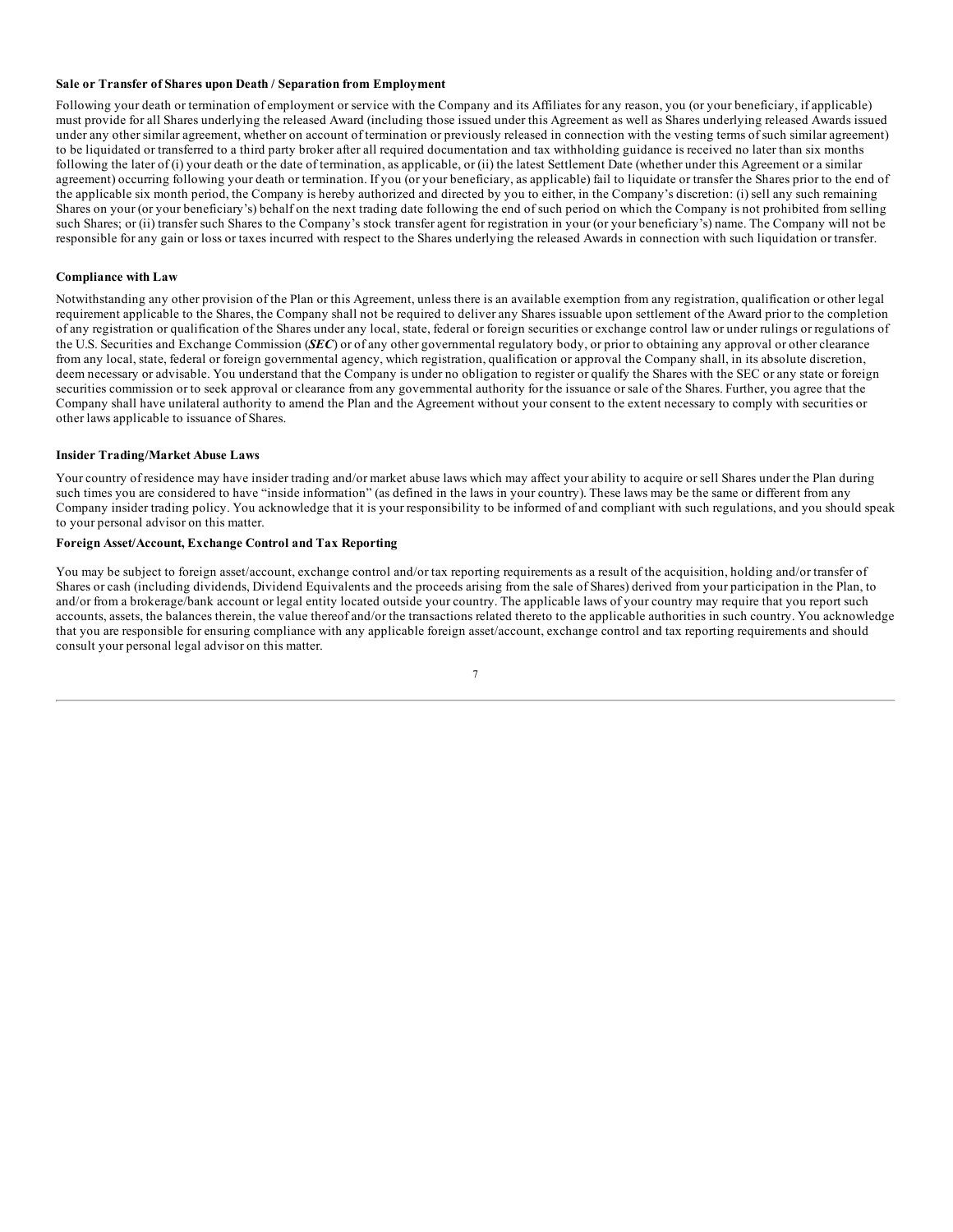#### **Governing Law**

The Award, Grant Certificate and the provisions of this Agreement are governed by, and subject to, the laws of England. All disputes arising out of or in connection with the rules shall be subject to the exclusive jurisdiction of the courts of England and Wales.

#### **Language**

If you have received this Agreement or any other document related to the Plan translated into a language other than English and if the meaning of the translated version is different than the English version, the English version will control.

#### **Electronic Delivery and Acceptance**

The Company may, in its sole discretion, decide to deliver any documents related to current or future participation in the Plan by electronic means. You hereby consent to receive such documents by electronic delivery and agree to participate in the Plan through an on-line or electronic system established and maintained by the Company or a third party designated by the Company.

#### **Severability**

If any provision of the Agreement is or becomes or is deemed to be invalid, illegal, or unenforceable in any jurisdiction or as to any person or Award, or would disqualify the Plan or any Award under any law deemed applicable by the Committee, such provision shall be construed or deemed amended to conform to the applicable laws, or if it cannot be construed or deemed amended without, in the determination of the Committee, materially altering the intent of the Plan or Award, such provision shall be stricken as to such jurisdiction, person or Award and the remainder of the Plan and any such Award shall remain in full force and effect.

#### **Waiver**

You acknowledge that a waiver by the Company of breach of any provision of this Agreement shall not operate or be construed as a waiver of any other provision of this Agreement, or of any subsequent breach of this Agreement.

#### **Appendix**

Notwithstanding any provisions in this Agreement, the Award shall be subject to the additional terms and conditions set forth in Appendix A to this Agreement and to any special terms and provisions as set forth in Appendix B for your country, if any. Moreover, if you relocate to one of the countries included in Appendix B, the special terms and conditions for such country will apply to you, to the extent the Company determines that the application of such terms and conditions is necessary or advisable in order to comply with local law or facilitate the administration of the Plan. Appendices A and B constitute part of this Agreement.

#### **Imposition of Other Requirements**

The Company reserves the right to impose other requirements on your participation in the Plan, on the Award and on any Shares acquired under the Plan, to the extent the Company determines it is necessary or advisable for legal or administrative reasons, and to require you to sign any additional agreements or undertakings that may be necessary to accomplish the foregoing.

This Agreement is notice of your Award under the Plan and should be kept in a safe place.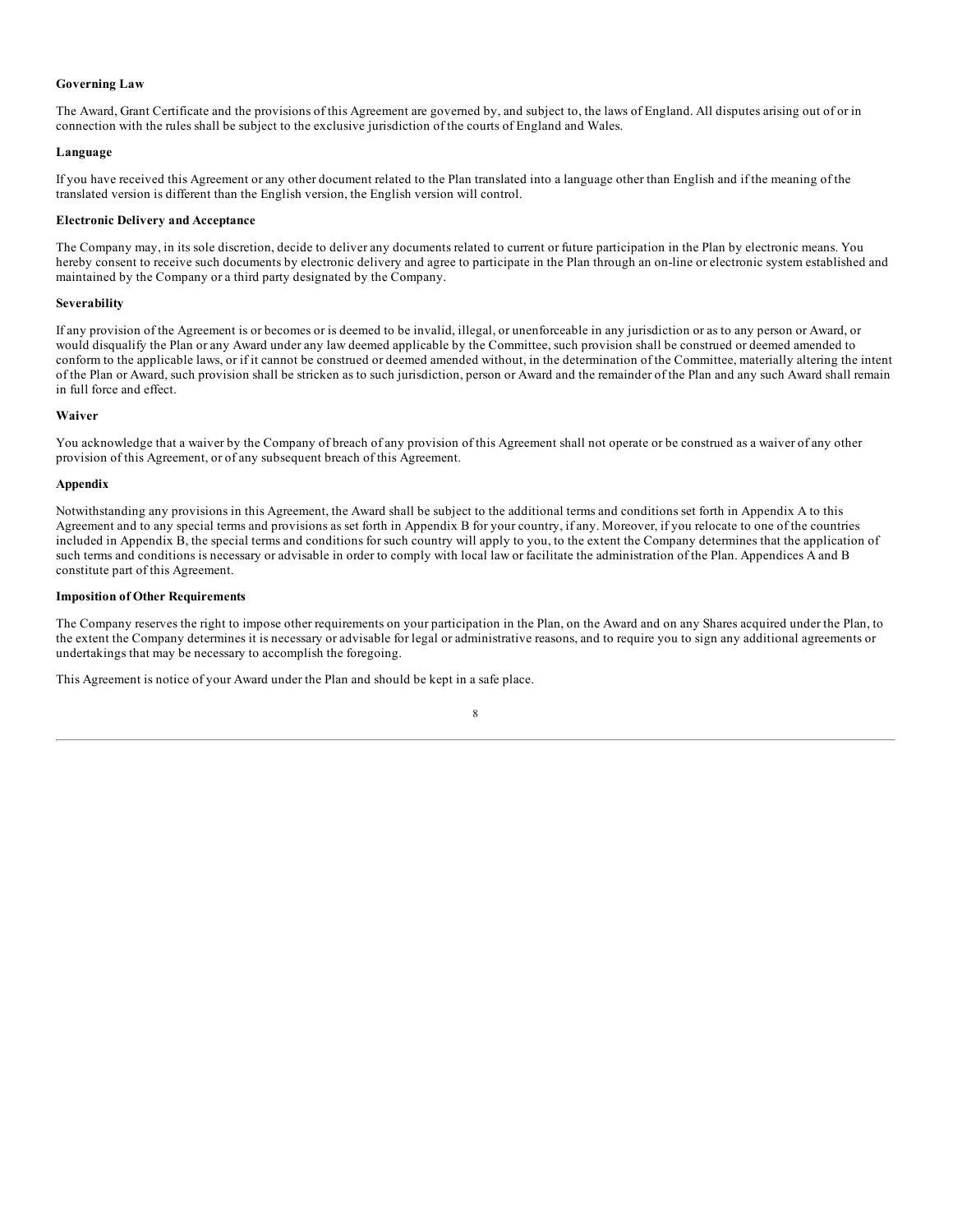### **APPENDIX A**

## **VESTING SCHEDULE**

Your Award is subject to a Restricted Period. In this case the Restricted Period commenced on the Grant Date of the Award and expires on the third anniversary of the Grant Date specified in the Grant Certificate. Vesting of the Award is subject to your being employed by the Combined Group or an Affiliate through the Restricted Period.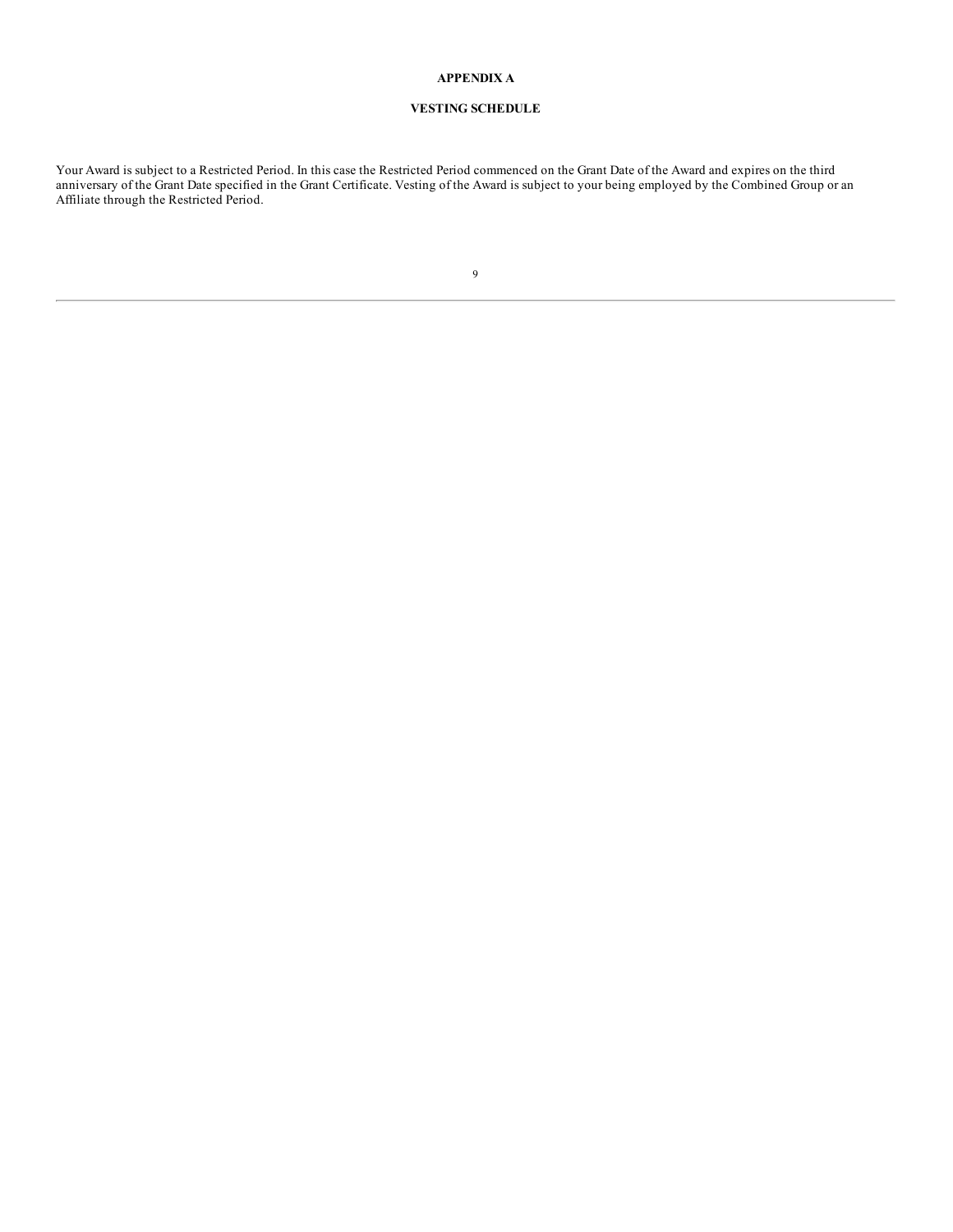#### **APPENDIX B**

#### **Country Specific Information**

#### *TERMS AND CONDITIONS*

This Appendix B includes additional terms and conditions that govern the Award granted to you if you reside in one of the countries listed herein. This Appendix B forms part of the Agreement. These terms and conditions are in addition to, or if so indicated, in place of, the terms and conditions in the Agreement.

If you are a citizen or resident of a country other than the one in which you are currently working, are considered a resident of another country for local law purposes or transfer employment and/or residency between countries after the Grant Date, the Company shall, in its sole discretion, determine to what extent the additional terms and conditions included herein will apply to you under these circumstances.

#### *NOTIFICATIONS*

This Appendix B also includes information regarding exchange controls, securities laws and certain other issues of which you should be aware with respect to your participation in the Plan. The information is based on the exchange control, securities laws and other laws in effect in the respective countries as of December [YEAR]. Such laws are often complex and change frequently. As a result, the Company strongly recommends that you not rely on the information noted herein as the only source of information relating to the consequences of your participation in the Plan because the information may be out of date at the time you vest in the Award or when you sell the Shares acquired under the Plan.

In addition, the information contained herein is general in nature and may not apply to your particular situation, and the Company is not in a position to assure you of any particular result. Accordingly, you are advised to seek appropriate professional advice as to how the relevant laws in your country may apply to your situation.

Finally, if you are a citizen or resident of a country other than the one in which you are currently working, are considered a resident of another country for local law purposes or transfer employment and/or residency between countries after the Grant Date, the information contained herein may not be applicable in the same manner to you.

Capitalized terms not explicitly defined in this Appendix B but defined in the Agreement or Plan shall have the same definitions as in the Plan and/or the Agreement.

[Country Specific Terms]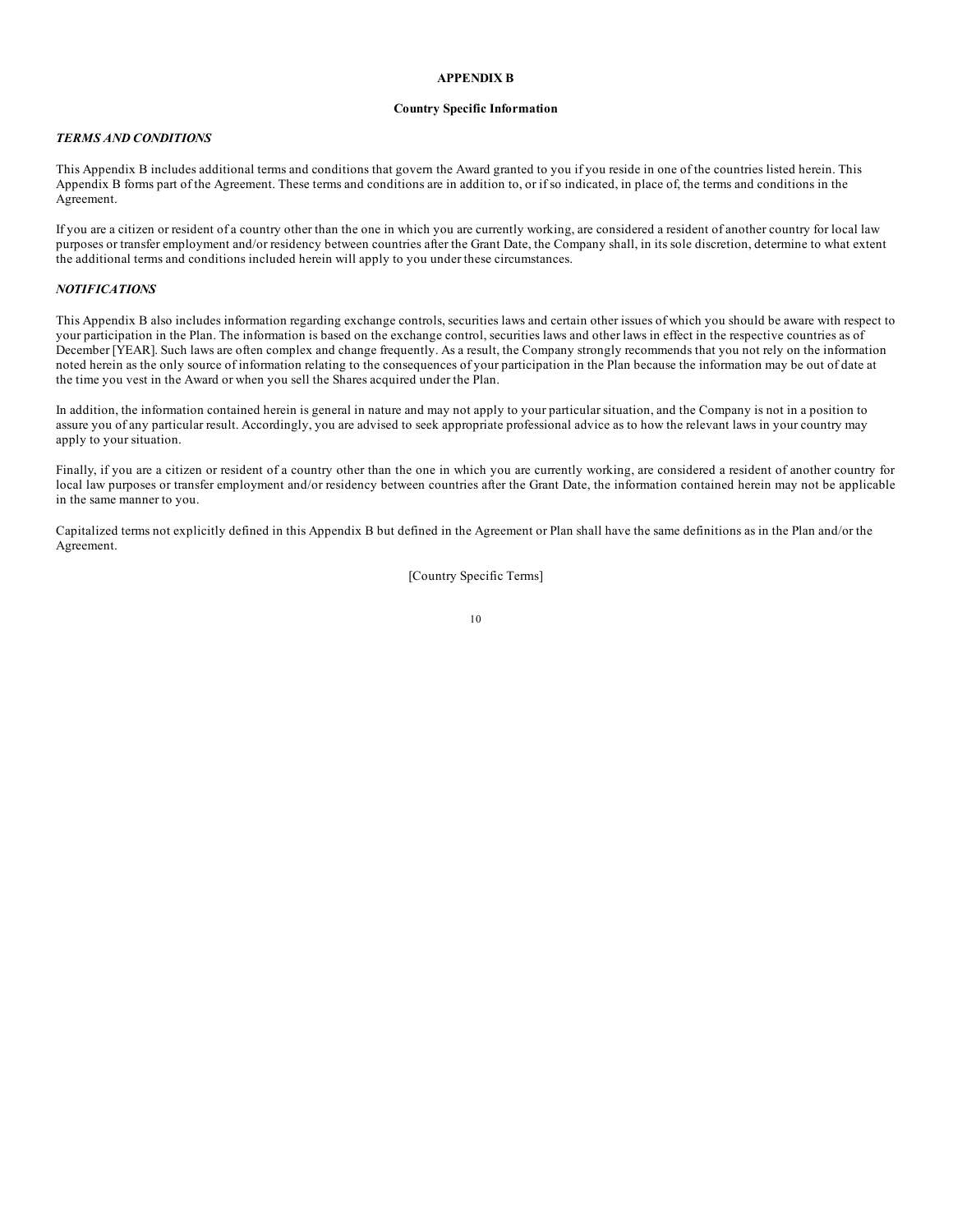## **CARNIVAL CORPORATION 2011 STOCK PLAN FORM OF EXECUTIVE RESTRICTED STOCK AGREEMENT**

THIS EXECUTIVE RESTRICTED STOCK AGREEMENT (this "Agreement") shall apply to any award of Restricted Stock granted to employees of Carnival Corporation, a corporation organized under the laws of the Repub`lic of Panama, (the "Company") or employees of an Affiliate, on or after [DATE] under the Carnival Corporation 2011 Stock Plan (the "Plan") that are evidenced by a Grant Certificate that specifically refers to this Agreement (the "Grant Certificate").

### 1. Grant of Restricted Stock.

Subject to the terms and conditions set forth in the Grant Certificate, the Plan and in this Agreement, the Company hereby grants to the individual named in the Grant Certificate ("Executive") a Restricted Stock Award consisting of that number of Shares set forth in the Grant Certificate (the "Restricted Stock"). The Restricted Stock is subject to the restrictions described herein, including forfeiture under the circumstances described in Section 5 hereof (the "Restrictions"). The Restrictions shall lapse and the Restricted Stock shall become nonforfeitable in accordance with Section 3 and Section 5 hereof.

## 2. Incorporation by Reference, Etc.

The provisions of the Plan and the Grant Certificate are hereby incorporated herein by reference. Except as otherwise expressly set forth herein, this Agreement and the Grant Certificate shall be construed in accordance with the provisions of the Plan and any interpretations, amendments, rules and regulations promulgated by the Committee from time to time pursuant to the Plan. Any capitalized terms not otherwise defined in this Agreement or the Grant Certificate shall have the definitions set forth in the Plan. The Committee shall have final authority to interpret and construe the Plan, this Agreement and the Grant Certificate, and to make any and all determinations under them, and its decision shall be binding and conclusive upon Executive and his legal representative in respect of any questions arising under the Plan, this Agreement or the Grant Certificate.

### 3. Lapse of Restriction.

Except as otherwise provided in Section 5 hereof, the Restrictions with respect to the Restricted Stock shall lapse on the third anniversary of the Grant Date specified in the Grant Certificate (the "Grant Date"). Notwithstanding the foregoing, the Committee shall have the authority to remove the Restrictions on the Restricted Stock whenever it may determine that, by reason of changes in applicable laws or other changes in circumstances arising after the Grant Date, such action is appropriate.

Any shares of Restricted Stock for which the Restrictions have lapsed or been removed shall be referred to hereunder as "released Restricted Stock."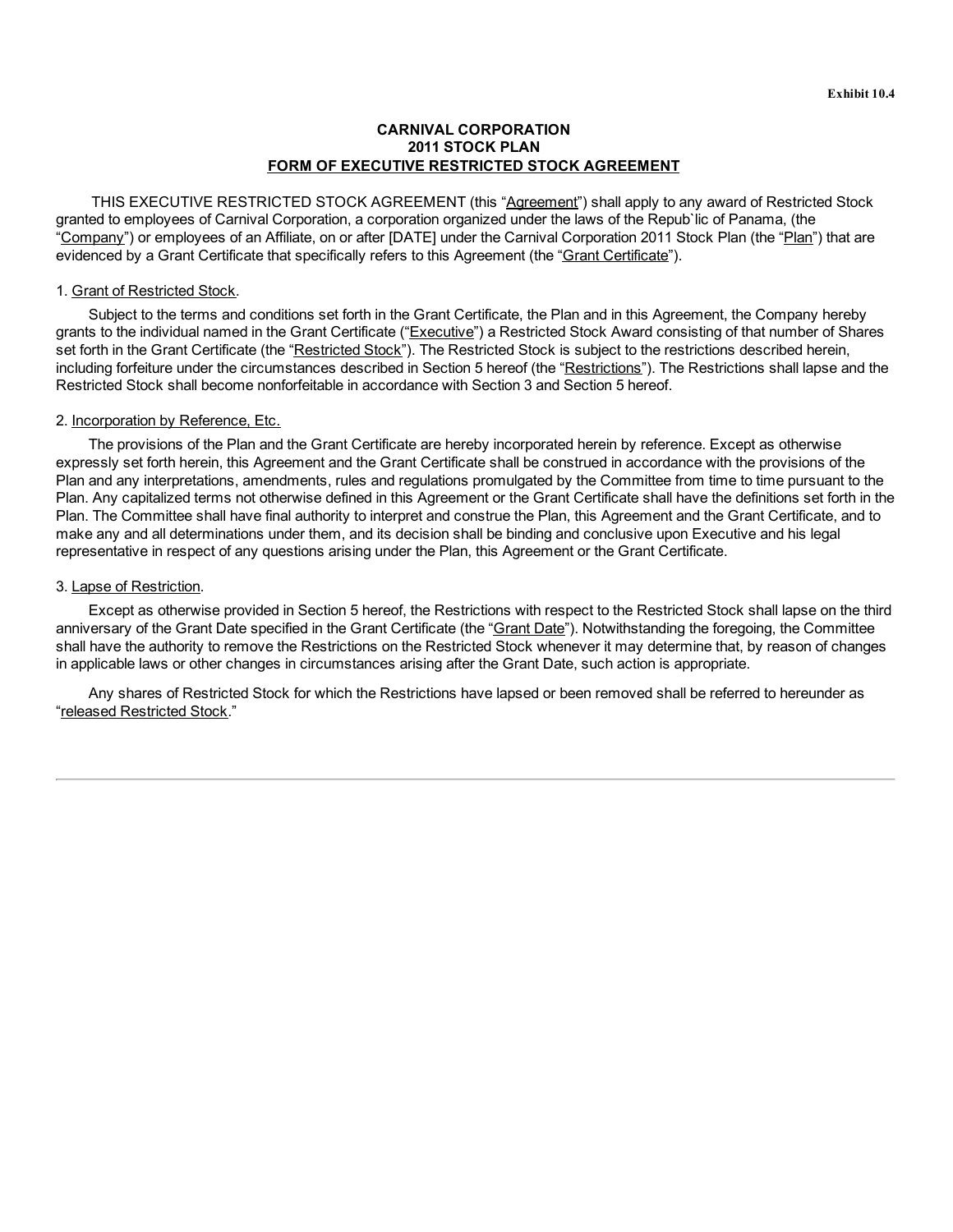## 4. Share Issuance.

Certificates or book entries evidencing the Restricted Stock shall be issued by the Company and shall be registered in Executive's name on the stock transfer books of the Company promptly after the date hereof. Subject to Section 6 hereof, the certificates or [book-entry](#page-1-0) evidencing the Restricted Stock shall remain in the custody and/or subject to the control of the Company at all times prior to the [date](#page-1-0) such Restricted Stock becomes released Restricted Stock. Pending the release of the Restrictions, [th](#page-1-0)e Committee may require Executive to additionally execute and deliver to the Company (i) an escrow agreement satisfactory to t[he](#page-18-0) Committee and (ii) the [appropriate](#page-18-0) stock power (endorsed in blank) with respect to the Restricted Stock.

### 5. Effect of Termination of [Employment.](#page-37-0)

(a) Upon the termination of Executive's employment with the Combined Group or an Affiliate, the Restrictions on the [unreleased](#page-38-0) Restricted Stock shall be released according to the following:

[\(i\)](#page-38-0) In the event Executive's employment terminates by reason of death or Disability, the Restrictions on the Restricted Stock shall lapse on the date of [Executive's](#page-38-0) death or Disability and the Restricted Stock shall become releas[ed](#page-38-0) Res[tricted](#page-39-0) Stock.

(ii) In the event Executive's employment is terminated by the Combined Group and its Affiliates other than for [Cause](#page-41-0) (as defined below) (and other than by reason of Disability), the Restrictions on the Restricted Stock shall lapse ([and](#page-41-0) the Restricted Stock shall vest and become released Restricted Stock) in accordance with the schedule set forth in Section 3 (without regard to the requirement that Executive remain employed by a member of the Combined Group or an Affiliate); provided, that all unreleased Restricted Stock issued hereunder and all rights under this Agreement shall be forfeited upon Executive's violation of the provisions of Section 10 (Non-competition) or Section 11 (Non-disclosure) of this Agreement.

(iii) In the event Executive voluntarily terminates employment as a direct result of Executive being diagnosed with a terminal medical condition, the Restrictions on the Restricted Stock shall lapse (and the Restricted Stock shall vest and become released Restricted Stock) on the earlier of Executive's death or the schedule set forth in Section 3; provided, that all unreleased Restricted Stock issued hereunder and all rights under this Agreement shall be forfeited upon Executive's violation of the provisions of Section 10 (Non-competition) or Section 11 (Non-disclosure) of this Agreement.

(b) In the event Executive attains Retirement Age while in the employ of the Combined Group or an Affiliate and becomes subject to income tax withholding obligations as a direct result thereof, the Restrictions on 50% of the Restricted Stock shall lapse (and such portion of the Restricted Stock shall vest and become released Restricted Stock) on the date Executive attains Retirement Age. The Restrictions on the remaining 50% of Restricted Stock shall lapse in accordance with the schedule set forth in Section 3.

(c) Notwithstanding anything herein to the contrary, but subject to Section 5(a) above, no release of Restricted Stock shall be made, and all unreleased Restricted Stock issued hereunder and all rights under this Agreement shall be forfeited, if any of the following events shall occur: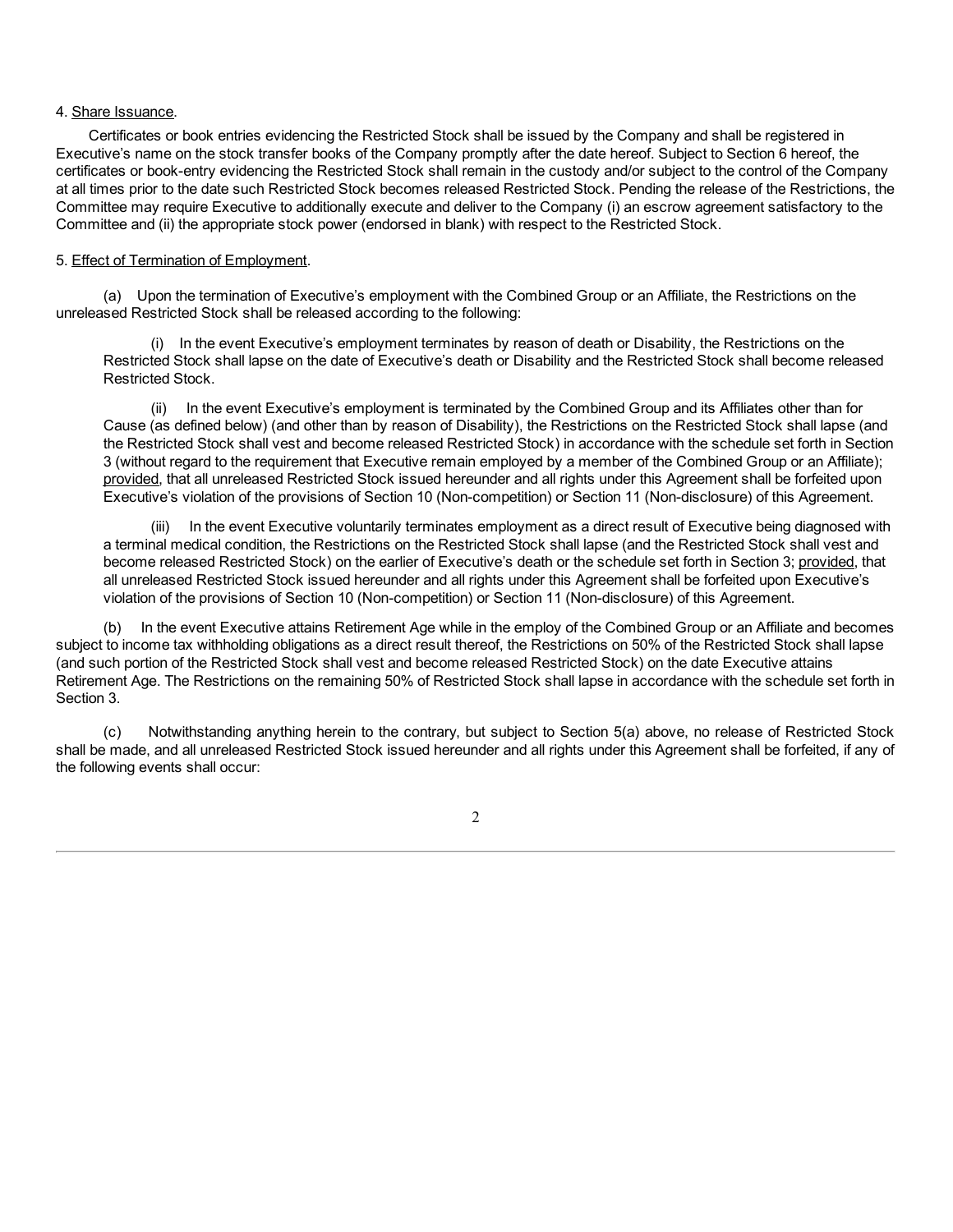(i) Executive's employment with the Combined Group or an Affiliate is terminated for Cause;

(ii) Executive voluntarily terminates employment with the Combined Group and its Affiliates prior to attaining Retirement Age unless such voluntary termination is directly related to death, Disability or Executive being diagnosed with a terminal medical condition;

(iii) Executive shall engage in competition, as more particularly described in Section 10 hereof, in violation of the provisions of Section 10, either (A) during the term of his employment with the Combined Group and its Affiliates; (B) following Executive's voluntary termination of his employment with the Combined Group and its Affiliates; or (C) following the termination by the Combined Group and its Affiliates of Executive's employment for any reason; or

(iv) Executive violates the nondisclosure provisions set forth in Section 11 hereof.

(d) Following Executive's termination of employment with the Combined Group or an Affiliate for any reason, Executive (or Executive's beneficiary, if applicable) must provide for all released Restricted Stock (including those Shares released pursuant to this Agreement as well as any Shares released under any other similar agreement, whether on account of termination or previously released in connection with the vesting terms of such similar agreement) to be liquidated or transferred to a third party broker after all required documentation and tax withholding guidance is received no later than six months following the later of (i) Executive's date of termination or (ii) the latest date on which restrictions lapse with respect to the Shares (whether under this Agreement or a similar agreement) occurring following Executive's termination. If Executive (or Executive's beneficiary, as applicable) fails to liquidate or transfer the Shares prior to the end of the applicable six month period, the Company is hereby authorized and directed by Executive to either, in the Company's discretion: (i) sell any such remaining Shares on Executive's (or Executive's beneficiary's) behalf on the next trading date following the end of such period on which the Company is not prohibited from selling such Shares; or (ii) to transfer such Shares to the Company's stock transfer agent for registration in Executive's (or Executive's beneficiary's) name. The Company will not be responsible for any gain or loss or taxes incurred with respect to the released Restricted Stock in connection with such liquidation or transfer.

## 6. Rights as a Shareholder.

Executive shall not be deemed for any purpose to be the owner of any Restricted Stock unless and until (i) the Company shall have issued the Restricted Stock in accordance with Section 4 hereof and (ii) Executive's name shall have been entered as a stockholder of record with respect to the Restricted Stock on the books of the Company. Upon the fulfillment of the conditions in (i) and (ii) of this Section 6, Executive shall be the record owner of the Restricted Stock unless and until such shares are forfeited pursuant to Section 5 hereof or sold or otherwise disposed of, and as record owner shall be entitled to all rights of a common stockholder of the Company, including, without limitation, voting rights and rights to receive currently the dividends, if any, with respect to the Restricted Stock; provided, that the Restricted Stock shall be subject to the limitations on transfer and encumbrance set forth in this Agreement. As soon as practicable following the lapse or removal of Restrictions on any Restricted Stock, the Company shall deliver the released Restricted Stock to Executive with the restrictive legend removed. In the event the Restricted Stock is forfeited pursuant to Section 5 hereof, Executive's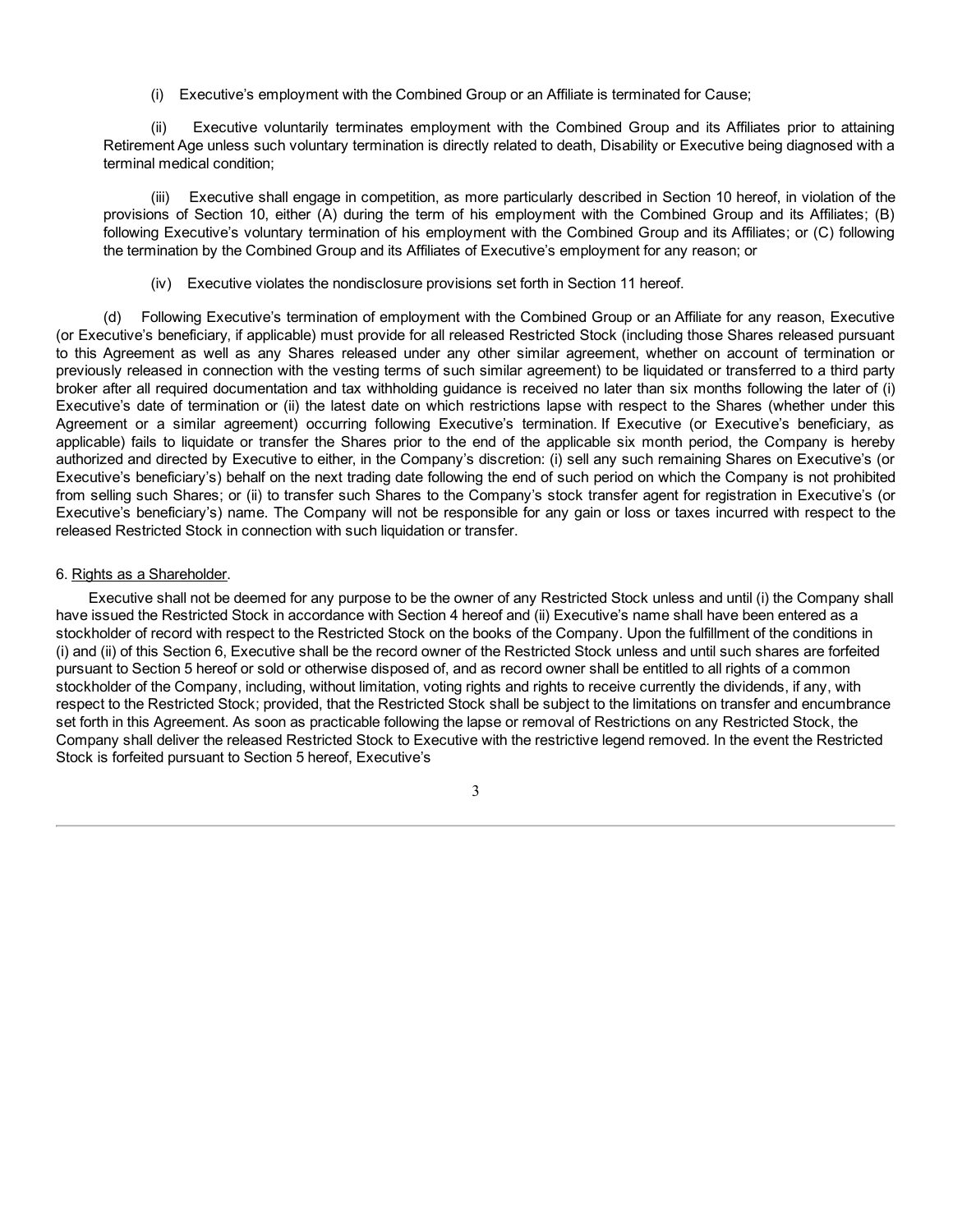name shall be removed from the stock transfer books of the Company and all rights of Executive to such shares and as a stockholder with respect thereto, including, but not limited to, the right to any cash dividends and stock dividends, shall terminate without further obligation on the part of the Company.

### 7. Restrictive Legend; Compliance with Legal Requirements.

All certificates or book entries representing Restricted Stock shall have affixed thereto a legend in substantially the following form, in addition to any other legends that may be required under federal or state securities laws:

TRANSFER OF THIS CERTIFICATE AND THE SHARES REPRESENTED HEREBY IS RESTRICTED PURSUANT TO THE TERMS OF THE CARNIVAL CORPORATION 2011 STOCK PLAN, AS AMENDED FROM TIME TO TIME, A GRANT CERTIFICATE BETWEEN CARNIVAL CORPORATION AND EXECUTIVE, AND AN EXECUTIVE RESTRICTED STOCK AGREEMENT, COPIES OF SUCH PLAN, GRANT CERTIFICATE AND AGREEMENT ARE ON FILE AT THE OFFICES OF CARNIVAL CORPORATION.

The granting and delivery of the Restricted Stock, and any other obligations of the Company under this Agreement, shall be subject to all applicable federal, state, local and foreign laws, rules and regulations and to such approvals by any regulatory or governmental agency as may be required. If the delivery of the Restricted Stock would be prohibited by law or the Company's dealing rules, the delivery shall be delayed until the earliest date on which the delivery would not be so prohibited. Upon the expiration of the Restricted Period of any Restricted Stock, Executive agrees to enter into such written representations, warranties and agreements as the Committee may reasonably request in order to comply with applicable securities laws or with the Plan or this Agreement.

## 8. Transferability.

The Restricted Stock may not, at any time prior to becoming released Restricted Stock, be assigned, alienated, pledged, attached, sold or otherwise transferred or encumbered by Executive, and any such purported assignment, alienation, pledge, attachment, sale, transfer or encumbrance shall be void and unenforceable against the Company; provided, that, the designation of a beneficiary shall not constitute an assignment, alienation, pledge, attachment, sale, transfer or encumbrance. Notwithstanding the foregoing, unreleased Restricted Stock may be transferred by Executive, without consideration, to a Permitted Transferee in accordance with Section 15(b) of the Plan.

#### 9. Withholding; Section 83(b) Election.

All distributions under the Plan are subject to withholding of all applicable federal, state, local and foreign taxes, and the Committee may condition the grant and/or delivery of Restricted Stock on satisfaction of the applicable withholding obligations. The Company, Carnival plc or any Affiliate of the Company or Carnival plc has the right, but not the obligation, to withhold or retain any Restricted Stock or other property deliverable to Executive in connection with the Award of Restricted Stock or from any compensation or other amounts owing to Executive the amount (in cash, Shares or other property) of any required tax withholding in respect of the Restricted Stock and to take such other action as may be necessary in the opinion of the Company to satisfy all obligations for the payment of such taxes. Executive may make an election pursuant to Section 83(b) of the Code in respect of the Restricted Stock and, if he does so, he shall timely notify the Company of such election and send the Company a copy thereof.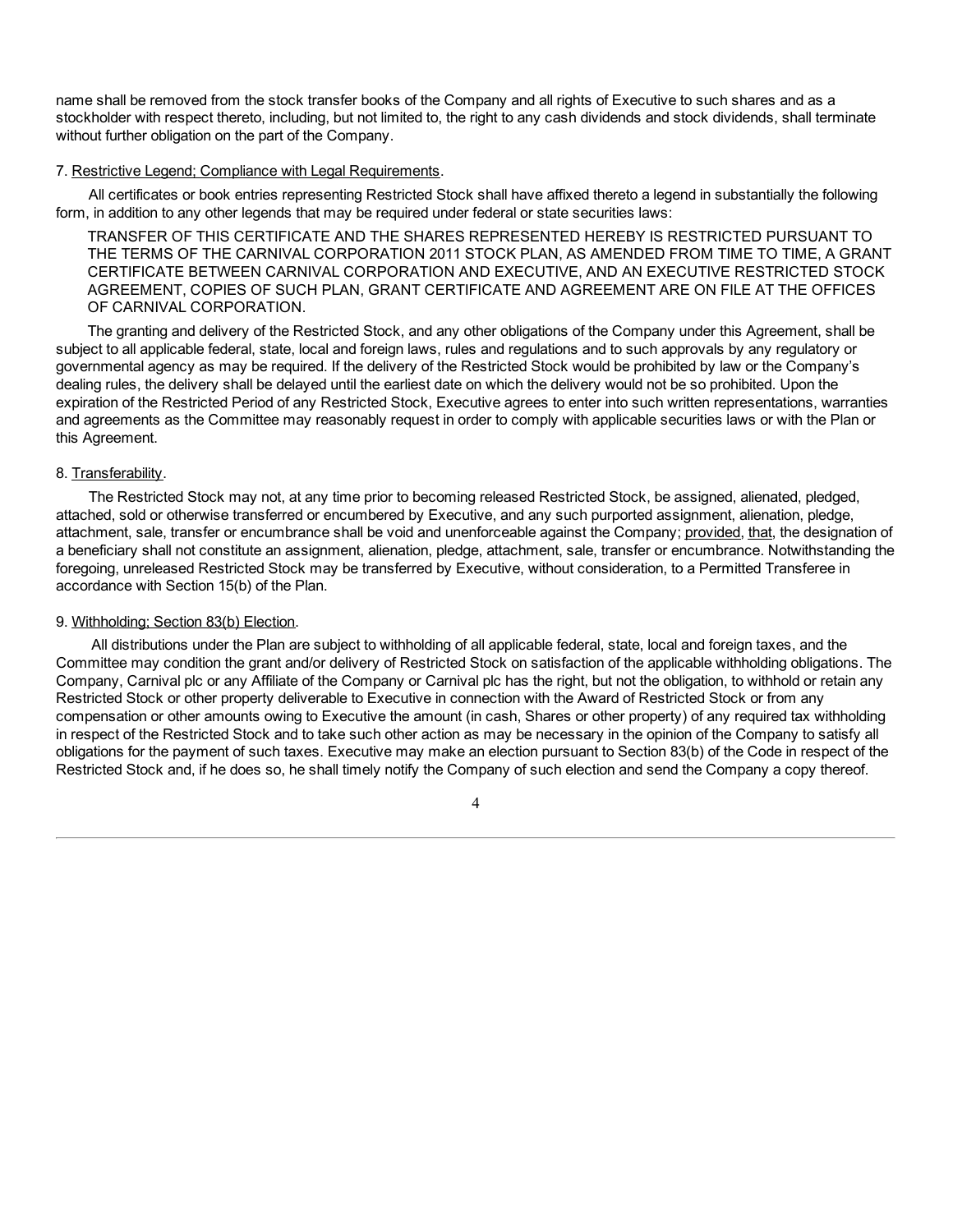Executive shall be solely responsible for properly and timely completing and filing any such election.

### 10. Non-Competition.

The services of Executive are unique, extraordinary and essential to the business of the Combined Group or its Affiliate, particularly in view of Executive's access to the Combined Group's or its Affiliates' confidential information and trade secrets. Accordingly, in consideration of the Restricted Stock awarded hereunder, Executive agrees that he will not, without the prior written approval of the Board, at any time during the term of his employment with the Combined Group or its Affiliates and (except as provided below) for the then remaining duration of the Restricted Period on the Restricted Stock, if any, following the date on which Executive's employment with the Combined Group and its Affiliates terminates, directly or indirectly, within the cruise industry wherever located, engage in any business activity directly or indirectly competitive with the business of the Combined Group or its Affiliates, or serve as an officer, director, owner, consultant, or employee of any organization then in competition with the Combined Group or its Affiliates. In addition, Executive agrees that during such Restricted Period following his employment with the Combined Group or its Affiliates, he will not solicit, either directly or indirectly, any employee of the Combined Group or its Affiliates, or their respective subsidiaries or divisions, who was such at the time of Executive's separation from employment. In the event that the provisions of this Section 10 should ever be adjudicated to exceed the time, geographic or other limitations permitted by applicable law in any jurisdiction, then such provisions shall be deemed reformed in such jurisdiction to the maximum time, geographic or other limitations permitted by applicable law.

### 11. Non-Disclosure.

Executive expressly agrees and understands that the Combined Group or its Affiliates own and/or control information and material which is not generally available to third parties and which the Combined Group or its Affiliates consider confidential, including, without limitation, methods, products, processes, customer lists, trade secrets and other information applicable to its business and that it may from time to time acquire, improve or produce additional methods, products, processes, customers lists, trade secrets and other information (collectively, the "Confidential Information"). Executive hereby acknowledges that each element of the Confidential Information constitutes a unique and valuable asset of the Combined Group or its Affiliates, and that certain items of the Confidential Information have been acquired from third parties upon the express condition that such items would not be disclosed to the Combined Group or its Affiliates and its officers and agents other than in the ordinary course of business. Executive hereby acknowledges that disclosure of the Combined Group or its Affiliates' Confidential Information to and/or use by anyone other than in the Combined Group's or its Affiliates' ordinary course of business would result in irreparable and continuing damage to the Combined Group or its Affiliates. Accordingly, Executive agrees to hold the Confidential Information in the strictest secrecy, and covenants that, during the term of his employment with Combined Group and its Affiliates (or any member of the Combined Group or its Affiliates) or at any time thereafter, he will not, without the prior written consent of the Board, directly or indirectly, allow any element of the Confidential Information to be disclosed, published or used, nor permit the Confidential Information to be discussed, published or used, either by himself or by any third parties, except in effecting Executive's duties for the Combined Group or its Affiliates in the ordinary course of business. Executive agrees to keep all such records in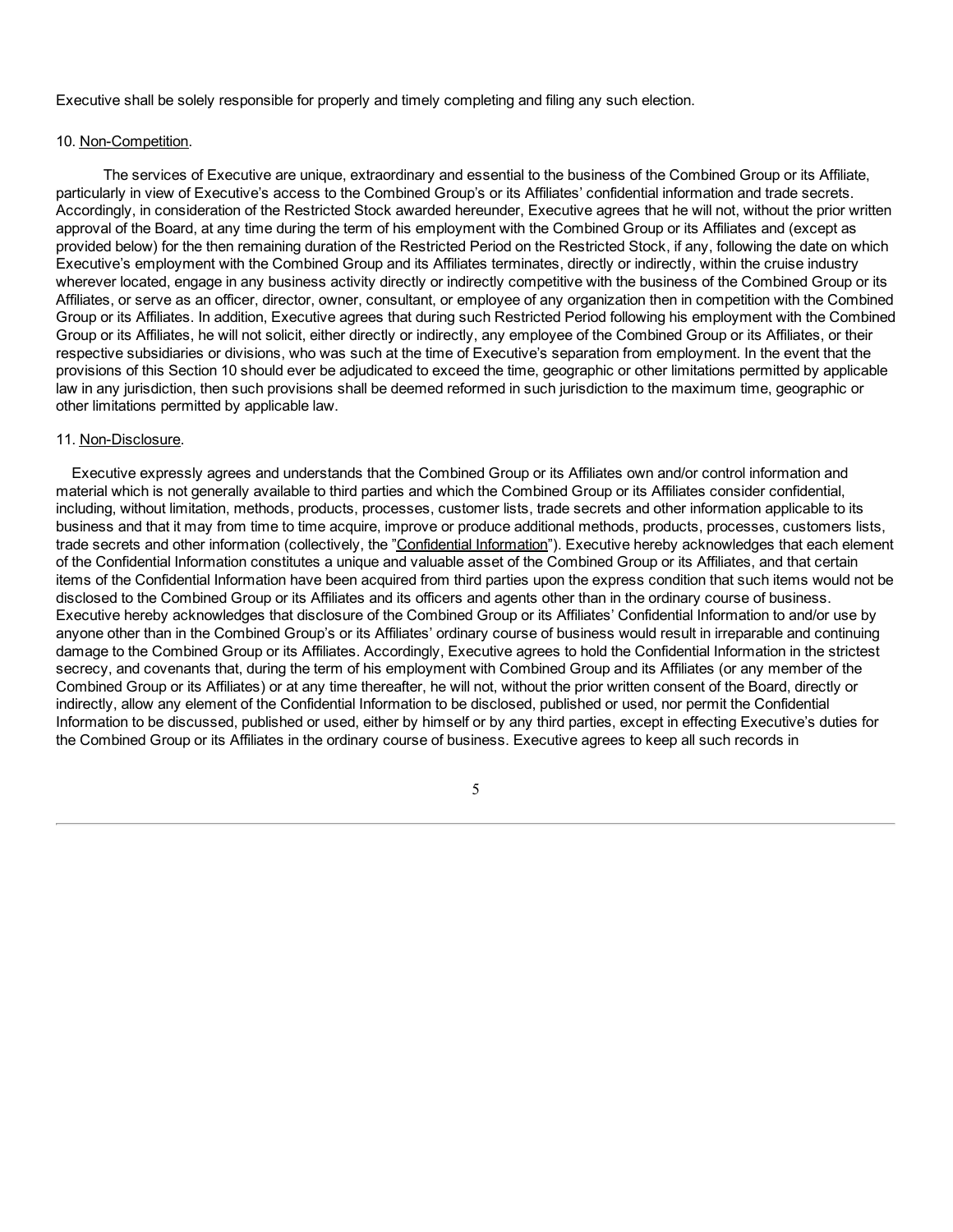connection with Executive's employment as the Combined Group or its Affiliates may direct, and all such records shall be the sole and absolute property of the Combined Group or its Affiliates. Executive further agrees that, within five (5) days of the Combined Group or its Affiliates' request, he shall surrender to the Combined Group or its Affiliates any and all documents, memoranda, books, papers, letters, price lists, notebooks, reports, logbooks, code books, salesmen records, customer lists, activity reports, video or audio recordings, computer programs and any and all other data and information and any and all copies thereof relating to the Combined Group or its Affiliates' business or any Confidential Information. Notwithstanding the foregoing, nothing in this Agreement prohibits the Participant from voluntarily communicating, without notice to or approval by the Company, with any federal or state government agency about a potential violation of a federal or state law or regulation.

#### 12. Clawback/Forfeiture.

Notwithstanding anything to the contrary contained herein, in the case of fraud, negligence, intentional or gross misconduct or other wrongdoing on the part of Executive (or any other event or circumstance set forth in any clawback policy implemented by the Company, including, without limitation, any clawback policy adopted to comply with the requirements of the Dodd-Frank Wall Street Reform and Consumer Protection Act and any rules or regulations promulgated thereunder) that results in a material restatement of the Company's issued financial statements, such Executive will be required to reimburse the Company for all or a portion, as determined by the Committee in its sole discretion, of any income or gain realized on the released Restricted Stock or the subsequent sale of shares of released Restricted Stock with respect to any fiscal year in which the Company's financial results are negatively impacted by such restatement. The Executive agrees to and shall be required to repay any such amount to the Company within 30 days after the Company demands repayment. In addition, if the Company is required by law to include an additional "clawback" or "forfeiture" provision to outstanding awards, under the Dodd-Frank Wall Street Reform and Consumer Protection Act or otherwise, then such clawback or forfeiture provision shall also apply to this Agreement as if it had been included on the Date of Grant and the Company shall promptly notify the Executive of such additional provision. In addition, if an Executive has engaged or is engaged in Detrimental Activity after the Executive's employment or service with the Company or its subsidiaries has ceased, then the Executive, within 30 days after written demand by the Company, shall return any income or gain realized on the released Restricted Stock or the subsequent sale of shares of released Restricted Stocks.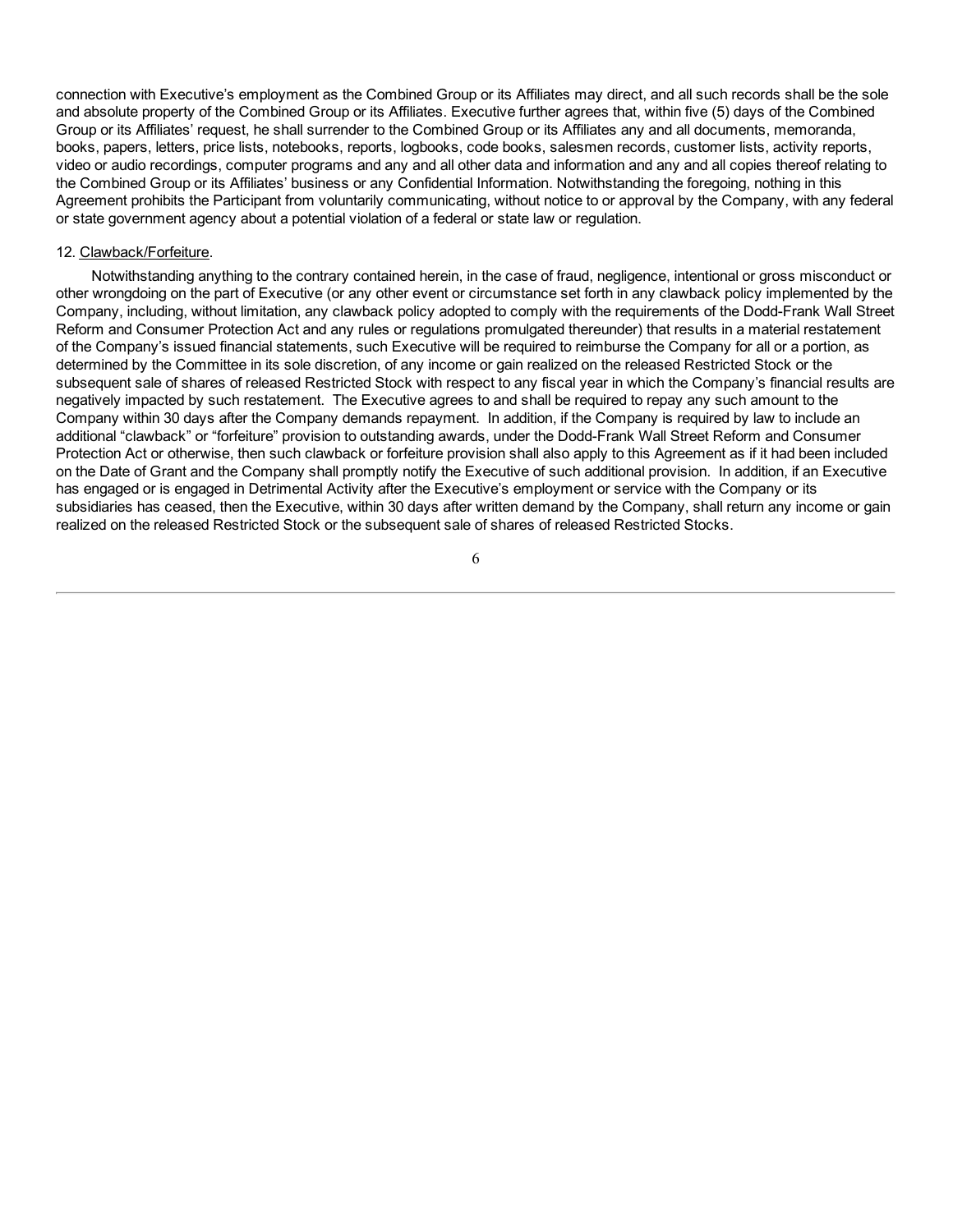## 13. Miscellaneous.

(a) Waiver. Any right of the Company contained in this Agreement may be waived in writing by the Committee. No waiver of any right hereunder by any party shall operate as a waiver of any other right, or as a waiver of the same right with respect to any subsequent occasion for its exercise, or as a waiver of any right to damages. No waiver by any party of any breach of this Agreement shall be held to constitute a waiver of any other breach or a waiver of the continuation of the same breach.

(b) Notices. Any written notices provided for in this Agreement or the Plan shall be in writing and shall be deemed sufficiently given if either hand delivered or if sent by fax or overnight courier, or by postage paid first class mail. Notices sent by mail shall be deemed received three business days after mailing but in no event later than the date of actual receipt. Notices shall be directed, if to Executive, at Executive's address indicated by the Company's records, or if to the Company, at the Company's principal executive office.

(c) Severability. The invalidity or unenforceability of any provision of this Agreement shall not affect the validity or enforceability of any other provision of this Agreement, and each other provision of this Agreement shall be severable and enforceable to the extent permitted by law.

(d) No Right to Continued Employment. Nothing in the Plan, the Grant Certificate or in this Agreement shall confer upon Executive any right to continue to serve in the employ of the Company or shall interfere with or restrict in any way the right of the Company, which are hereby expressly reserved, to remove, terminate or discharge Executive at any time for any reason whatsoever, with or without Cause. The rights and obligations of Executive under the terms and conditions of Executive's office or employment shall not be affected by this Agreement or the Grant Certificate. Executive waives all and any rights to compensation and damages in consequence of the termination of Executive's office or employment with any member of the Combined Group or any of its Affiliates for any reason whatsoever (whether lawfully or unlawfully) insofar as those rights arise, or may arise, from Executive's ceasing to have rights under or Executive's entitlement to the Restricted Stock under this Agreement as a result of such termination or from the loss or diminution in value of such rights or entitlements. In the event of conflict between the terms of this Section 13(d) and the Participant's terms of employment, this Section will take precedence.

(e) Beneficiary. The Executive may file with the Committee a written designation of a beneficiary on such form as may be prescribed by the Committee and may, from time to time, amend or revoke such designation. If no designated beneficiary survives Executive, Executive's estate shall be deemed to be Executive's beneficiary.

(f) Bound by Plan. By accepting the Restricted Stock award, Executive acknowledges that he has received a copy of the Plan and has had an opportunity to review the Plan and agrees to be bound by all the terms and provisions of the Plan.

(g) Successors. The terms of this Agreement and the Grant Certificate shall be binding upon and inure to the benefit of the Company, its successors and assigns, and on Executive and the beneficiaries, executors, administrators, heirs and successors of Executive.

(h) Entire Agreement. This Agreement, the Grant Certificate and the Plan contain the entire agreement and understanding of the parties hereto with respect to the subject matter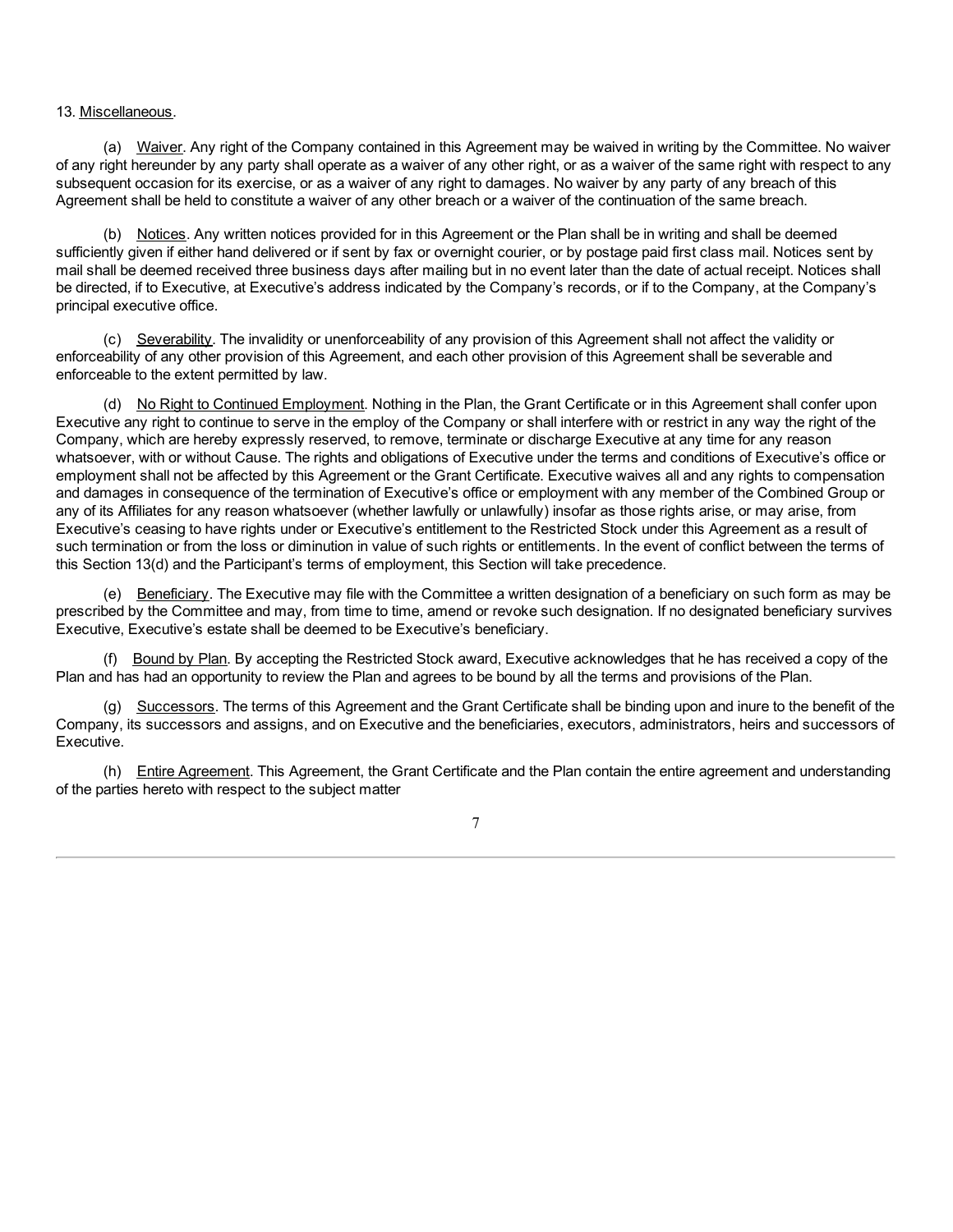contained herein and supersede all prior communications, representations and negotiations in respect thereto. No change, modification or waiver of any provision of this Agreement shall be valid unless the same be in writing and signed by the parties hereto, except for any changes permitted without consent in accordance with the Plan.

(i) Governing Law; JURY TRIAL WAIVER. This Agreement and the Grant Certificate shall be construed and interpreted in accordance with the laws of the State of Florida without regard to principles of conflicts of law thereof, or principles of conflicts of laws of any other jurisdiction which could cause the application of the laws of any jurisdiction other than the State of Florida. THE PARTIES EXPRESSLY AND KNOWINGLY WAIVE ANY RIGHT TO A JURY TRIAL IN THE EVENT ANY ACTION ARISING UNDER OR IN CONNECTION WITH THIS AGREEMENT AND/OR THE GRANT CERTIFICATE IS LITIGATED OR HEARD IN ANY COURT.

(j) Data Protection. By accepting the grant of the Restricted Stock Executive agrees and consents:

(i) to the collection, use, processing and transfer by the Company of certain personal information about Executive, including Executive's name, home address and telephone number, date of birth, other employee information, details of the Restricted Stock granted to Executive ("Data"); and

(ii) to the Company transferring Data to any subsidiary or Affiliate of the Company for the purposes of implementing, administering and managing this Agreement; and

(iii) to the use of such Data by any person for such purposes; and

(iv) to the transfer to and retention of such Data by third parties in connection with such purposes.

(k) Headings. The headings of the Sections hereof are provided for convenience only and are not to serve as a basis for interpretation or construction, and shall not constitute a part, of this Agreement.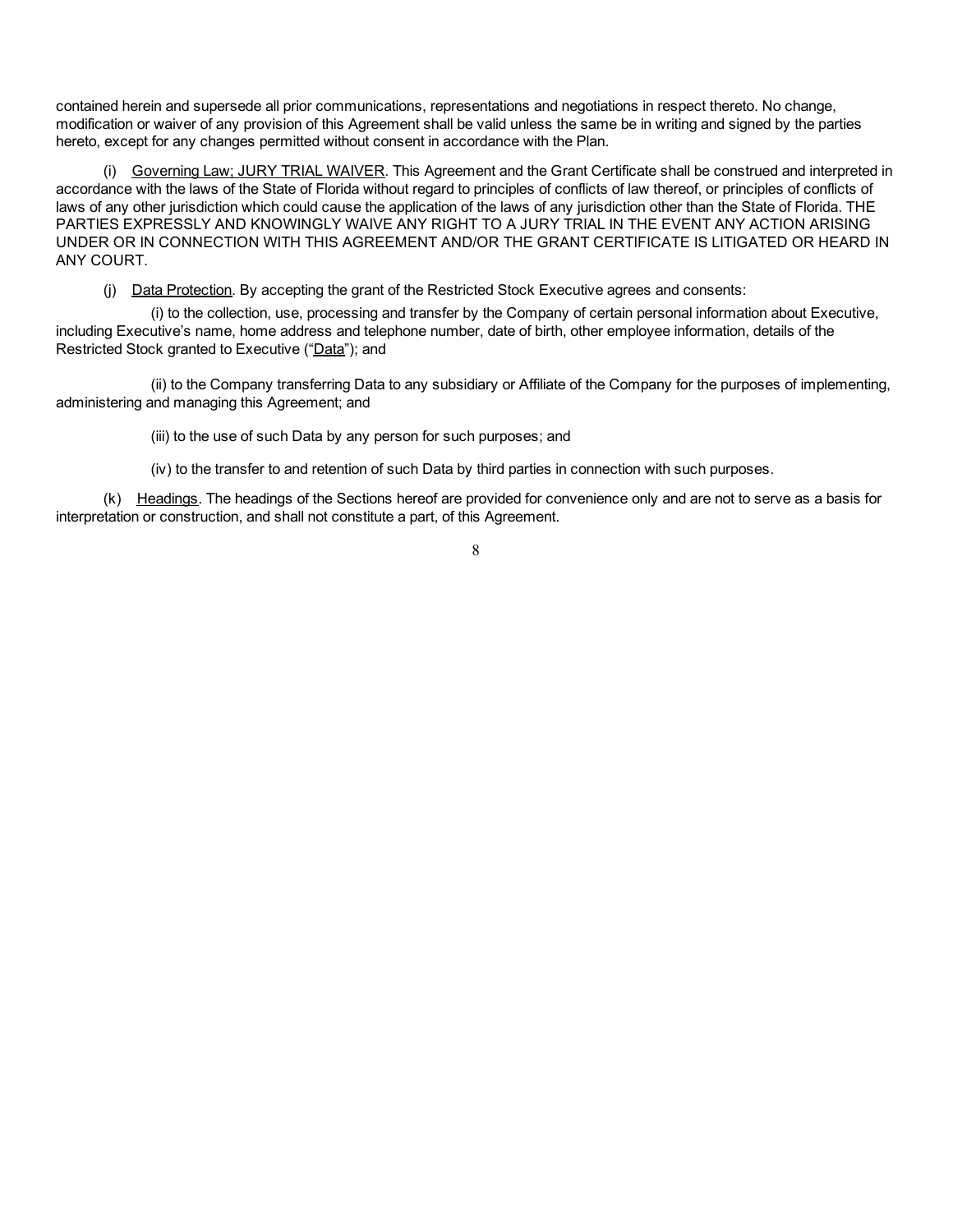## **Exhibit 12**

# **CARNIVAL CORPORATION & PLC Ratio of Earnings to Fixed Charges**

(in millions, except ratios)

|                                      |           | <b>Six Months Ended</b><br><b>May 31,</b> |  |
|--------------------------------------|-----------|-------------------------------------------|--|
|                                      |           |                                           |  |
|                                      | 2016      | 2015                                      |  |
| Net income                           | \$<br>747 | 271<br><b>S</b>                           |  |
| Income tax expense, net              | 3         |                                           |  |
| Income before income taxes           | 750       | 278                                       |  |
| Fixed charges                        |           |                                           |  |
| Interest expense, net                | 108       | 114                                       |  |
| Interest portion of rent expense (a) | 11        | 11                                        |  |
| Capitalized interest                 | 16        | 10                                        |  |
| Total fixed charges                  | 135       | 135                                       |  |
| Fixed charges not affecting earnings |           |                                           |  |
| Capitalized interest                 | (16)      | (10)                                      |  |
| Earnings before fixed charges        | 869       | 403                                       |  |
| Ratio of earnings to fixed charges   | 6.4       | 3.0                                       |  |

(a) Represents one-third of rent expense, which we believe to be representative of the interest portion of rent expense.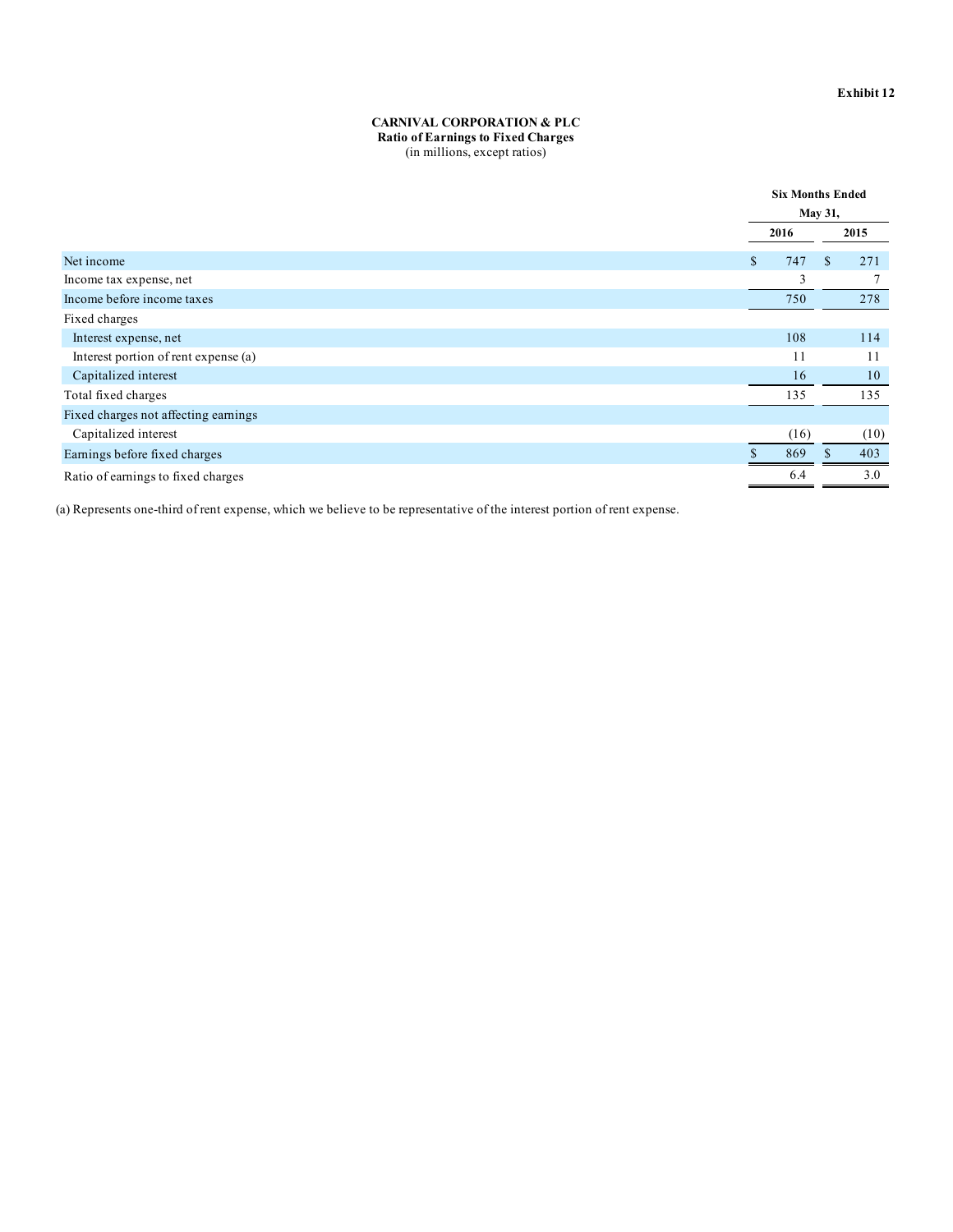I, Arnold W. Donald, certify that:

1. I have reviewed this quarterly report on Form 10-Q of Carnival Corporation;

2. Based on my knowledge, this report does not contain any untrue statement of a material fact or omit to state a material fact necessary to make the statements made, in light of the circumstances under which such statements were made, not misleading with respect to the period covered by this report;

3. Based on my knowledge, the financial statements, and other financial information included in this report, fairly present in all material respects the financial condition, results of operations and cash flows of the registrant as of, and for, the periods presented in this report;

4. The registrant's other certifying officer and I are responsible for establishing and maintaining disclosure controls and procedures (as defined in Exchange Act Rules 13a-15(e) and 15d-15(e)) and internal control over financial reporting (as defined in Exchange Act Rules 13a-15(f) and 15d–15(f)) for the registrant and have:

(a) Designed such disclosure controls and procedures, or caused such disclosure controls and procedures to be designed under our supervision, to ensure that material information relating to the registrant, including its consolidated subsidiaries, is made known to us by others within those entities, particularly during the period in which this report is being prepared;

(b) Designed such internal control over financial reporting, or caused such internal control over financial reporting to be designed under our supervision, to provide reasonable assurance regarding the reliability of financial reporting and the preparation of financial statements for external purposes in accordance with generally accepted accounting principles;

(c) Evaluated the effectiveness of the registrant's disclosure controls and procedures and presented in this report our conclusions about the effectiveness of the disclosure controls and procedures, as of the end of the period covered by this report based on such evaluation; and

(d) Disclosed in this report any change in the registrant's internal control over financial reporting that occurred during the registrant's most recent fiscal quarter (the registrant's fourth fiscal quarter in the case of an annual report) that has materially affected, or is reasonably likely to materially affect, the registrant's internal control over financial reporting; and

5. The registrant's other certifying officer and I have disclosed, based on our most recent evaluation of internal control over financial reporting, to the registrant's auditors and the audit committee of the registrant's board of directors (or persons performing the equivalent functions):

(a) All significant deficiencies and material weaknesses in the design or operation of internal control over financial reporting which are reasonably likely to adversely affect the registrant's ability to record, process, summarize and report financial information; and

(b) Any fraud, whether or not material, that involves management or other employees who have a significant role in the registrant's internal control over financial reporting.

Date: July 1, 2016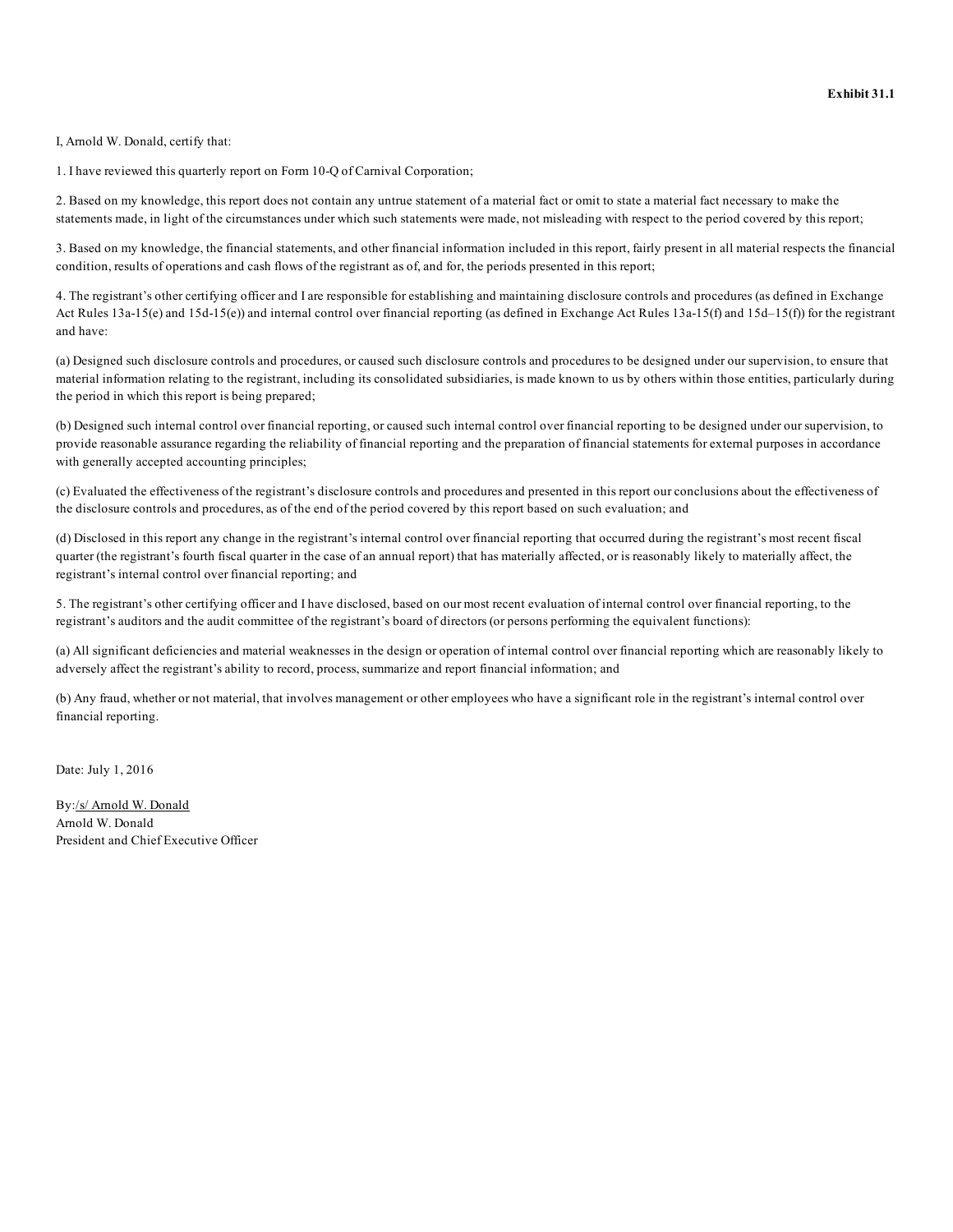I, David Bernstein, certify that:

1. I have reviewed this quarterly report on Form 10-Q of Carnival Corporation;

2. Based on my knowledge, this report does not contain any untrue statement of a material fact or omit to state a material fact necessary to make the statements made, in light of the circumstances under which such statements were made, not misleading with respect to the period covered by this report;

3. Based on my knowledge, the financial statements, and other financial information included in this report, fairly present in all material respects the financial condition, results of operations and cash flows of the registrant as of, and for, the periods presented in this report;

4. The registrant's other certifying officer and I are responsible for establishing and maintaining disclosure controls and procedures (as defined in Exchange Act Rules 13a-15(e) and 15d-15(e)) and internal control over financial reporting (as defined in Exchange Act Rules 13a-15(f) and 15d–15(f)) for the registrant and have:

(a) Designed such disclosure controls and procedures, or caused such disclosure controls and procedures to be designed under our supervision, to ensure that material information relating to the registrant, including its consolidated subsidiaries, is made known to us by others within those entities, particularly during the period in which this report is being prepared;

(b) Designed such internal control over financial reporting, or caused such internal control over financial reporting to be designed under our supervision, to provide reasonable assurance regarding the reliability of financial reporting and the preparation of financial statements for external purposes in accordance with generally accepted accounting principles;

(c) Evaluated the effectiveness of the registrant's disclosure controls and procedures and presented in this report our conclusions about the effectiveness of the disclosure controls and procedures, as of the end of the period covered by this report based on such evaluation; and

(d) Disclosed in this report any change in the registrant's internal control over financial reporting that occurred during the registrant's most recent fiscal quarter (the registrant's fourth fiscal quarter in the case of an annual report) that has materially affected, or is reasonably likely to materially affect, the registrant's internal control over financial reporting; and

5. The registrant's other certifying officer and I have disclosed, based on our most recent evaluation of internal control over financial reporting, to the registrant's auditors and the audit committee of the registrant's board of directors (or persons performing the equivalent functions):

(a) All significant deficiencies and material weaknesses in the design or operation of internal control over financial reporting which are reasonably likely to adversely affect the registrant's ability to record, process, summarize and report financial information; and

(b) Any fraud, whether or not material, that involves management or other employees who have a significant role in the registrant's internal control over financial reporting.

Date: July 1, 2016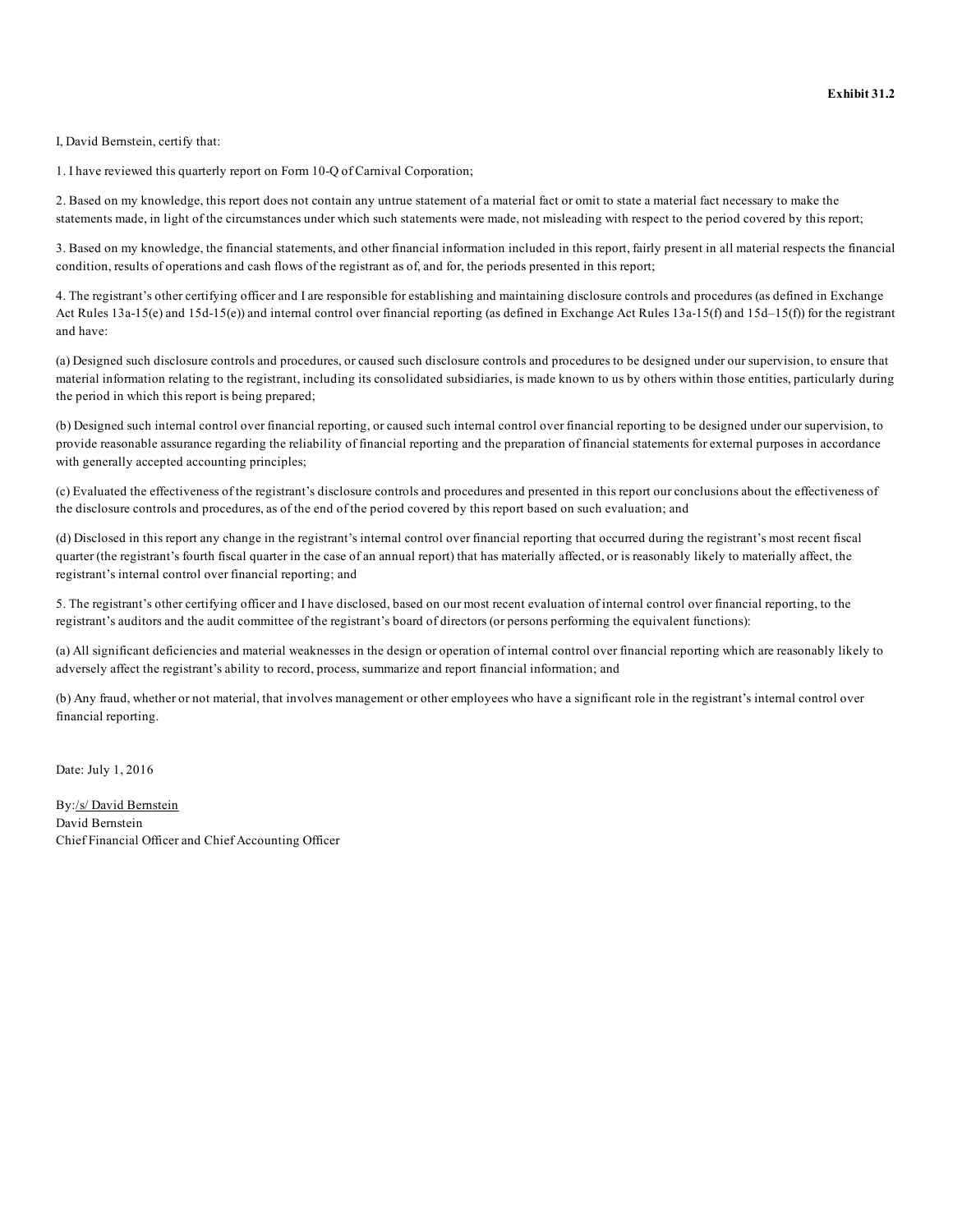I, Arnold W. Donald, certify that:

1. I have reviewed this quarterly report on Form 10-Q of Carnival plc;

2. Based on my knowledge, this report does not contain any untrue statement of a material fact or omit to state a material fact necessary to make the statements made, in light of the circumstances under which such statements were made, not misleading with respect to the period covered by this report;

3. Based on my knowledge, the financial statements, and other financial information included in this report, fairly present in all material respects the financial condition, results of operations and cash flows of the registrant as of, and for, the periods presented in this report;

4. The registrant's other certifying officer and I are responsible for establishing and maintaining disclosure controls and procedures (as defined in Exchange Act Rules 13a-15(e) and 15d-15(e)) and internal control over financial reporting (as defined in Exchange Act Rules 13a-15(f) and 15d-15(f)) for the registrant and have:

(a) Designed such disclosure controls and procedures, or caused such disclosure controls and procedures to be designed under our supervision, to ensure that material information relating to the registrant, including its consolidated subsidiaries, is made known to us by others within those entities, particularly during the period in which this report is being prepared;

(b) Designed such internal control over financial reporting, or caused such internal control over financial reporting to be designed under our supervision, to provide reasonable assurance regarding the reliability of financial reporting and the preparation of financial statements for external purposes in accordance with generally accepted accounting principles;

(c) Evaluated the effectiveness of the registrant's disclosure controls and procedures and presented in this report our conclusions about the effectiveness of the disclosure controls and procedures, as of the end of the period covered by this report based on such evaluation; and

(d) Disclosed in this report any change in the registrant's internal control over financial reporting that occurred during the registrant's most recent fiscal quarter (the registrant's fourth fiscal quarter in the case of an annual report) that has materially affected, or is reasonably likely to materially affect, the registrant's internal control over financial reporting; and

5. The registrant's other certifying officer and I have disclosed, based on our most recent evaluation of internal control over financial reporting, to the registrant's auditors and the audit committee of the registrant's board of directors (or persons performing the equivalent functions):

(a) All significant deficiencies and material weaknesses in the design or operation of internal control over financial reporting which are reasonably likely to adversely affect the registrant's ability to record, process, summarize and report financial information; and

(b) Any fraud, whether or not material, that involves management or other employees who have a significant role in the registrant's internal control over financial reporting.

Date: July 1, 2016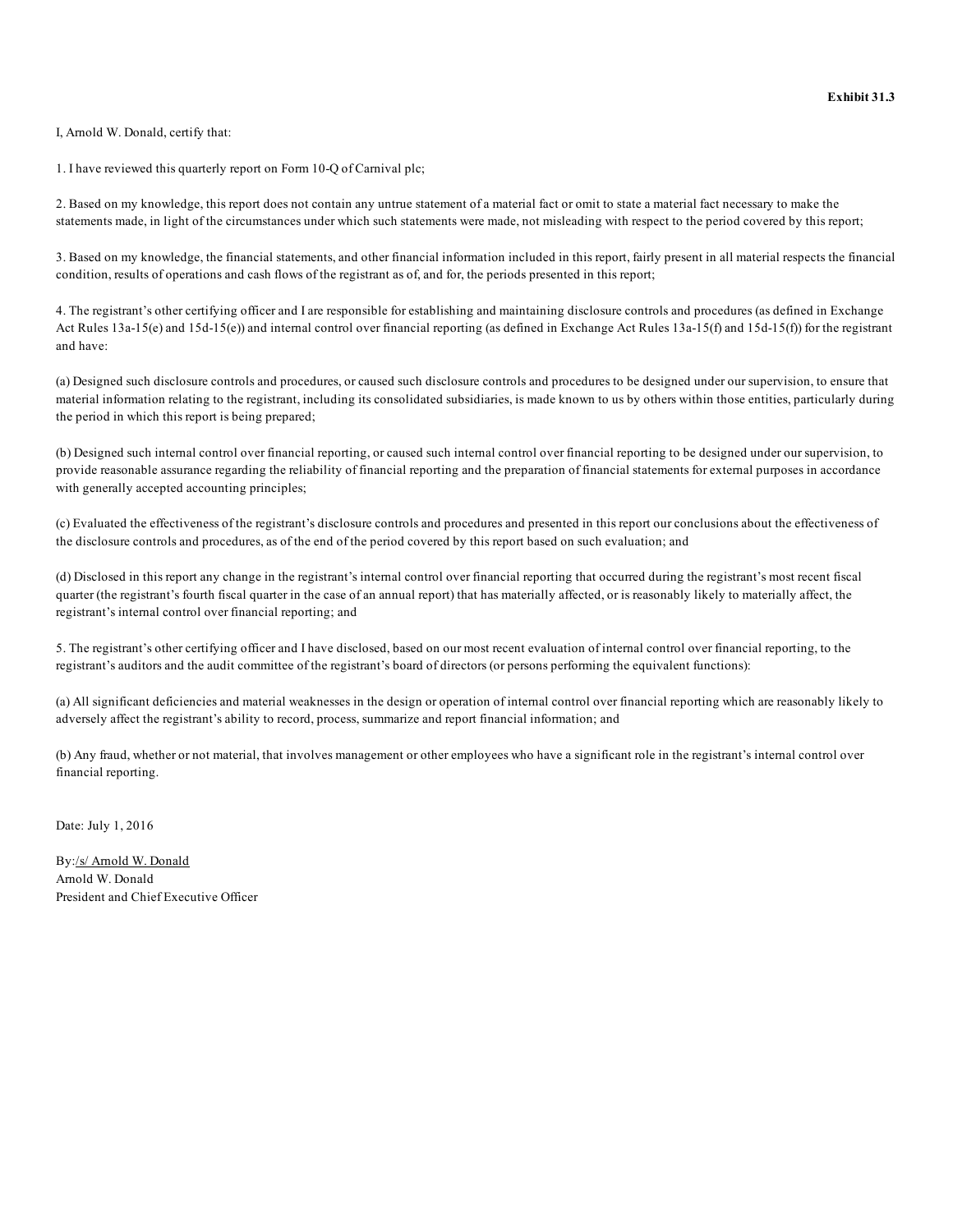I, David Bernstein, certify that:

1. I have reviewed this quarterly report on Form 10-Q of Carnival plc;

2. Based on my knowledge, this report does not contain any untrue statement of a material fact or omit to state a material fact necessary to make the statements made, in light of the circumstances under which such statements were made, not misleading with respect to the period covered by this report;

3. Based on my knowledge, the financial statements, and other financial information included in this report, fairly present in all material respects the financial condition, results of operations and cash flows of the registrant as of, and for, the periods presented in this report;

4. The registrant's other certifying officer and I are responsible for establishing and maintaining disclosure controls and procedures (as defined in Exchange Act Rules 13a-15(e) and 15d-15(e)) and internal control over financial reporting (as defined in Exchange Act Rules 13a-15(f) and 15d-15(f)) for the registrant and have:

(a) Designed such disclosure controls and procedures, or caused such disclosure controls and procedures to be designed under our supervision, to ensure that material information relating to the registrant, including its consolidated subsidiaries, is made known to us by others within those entities, particularly during the period in which this report is being prepared;

(b) Designed such internal control over financial reporting, or caused such internal control over financial reporting to be designed under our supervision, to provide reasonable assurance regarding the reliability of financial reporting and the preparation of financial statements for external purposes in accordance with generally accepted accounting principles;

(c) Evaluated the effectiveness of the registrant's disclosure controls and procedures and presented in this report our conclusions about the effectiveness of the disclosure controls and procedures, as of the end of the period covered by this report based on such evaluation; and

(d) Disclosed in this report any change in the registrant's internal control over financial reporting that occurred during the registrant's most recent fiscal quarter (the registrant's fourth fiscal quarter in the case of an annual report) that has materially affected, or is reasonably likely to materially affect, the registrant's internal control over financial reporting; and

5. The registrant's other certifying officer and I have disclosed, based on our most recent evaluation of internal control over financial reporting, to the registrant's auditors and the audit committee of the registrant's board of directors (or persons performing the equivalent functions):

(a) All significant deficiencies and material weaknesses in the design or operation of internal control over financial reporting which are reasonably likely to adversely affect the registrant's ability to record, process, summarize and report financial information; and

(b) Any fraud, whether or not material, that involves management or other employees who have a significant role in the registrant's internal control over financial reporting.

Date: July 1, 2016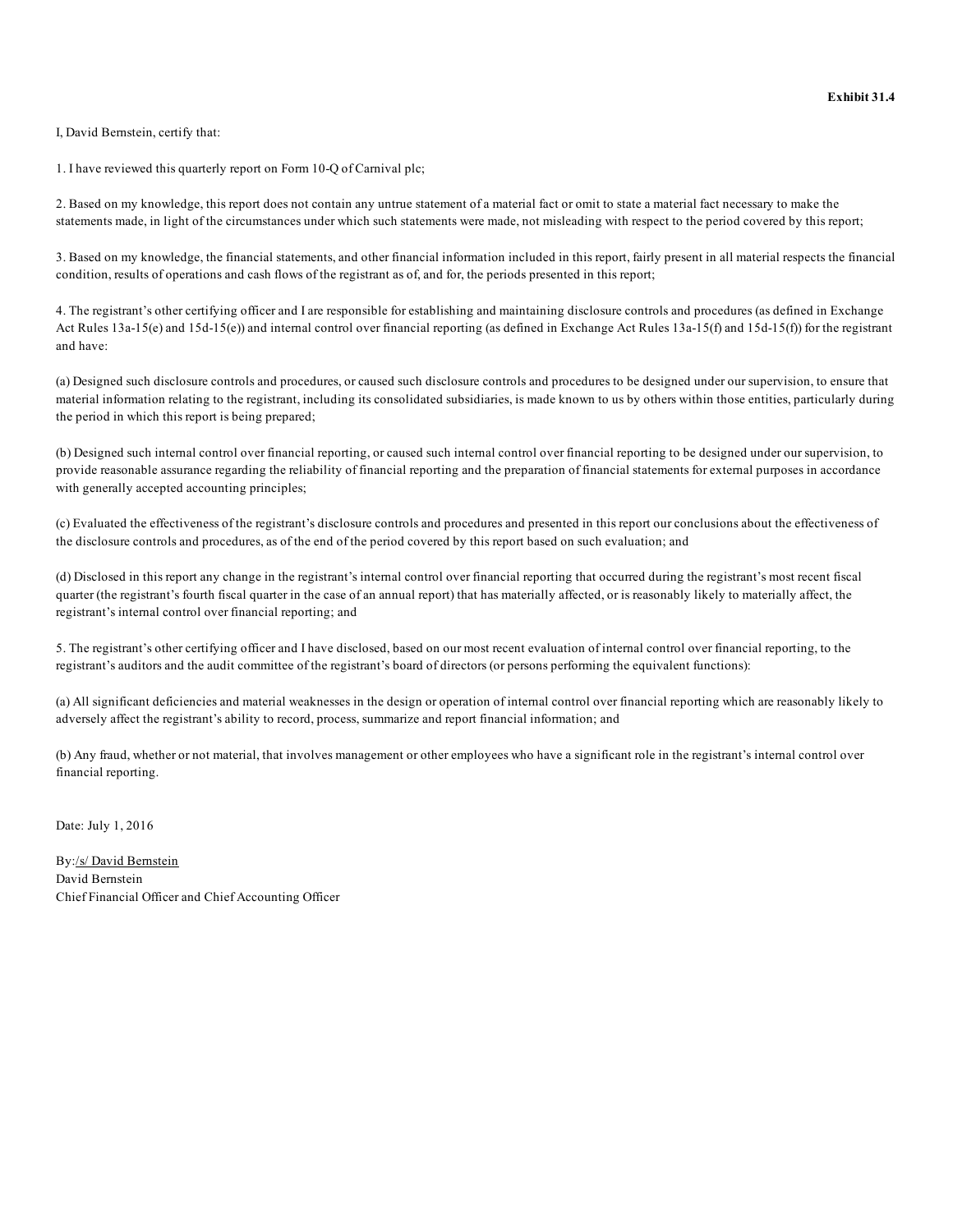In connection with the Quarterly Report on Form 10-Q for the quarter ended May 31, 2016 as filed by Carnival Corporation with the Securities and Exchange Commission on the date hereof (the "Report"), I certify pursuant to 18 U.S.C. Section 1350, as adopted pursuant to Section 906 of the Sarbanes-Oxley Act of 2002, that:

(1) The Report fully complies with the requirements of Section 13(a) or 15(d) of the Securities Exchange Act of 1934; and

(2) The information contained in the Report fairly presents, in all material respects, the financial condition and results of operations of Carnival Corporation.

Date: July 1, 2016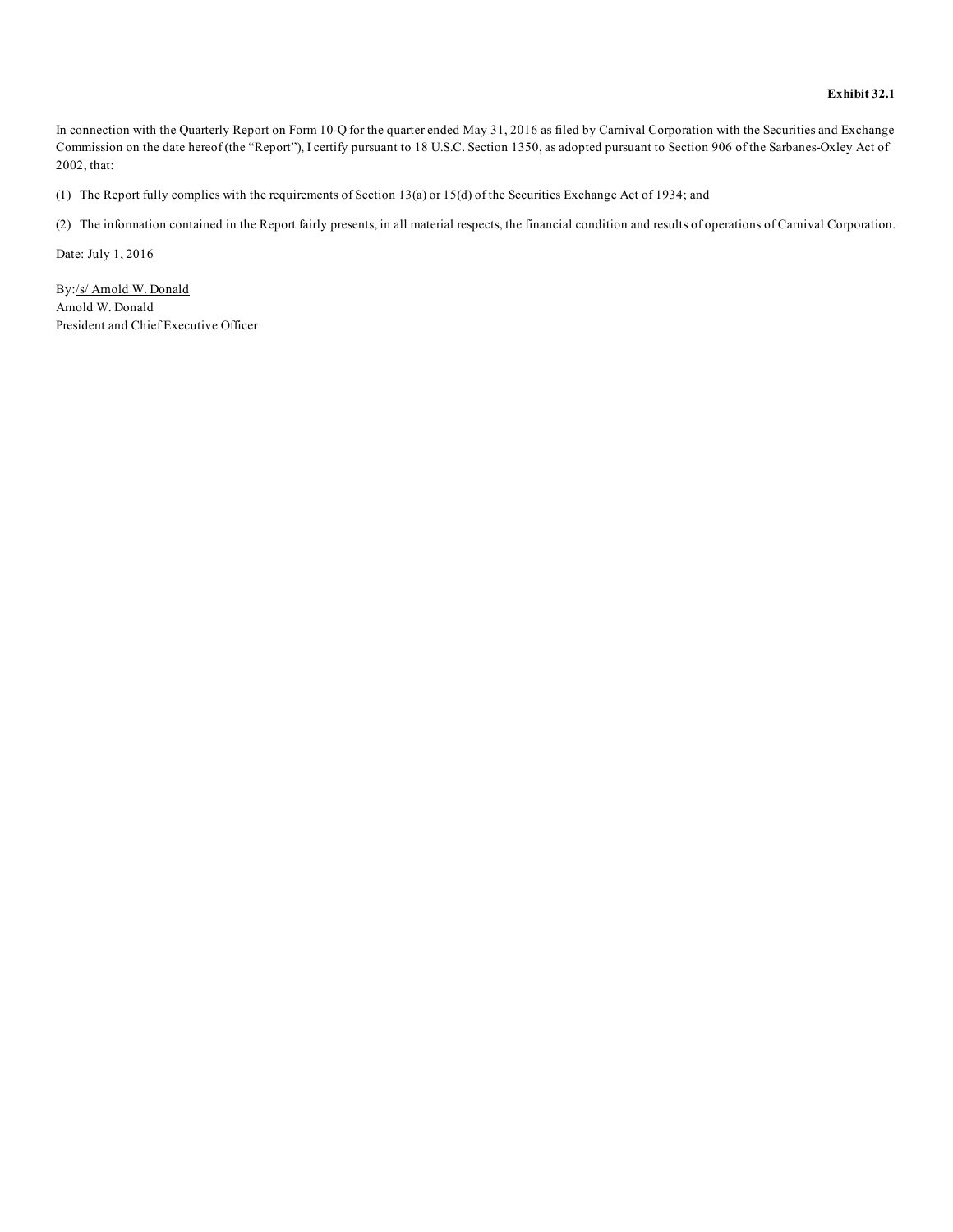In connection with the Quarterly Report on Form 10-Q for the quarter ended May 31, 2016 as filed by Carnival Corporation with the Securities and Exchange Commission on the date hereof (the "Report"), I certify pursuant to 18 U.S.C. Section 1350, as adopted pursuant to Section 906 of the Sarbanes-Oxley Act of 2002, that:

(1) The Report fully complies with the requirements of Section 13(a) or 15(d) of the Securities Exchange Act of 1934; and

(2) The information contained in the Report fairly presents, in all material respects, the financial condition and results of operations of Carnival Corporation.

Date: July 1, 2016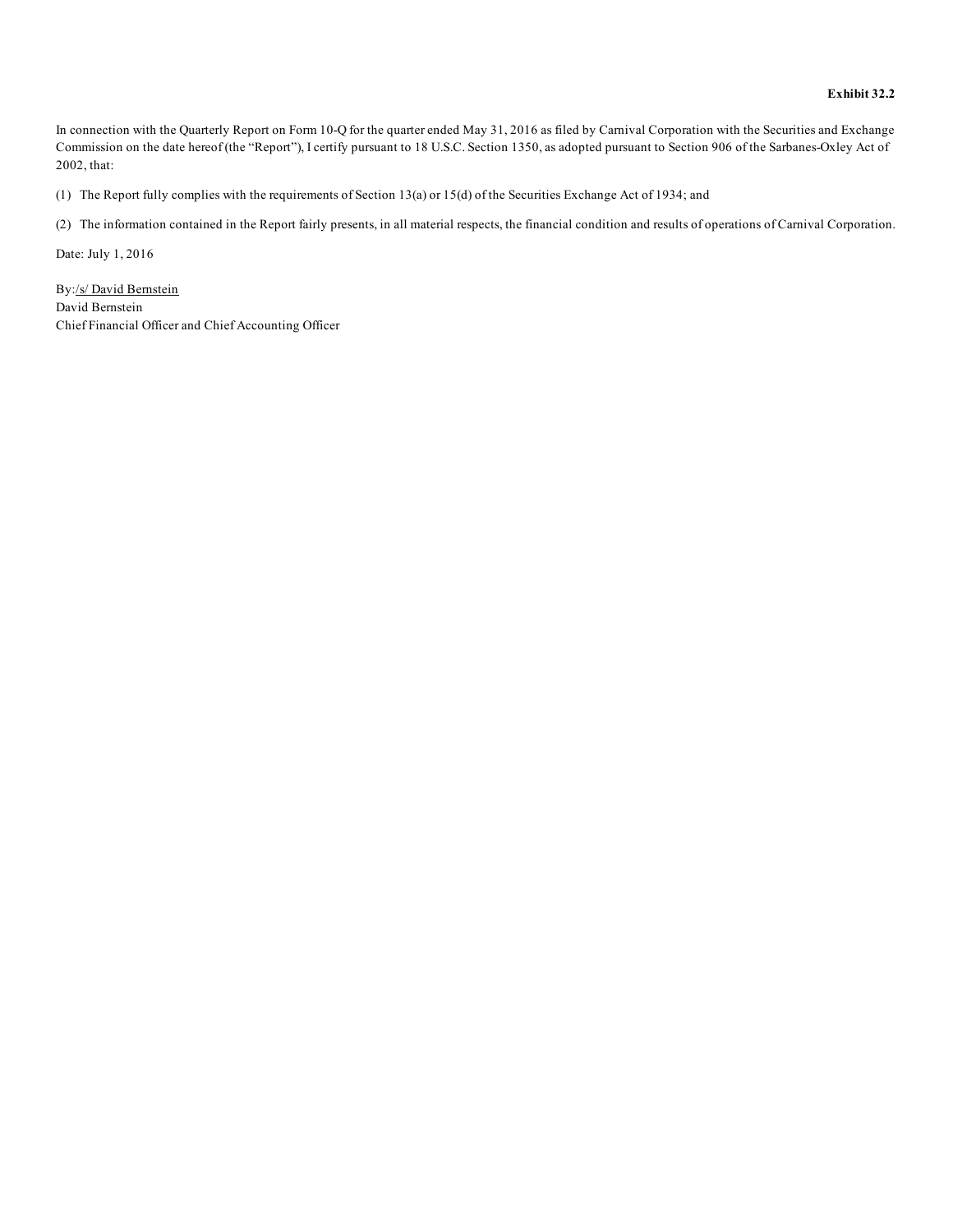In connection with the Quarterly Report on Form 10-Q for the quarter ended May 31, 2016 as filed by Carnival plc with the Securities and Exchange Commission on the date hereof (the "Report"), I certify pursuant to 18 U.S.C. Section 1350, as adopted pursuant to Section 906 of the Sarbanes-Oxley Act of 2002, that:

(1) The Report fully complies with the requirements of Section 13(a) or 15(d) of the Securities Exchange Act of 1934; and

(2) The information contained in the Report fairly presents, in all material respects, the financial condition and results of operations of Carnival plc.

Date: July 1, 2016